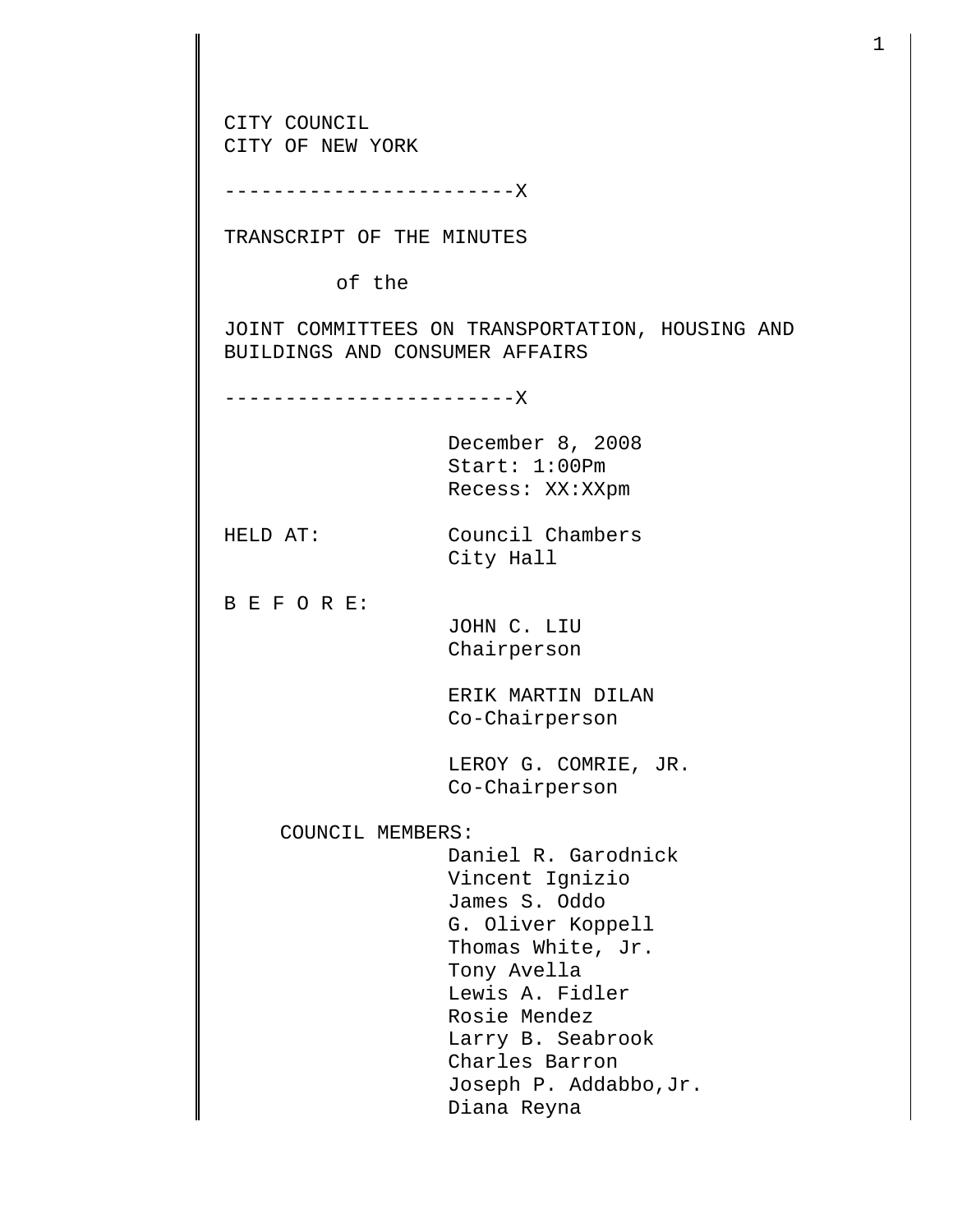COUNCIL MEMBERS:

 David Yassky Gale A. Brewer Letitia James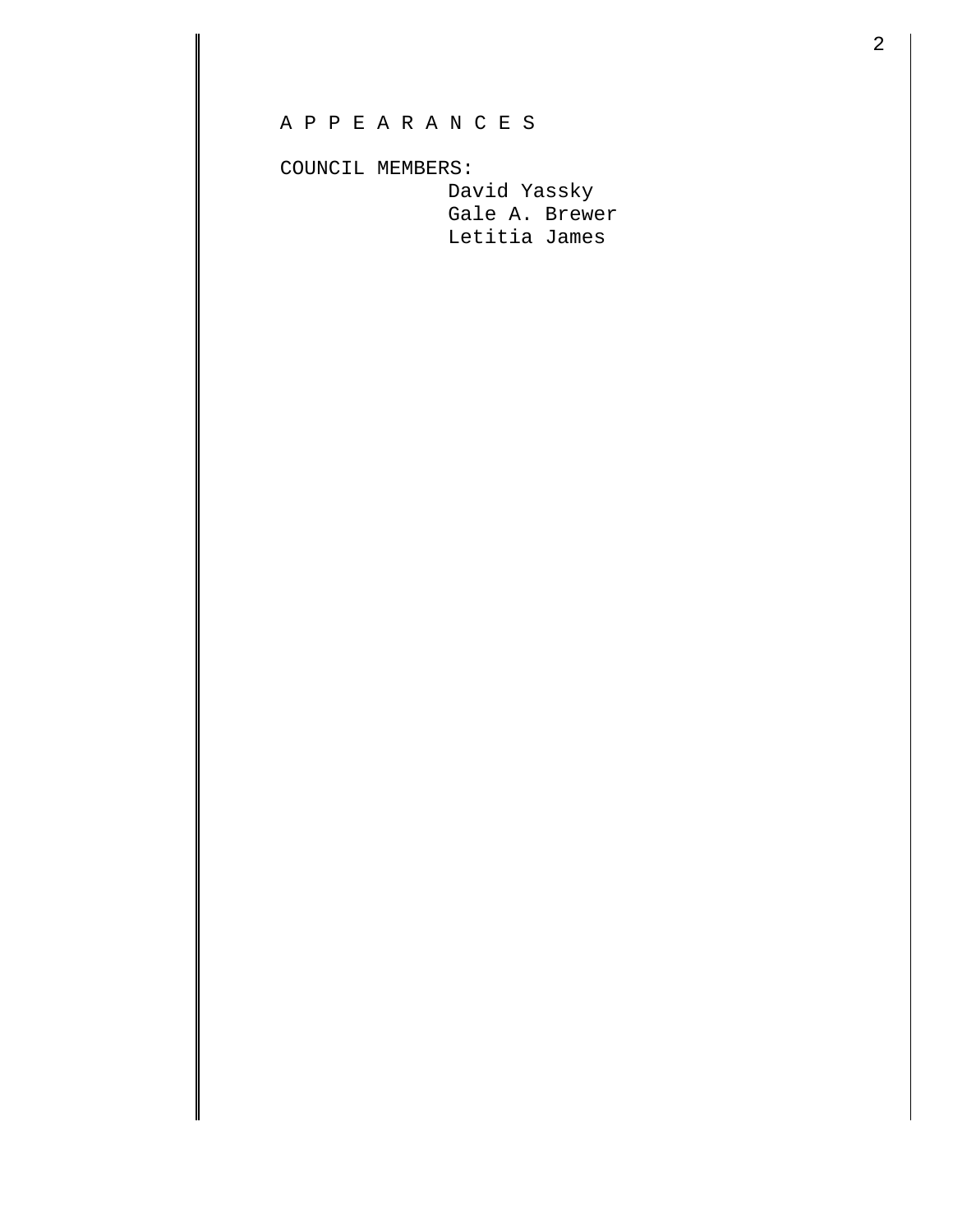## A P P E A R A N C E S (CONTINUED)

Phillip Hom Counsel, Transportation Committee New York City Council

Rohit Aggarwala Director Mayor's Office of Long Term Planning and Sustainability

Janette Sadik-Khan Commissioner New York City Department of Transportation

Howard Slatkin Deputy Director of Strategic Planning New York City Department of City Planning

Marilyn Davenport Real Estate Board of New York

John Doyle Real Estate Board of New York

Sylvester Giustino Director of Legislative Affairs Building Owners and Managers Association of Greater New York

Alice Labree Citizen

Paul White Executive Director Transportation Alternatives

Kyle Wiswall General Counsel Tri-State Transportation Campaign

Josh Nachowitz State Policy Director New York League of Conservation Voters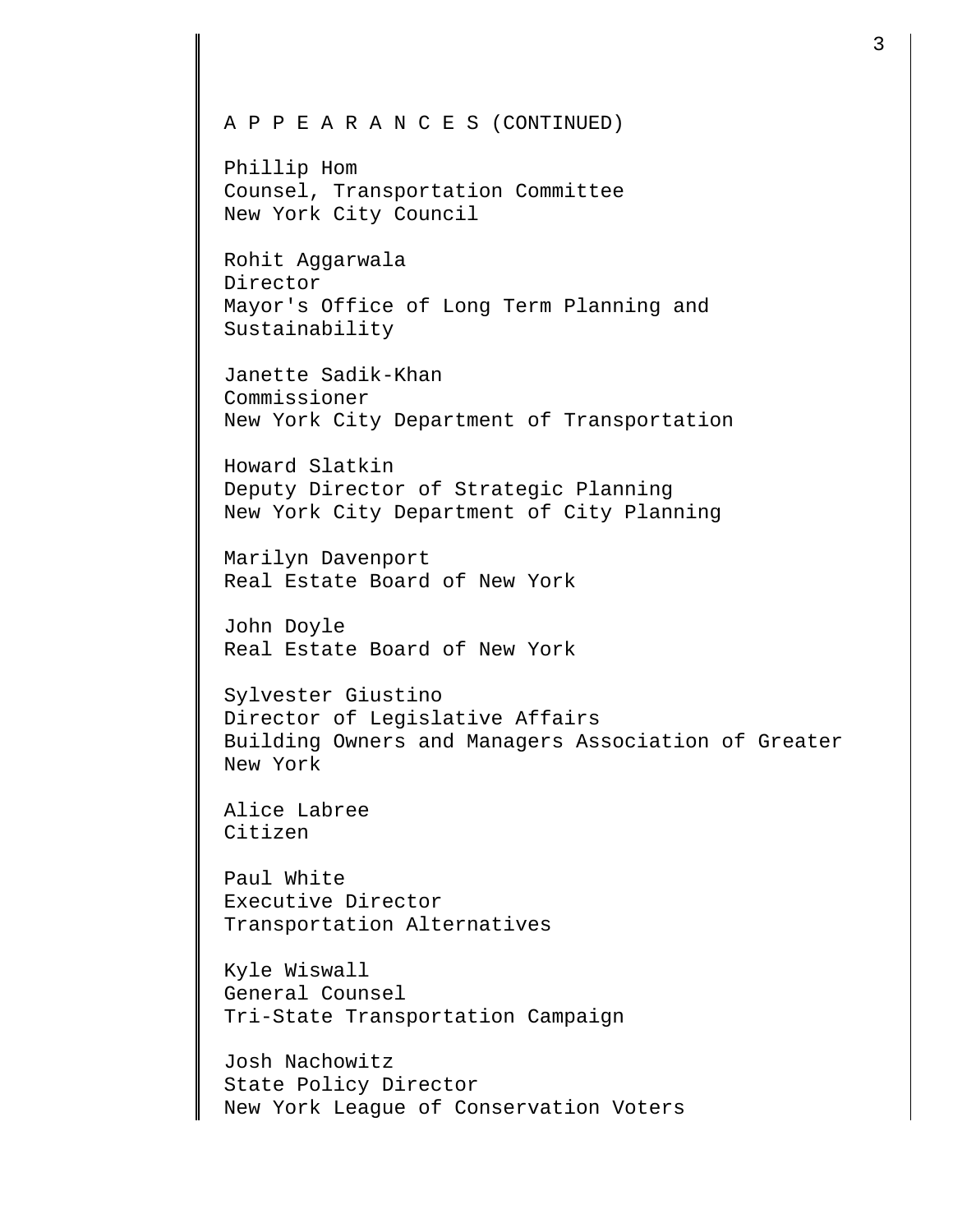## A P P E A R A N C E S (CONTINUED)

Janet Liff Commercial Real Estate Broker

Mark Madden Director of Business Development Cemusa

Lynette Chang

David Rensberg Bike Ride Coordinator Hazon

Sabrina Lau Urban Planner

Chalom Brody Brooklyn Committee of Transportation Alternatives

Christine Berthet Co-Founder CHEKPEDS

Beth Winters Head of Building Services for Corporate Real Estate and Services Division Credit Suisse

Christopher Good Building Owner

Adam Mansky Bike Commuter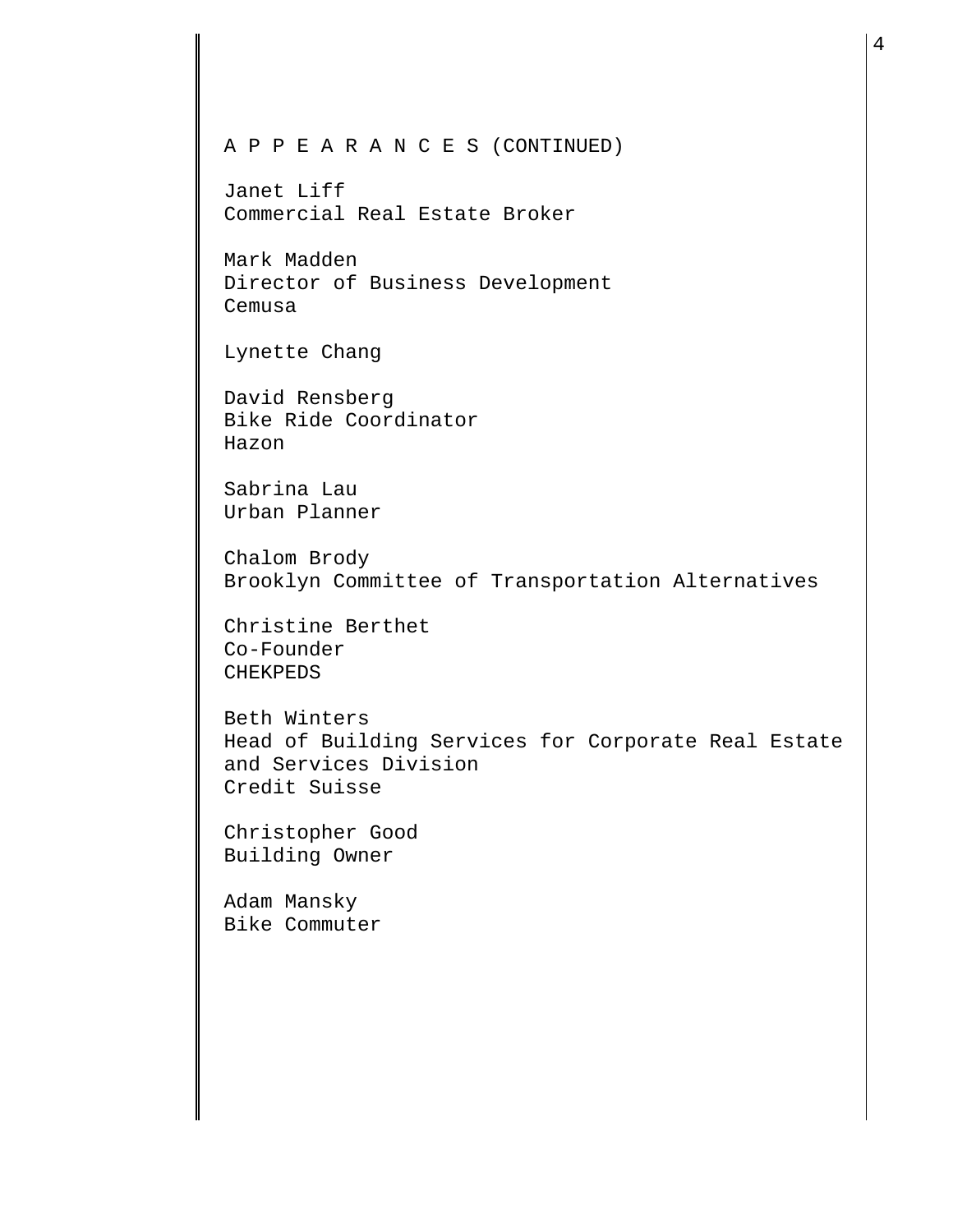| $\mathbf 1$    | 5<br>TRANSPORTATION, HOUSING & BUILDINGS AND<br>CONSUMER AFFAIRS |
|----------------|------------------------------------------------------------------|
| $\overline{2}$ | CHAIRPERSON LIU: Good afternoon.                                 |
| 3              | Welcome to today's hearing of the City Council's                 |
| 4              | joint hearing with the Committees on Consumer                    |
| 5              | Affairs, on Housing and Buildings and on                         |
| 6              | Transportation. My name's John Liu. And, I have                  |
| 7              | the privilege of Chairing the Transportation                     |
| $\,8\,$        | Committee. And, I'm honored to join Chairperson                  |
| 9              | Leroy Comrie of the Consumer Affairs Committee and               |
| 10             | Chairperson Erik Dilan of the Housing and                        |
| 11             | Buildings Committee.                                             |
| 12             | We've convened today's hearing for                               |
| 13             | the purpose of conducting an oversight hearing on                |
| 14             | the topic of what can the City do to improve                     |
| 15             | bicycle commuting and, also, to begin considering                |
| 16             | three related bills. New York City is one of the                 |
| 17             | most congested cities in the world, with over                    |
| 18             | eight million people jammed into 321 square miles.               |
| 19             | And, according to estimates, New York City's                     |
| 20             | population will grow to over nine million people                 |
| 21             | by 2030.                                                         |
| 22             | Mayor Bloomberg announced PlaNYC                                 |
| 23             | 2030 last year, the City's blueprint for                         |
| 24             | addressing the needs of the City's growing                       |
| 25             | population and aging infrastructure. One major                   |
|                |                                                                  |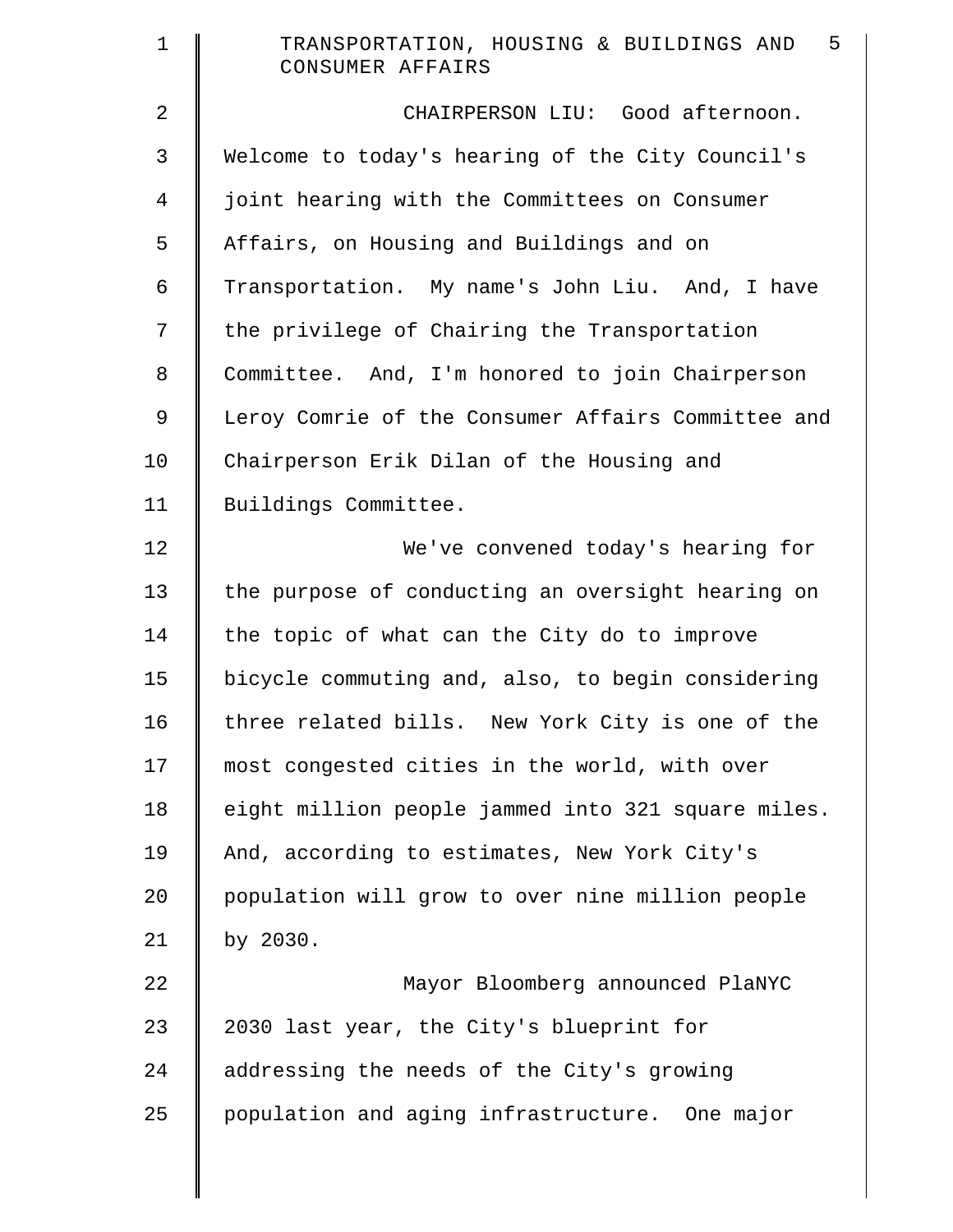| $\mathbf 1$    | 6<br>TRANSPORTATION, HOUSING & BUILDINGS AND<br>CONSUMER AFFAIRS |
|----------------|------------------------------------------------------------------|
| $\overline{a}$ | goal of PlaNYC 2030 is to increase transit                       |
| 3              | capacity. And, one of the initiatives to meet                    |
| $\overline{4}$ | this goal is by promoting bicycling. Many people                 |
| 5              | know the benefits of bicycling. It is healthy,                   |
| 6              | emission-free and relatively inexpensive. And,                   |
| 7              | according to PlaNYC 2030, the number of people                   |
| 8              | cycling increased 75% from the year 2000 to the                  |
| 9              | year 2006. Bicycling also does not require as                    |
| 10             | much infrastructure and does not impact our                      |
| 11             | existing infrastructure, as other modes of                       |
| 12             | transportation.                                                  |
| 13             | Some of the ways that the City                                   |
| 14             | plans to promote bicycling include completing the                |
| 15             | City's 1997 Bicycle Master Plan, developed jointly               |
| 16             | by DOT and City Planning, and by doing other                     |
| 17             | things to promote bicycling, such as public                      |
| 18             | education and safety initiatives.                                |
| 19             | This hearing will look into the                                  |
| 20             | progress of the City's initiatives and examine                   |
| 21             | whether anything else can be done to improve                     |
| 22             | bicycling in the City. We will examine Intro                     |
| 23             | Number 780, a bill introduced by Council Member                  |
| 24             | Koppell, that is currently before the Committee on               |
| 25             | Consumer Affairs. We'll examine Intro Number 38,                 |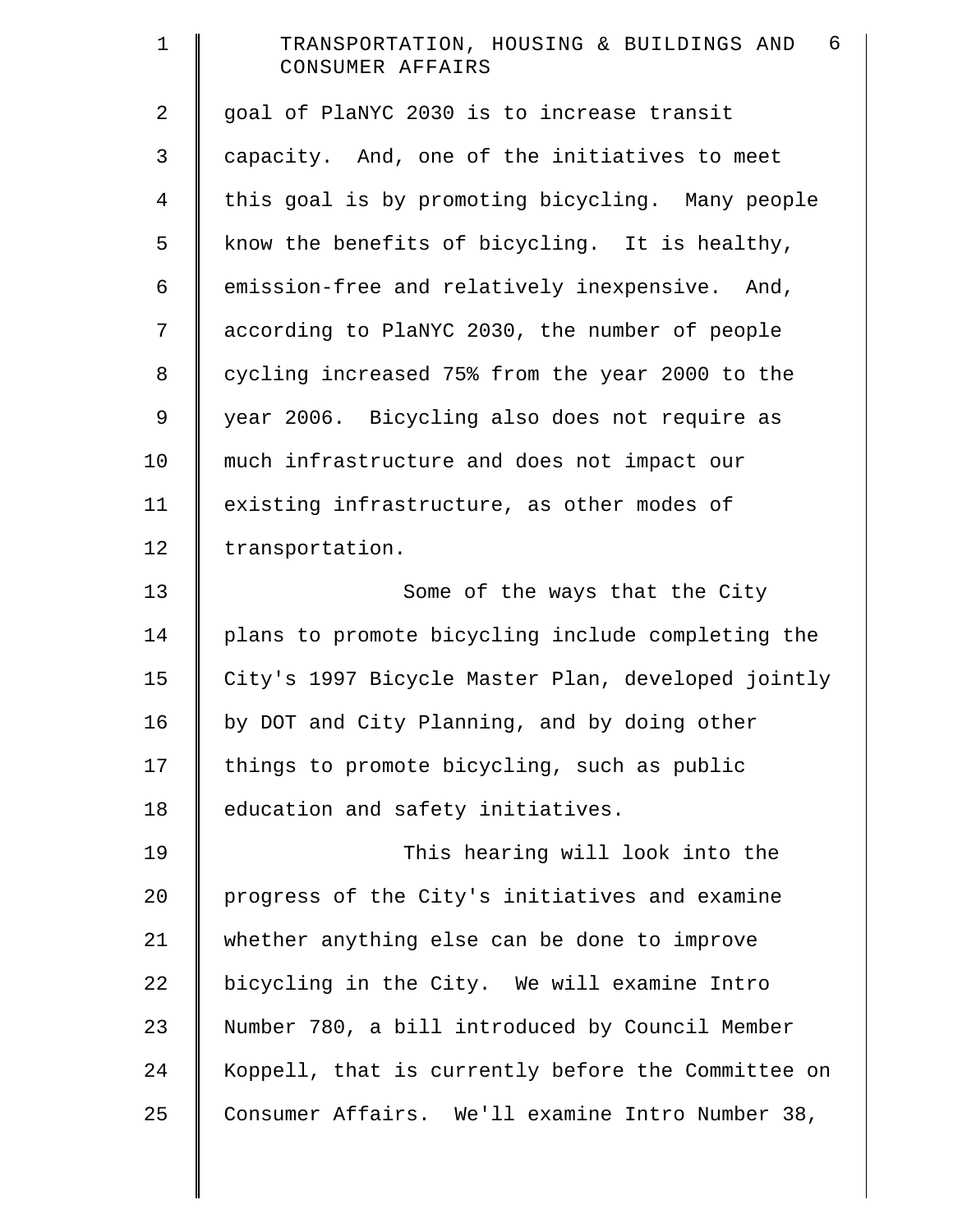| $\mathbf 1$    | 7<br>TRANSPORTATION, HOUSING & BUILDINGS AND<br>CONSUMER AFFAIRS |
|----------------|------------------------------------------------------------------|
| 2              | a bill introduced by Council Member Yassky, that                 |
| 3              | is before the Committee on Housing and Buildings.                |
| $\overline{4}$ | And, we'll also look at another bill introduced by               |
| 5              | Council Member Yassky, Intro Number 871, that                    |
| 6              | would require reasonable bike access to existing                 |
| 7              | commercial buildings and create requirements for                 |
| 8              | bicycle access and storage for new commercial and                |
| 9              | residential buildings.                                           |
| 10             | I'd like to turn the floor over to                               |
| 11             | my Co-Chairs for today's hearing, Council Member                 |
| 12             | Leroy Comrie of the Consumer Affairs Committee,                  |
| 13             | and then, Council Member Erik Dilan of the Housing               |
| 14             | and Buildings Committee.                                         |
| 15             | CO-CHAIRPERSON COMRIE: Thank you,                                |
| 16             | Mr. Chair. Good afternoon. I am Leroy Comrie.                    |
| 17             | I'm the Chair of Council's Committee on Consumer                 |
| 18             | Affairs. I want to thank my colleagues, Council                  |
| 19             | Member John Liu and Council Member Erik Dilan, for               |
| 20             | Co-Chairing this hearing with me today. I want to                |
| 21             | thank all of the staffs for putting together                     |
| 22             | today's joint hearing, as well.                                  |
| 23             | There's no mistaking the growing                                 |
| 24             | popularity of biking to work in New York City.                   |
| 25             | According to Transportation Alternatives,                        |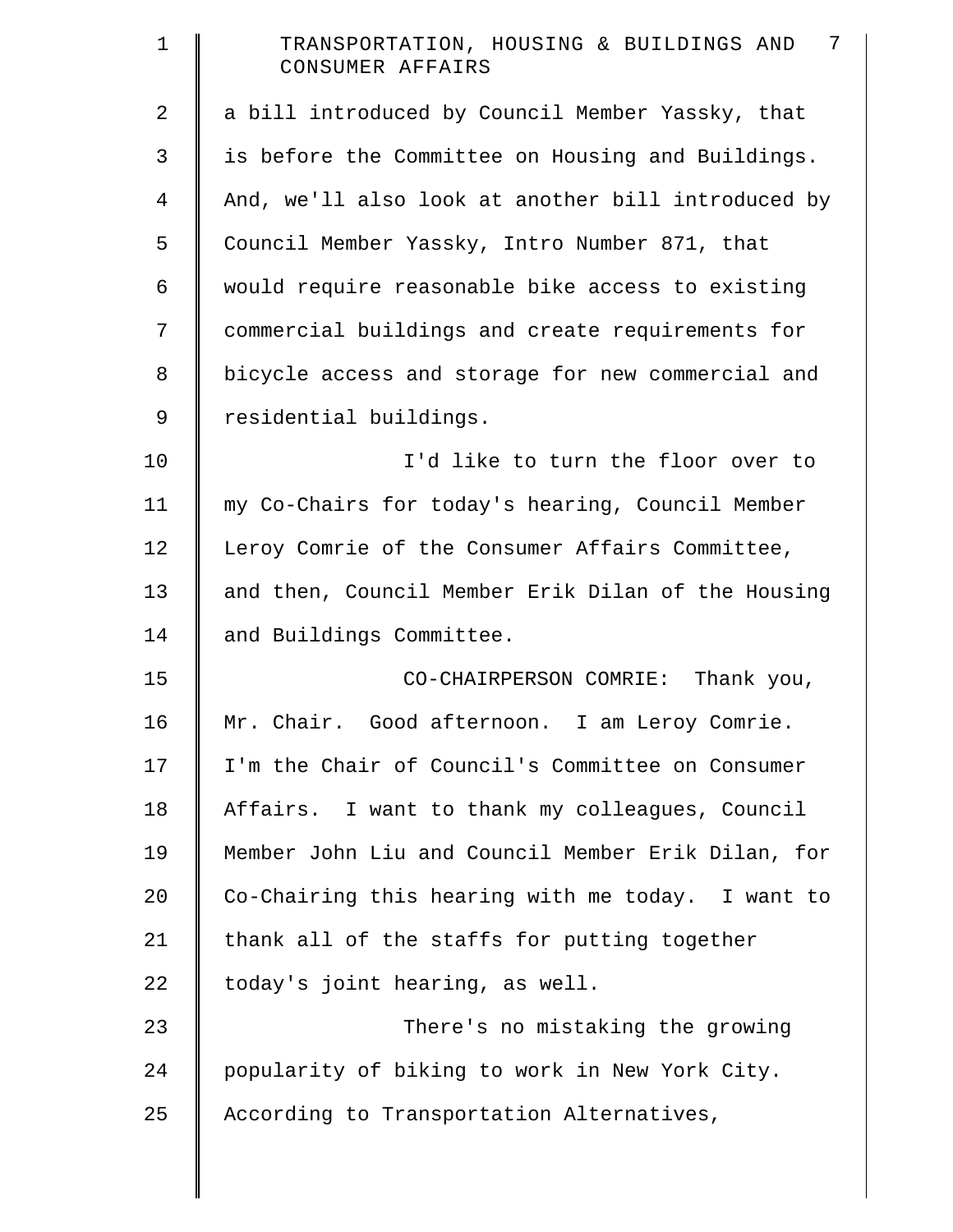| $\mathbf 1$    | 8<br>TRANSPORTATION, HOUSING & BUILDINGS AND<br>CONSUMER AFFAIRS |
|----------------|------------------------------------------------------------------|
| $\overline{a}$ | approximately 131,000 New Yorkers commute to work                |
| 3              | via bicycle on a daily basis; double the number of               |
| $\overline{4}$ | cyclists six years earlier. This sort of green                   |
| 5              | behavior is a great development and the City must                |
| 6              | adapt its landscape to meet the needs of this                    |
| 7              | growing breed of commuters by doing more to add                  |
| 8              | bike lanes, install more bike racks and generally                |
| 9              | creating a city that is more welcoming to                        |
| 10             | cyclists.                                                        |
| 11             | I want to congratulate Council                                   |
| 12             | Member Oliver Koppell for coming up with Intro                   |
| 13             | 780, which would help to make the City an even                   |
| 14             | more hospital place for commuter cyclists. It                    |
| 15             | requires all licensed parking lots or garages,                   |
| 16             | with capacity for 50 or more vehicles, to create                 |
| 17             | and maintain parking spaces for bicycles.                        |
| 18             | If we are to promote green                                       |
| 19             | behaviors in our City, whether it's for our                      |
| 20             | planet's health, our fiscal health or our own                    |
| 21             | health, it's incumbent upon us to create a system                |
| 22             | that is both workable and consistent with the                    |
| 23             | principles we espouse. By creating more safe                     |
| 24             | parking opportunities for our City cyclists, Intro               |
| 25             | 780 will take an important step in that direction.               |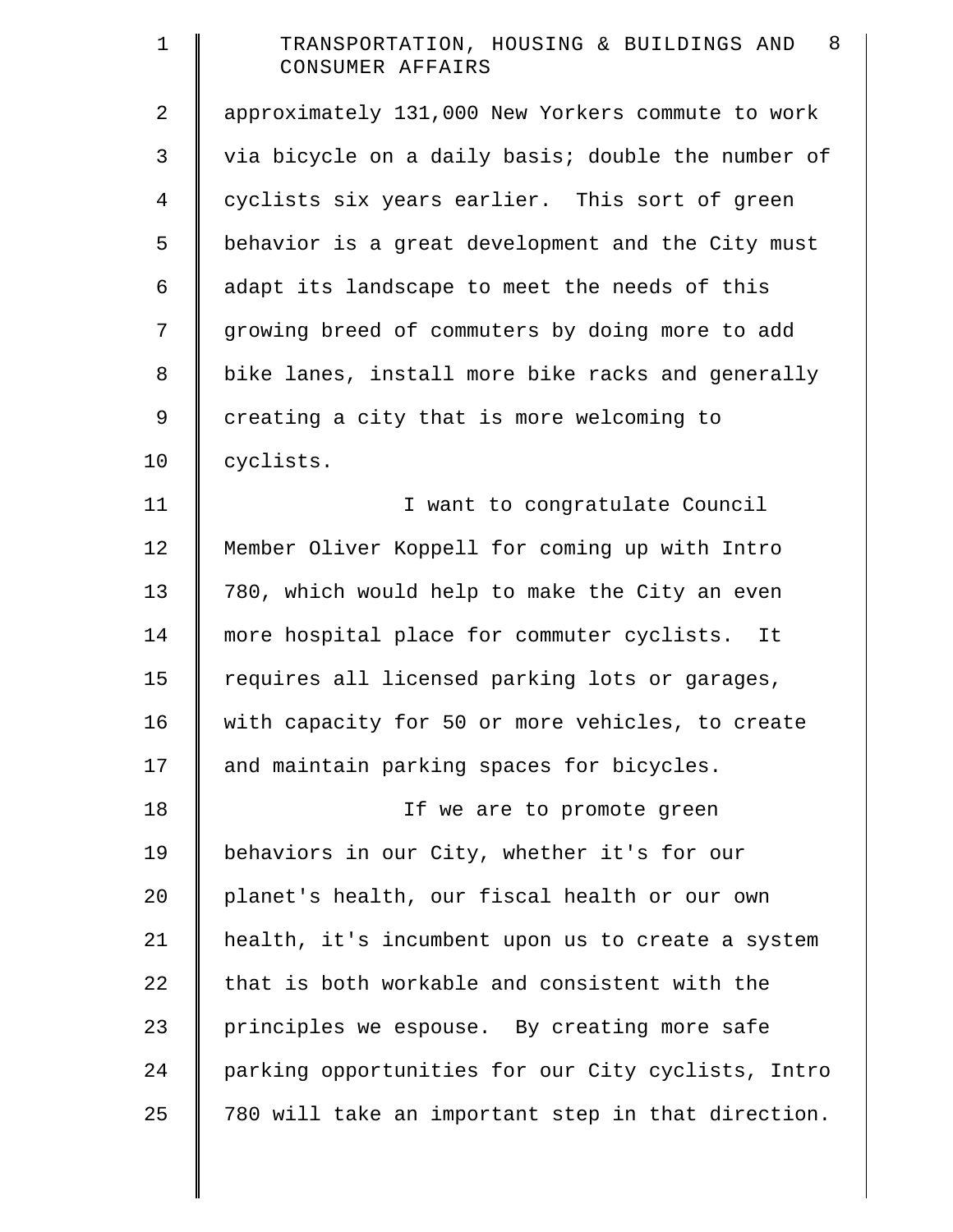| $\mathbf 1$    | 9<br>TRANSPORTATION, HOUSING & BUILDINGS AND<br>CONSUMER AFFAIRS |
|----------------|------------------------------------------------------------------|
| $\overline{a}$ | I'll now turn over the Committee to                              |
| 3              | the Chair of our Housing and Buildings Committee,                |
| 4              | Council Member Erik Dilan. And, congratulate him,                |
| 5              | publicly, on his new addition to his family, as he               |
| 6              | just became a father a couple of weeks ago.                      |
| 7              | Congratulations.                                                 |
| 8              | CO-CHAIRPERSON DILAN: Thank you                                  |
| 9              | very much. Thank you very much. And, good                        |
| 10             | afternoon. My name is Erik Martin Dilan. And, I                  |
| 11             | Chair the City Council's Housing and Buildings                   |
| 12             | Committee. I'd like to thank you all for                         |
| 13             | attending today's hearing, jointly with the                      |
| 14             | Committees on Transportation and Consumer Affairs.               |
| 15             | Today's Committee hearing is                                     |
| 16             | twofold. First, the Committees are conducting                    |
| 17             | oversight to see how the City can best encourage                 |
| 18             | bicycle commuting. Secondly, the Committees are                  |
| 19             | convening to consider Intros Number 38, 780 and                  |
| 20             | 871. And, I will briefly explain the two bills                   |
| 21             | that amend the New York City Building Code.                      |
| 22             | Intro 38 would require building                                  |
| 23             | owners to provide storage for bicycles in                        |
| 24             | residential and commercial units. Intro 871 would                |
| 25             | also require owners of commercial buildings, with                |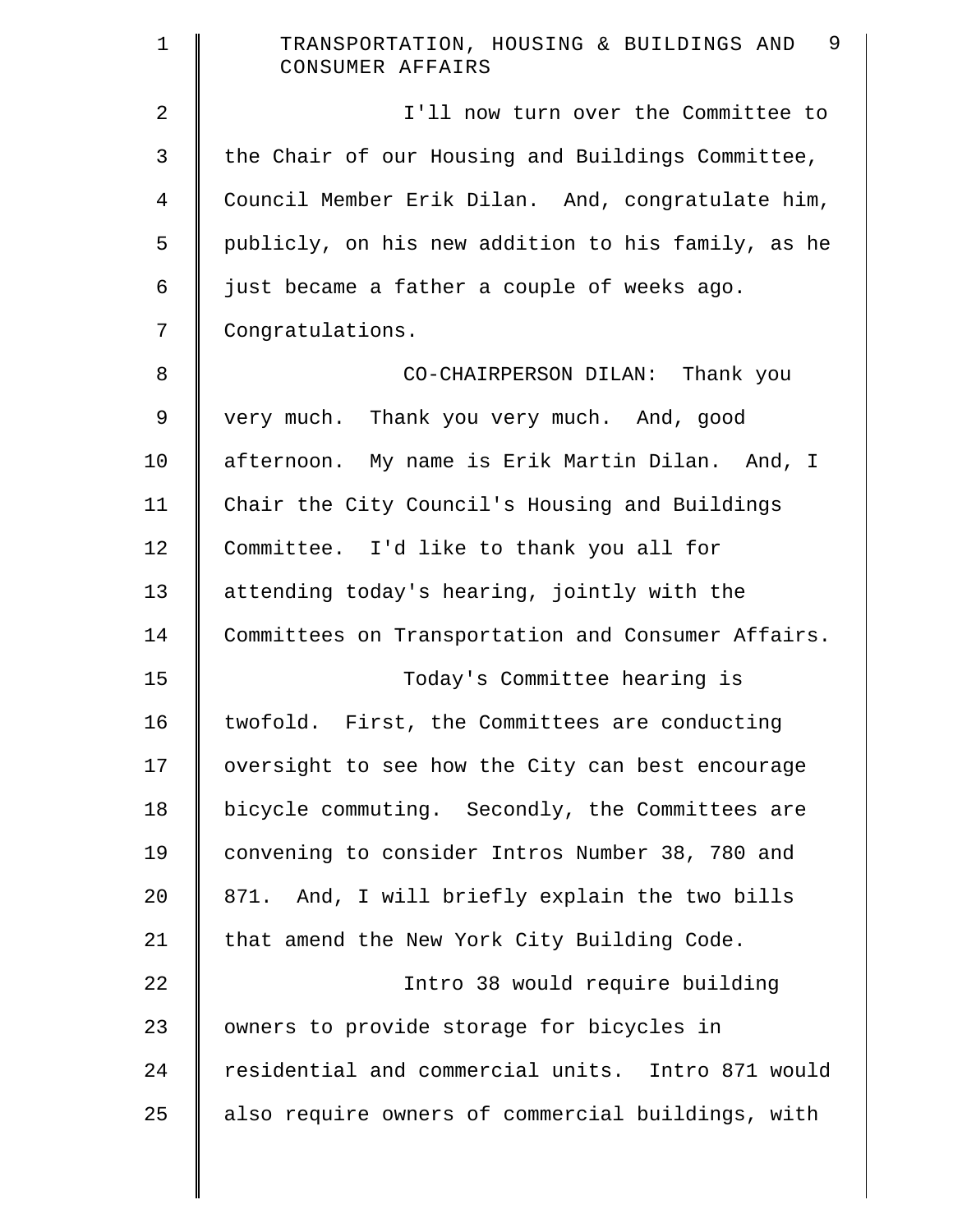| $\mathbf 1$    | TRANSPORTATION, HOUSING & BUILDINGS AND 10<br>CONSUMER AFFAIRS |
|----------------|----------------------------------------------------------------|
| $\overline{2}$ | office and retail space, to provide bike access                |
| 3              | and storage and would require owners of                        |
| $\overline{4}$ | residential buildings with ten or more units,                  |
| 5              | built after the effective date of this                         |
| 6              | legislation, to provide bike storage at a rate of              |
| 7              | one bicycle space per every two residential units.             |
| $\,8\,$        | Again, I would like to thank both                              |
| 9              | Chairmens John Liu and Leroy Comrie for conducting             |
| 10             | this hearing. And, as I normally do with my                    |
| 11             | Housing and Buildings Committee hearings, I do a               |
| 12             | little housekeeping. If anyone wishes to testify               |
| 13             | on any of the agenda items today, please see the               |
| 14             | Sergeant at Arms. And, I will take the liberty,                |
| 15             | at this time, to ask that if all cell phones could             |
| 16             | be turned on silent mode. And, if there is a need              |
| 17             | for private conversations, if it can be conducted              |
| 18             | outside of the Chamber. And, just as a other                   |
| 19             | note, there are some budget discussions that will              |
| 20             | be going on today. So, there will be some members              |
| 21             | that will be going up and down because there is a              |
| 22             | budget negotiating session going on. I think                   |
| 23             | myself and Leroy Comrie may be two of those                    |
| 24             | members. So, if you could please excuse that                   |
| 25             | behavior while these proceedings go forward.                   |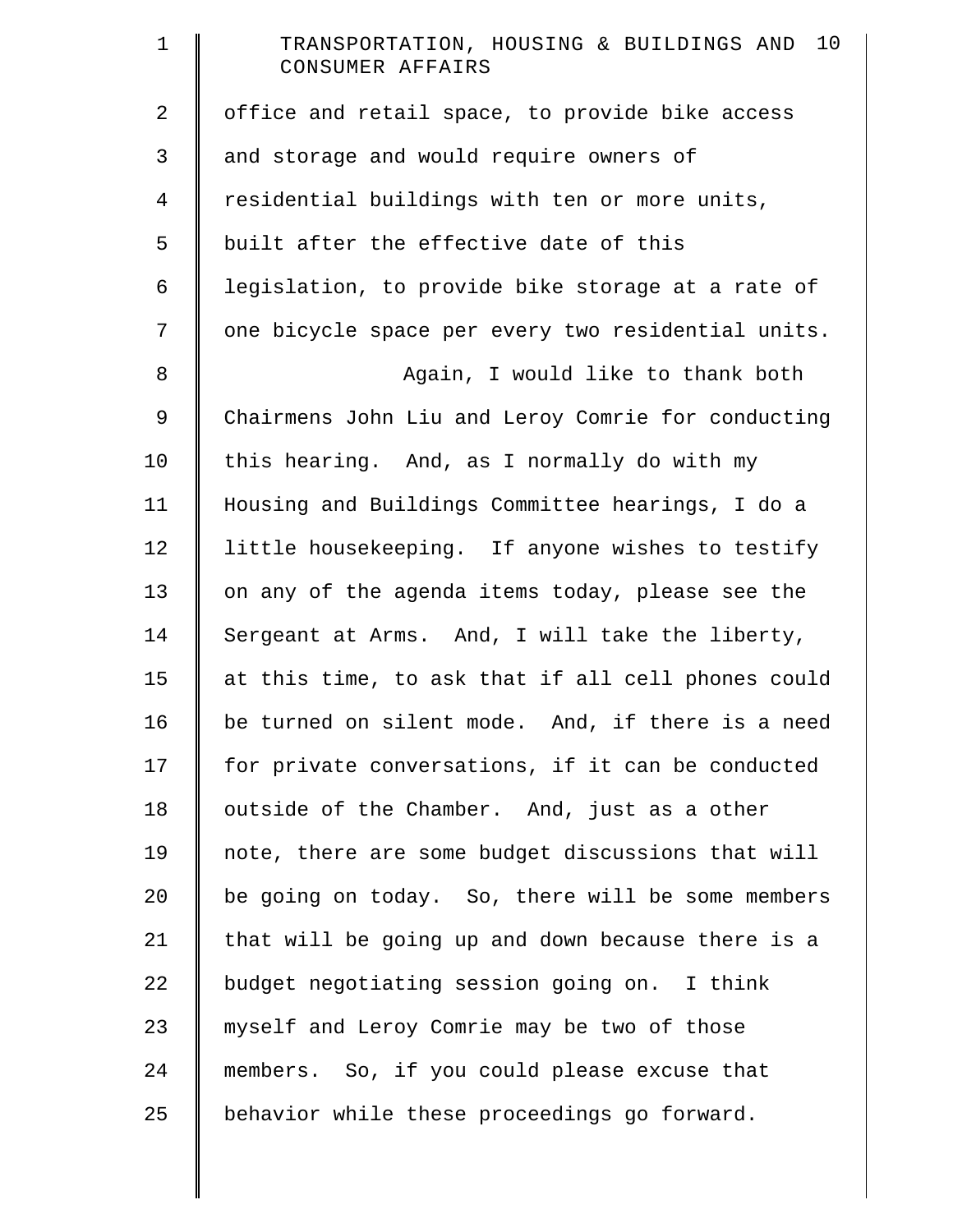| $\mathbf 1$ | TRANSPORTATION, HOUSING & BUILDINGS AND 11<br>CONSUMER AFFAIRS |
|-------------|----------------------------------------------------------------|
| 2           | And, with that, I'll turn it over                              |
| 3           | to Chairman Liu.                                               |
| 4           | CHAIRPERSON LIU: Thank you very                                |
| 5           | much, Chairs Dilan and Comrie. We are joined by                |
| 6           | several members of the City Council today.                     |
| 7           | Starting from the left, Council Member David                   |
| 8           | Yassky of Brooklyn, Council Member Dan Garodnick               |
| 9           | of Manhattan, Council Member Vincent Ignizio of                |
| 10          | Staten Island, Council Member James Oddo of Staten             |
| 11          | Island, Council Member Oliver Koppell of the                   |
| 12          | Bronx, and Council Member Tom White of Queens and              |
| 13          | Council Member Tony Avella, who is today part of               |
| 14          | the press, and Council Member Lew Fidler, who is               |
| 15          | wanting to be a cameraman today. Anybody else?                 |
| 16          | Okay.                                                          |
| 17          | Well, I want to thank the staff of                             |
| 18          | the Committees for putting together today's                    |
| 19          | hearing, especially Phil Hom, the Legislative                  |
| 20          | Counsel to the Transportation Committee. And,                  |
| 21          | with that, we are joined, delighted to be joined               |
| 22          | by, and I'd like to offer the floor to, Council                |
| 23          | Member Koppell and Council Member Yassky for brief             |
| 24          | comments on the bills that they have introduced.               |
| 25          | Council Member Koppell.                                        |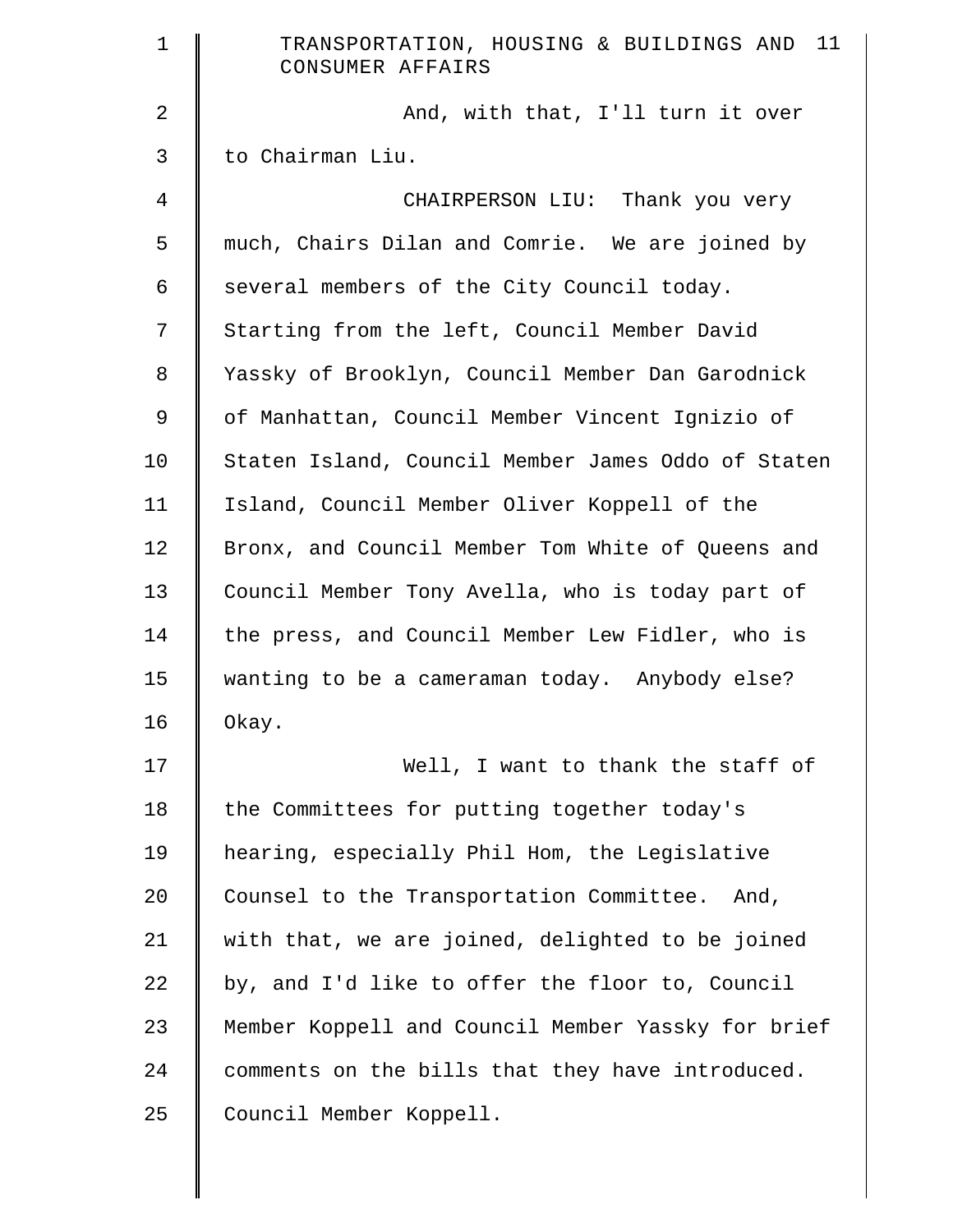| $\mathbf 1$    | TRANSPORTATION, HOUSING & BUILDINGS AND 12<br>CONSUMER AFFAIRS |
|----------------|----------------------------------------------------------------|
| 2              | COUNCIL MEMBER KOPPELL: I'll be                                |
| 3              | very brief. I think that a serious problem for                 |
| $\overline{4}$ | anyone who rides a bicycle is where to park it.                |
| 5              | And, parking on the street is, generally speaking,             |
| 6              | not a very good option for a whole series of                   |
| 7              | reasons, which I don't think I need to state. So,              |
| 8              | where do we put the bicycles? I think that the                 |
| 9              | several bills we have today are a solution to                  |
| 10             | where the bicycles can go as we hope we're going               |
| 11             | to be encouraging thousands and thousands of                   |
| 12             | bicycle riders in this City, as they have in other             |
| 13             | cities around the world, to a much greater extent              |
| 14             | than we have here.                                             |
| 15             | And, one of the ways that we can                               |
| 16             | deal with bicycles is to have parking garages                  |
| 17             | accommodate bicycles. And, it's not my suggestion              |
| 18             | that they do so free, but that they can charge                 |
| 19             | fees for the storage, just as they charge fees for             |
| 20             | parking of cars. And, I think it's a reasonable                |
| 21             | requirement to have one space for every ten cars.              |
| 22             | Bicycles don't take up so much room. And, I would              |
| 23             | guess that most garages can be creative in setting             |
| 24             | aside space for bicycles in such a way that it                 |
| 25             | will eliminate few, if any, car spaces, although               |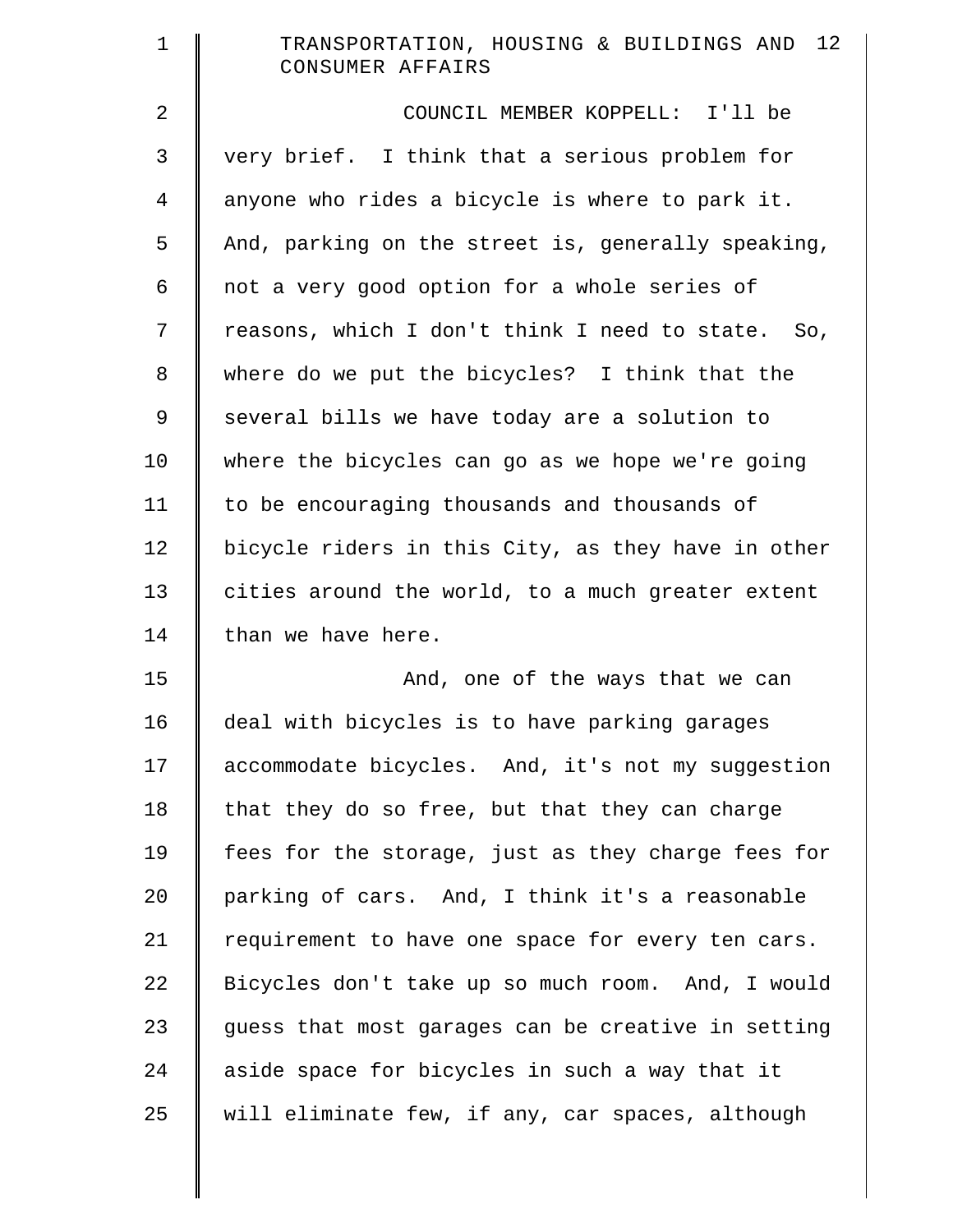| $\mathbf 1$    | TRANSPORTATION, HOUSING & BUILDINGS AND 13<br>CONSUMER AFFAIRS |
|----------------|----------------------------------------------------------------|
| $\overline{2}$ | there may be some car spaces eliminated.                       |
| 3              | I'm happy to hear suggestions on                               |
| $\overline{4}$ | how the bill that I've introduced can be improved.             |
| 5              | There may be additional provisions that are needed             |
| 6              | or adjustments that are needed. I'm always                     |
| 7              | willing to hear both from the Commissioner, and                |
| 8              | she suggested, in her testimony that I've looked               |
| 9              | at briefly, that they may have some more ideas                 |
| 10             | after looking at this, as well as from the real                |
| 11             | estate industry and parking garage owners.                     |
| 12             | But, the principle of saying that                              |
| 13             | we should have bicycle spaces where we have car                |
| 14             | parking spaces is one that I think should be fully             |
| 15             | adhered to.                                                    |
| 16             | Thank you, Mr. Chairman.                                       |
| 17             | CHAIRPERSON LIU: Thank you,                                    |
| 18             | Council Member Koppell. Council Member Yassky.                 |
| 19             | COUNCIL MEMBER YASSKY: Thank you,                              |
| 20             | Chair Liu, and thank you very much for holding                 |
| 21             | this hearing and beginning what I hope will be a               |
| 22             | process of moving these bills forward quite                    |
| 23             | speedily. I certainly think that Council Member                |
| 24             | Koppell's proposal is an excellent one.                        |
| 25             | I hope that the Committee will                                 |
|                |                                                                |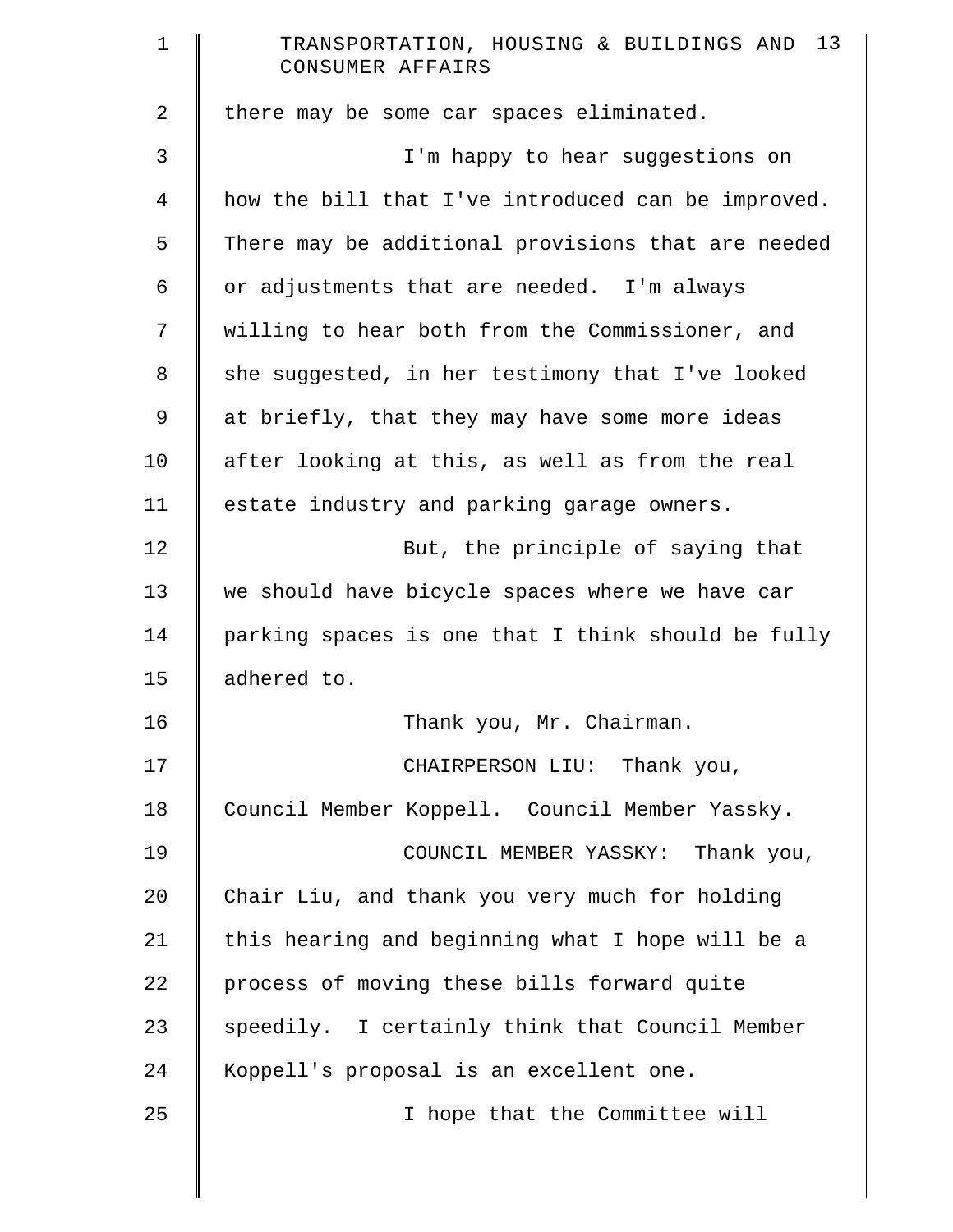| $\mathbf 1$    | TRANSPORTATION, HOUSING & BUILDINGS AND 14<br>CONSUMER AFFAIRS |
|----------------|----------------------------------------------------------------|
| $\overline{2}$ | consider favorably Intro 871, which would simply--             |
| 3              | we have done so much and the Commissioner and the              |
| $\overline{4}$ | Administration deserve enormous amount of credit               |
| 5              | for all the new bike lanes and the bridge access               |
| 6              | and everything that they have done to make it                  |
| 7              | easier for people to commute to work, resulting in             |
| 8              | the 30% increase in people choosing to bike to                 |
| 9              | work that we've seen in the last year. All we                  |
| 10             | need is that last step, the last piece of the                  |
| 11             | puzzle, because no matter how easy it is to get to             |
| 12             | the office building, unless you have a place to                |
| 13             | put the bike, unless you have a way to bring your              |
| 14             | bicycle into your office, if that's okay with your             |
| 15             | boss, when you get there, then, our changes are                |
| 16             | incomplete.                                                    |
| 17             | So, I hope that we will move                                   |
| 18             | forward speedily on taking that last step. And, I              |
| 19             | look forward to the testimony.                                 |
| 20             | COUNCIL MEMBER KOPPELL:                                        |
| 21             | Mr. Chairman, I neglected to say, and I think we               |
| 22             | should recognize that the City Planning Commission             |
| 23             | is coming out with some new regulations, new                   |
| 24             | zoning rules, that will require bicycle access to              |
| 25             | buildings, new buildings and renovated buildings.              |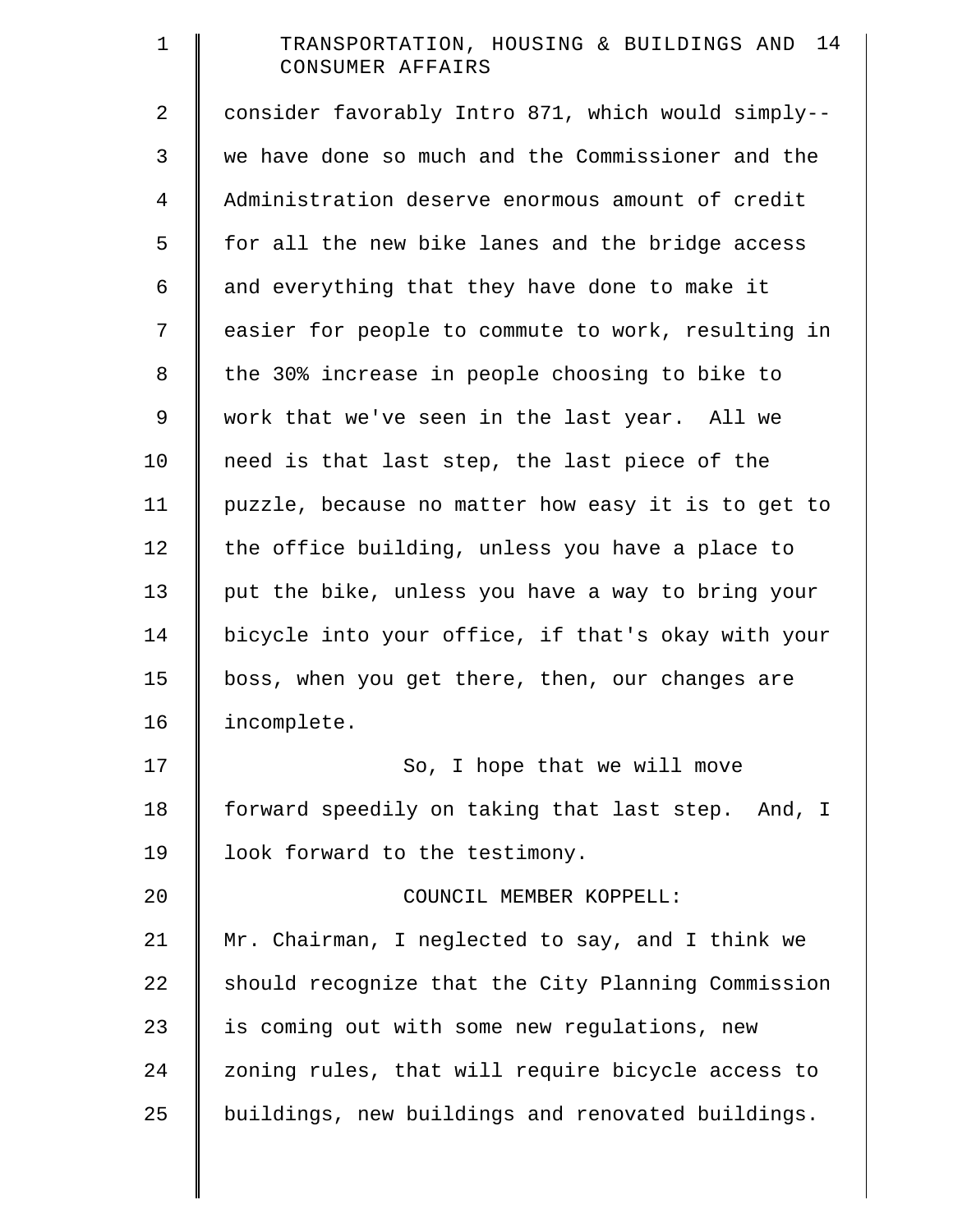| $\mathbf 1$ | TRANSPORTATION, HOUSING & BUILDINGS AND 15<br>CONSUMER AFFAIRS |
|-------------|----------------------------------------------------------------|
| 2           | And, this kind of fits together with the City                  |
| 3           | Planning Commission proposals, which I personally              |
| 4           | welcome. And, I think that as the Committee and                |
| 5           | everybody else considers these bills, they should              |
| 6           | consider them in conjunction with what the                     |
| 7           | Planning Commission is proposing.                              |
| $\,8\,$     | CHAIRPERSON LIU: Thank you very                                |
| 9           | much. Just, since we're on the topic, I'll note                |
| 10          | that earlier this year, in June, we had bike-to-               |
| 11          | work day. And, I had the pleasure of biking to                 |
| 12          | work from Flushing to City Hall. And, got to the               |
| 13          | office building, where our offices are and at 250              |
| 14          | Broadway, and they wouldn't let me in with my                  |
| 15          | bike.                                                          |
| 16          | But, nonetheless, I'm glad that                                |
| 17          | we're having this hearing. I want to thank                     |
| 18          | Commissioner Sadik-Khan and her wonderful staff at             |
| 19          | the DOT for noticing that my helmet was not                    |
| 20          | totally up to current standards and providing me               |
| 21          | with a far safer helmet. I thank you for that.                 |
| 22          | And, with that, we'll call up our                              |
| 23          | first panel, consisting of officials from the                  |
| 24          | Bloomberg Administration, Commissioner Janette                 |
| 25          | Sadik-Khan of the Department of Transportation and             |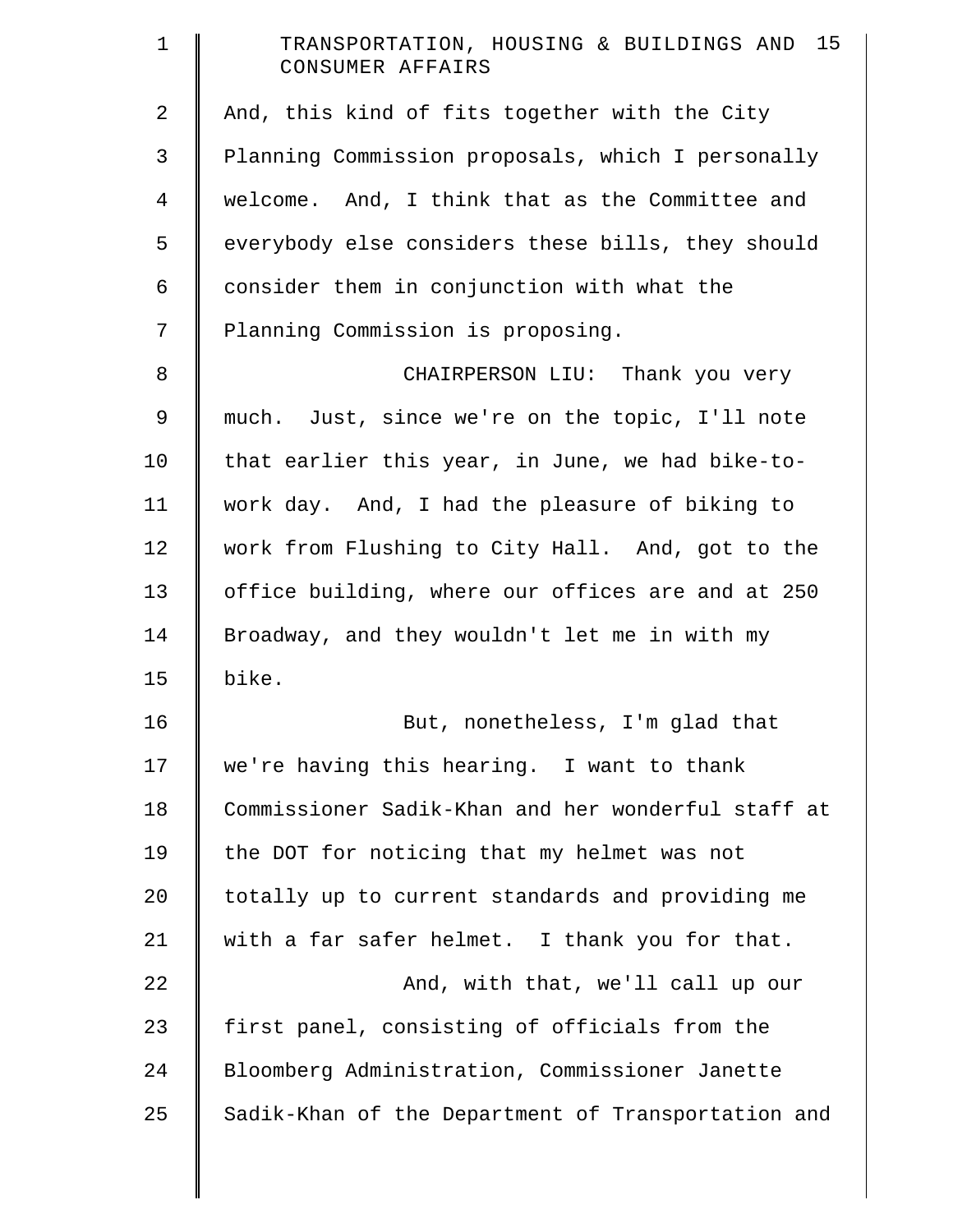| $\mathbf 1$    | TRANSPORTATION, HOUSING & BUILDINGS AND 16<br>CONSUMER AFFAIRS |
|----------------|----------------------------------------------------------------|
| $\overline{2}$ | Rohit Aggarwala, the Director of the Mayor's                   |
| 3              | Office of Long Term Planning and Sustainability.               |
| $\overline{4}$ | I'll allow you to introduce your colleague there.              |
| 5              | They will be followed by a panel consisting of                 |
| 6              | Marilyn Davenport of the Real Estate Board of New              |
| 7              | York, Sylvester Giustino of the Building Owners                |
| 8              | and Managers Association of New York and Alice                 |
| 9              | Labree, who will be testifying in opposition.                  |
| 10             | With that, Commissioner Sadik-Kahn                             |
| 11             | or Rohit, please proceed.                                      |
| 12             | ROHIT AGGARWALA: Okay. Thank you                               |
| 13             | very much, Chairman Liu, Chairman Comrie and                   |
| 14             | Chairman Dilan and other members of the three                  |
| 15             | Committees. My name is Rohit Aggarwala. I'm the                |
| 16             | Director of the Mayor's Office of Long Term                    |
| 17             | Planning and Sustainability. And, on behalf of                 |
| 18             | the Mayor, I'd like to thank you all for holding               |
| 19             | today's hearing and for the opportunity to testify             |
| 20             | on these important initiatives.                                |
| 21             | Over a year and a half ago, Mayor                              |
| 22             | Bloomberg presented PlaNYC, a long term                        |
| 23             | sustainability plan to make New York the greenest,             |
| 24             | most livable city in the United States by 2030,                |
| 25             | while accommodating an additional one million                  |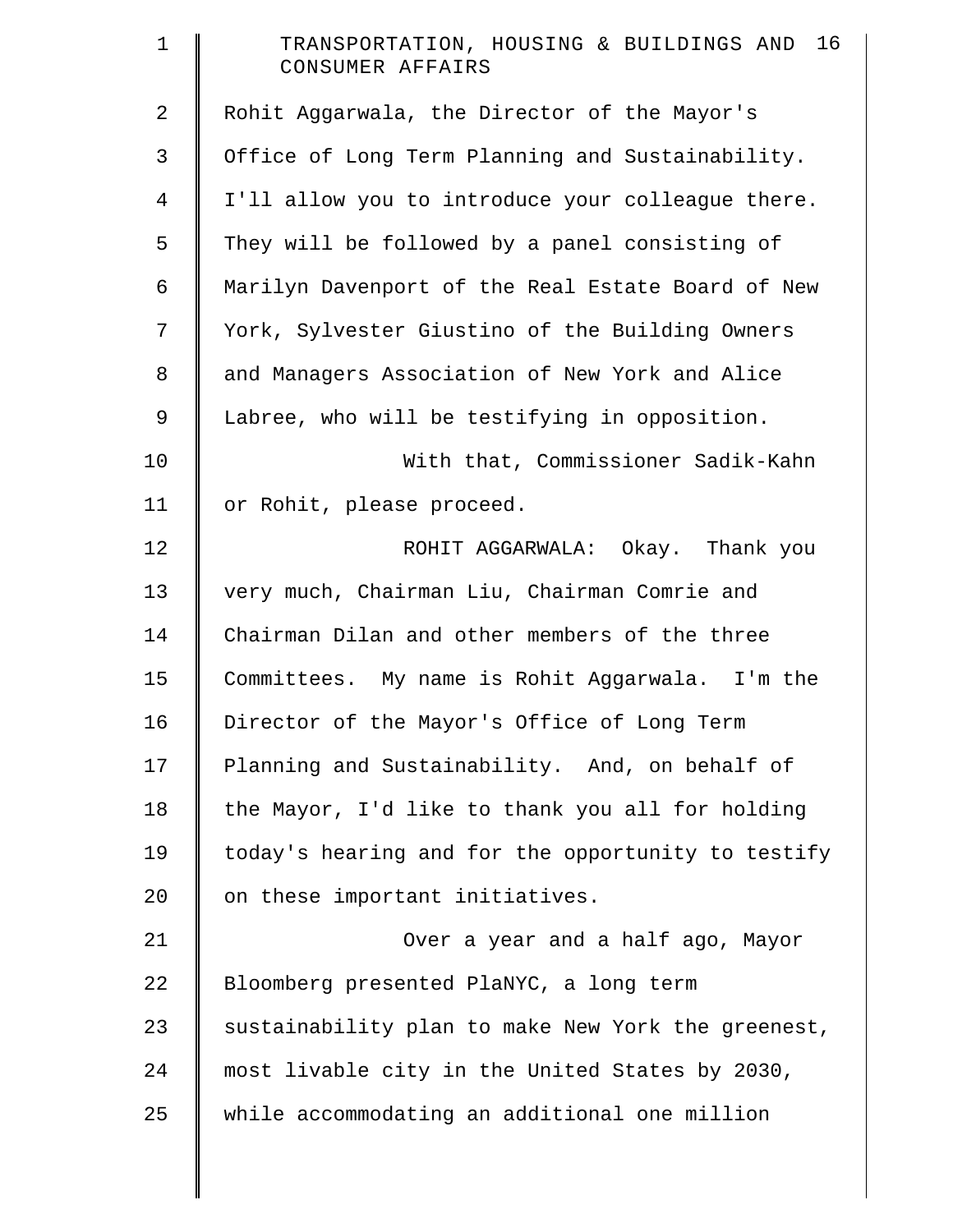| $\mathbf 1$    | 17<br>TRANSPORTATION, HOUSING & BUILDINGS AND<br>CONSUMER AFFAIRS |
|----------------|-------------------------------------------------------------------|
| $\overline{a}$ | residents. PlaNYC outlines ten goals, including                   |
| 3              | achieving the cleanest air of any big city in                     |
| $\overline{4}$ | America and reducing greenhouse gas emissions by                  |
| 5              | 30% by 2030.                                                      |
| 6              | To reach these ambitious goals, we                                |
| 7              | must take a comprehensive approach to planning for                |
| 8              | the City's transportation network. Promoting                      |
| 9              | cycling as a sustainable travel mode is Initiative                |
| 10             | Number 9 in our transportation section for                        |
| 11             | cleaning our air, reducing carbon emissions,                      |
| 12             | making the City healthier and reducing congestion.                |
| 13             | Cycling offers an environmentally friendly, space                 |
| 14             | efficient way to travel around the City. Other                    |
| 15             | cities around the world and at home have embraced                 |
| 16             | cycling as an emission-free, low-cost travel                      |
| 17             | option that promotes a healthy life.                              |
| 18             | Here in New York, increased bicycle                               |
| 19             | use could help address our growing epidemics of                   |
| $20 \,$        | obesity, and Type II diabetes. Obesity rates have                 |
| 21             | more than doubled in the past 20 years in the                     |
| 22             | City. Regular physical activity lowers the                        |
| 23             | chances of obesity, diabetes, heart disease,                      |
| 24             | hypertension, depression, arthritis and                           |
| 25             | osteoporosis. One 15-minute bike ride to and from                 |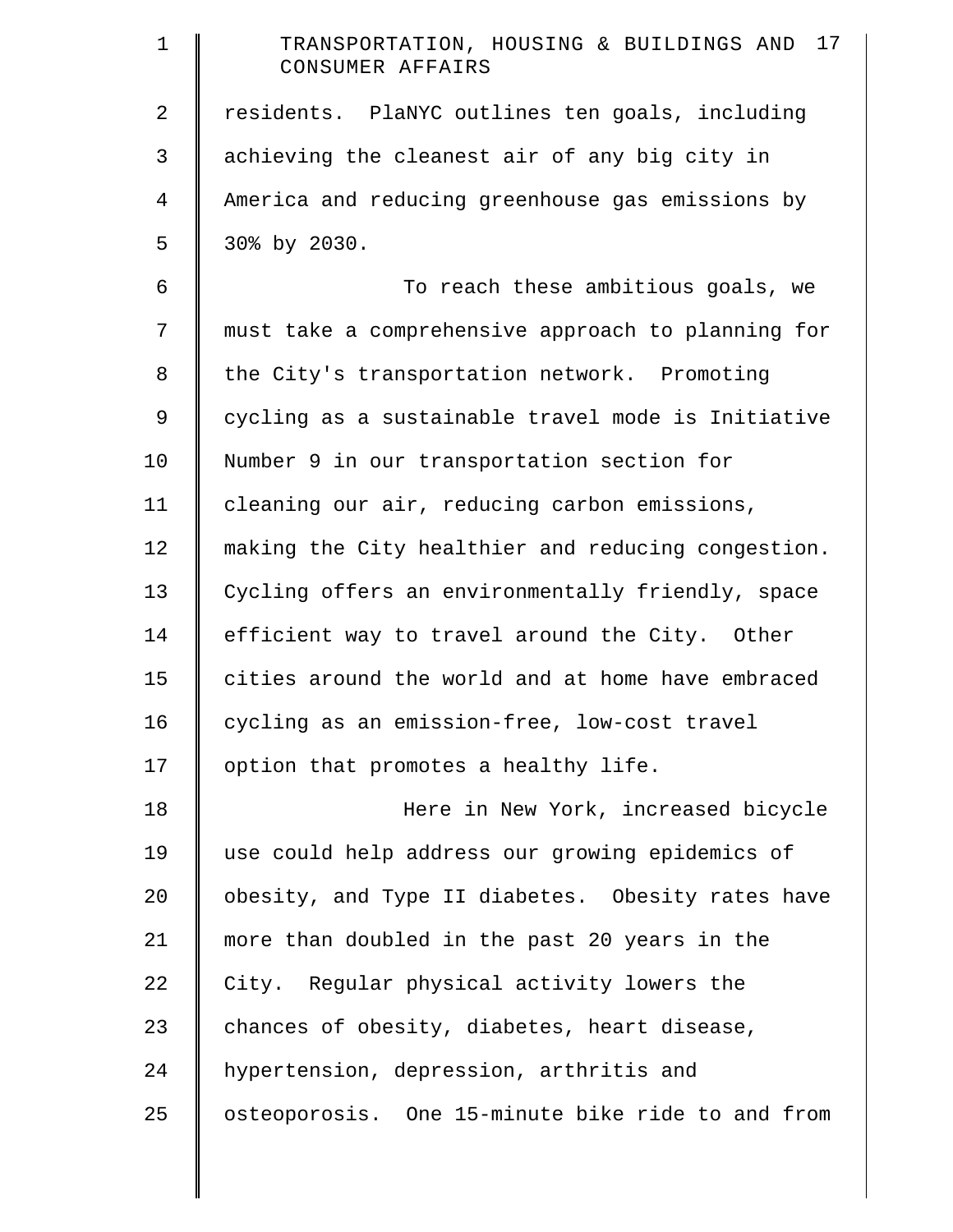| $\mathbf 1$    | TRANSPORTATION, HOUSING & BUILDINGS AND 18<br>CONSUMER AFFAIRS |
|----------------|----------------------------------------------------------------|
| $\overline{a}$ | work, five days a week, can burn the equivalent of             |
| 3              | 11 pounds of weight in one year.                               |
| $\overline{4}$ | New Yorkers are increasingly                                   |
| 5              | finding cycling to be a preferable mode of travel.             |
| 6              | Overall, cycling levels have increased                         |
| 7              | dramatically. As Commissioner Janette Sadik-Khan               |
| 8              | will testify in a moment, DOT has made tremendous              |
| 9              | progress in expanding our bicycle infrastructure               |
| 10             | throughout the City. However, significant                      |
| 11             | obstacles remain for potential bicycle commuters,              |
| 12             | namely secure, indoor parking space.                           |
| 13             | Intros 871 and 780 take significant                            |
| 14             | steps to address these goals. And, we applaud                  |
| 15             | Council Members for putting these forward and you,             |
| 16             | for holding this hearing on them. Commissioner                 |
| 17             | Sadik-Khan will discuss, in detail, the                        |
| 18             | Administration's response to these bills and also              |
| 19             | discuss our efforts in our own City buildings.                 |
| 20             | Howard Slatkin, from the Department                            |
| 21             | of City Planning, will discuss our recently                    |
| 22             | introduced changes to the Zoning Code that would               |
| 23             | require bicycle parking space in new buildings.                |
| 24             | We also have on hand staff from the Department of              |
| 25             | Citywide Administrative Services and the                       |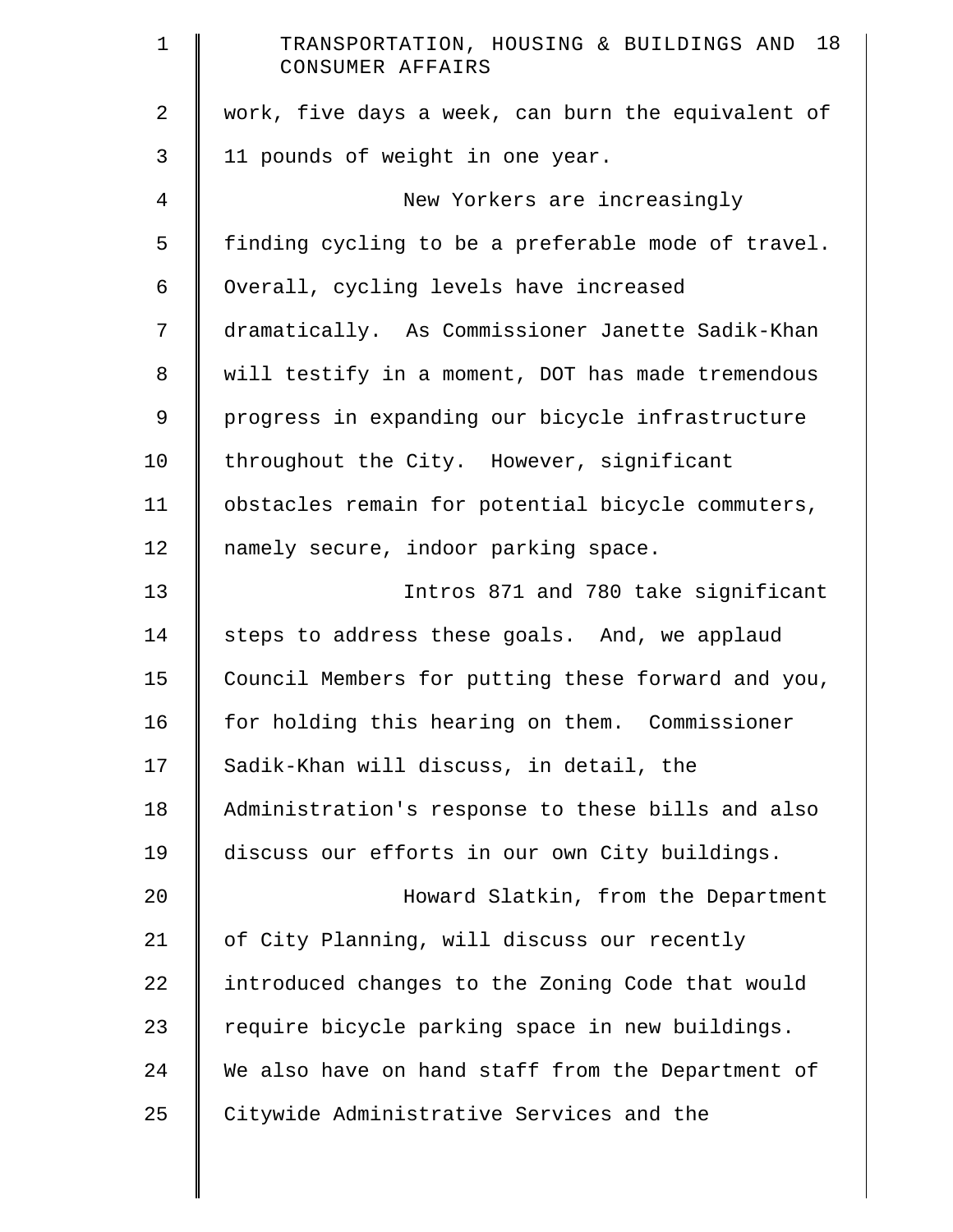| $\mathbf 1$    | 19<br>TRANSPORTATION, HOUSING & BUILDINGS AND<br>CONSUMER AFFAIRS |
|----------------|-------------------------------------------------------------------|
| 2              | Department of the Buildings in case relevant                      |
| 3              | questions for those agencies come up. If you can                  |
| $\overline{4}$ | bring three Committees, we can bring four                         |
| 5              | agencies.                                                         |
| 6              | We look forward to working with the                               |
| 7              | City Council to help expand bicycle storage,                      |
| 8              | promote cycling and a healthy lifecycle and reach                 |
| 9              | these PlaNYC goals and work towards the passage of                |
| 10             | these bills in, ultimately, final form. Thank                     |
| 11             | you.                                                              |
| 12             | JANETTE SADIK-KHAN:<br>Good                                       |
| 13             | afternoon. I am Janette Sadik-Khan, Commissioner                  |
| 14             | of New York City's Department of Transportation.                  |
| 15             | And, I want to thank Chairmen Liu, Comrie and                     |
| 16             | Dilan for the invitation to discuss bicycle                       |
| 17             | commuting in New York City and to testify on                      |
| 18             | Intros 871, 780 and 38.                                           |
| 19             | I, first, want to say that we share                               |
| 20             | the Council's desire for a more bike-friendly city                |
| 21             | and appreciate efforts to make cycling more                       |
| 22             | attractive to commuters. Cities around the world,                 |
| 23             | including our competitors, are making cycling an                  |
| 24             | integral part of their transportation systems and                 |
| 25             | streetscapes. In Copenhagen and in Amsterdam,                     |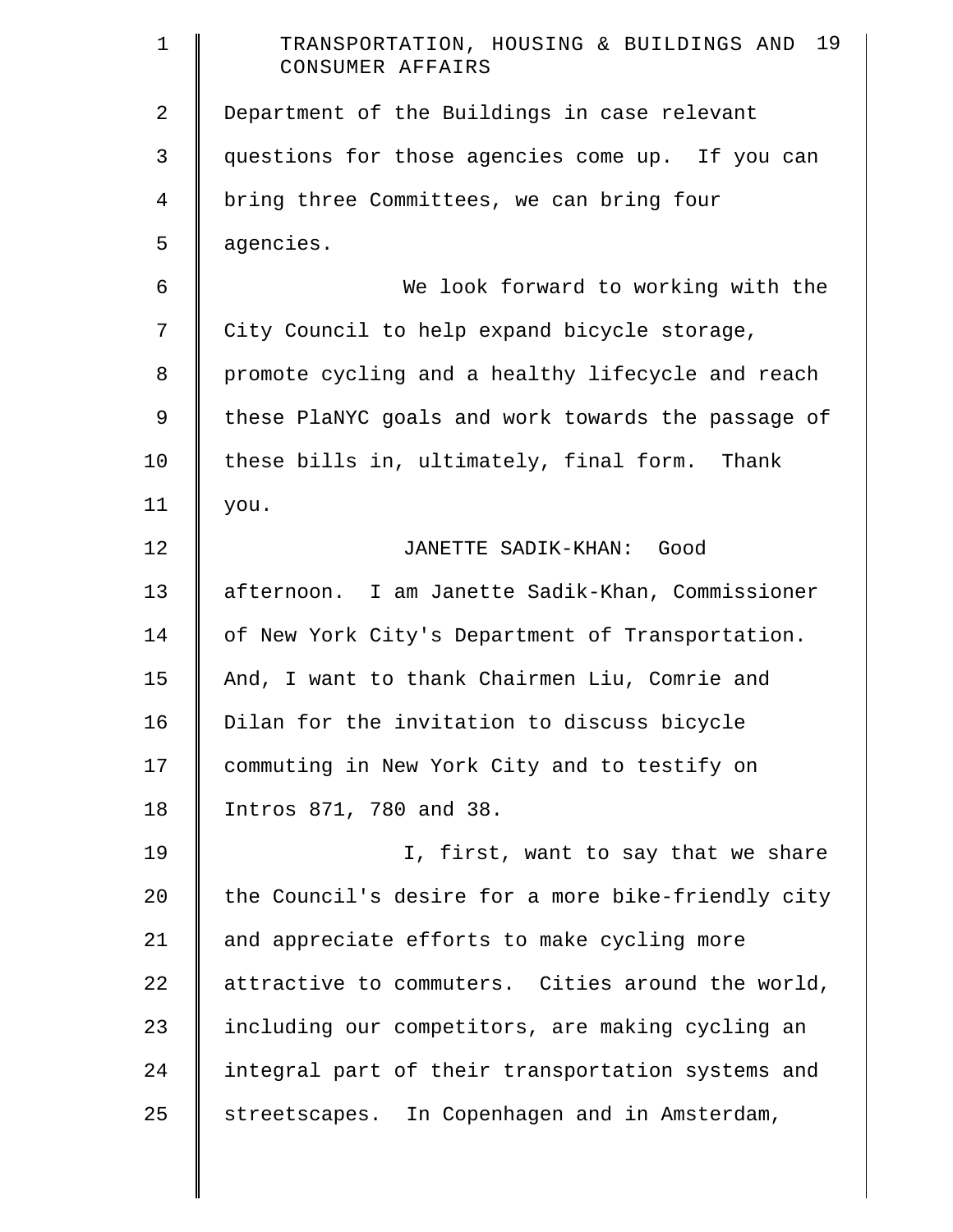| $\mathbf 1$    | 20<br>TRANSPORTATION, HOUSING & BUILDINGS AND<br>CONSUMER AFFAIRS |
|----------------|-------------------------------------------------------------------|
| 2              | nearly 40% of commuter trips are by bike. In                      |
| 3              | Berlin, about 12% are by bike. In Paris, 4% of                    |
| $\overline{4}$ | trips are by bike. And, London is moving forward                  |
| 5              | with a very aggressive bike commuting program.                    |
| 6              | As a world-class metropolis facing                                |
| 7              | similar growth and environmental challenges, we,                  |
| 8              | too, must become a city where bicycling is a                      |
| $\mathsf 9$    | serious mainstream mode of transportation. As                     |
| 10             | Rohit mentioned, cycling is good for our health,                  |
| 11             | good for the environment and good for our                         |
| 12             | pocketbooks. And, it's a crucial part of a                        |
| 13             | sustainable future.                                               |
| 14             | Consistent with the goals of                                      |
| 15             | PlaNYC, we've been aggressive in our efforts to                   |
| 16             | include cycling in the City's transportation                      |
| 17             | network within all five boroughs. As part of                      |
| 18             | DOT's strategic plan, we set a goal of doubling                   |
| 19             | the number of bicycle commuters by 2015 and                       |
| 20             | tripling it by 2020. We're committed to making                    |
| 21             | cycling a more viable option for commuters and                    |
| 22             | have embarked on several integrated programs to                   |
| 23             | achieve that objective.                                           |
| 24             | Over the past two and a half years,                               |
| 25             | DOT has added over 150 miles of bike lanes and                    |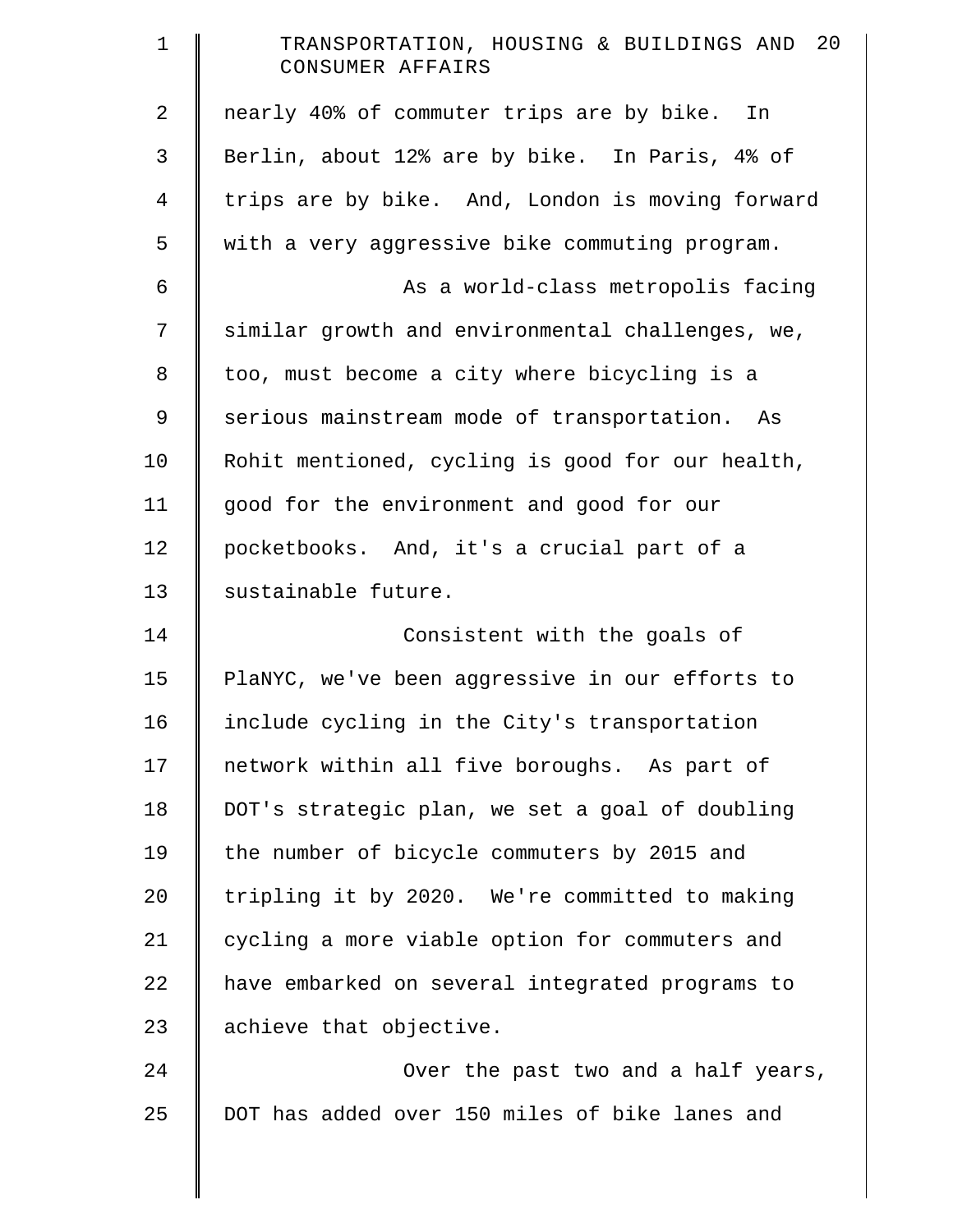| $\mathbf 1$    | TRANSPORTATION, HOUSING & BUILDINGS AND 21<br>CONSUMER AFFAIRS |
|----------------|----------------------------------------------------------------|
| $\overline{a}$ | routes with a focus on providing access to                     |
| 3              | bridges, which is critical to commuters citywide.              |
| $\overline{4}$ | We've reconfigured major complex intersections,                |
| 5              | incorporating cutting edge bike facility design in             |
| 6              | key locations, such as Grand Army Plaza, adjacent              |
| 7              | to Prospect Park in Brooklyn, at the Manhattan                 |
| 8              | Bridge bike path entrance in Chinatown, and at                 |
| $\mathsf 9$    | Madison Square, where Broadway, Fifth Avenue and               |
| 10             | 23 <sup>rd</sup> Street converge around the historic Flatiron  |
| 11             | Building.                                                      |
| 12             | The City's first on-street                                     |
| 13             | protected bike path was installed last fall on                 |
| 14             | Ninth Avenue in Manhattan, physically separating               |
| 15             | cyclists from motor vehicle traffic. This                      |
| 16             | received the Project of the Year award from the                |
| 17             | Institute for Traffic Engineers and Transportation             |
| 18             | Engineers. And, recent counts have shown a 57%                 |
| 19             | increase in the number of cyclists using the                   |
| 20             | Avenue and a 50% decrease in the number of vehicle             |
| 21             | crashes since its installation.                                |
| 22             | Our focus has extended beyond what                             |
| 23             | we do in the streets. We've distributed over                   |
| 24             | 220,000 bike maps last year, provided nearly                   |
| 25             | 10,000 bike helmets to New Yorkers of all ages,                |
|                |                                                                |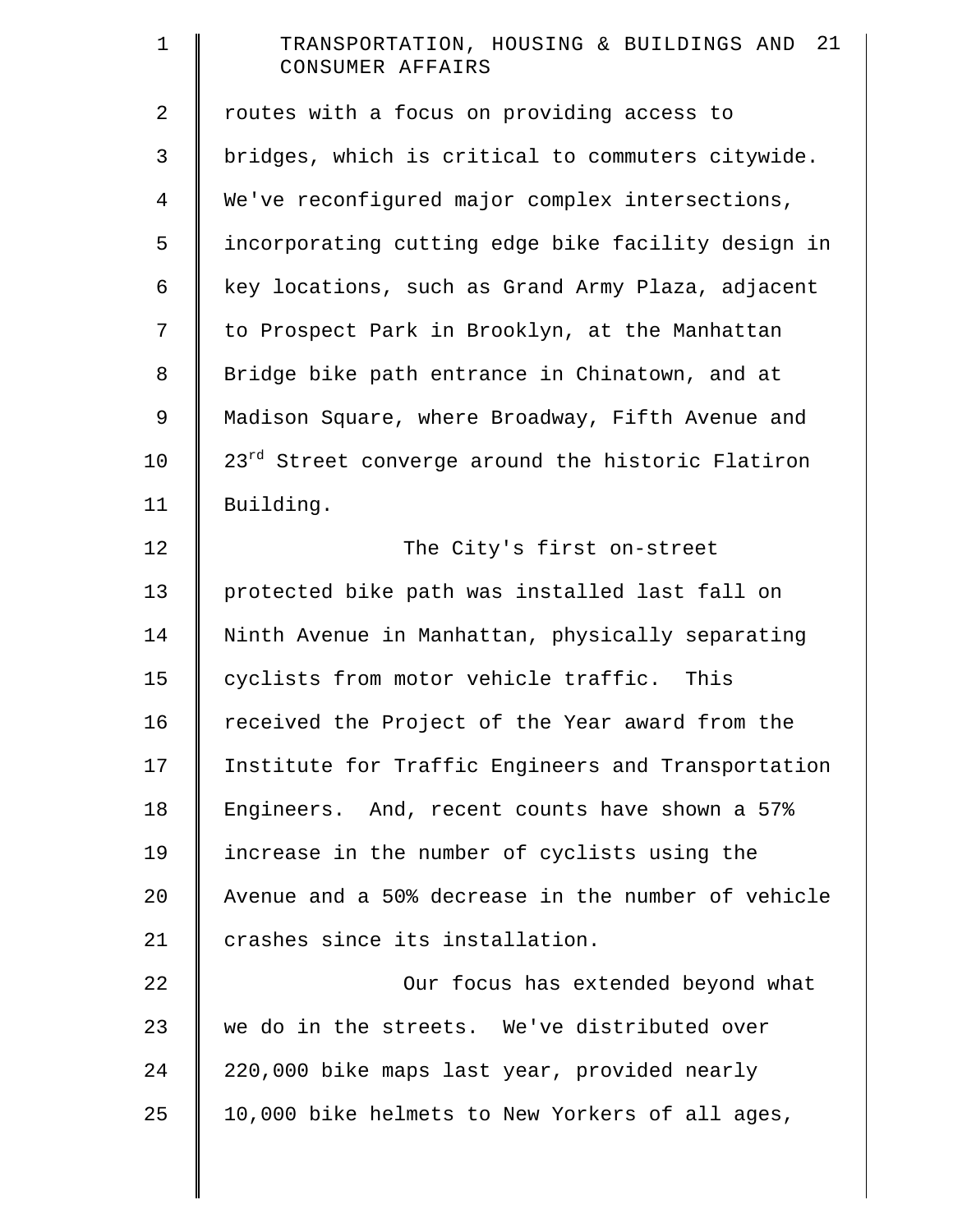| $\mathbf 1$    | TRANSPORTATION, HOUSING & BUILDINGS AND 22<br>CONSUMER AFFAIRS |
|----------------|----------------------------------------------------------------|
| $\overline{a}$ | including Chairman Liu, and launched a well-                   |
| 3              | regarded bicycle safety advertising campaign.                  |
| 4              | All this hard work has paid off.                               |
| 5              | The results of our recently completed 2008 bicycle             |
| 6              | ridership counts show ridership is up a whopping               |
| 7              | 35% from 2007 to 2008. And, at that rate, we will              |
| 8              | reach our goal of doubling bike commuting as early             |
| 9              | as 2011. And, this remarkable increase in                      |
| 10             | ridership highlights that there's a place for bike             |
| 11             | commuting in the City of New York.                             |
| 12             | Nevertheless, like the Council, we                             |
| 13             | recognize that we must do more to remove barriers              |
| 14             | to growth. While we've made it safer for cyclists              |
| 15             | to get where they are going, they still do not                 |
| 16             | have adequate parking when they arrive at their                |
| 17             | destination. The Department of City Planning's                 |
| 18             | 2007 bike survey found that the leading reason                 |
| 19             | most cyclists don't bike to work is the lack of                |
| 20             | secure bike parking, which is really not a                     |
| 21             | surprise, given that thousands of bikes are stolen             |
| 22             | on city streets each year.                                     |
| 23             | Providing secure parking is crucial                            |
| 24             | to promoting bike commuting as a viable mode of                |
| 25             | transportation. We're doing what we can on the                 |
|                |                                                                |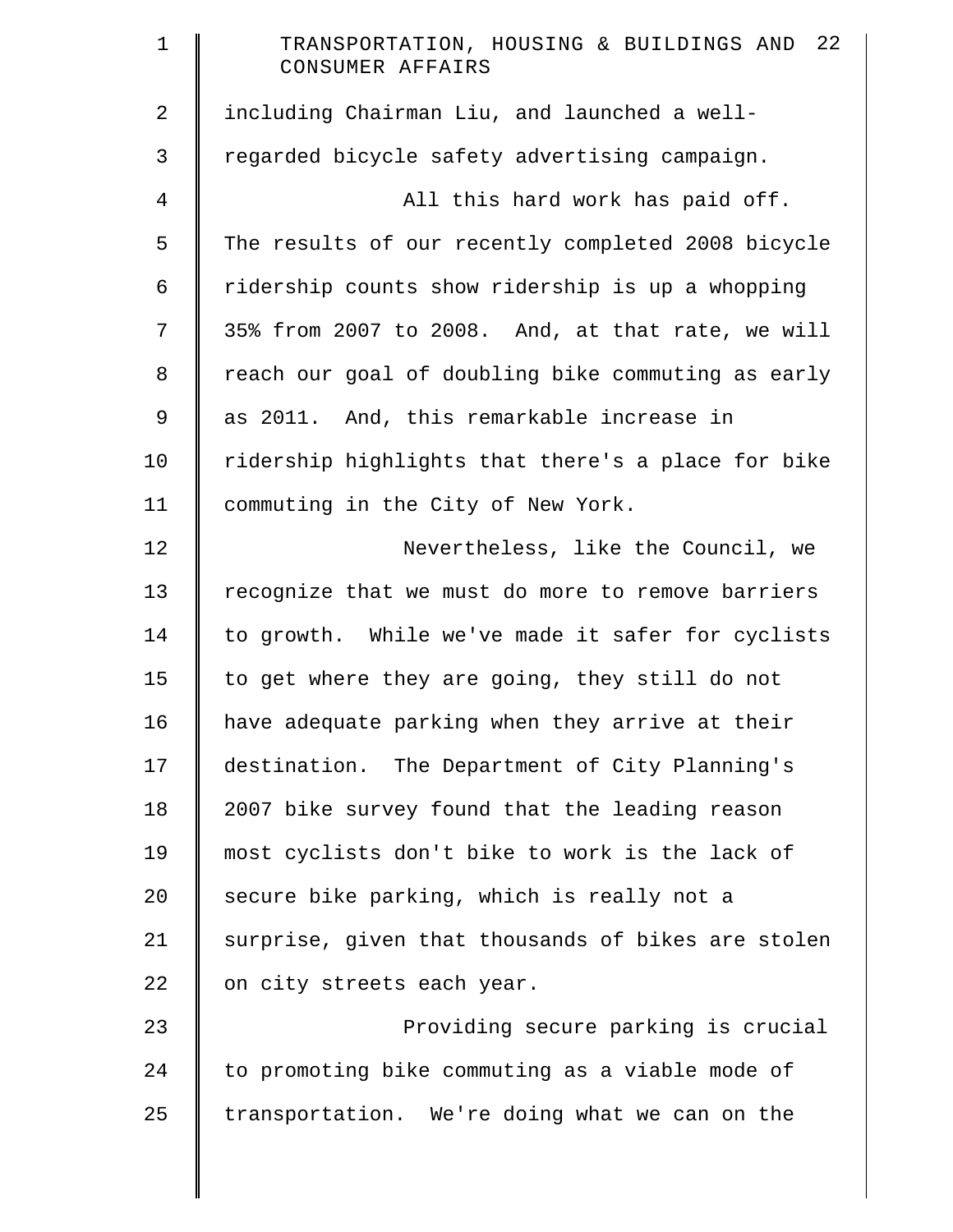| $\mathbf 1$ | TRANSPORTATION, HOUSING & BUILDINGS AND 23<br>CONSUMER AFFAIRS |
|-------------|----------------------------------------------------------------|
| 2           | streets to provide parking through our bike rack               |
| 3           | program. And, of the approximately 6,500 racks                 |
| 4           | throughout the City, 1,377 were installed last                 |
| 5           | year. In addition, we've developed an attractive               |
| 6           | bike parking shelter that prominently displays the             |
| 7           | NYC bike map and the Look, public awareness                    |
| $\,8\,$     | campaign. And, the first 19 sheltered bike                     |
| 9           | parking structures have been installed with an                 |
| 10          | additional 17 to be built-out in the coming                    |
| 11          | months.                                                        |
| 12          | Our efforts help meet the demand                               |
| 13          | for short term parking, but fall far short in                  |
| 14          | satisfying the needs of bike commuters. As noted,              |
| 15          | City Planning's bike survey shows that the number              |
| 16          | one reason cyclists opt against bike commuting is              |
| 17          | the lack of safe parking. The survey also found                |
| 18          | that about half of existing commuters park                     |
| 19          | indoors. The inherent risk of vandalism or theft,              |
| 20          | when parking bikes on the street, make the                     |
| 21          | availability of safe storage crucial to any real               |
| 22          | effort in promoting bike commuting.                            |
| 23          | In order for cyclists to be more                               |
| 24          | accommodated, we need to provide access to space               |
| 25          | off the streets or sidewalks. To this end, DOT,                |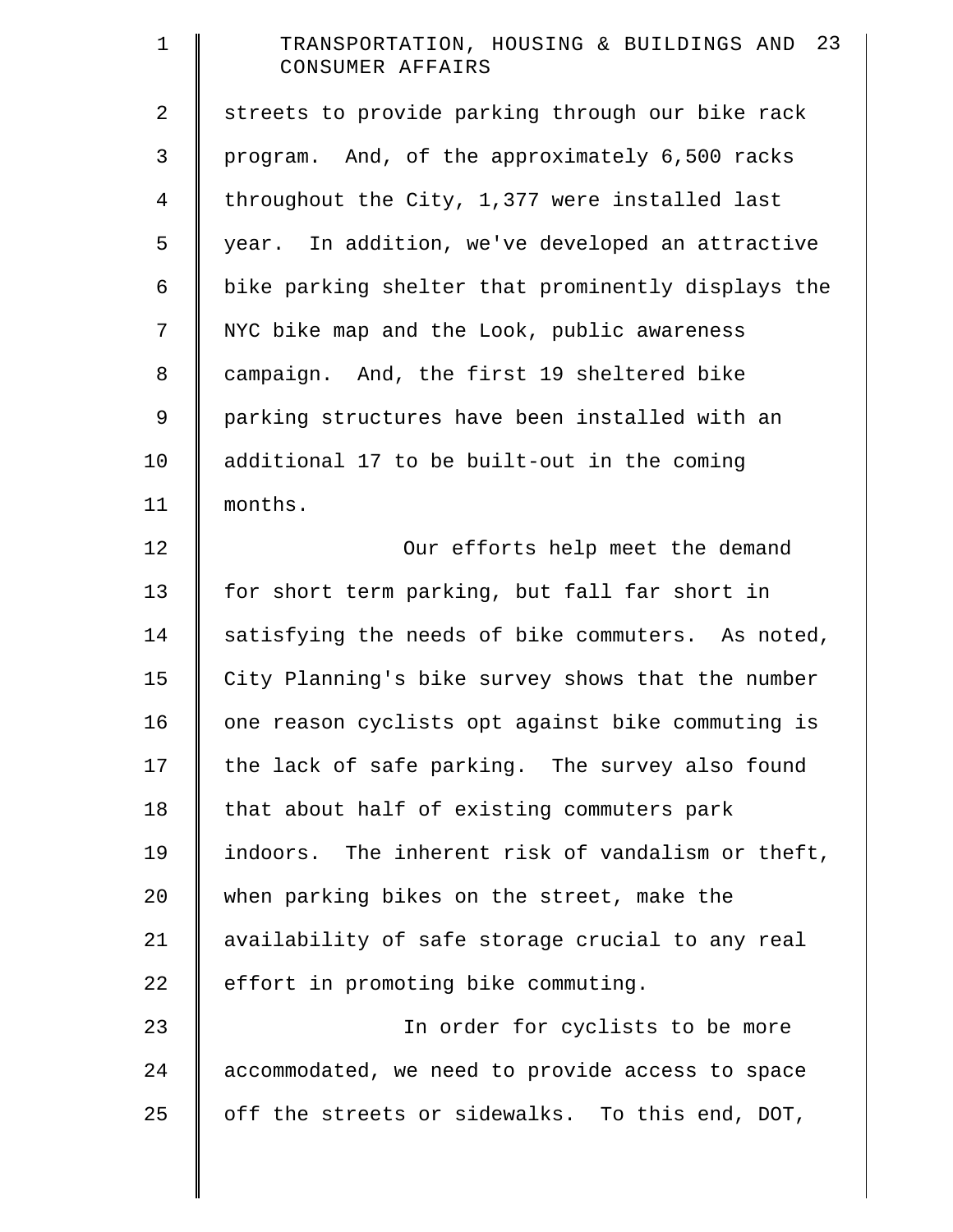| $\mathbf 1$    | TRANSPORTATION, HOUSING & BUILDINGS AND 24<br>CONSUMER AFFAIRS |
|----------------|----------------------------------------------------------------|
| $\overline{2}$ | in collaboration with DCAS, has expanded secure                |
| 3              | bike parking for City employees in the Manhattan               |
| 4              | Civic Center area. The goal of DCAS' municipal                 |
| 5              | bike parking initiative is to identify centralized             |
| 6              | secure sites for use by all City employees,                    |
| 7              | regardless of whether they're tenants in a                     |
| 8              | particular building.                                           |
| 9              | Currently, DCAS has opened indoor                              |
| 10             | bike parking at 280 Broadway, 125 Worth Street and             |
| 11             | 100 Gold Street. In addition, secure outdoor                   |
| 12             | parking is available to employees and the public               |
| 13             | at One Center Street on the south side of the                  |
| 14             | building. With DOT's assistance, DCAS is in the                |
| 15             | process of installing new, appropriate bike                    |
| 16             | parking equipment in these locations,                          |
| 17             | substantially increasing the number of bikes that              |
| 18             | can be park at any one time.                                   |
| 19             | Future plans for DCAS' secure bike                             |
| 20             | parking for City employees include the opening of              |
| 21             | locations in downtown Brooklyn and in Staten                   |
| 22             | Island. DCAS is in the process of canvassing                   |
| 23             | Queens Borough Hall to identify a location at that             |
| 24             | building, as well.                                             |
| 25             | On the private sector side, a                                  |
|                |                                                                |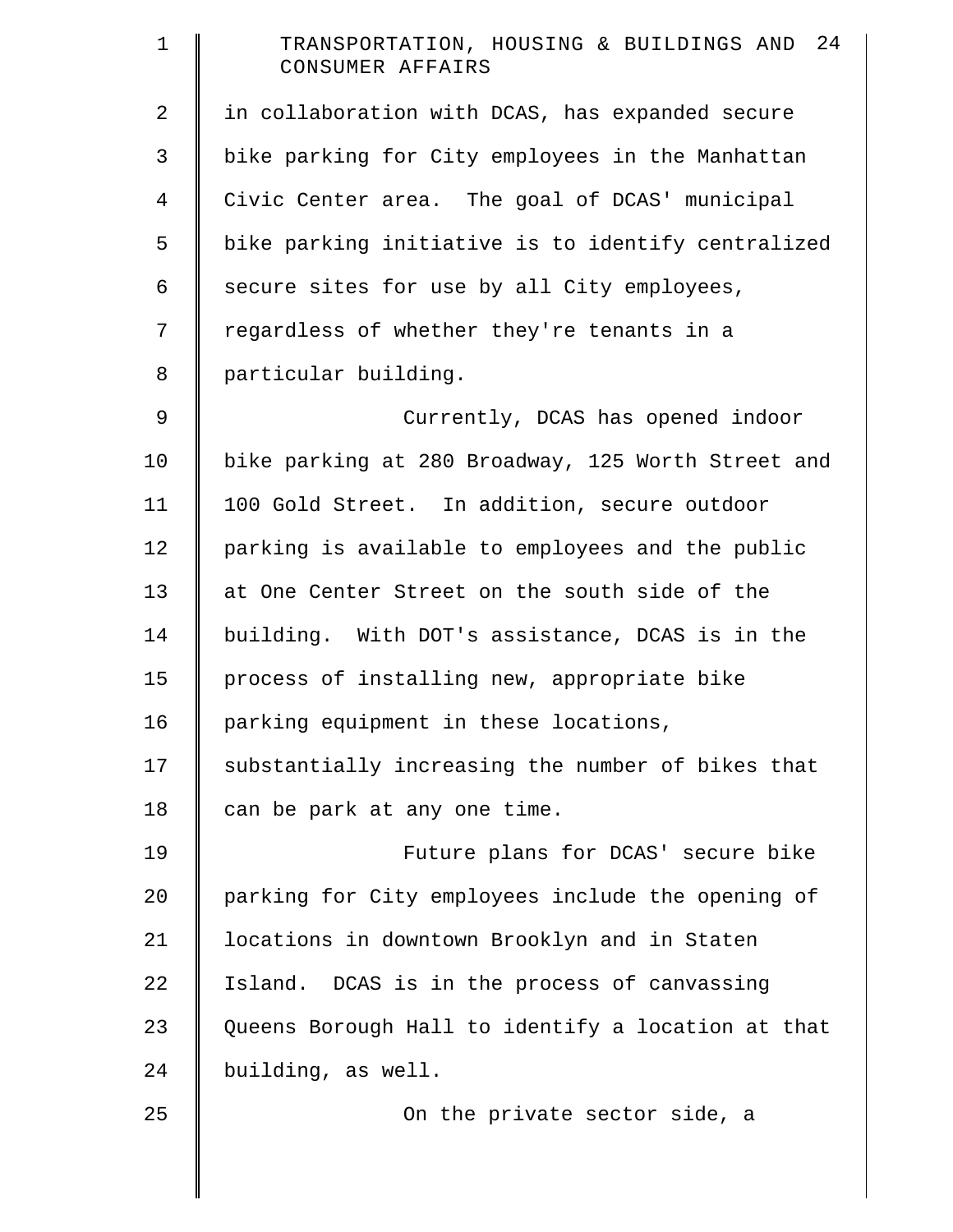| $\mathbf 1$    | TRANSPORTATION, HOUSING & BUILDINGS AND 25<br>CONSUMER AFFAIRS |
|----------------|----------------------------------------------------------------|
| $\overline{a}$ | number of businesses have begun to provide off-                |
| 3              | street bike access for their employees. As part                |
| $\overline{4}$ | of our efforts to promote bike commuting, this                 |
| 5              | year, DOT and Transportation Alternatives, with                |
| 6              | support from the Council, held the first bike-                 |
| 7              | friendly business competition in New York City,                |
| 8              | recognizing firms that encourage cycling. Credit               |
| $\mathsf 9$    | Suisse won in the category of bike-friendly                    |
| 10             | workplaces. Located in the historic MetLife                    |
| 11             | Building, they provide easy access for bicycles,               |
| 12             | secure bicycle rooms where employees can register              |
| 13             | their bikes and receive swipe card access and                  |
| 14             | identification tags, air pumps to fill flat tires              |
| 15             | and promotional materials for cycling activities.              |
| 16             | The firm also promotes the availability of bike                |
| 17             | parking to their employees and further encourages              |
| 18             | bike parking by offering an employee discount to a             |
| 19             | health club next door, where showers and lockers               |
| 20             | are available.                                                 |
| 21             | Credit Suisse is a shining example                             |
| 22             | of what businesses can do to promote cycling.                  |
| 23             | But, for the companies looking to follow their                 |
| 24             | lead, bike access into buildings often remains an              |
| 25             | obstacle; one that is out of their control.                    |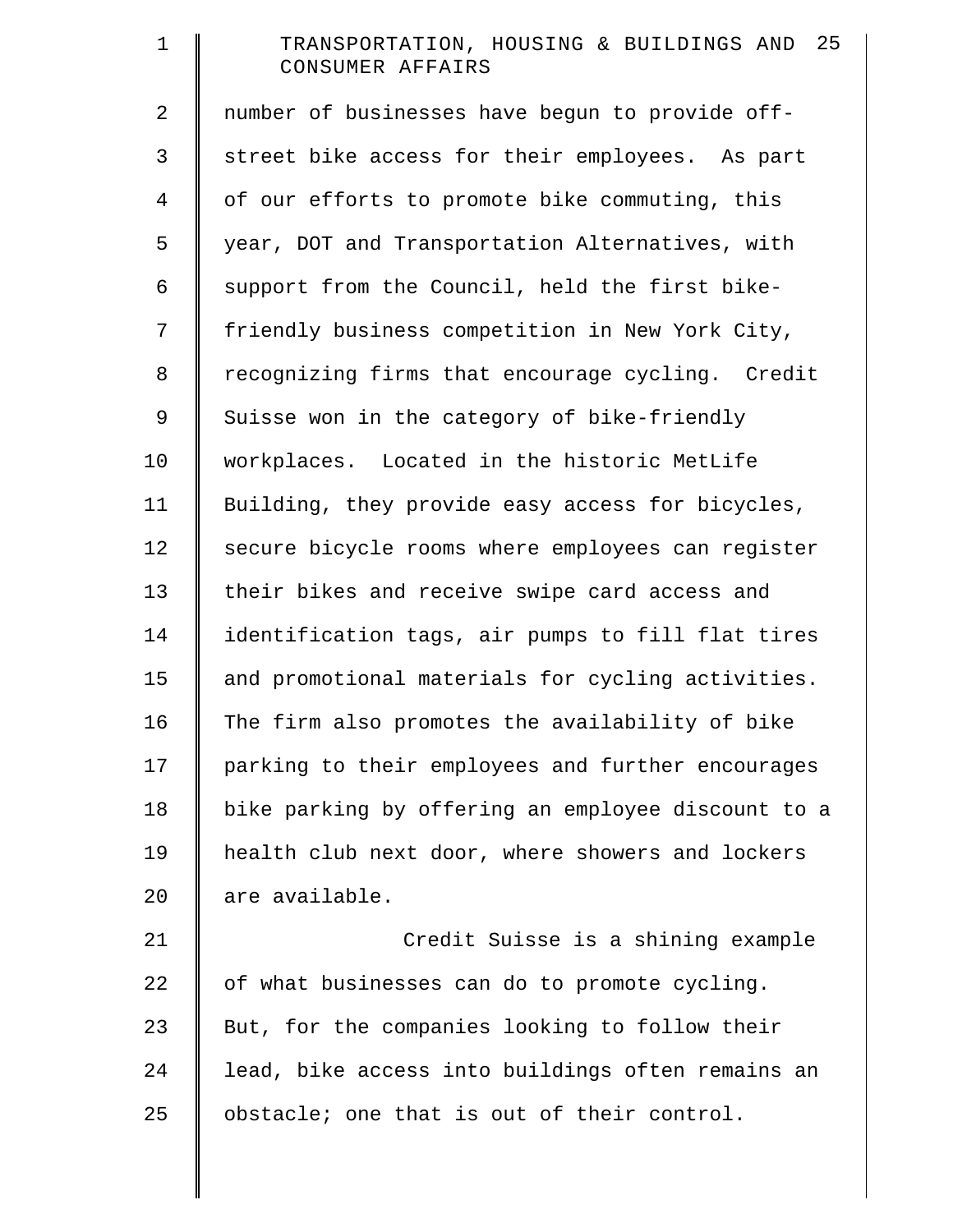| $\mathbf 1$ | 26<br>TRANSPORTATION, HOUSING & BUILDINGS AND<br>CONSUMER AFFAIRS |
|-------------|-------------------------------------------------------------------|
| 2           | Intro 871 addresses this critical                                 |
| 3           | need by requiring properties to provide access, an                |
| 4           | important first step in accommodating bicycle                     |
| 5           | commuters. However, we recommend amending the                     |
| 6           | existing language in the bill to distinguish                      |
| 7           | between the concepts of access and storage.                       |
| 8           | Currently, the bill states that buildings are                     |
| 9           | required to provide access, provided they can                     |
| 10          | reasonably accommodate the storage of such                        |
| 11          | bicycle. This phrasing links access and storage,                  |
| 12          | affording a property owner the opportunity to deny                |
| 13          | access should they lack storage space. Although                   |
| 14          | some buildings may face constraints in providing                  |
| 15          | shared space for bikes, tenants may be able to                    |
| 16          | accommodate storage themselves for their                          |
| 17          | employees. Removing any mention of storage from                   |
| 18          | the legislation allows for the utilization of all                 |
| 19          | available space.                                                  |
| 20          | We know that certain buildings do                                 |
| 21          | have constraints with respect to access, such as                  |
| 22          | the availability of freight elevators. In order                   |
| 23          | to account for these realities, while still                       |
| 24          | protecting the integrity of the legislation, we                   |
| 25          | believe the bill should include a reasonable                      |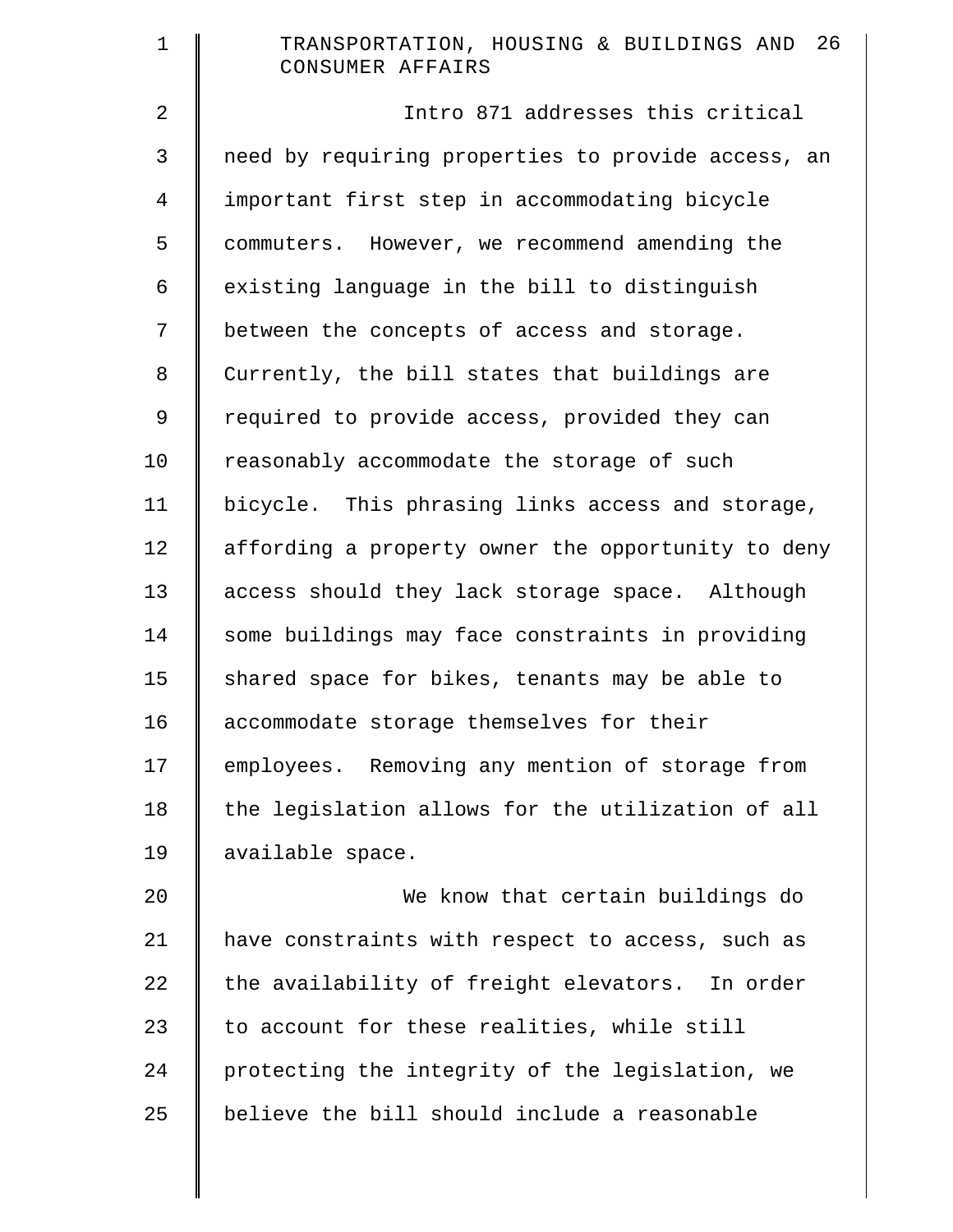| $\mathbf 1$    | 27<br>TRANSPORTATION, HOUSING & BUILDINGS AND<br>CONSUMER AFFAIRS |
|----------------|-------------------------------------------------------------------|
| $\overline{a}$ | exception for those building owners that have                     |
| 3              | legitimate barriers to compliance. We feel there                  |
| 4              | should be a process where property owners can                     |
| 5              | demonstrate they cannot reasonably provide such                   |
| 6              | access.                                                           |
| 7              | And, we also believe that                                         |
| 8              | legislation should only apply to existing                         |
| $\mathsf 9$    | buildings, where the dominant occupancy is office                 |
| 10             | space. Retail space is often complicated and the                  |
| 11             | layout of the space, as well as liability issues                  |
| 12             | regarding merchandise and customers, requires a                   |
| 13             | deeper understanding of this issue. Additionally,                 |
| 14             | new construction, as addressed in the City                        |
| 15             | Planning text, has also been addressed in a                       |
| 16             | pending amending to the Zoning Resolution, which                  |
| 17             | the Department of City Planning can explain in                    |
| 18             | greater detail, if requested.                                     |
| 19             | DCP's efforts both promote and                                    |
| 20             | address the needs of cyclists. And, we urge the                   |
| 21             | Council to support the amendment. With some minor                 |
| 22             | adjustments, we believe Intro 871 can help usher                  |
| 23             | in a new culture of commuting and create a                        |
| 24             | greener, more sustainable transportation network.                 |
| 25             | However, like the Council, we look forward to                     |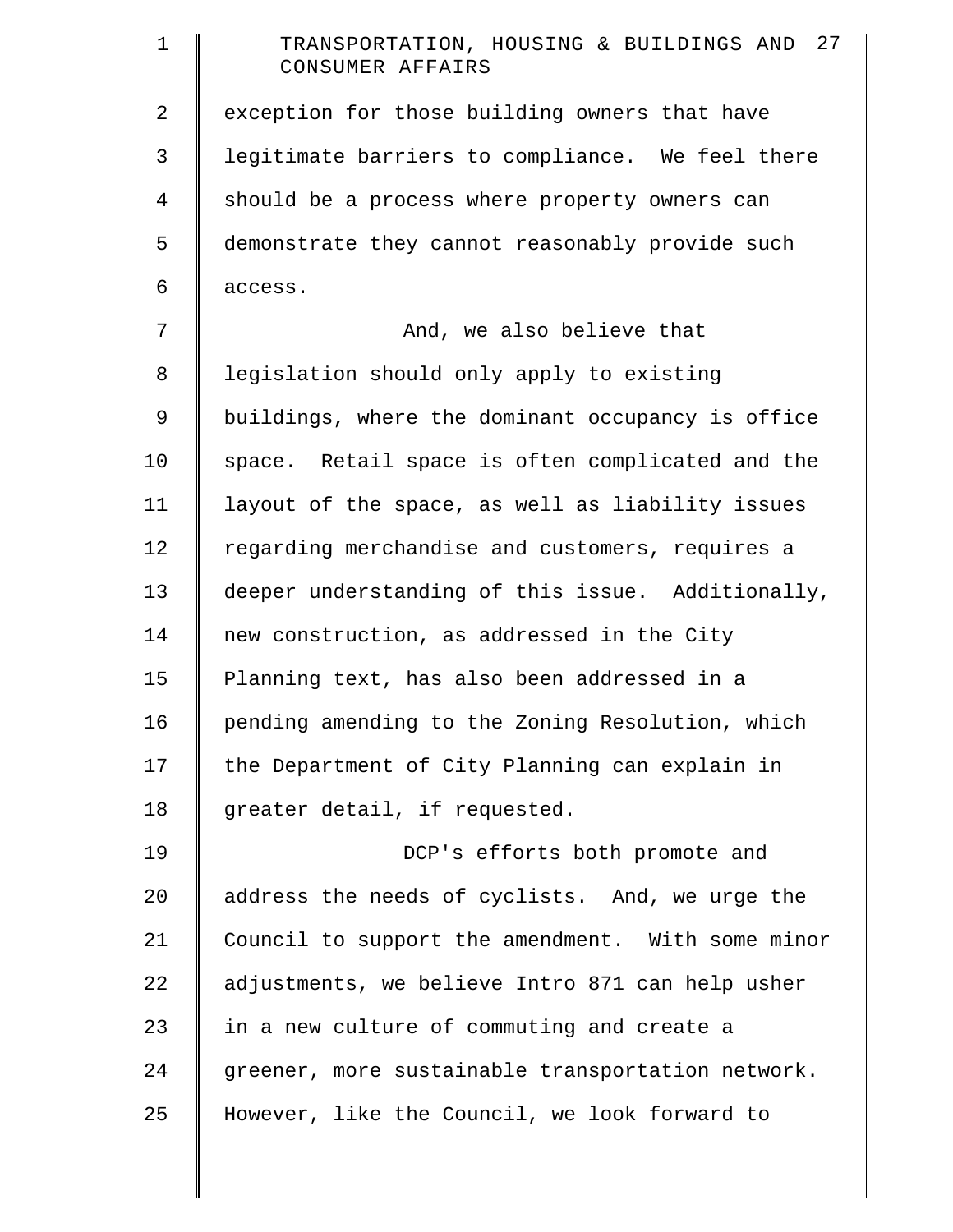| $\mathbf 1$    | TRANSPORTATION, HOUSING & BUILDINGS AND 28<br>CONSUMER AFFAIRS |
|----------------|----------------------------------------------------------------|
| $\overline{2}$ | hearing more from the real estate industry, who                |
| 3              | has taken an interest in this topic and has                    |
| 4              | already begun steps to address the need for                    |
| 5              | bicycle access.                                                |
| 6              | Let me turn to Intro 780, which                                |
| 7              | requires garages and parking lots, which can                   |
| 8              | accommodate 50 or more cars, to maintain and                   |
| 9              | provide space for bicycles. While, we have an                  |
| 10             | understanding of the access, egress and                        |
| 11             | operational issues of bike access to existing                  |
| 12             | buildings, we have less information about the                  |
| 13             | related issue to access to existing parking                    |
| 14             | garages.                                                       |
| 15             | We're aware of several parking                                 |
| 16             | garages, private garages, in the City that offer               |
| 17             | bicycle parking. They have varying pricing and                 |
| 18             | facilities. And, it would be beneficial to hear                |
| 19             | what their experiences have been in offering this              |
| 20             | service. We're interested in the premise of this               |
| 21             | bill and look forward to hearing more from                     |
| 22             | advocates and from the industry.                               |
| 23             | Finally, we'd like to briefly                                  |
| 24             | mention Intro 38, an access bill introduced in                 |
| 25             | 2006. I see Intro 871 as an important improvement              |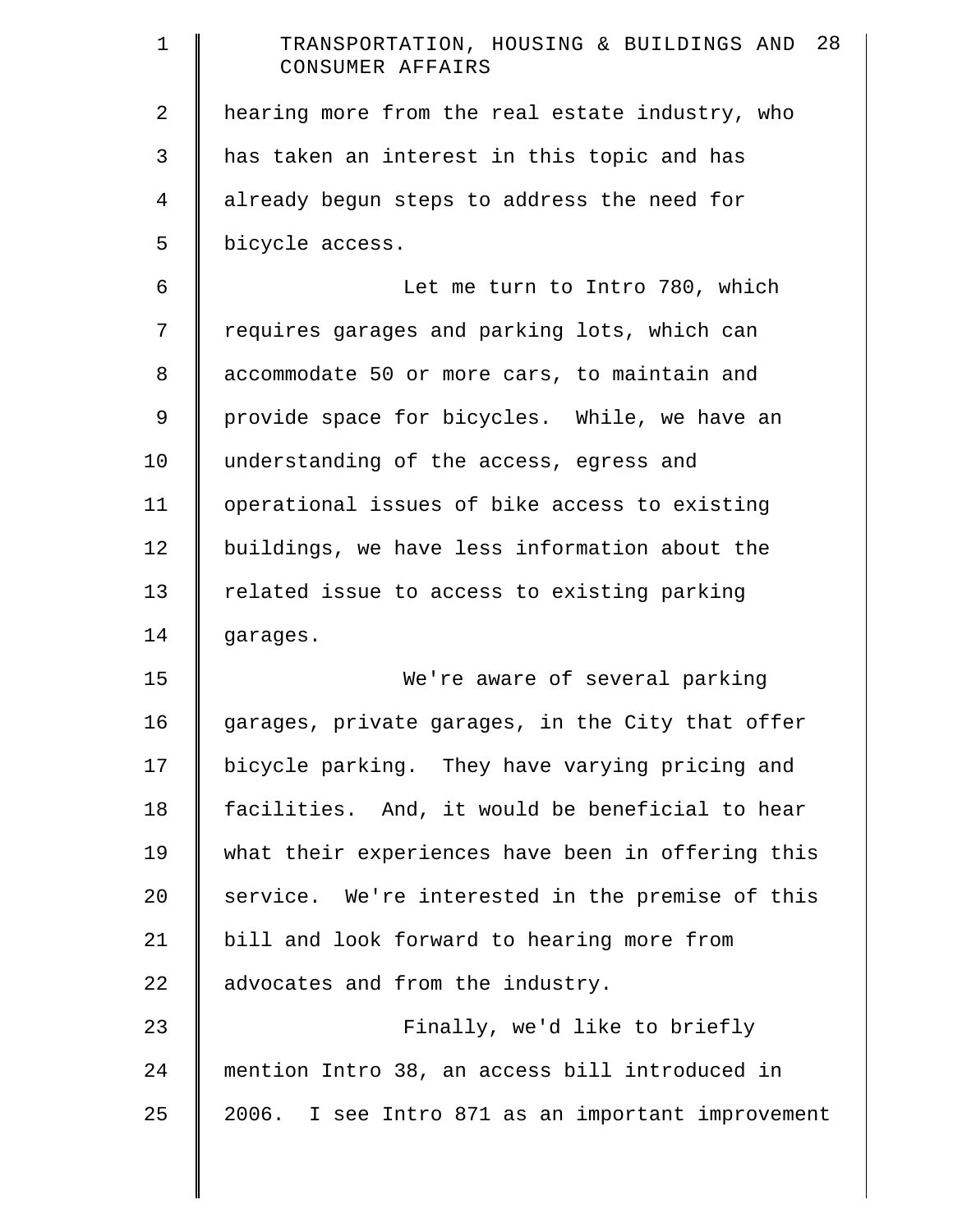| $\mathbf 1$ | TRANSPORTATION, HOUSING & BUILDINGS AND 29<br>CONSUMER AFFAIRS |
|-------------|----------------------------------------------------------------|
| 2           | to the original proposal and recommend the Council             |
| 3           | focus on the latest version.                                   |
| 4           | I want to thank you for the                                    |
| 5           | invitation to testify today and would be happy to              |
| 6           | answer any questions you may have, after hearing               |
| 7           | from Howard Slatkin, the Deputy Director of                    |
| 8           | Strategic Planning at the Department of City                   |
| 9           | Planning. Thank you.                                           |
| 10          | HOWARD SLATKIN: Good afternoon,                                |
| 11          | Chairmen Liu, Comrie, Dilan and members of the                 |
| 12          | assembled committees. I'm Howard Slatkin, Deputy               |
| 13          | Director of Strategic Planning for the Department              |
| 14          | of City Planning. And, I'd like to thank you for               |
| 15          | the opportunity to speak today about what the                  |
| 16          | Department is doing to encourage bicycle                       |
| 17          | commuting.                                                     |
| 18          | The Department of City Planning has                            |
| 19          | been involved in the promotion of bicycle use in               |
| 20          | New York City for almost 20 years. In 1991, for                |
| 21          | the first time, dedicated funds became available               |
| 22          | for the planning and implementation of bicycle                 |
| 23          | routes and greenways. DCP, partnering with the                 |
| 24          | Department of Transportation, created the Bicycle              |
| 25          | Network Development Program to achieve these                   |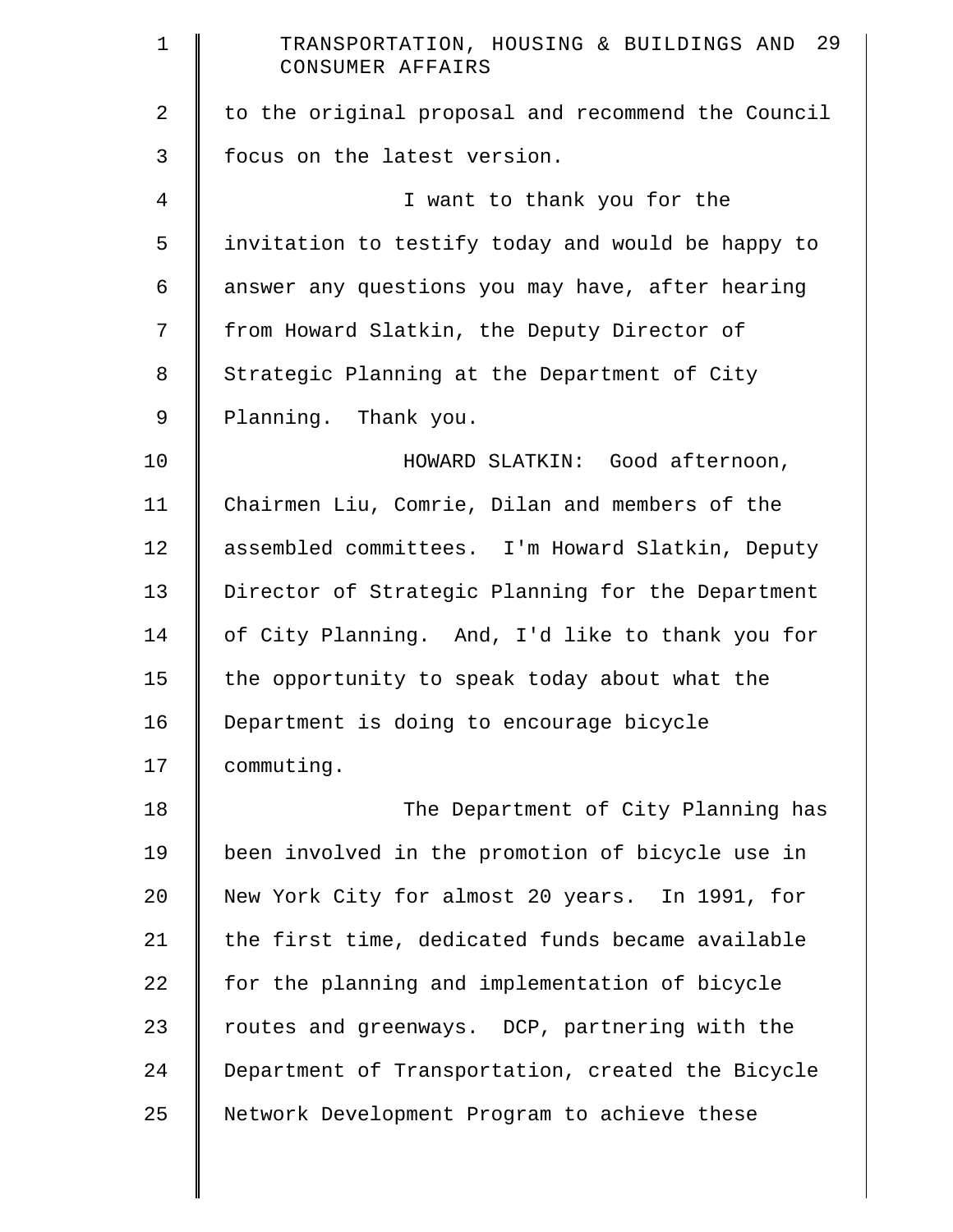| $\mathbf 1$    | 30<br>TRANSPORTATION, HOUSING & BUILDINGS AND<br>CONSUMER AFFAIRS |
|----------------|-------------------------------------------------------------------|
| 2              | goals.                                                            |
| 3              | CHAIRPERSON LIU: Hey, just hold on                                |
| $\overline{4}$ | for a second. I think you have copies. Are those                  |
| 5              | copies right in front of you?                                     |
| 6              | HOWARD SLATKIN:<br>Yes.                                           |
| 7              | CHAIRPERSON LIU: Okay.                                            |
| 8              | HOWARD SLATKIN: Department of City                                |
| 9              | Planning, partnering with DOT, created the Bicycle                |
| 10             | Network Development Program to achieve these                      |
| 11             | goals, as well as to promote cycling, while                       |
| 12             | reducing congestion. Two major products of the                    |
| 13             | Bicycle Network Development Program were the New                  |
| 14             | York City Bicycle Master Plan of 1997 and the New                 |
| 15             | York City cycling maps. The Master Plan                           |
| 16             | identified a 900-mile network throughout the City                 |
| 17             | to guide the implementation of on-street and off-                 |
| 18             | street bike routes. The cycling maps show                         |
| 19             | existing bike and greenway facilities, bike shops,                |
| 20             | safety in riding information in a handy foldable                  |
| 21             | map. These free maps are updated annually and                     |
| 22             | their distribution coincides with the beginning of                |
| 23             | bike month each May. Thus far, the City has                       |
| 24             | distributed over a million maps.                                  |
| 25             | DCP has produced over two dozen                                   |
|                |                                                                   |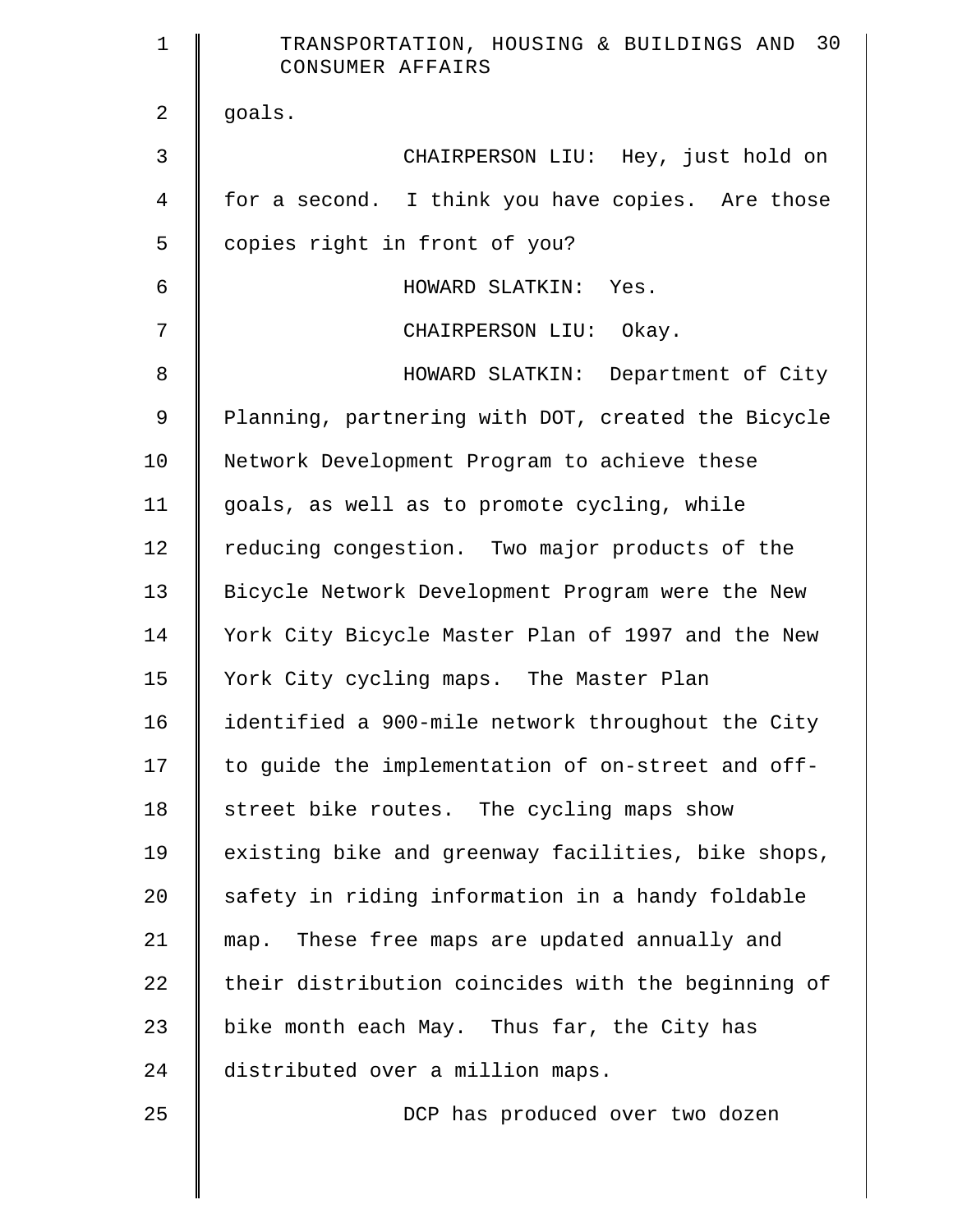| $\mathbf 1$    | TRANSPORTATION, HOUSING & BUILDINGS AND 31<br>CONSUMER AFFAIRS |
|----------------|----------------------------------------------------------------|
| 2              | reports and studies related to bicycles,                       |
| 3              | pedestrians and greenways. These reports, which                |
| $\overline{4}$ | are available on the Department's website, vary                |
| 5              | from Greenway Master Plans in Western Queens and               |
| 6              | South Brooklyn to bicycle surveys and bike lane                |
| 7              | inventories.                                                   |
| 8              | On November 17 <sup>th</sup> , 2008, the                       |
| 9              | Department proposed a citywide text amendment to               |
| 10             | the Zoning Resolution to require indoor, secure                |
| 11             | bicycle parking in new multi-family residential,               |
| 12             | community facility and commercial buildings.<br>The            |
| 13             | proposed text amendment, which has been referred               |
| 14             | for a 60-day period to all Community Boards,                   |
| 15             | Borough Boards and Borough Presidents for view and             |
| 16             | comment, would provide for bicycle parking and                 |
| 17             | storage, both at home and in the workplace, with               |
| 18             | standards that serve the needs of cyclists, while              |
| 19             | providing flexibility to accommodate the needs of              |
| 20             | development.                                                   |
| 21             | The proposal, by ensuring secure                               |
| 22             | indoor bicycle parking facilities, would support               |
| 23             | current and future bike ridership throughout the               |
| 24             | City. This support for cycling in the City will                |
| 25             | yield fitness and health benefits for riders,                  |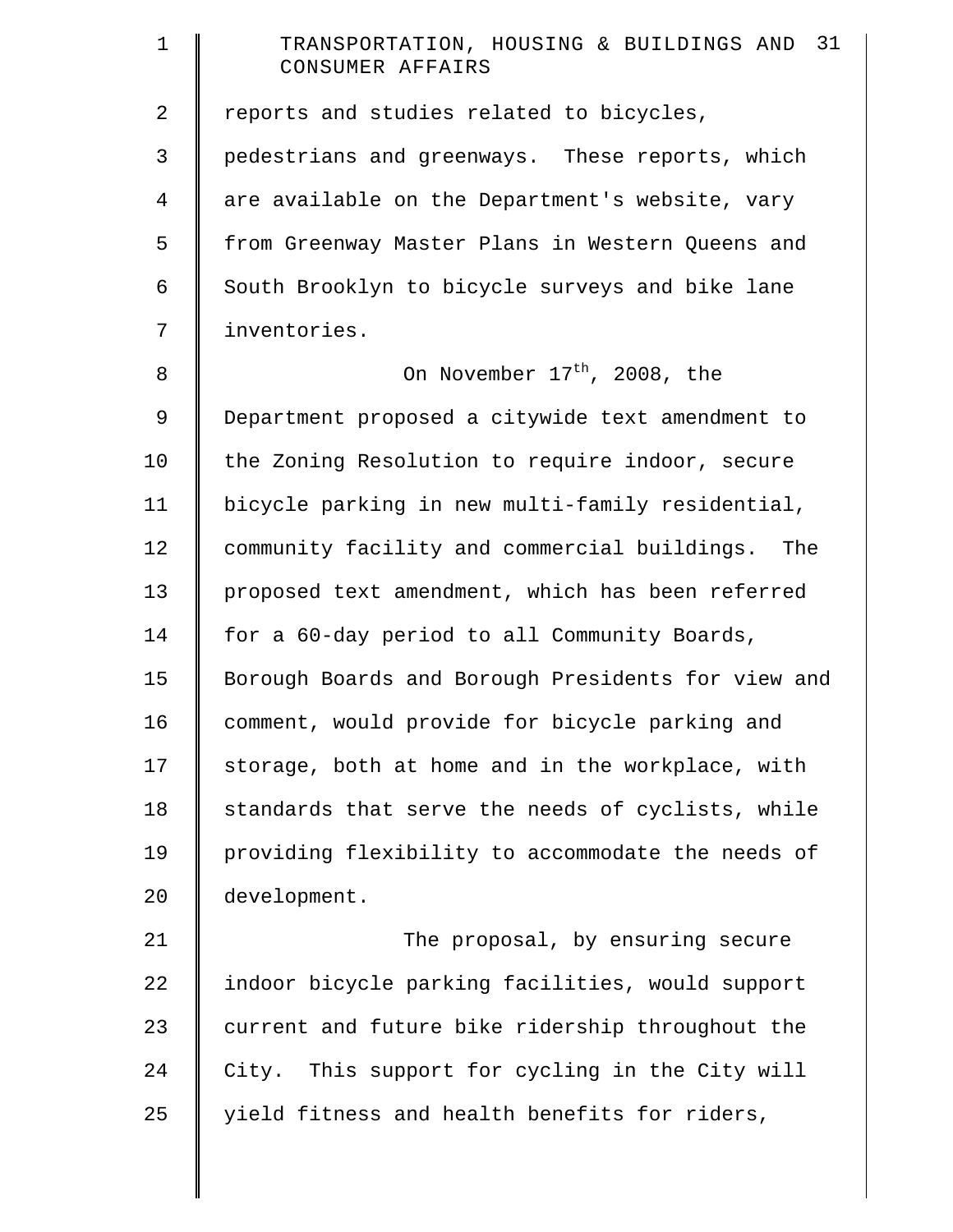| $\mathbf 1$    | TRANSPORTATION, HOUSING & BUILDINGS AND 32<br>CONSUMER AFFAIRS |
|----------------|----------------------------------------------------------------|
| 2              | improvements to mobility through additional                    |
| 3              | transportation options, as well as the potential               |
| $\overline{4}$ | benefits of alleviating congestion, improving air              |
| 5              | quality and reducing carbon emissions.                         |
| 6              | The proposed bicycle parking                                   |
| 7              | requirements focus on three complementary                      |
| 8              | functions of bicycle parking that will serve a                 |
| $\mathsf 9$    | broad range of needs in the City. First is                     |
| 10             | residential parking at the bicycle owner's home,               |
| 11             | where the bicycle spends most of its time. The                 |
| 12             | second is employee parking for commuters in their              |
| 13             | work locations and the third is general purpose                |
| 14             | bicycle parking in public parking garages.                     |
| 15             | The proposal would ensure that                                 |
| 16             | indoor, secure bicycle parking is designed into                |
| 17             | new developments, substantial enlargements and                 |
| 18             | residential conversions of non-residential                     |
| 19             | buildings. The regulations would apply to multi-               |
| 20             | family residential, community facility and                     |
| 21             | commercial buildings, including public parking                 |
| 22             | garages in all zoning districts.                               |
| 23             | Under the proposal, spaces must be                             |
| 24             | enclosed and accessible to designated users, such              |
| 25             | as residents, employees or in public parking                   |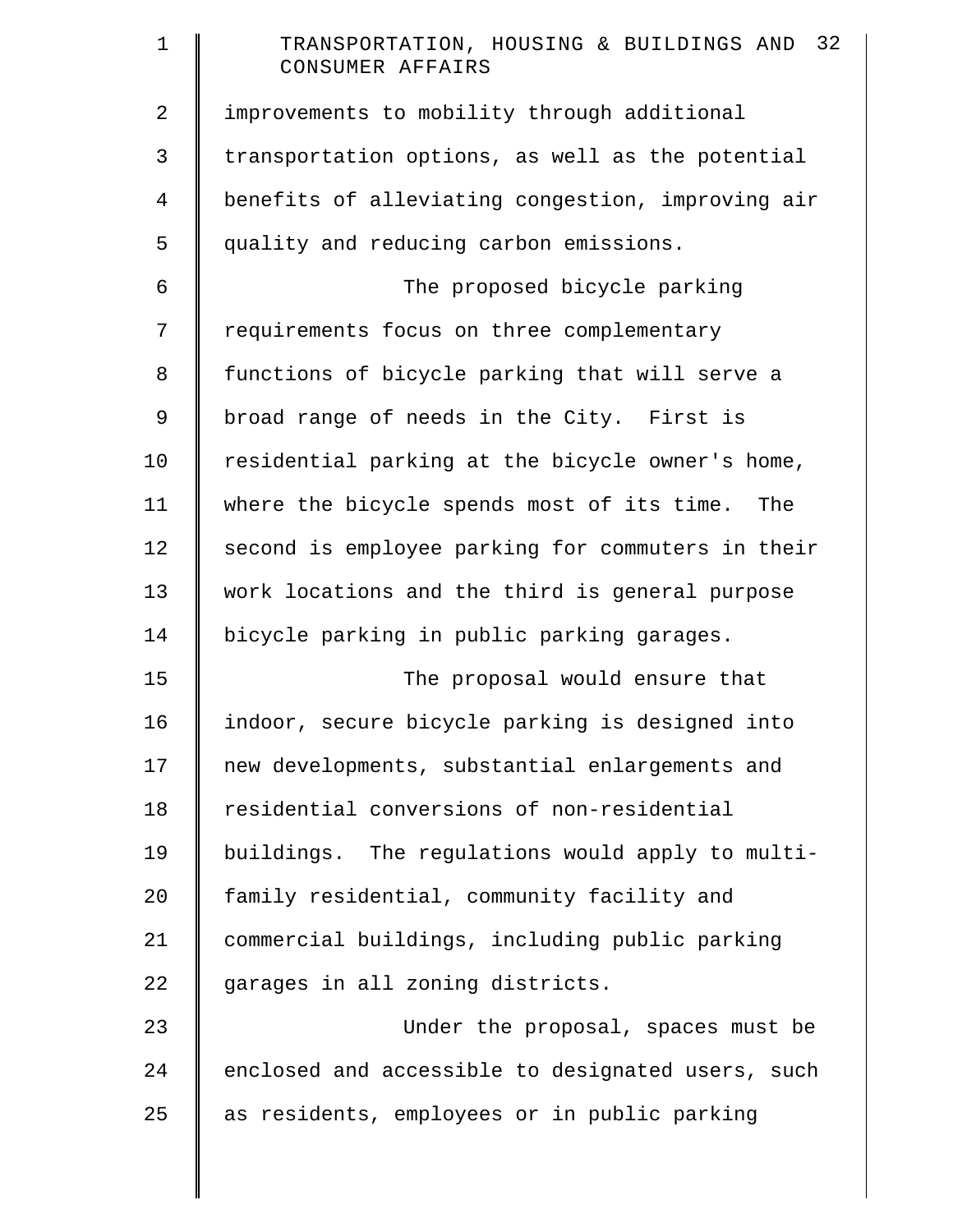| $\mathbf 1$    | TRANSPORTATION, HOUSING & BUILDINGS AND 33<br>CONSUMER AFFAIRS |
|----------------|----------------------------------------------------------------|
| $\overline{a}$ | garages available to the general public. Spaces                |
| 3              | must either be secured by a locked door or include             |
| 4              | a securely anchored rack to which the bicycle                  |
| 5              | frame and one wheel can be locked. The proposed                |
| 6              | zoning requirements seek to provide developers                 |
| 7              | flexibility in order to allow a range of bicycle               |
| $8\,$          | parking solutions for different buildings.<br>The              |
| 9              | required number of bike spaces can be provided in              |
| 10             | a smaller area with the use of a variety of space-             |
| 11             | efficient parking systems, such as vertical racks,             |
| 12             | floor-mounted racks, double stacking systems or                |
| 13             | other hanging systems.                                         |
| 14             | The proposed bicycle parking                                   |
| 15             | requirements follow the Zoning Resolution's                    |
| 16             | existing and comprehensive regulatory framework,               |
| 17             | which is organized according to the type of use,               |
| 18             | such as residential, commercial, community                     |
| 19             | facility, manufacturing and, the intensity of use              |
| 20             | as measured by floor area. It also provides rules              |
| 21             | that can be applied to mixed-use buildings.                    |
| 22             | The text also allows a flexible                                |
| 23             | menu of options to facilitate compliance.<br>For               |
| 24             | instance, the proposed text would allow bicycle                |
| 25             | parking as a permitted obstruction in a required               |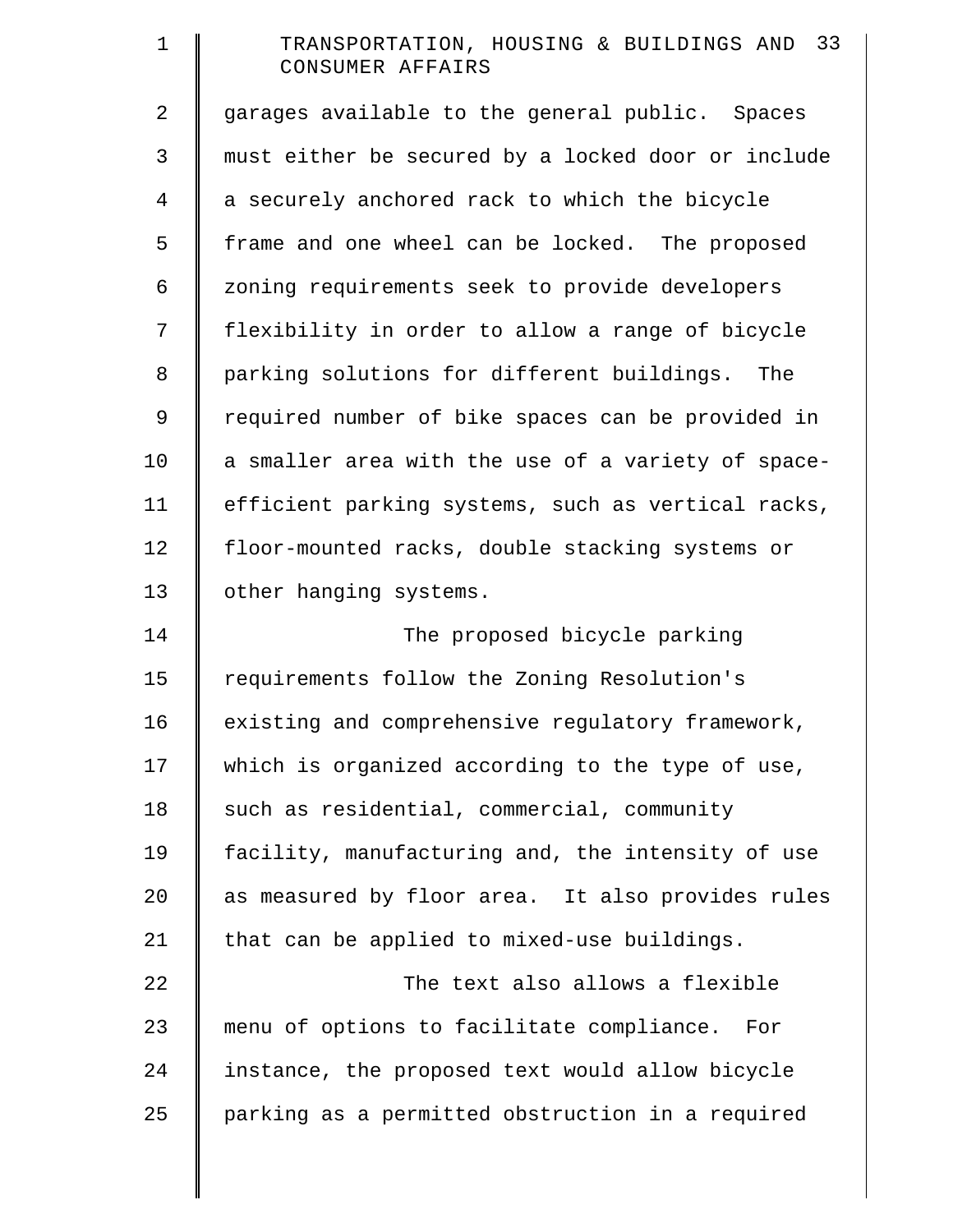| $\mathbf 1$    | TRANSPORTATION, HOUSING & BUILDINGS AND 34<br>CONSUMER AFFAIRS |
|----------------|----------------------------------------------------------------|
| 2              | rear year or rear yard equivalent under zoning;                |
| 3              | similar, in many ways, to what is allowed today                |
| $\overline{4}$ | for automobile parking. This element was added to              |
| 5              | the proposal based, in part, on feedback from                  |
| 6              | affordable housing providers, who indicated that               |
| 7              | security demands sometimes make it undesirable to              |
| 8              | provide bicycle parking in a cellar. Required                  |
| 9              | bicycle parking would also be exempt from floor                |
| 10             | area calculations.                                             |
| 11             | The proposed zoning text also                                  |
| 12             | allows the bicycle parking requirements to be                  |
| 13             | placed at different locations with a campus for                |
| 14             | hospitals and schools, or in large-scale                       |
| 15             | developments or, where unusual site conditions                 |
| 16             | exist. The zoning text sets forth the procedures               |
| 17             | for reviewing such exceptions and provides for                 |
| 18             | their administration through the Department of                 |
| 19             | Buildings and City Planning Commission.                        |
| 20             | By building upon the existing                                  |
| 21             | regulatory framework of the Zoning Resolution and              |
| 22             | relying upon existing definitions of terms, such               |
| 23             | as commercial building or mixed building or floor              |
| 24             | area, the bicycle parking zoning text provides                 |
| 25             | clear standards to govern its application.<br>It               |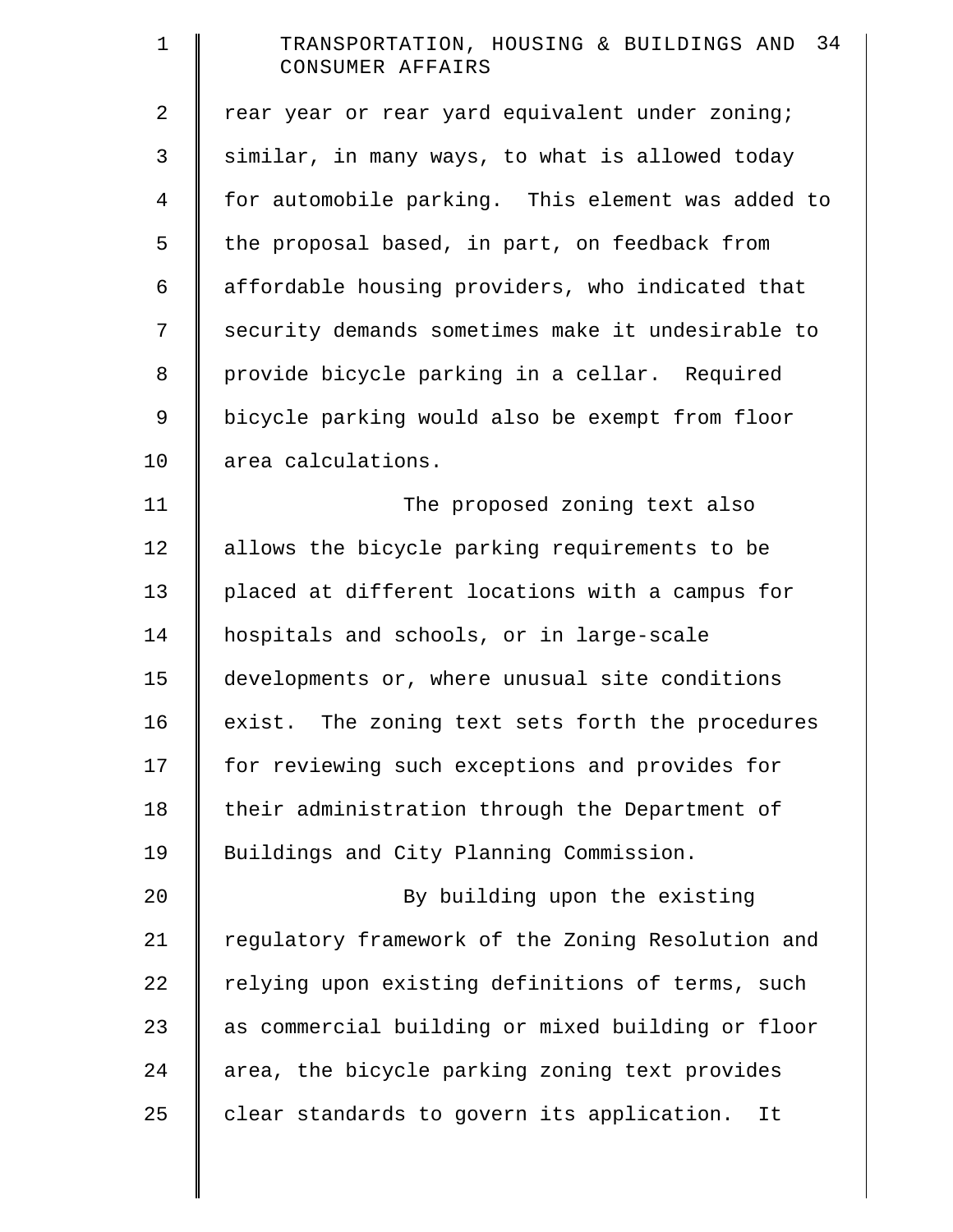| $\mathbf 1$ | 35<br>TRANSPORTATION, HOUSING & BUILDINGS AND<br>CONSUMER AFFAIRS |
|-------------|-------------------------------------------------------------------|
| 2           | also allows for the application of standard                       |
| 3           | provisions, which ensure the projects, at an                      |
| 4           | advanced stage of plan approval and construction                  |
| 5           | and design, are vested under the existing                         |
| 6           | regulations.                                                      |
| 7           | At the same time, it encourages                                   |
| $8\,$       | owners of existing buildings or projects that are                 |
| 9           | commenced prior to adoption of the new requirement                |
| 10          | to incorporate bicycle parking by providing an                    |
| 11          | incentive in the form of a floor area exemption if                |
| 12          | required bicycle parking is provided above grade.                 |
| 13          | We believe that the Department of                                 |
| 14          | City Planning's proposed zoning text amendment is                 |
| 15          | a comprehensive approach to ensuring that new and                 |
| 16          | significantly modified buildings provide                          |
| 17          | facilities for bicycle parking. We look forward                   |
| 18          | to working together with the City Council on other                |
| 19          | ways to encourage bike commuting in New York City.                |
| 20          | We would be happy to brief each of you on the                     |
| 21          | proposal, which can also be found on the                          |
| 22          | Department's website. Thank you.                                  |
| 23          | CHAIRPERSON LIU: Thank you very                                   |
| 24          | much for your testimony. Let me note that we also                 |
| 25          | have been joined by Council Member Rosie Mendez of                |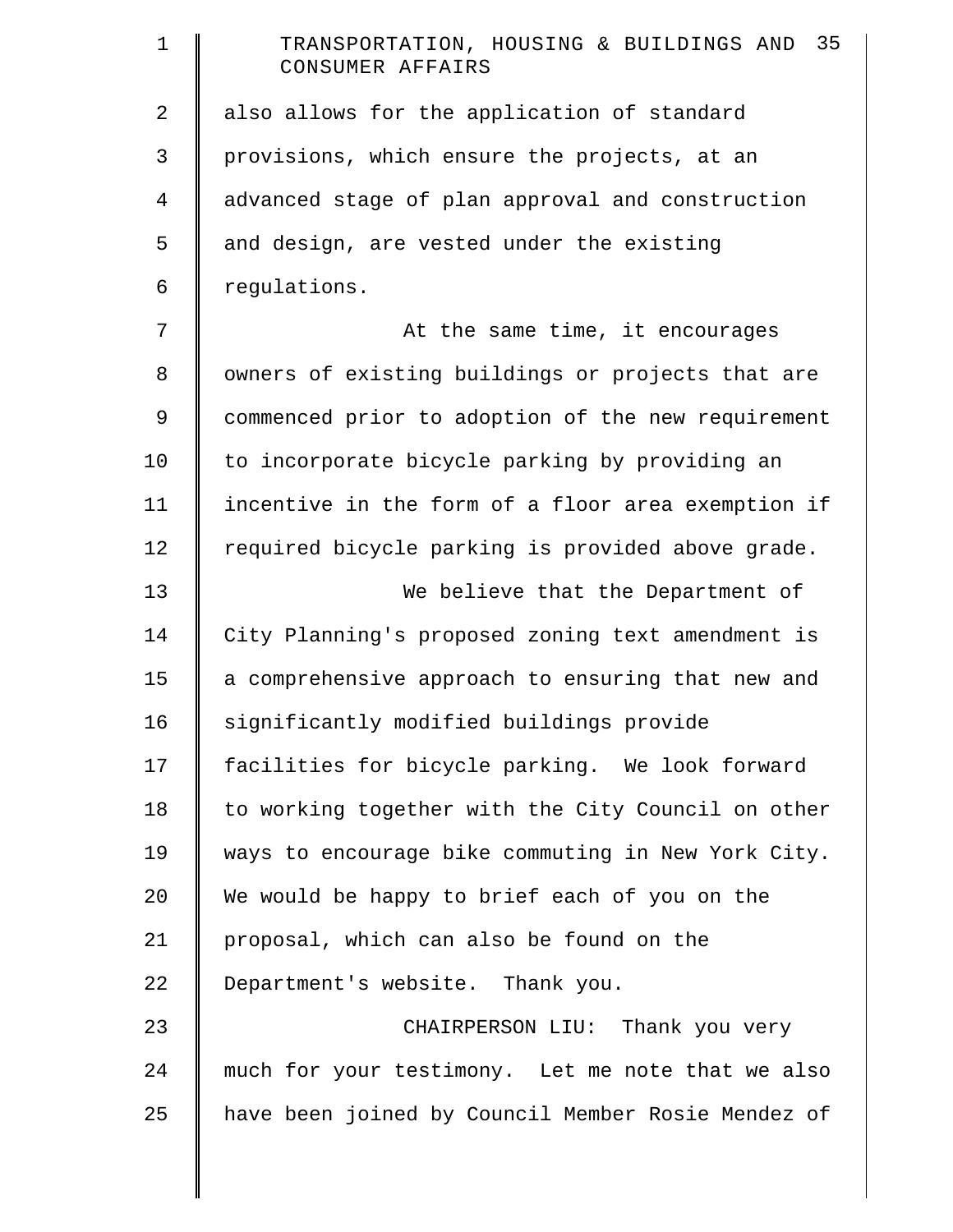| $\mathbf 1$    | TRANSPORTATION, HOUSING & BUILDINGS AND 36<br>CONSUMER AFFAIRS |
|----------------|----------------------------------------------------------------|
| $\overline{2}$ | Manhattan, Council Member Larry Seabrook of the                |
| 3              | Bronx and Council Member Charles Barron of                     |
| $\overline{4}$ | Brooklyn. We do have some questions for you. And               |
| 5              | so, I guess I'll start off with a couple of them               |
| 6              | and turn the floor over to my colleagues.                      |
| 7              | I don't think anybody questions the                            |
| $\,8\,$        | benefits of bicycling, certainly bicycling to and              |
| $\mathsf 9$    | from work, and all of the additional benefits it               |
| 10             | has for our City and society. The question, one                |
| 11             | central question with regard to the bills here,                |
| 12             | and also to the Administration's efforts, has been             |
| 13             | what kind of requirements do we impose on private              |
| 14             | property owners? And, you know, most of the                    |
| 15             | Building Code and what City Planning does has been             |
| 16             | along the lines of safety, keeping people safe.                |
| 17             | This appears to be an initiative that goes beyond              |
| 18             | safety of people, but more convenience. Is there               |
| 19             | anything in the Building Code or any other                     |
| 20             | initiative that has been undertaken by City                    |
| 21             | Planning that this is comparable to in terms of                |
| 22             | imposing requirements that are more for                        |
| 23             | convenience rather than safety?                                |
| 24             | HOWARD SLATKIN: The zoning                                     |
| 25             | requirements that have been proposed as part of                |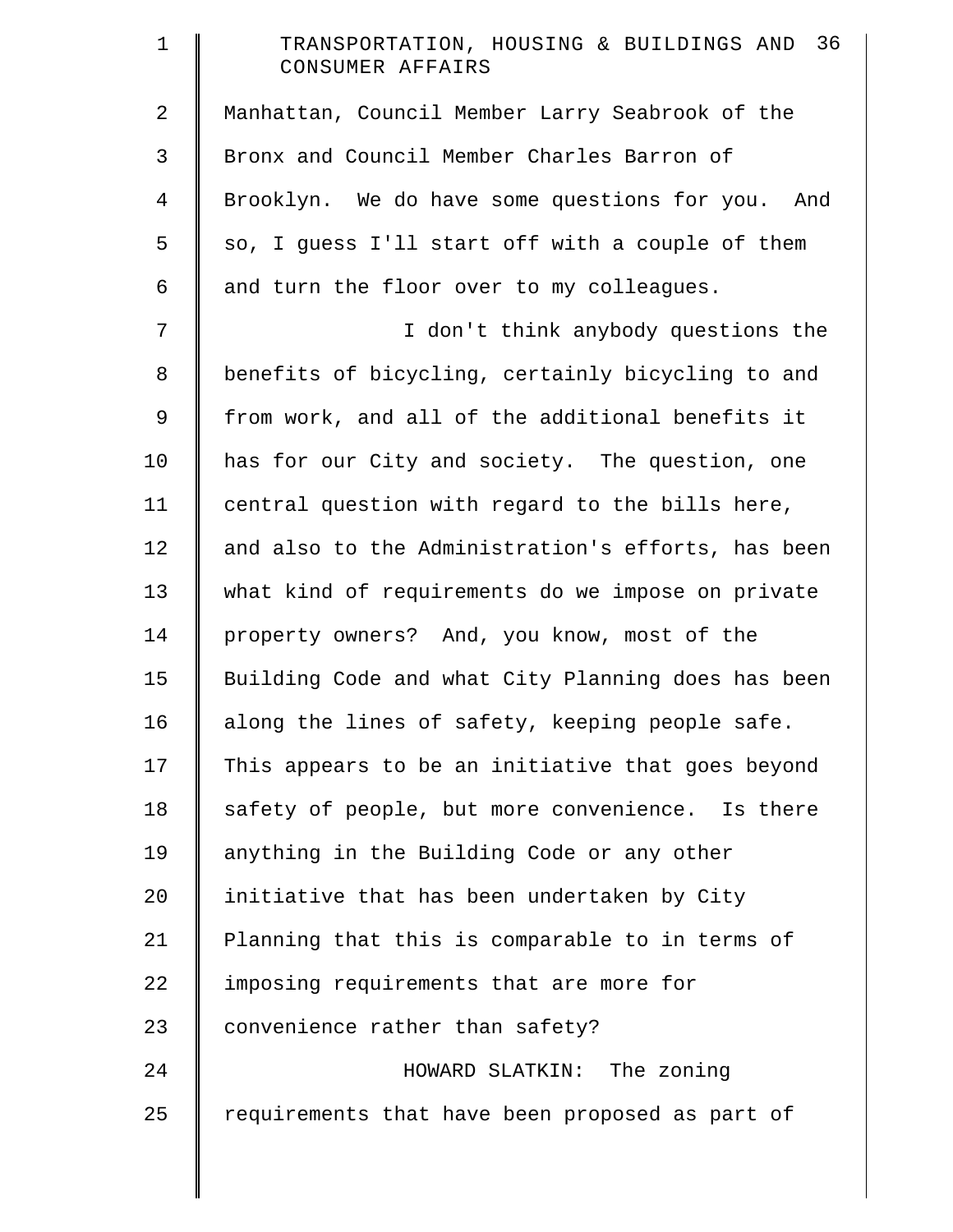| $\mathbf 1$    | TRANSPORTATION, HOUSING & BUILDINGS AND 37<br>CONSUMER AFFAIRS |
|----------------|----------------------------------------------------------------|
| $\overline{a}$ | the Department's zoning text amendment are similar             |
| 3              | to other parking regulations that exist in the                 |
| 4              | Zoning Resolution. There are requirements in                   |
| 5              | different districts for parking of automobiles.                |
| 6              | This is a requirement, essentially, for the                    |
| 7              | parking of bicycles. And, it is designed within a              |
| 8              | similar framework to those other regulations.                  |
| 9              | CHAIRPERSON LIU: So, I mean, I                                 |
| 10             | think there'll be people who'll say that the                   |
| 11             | parking requirements in the Building Code have to              |
| 12             | do with keeping the cars off the streets, as                   |
| 13             | opposed to encouraging people to drive their cars.             |
| 14             | Would you say that's true?                                     |
| 15             | HOWARD SLATKIN: I would say that                               |
| 16             | the proposed bicycle parking requirements are                  |
| 17             | designed, not just for convenience, but in order               |
| 18             | to make it possible for people who own bicycles to             |
| 19             | store them, as well. For example, in the                       |
| 20             | residential requirements, storing the bicycle on-              |
| 21             | street for home storage is not generally                       |
| 22             | considered, I think by most bicycle owners, a                  |
| 23             | reasonable option. And, providing for the                      |
| 24             | facilities needed to store those bicycles within               |
| 25             | the building is the purpose of the text.                       |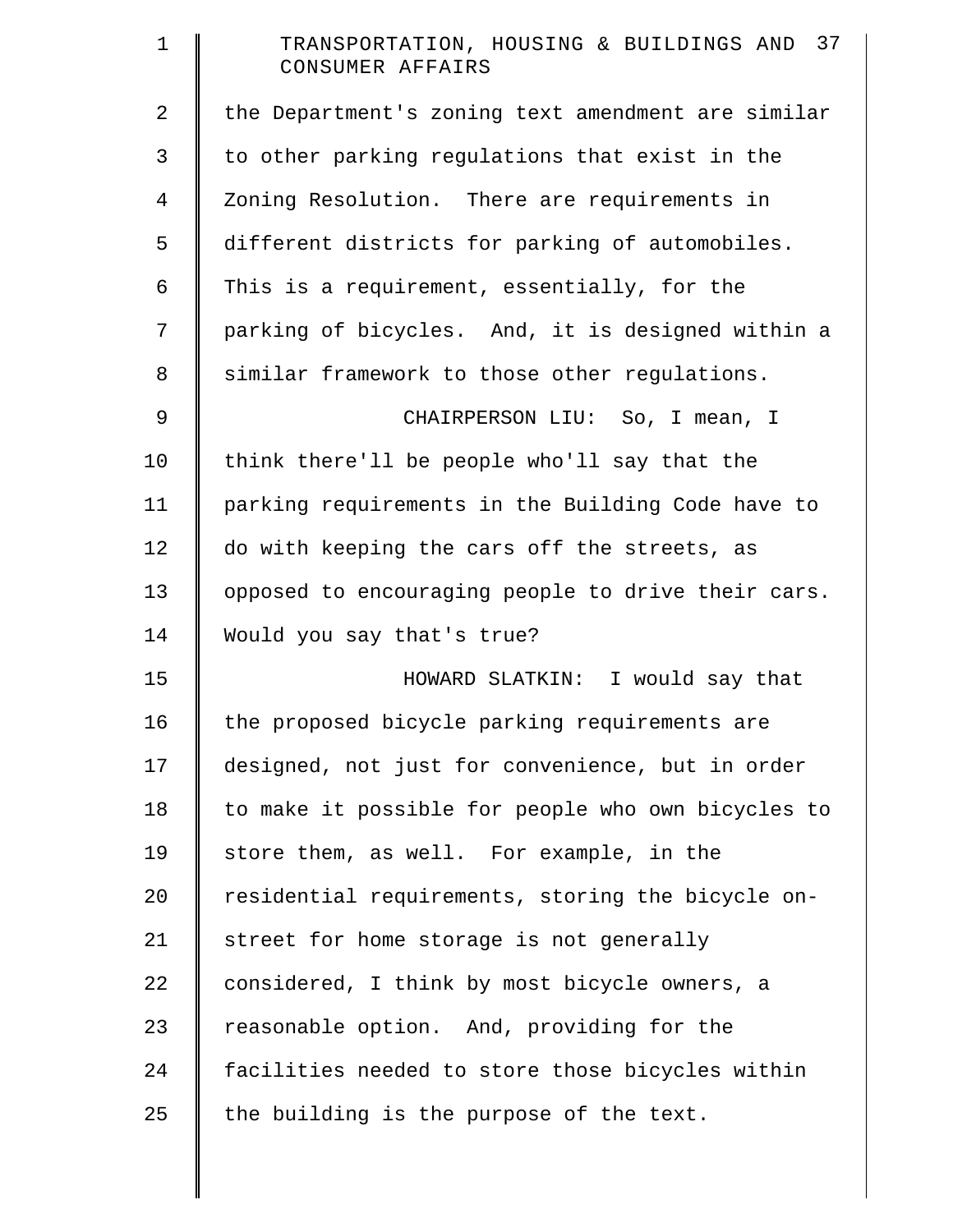| $\mathbf 1$    | TRANSPORTATION, HOUSING & BUILDINGS AND 38<br>CONSUMER AFFAIRS |
|----------------|----------------------------------------------------------------|
| $\overline{2}$ | CHAIRPERSON LIU: Okay. You                                     |
| 3              | reference requirements for new construction and                |
| $\overline{4}$ | that for-- to address some security concerns that              |
| 5              | new construction would be-- there would be some                |
| 6              | provision to allow the building owners to have the             |
| 7              | bicycle storage outside the building. Now, how                 |
| 8              | would we reconcile that with the requirements                  |
| 9              | that, for example, Intro 871 looks to impose on                |
| 10             | owners of current buildings that may not have the              |
| 11             | luxury of building something in the backyard?                  |
| 12             | HOWARD SLATKIN: As to the zoning                               |
| 13             | text proposal, the requirements are, with only                 |
| 14             | very few exceptions, for secure indoor storage,                |
| 15             | accessible from a common area on the property for              |
| 16             | the bicycle parking requirement. So, in general,               |
| 17             | they're not outdoors. The exception is for                     |
| 18             | community facilities, such as hospitals or                     |
| 19             | universities within a campus setting. For                      |
| 20             | universities, some of the spaces can be provided               |
| 21             | outdoors.                                                      |
| 22             | The applicability of the proposed                              |
| 23             | zoning text to existing buildings is not a                     |
| 24             | requirement. But, it is limited to additional                  |
| 25             | flexibility to allow those spaces to be created                |
|                |                                                                |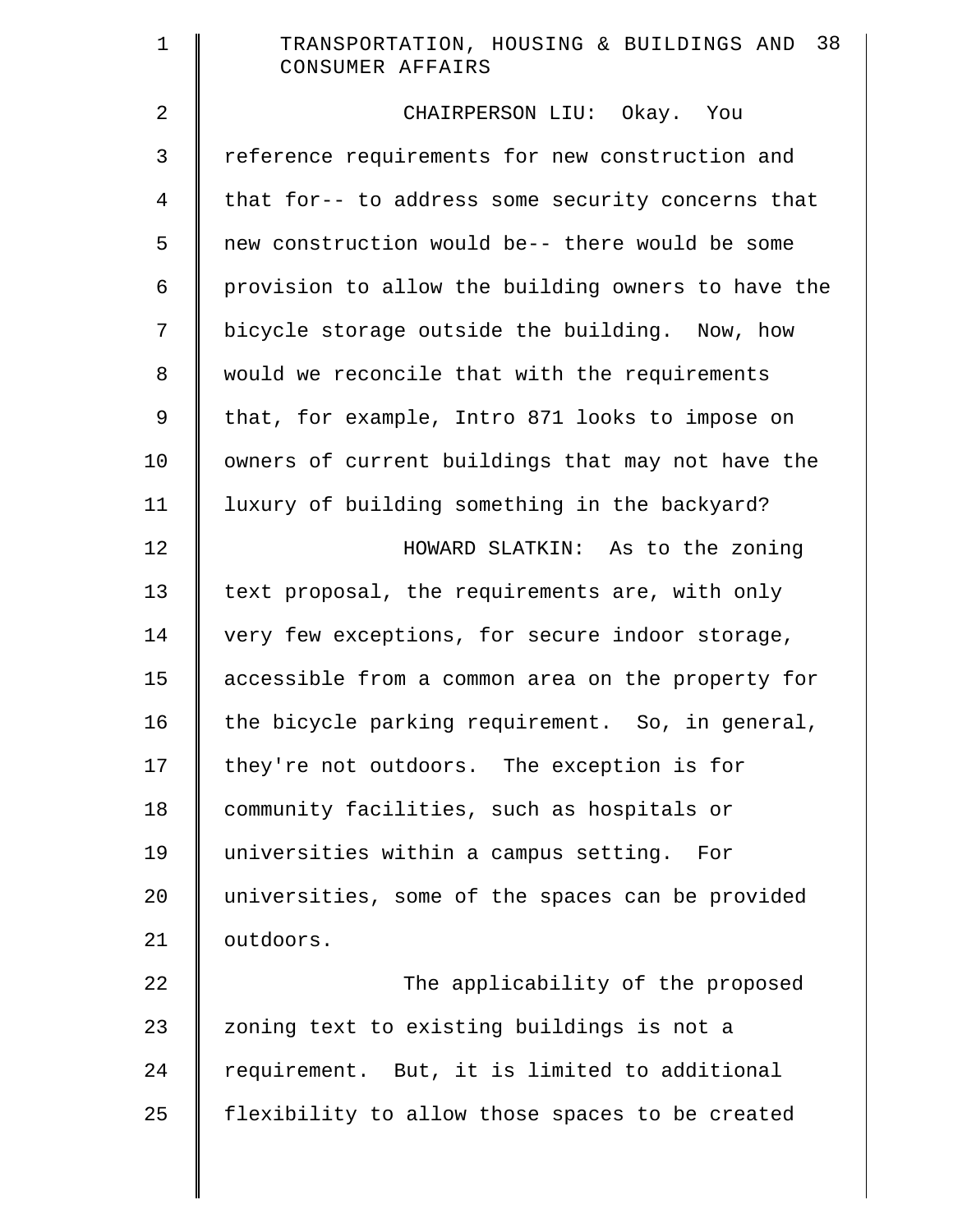| $\mathbf 1$ | 39<br>TRANSPORTATION, HOUSING & BUILDINGS AND<br>CONSUMER AFFAIRS |
|-------------|-------------------------------------------------------------------|
| 2           | and they would not count as floor area, for                       |
| 3           | instance, if they are created for an existing                     |
| 4           | building.                                                         |
| 5           | ROHIT AGGARWALA: I think to pick                                  |
| 6           | up on that with reference to the Intro, you know,                 |
| 7           | as the Commissioner mentioned, one of our key                     |
| 8           | concerns is going to be with how we design the                    |
| 9           | reasonableness clause. And, I would encourage the                 |
| 10          | Committees to think about that aspect that you                    |
| 11          | just highlighted, Mr. Chairman, of the zoning text                |
| 12          | amendment as being comparable to the                              |
| 13          | reasonableness exemption within Intro 870 or                      |
| 14          | whatever gets negotiated out of it. I think                       |
| 15          | you're totally right in pointing out that we have                 |
| 16          | to be reasonable. There are going to be buildings                 |
| 17          | where either there is no freight elevator or it's                 |
| 18          | not safely designed or so on and so forth, that we                |
| 19          | will have to make exemption.                                      |
| 20          | CHAIRPERSON LIU: That is something                                |
| 21          | that presumably the Department of Buildings would                 |
| 22          | promulgate in regulations. Or, would that have to                 |
| 23          | be something that would be clarified in                           |
| 24          | legislation?                                                      |
| 25          | ROHIT AGGARWALA: I think that's                                   |
|             |                                                                   |
|             |                                                                   |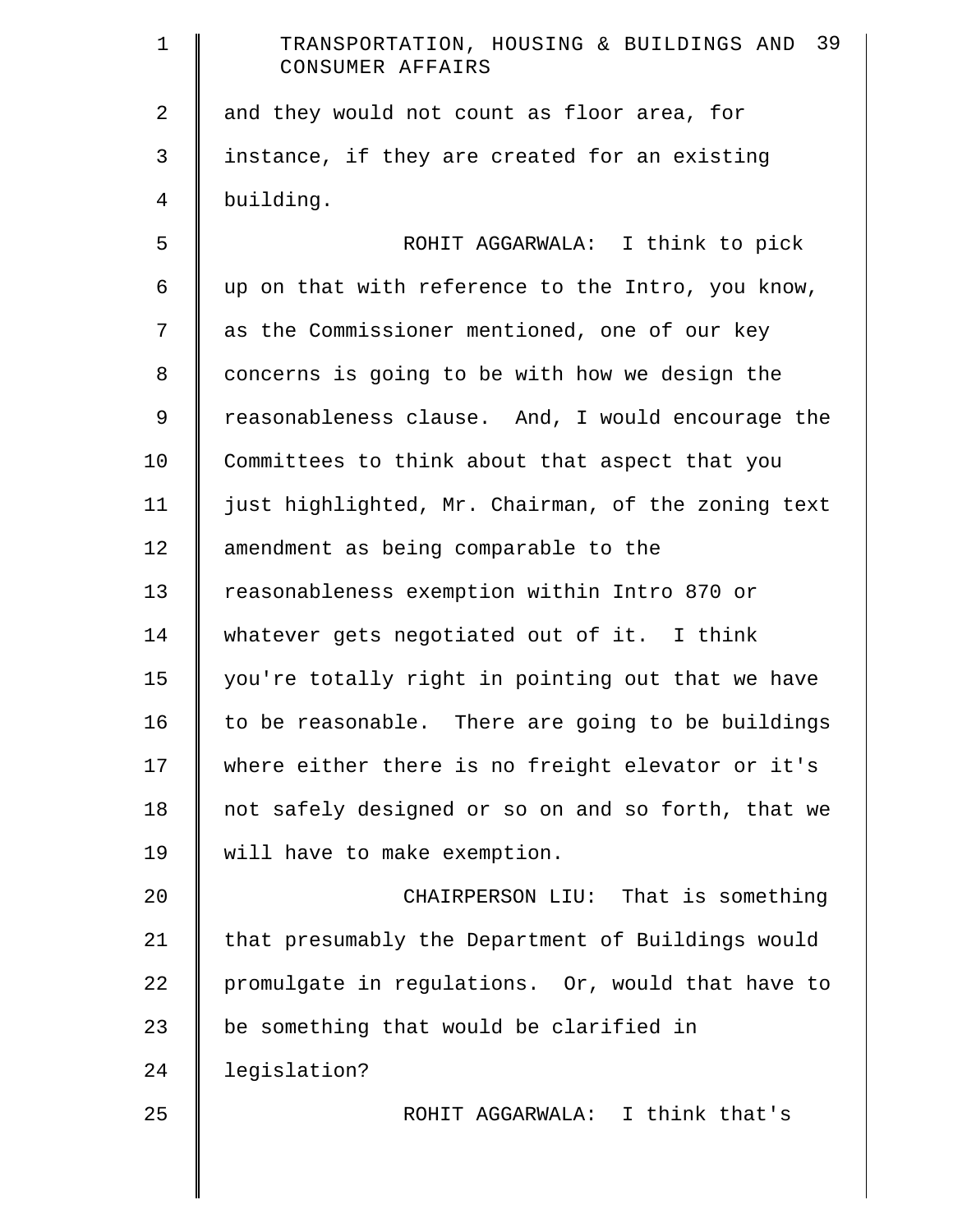| $\mathbf 1$    | TRANSPORTATION, HOUSING & BUILDINGS AND 40<br>CONSUMER AFFAIRS |
|----------------|----------------------------------------------------------------|
| $\overline{2}$ | something that we will have to clarify together                |
| 3              | because the--                                                  |
| 4              | CHAIRPERSON LIU: [Interposing] At                              |
| 5              | the regulatory level or at the legislative level?              |
| 6              | ROHIT AGGARWALA: Ideally, we would                             |
| 7              | do it-- first, we would want to ensure that we                 |
| 8              | have a shared understanding of what the                        |
| $\mathsf 9$    | legislation would want to say. And, I think we                 |
| 10             | are open to discussing whether the reasonableness              |
| 11             | clause needs to be elaborated. Ultimately, the                 |
| 12             | details really need to be done in the rule making.             |
| 13             | CHAIRPERSON LIU: Thank you. We                                 |
| 14             | have questions from Council Member Dilan. Council              |
| 15             | Member Comrie.                                                 |
| 16             | CO-CHAIRPERSON COMRIE: I was going                             |
| 17             | to defer to the sponsor, Council Member Koppell.               |
| 18             | So, let - - Chairman and then $I'll$ go bring up the           |
| 19             | rear.                                                          |
| 20             | CO-CHAIRPERSON DILAN: Okay. I                                  |
| 21             | guess before I begin, I just want to get my                    |
| 22             | initial thoughts and my initial positions out                  |
| 23             | there so that you guys can answer questions                    |
| 24             | knowing what my preliminary positions are. First               |
| 25             | of all, I think, overall, the goal of these bills              |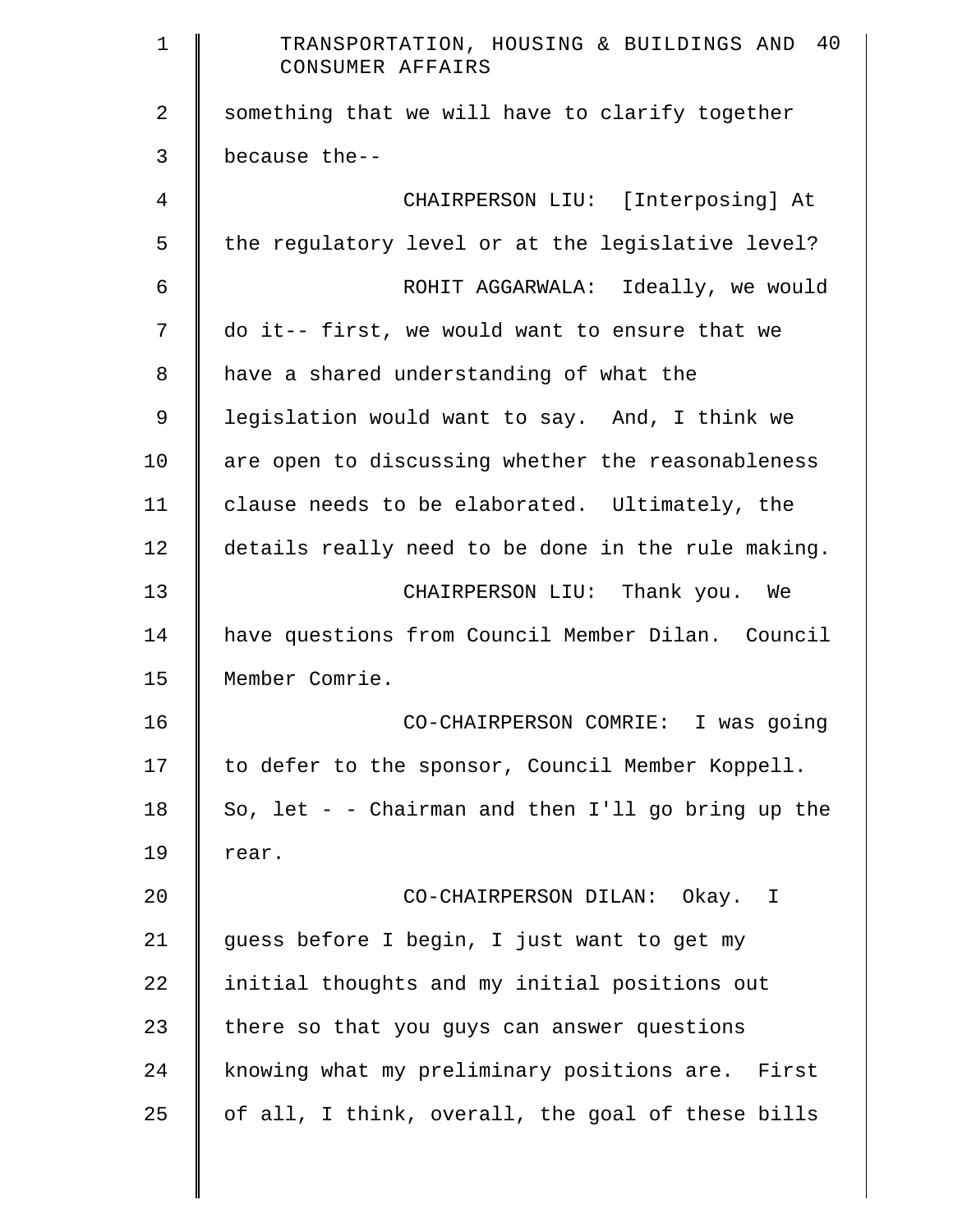| $\mathbf 1$ | TRANSPORTATION, HOUSING & BUILDINGS AND 41<br>CONSUMER AFFAIRS |
|-------------|----------------------------------------------------------------|
| 2           | are not bad. I think that this City should do                  |
| 3           | everything that it could to encourage bicycle                  |
| 4           | commuting at every level.                                      |
| 5           | But, I think there's a lot of                                  |
| 6           | fundamental flaws. One flaw, the City's                        |
| 7           | involvement in this issue, legislatively, 'cause               |
| 8           | we're not talking about conditions of building                 |
| 9           | owners. And, we are potentially micromanaging                  |
| 10          | what goes in and out of buildings, because these               |
| 11          | buildings are owned privately. They're not owned               |
| 12          | by the City of New York. I understand we have                  |
| 13          | oversight of them. And, from my perspective, I                 |
| 14          | think this is something that's better dealt with,              |
| 15          | and I do believe it should be dealt with. It's                 |
| 16          | just a question of how do you deal with it.                    |
| 17          | I think there should be discussions                            |
| 18          | between the real estate industry and the bicycle               |
| 19          | advocacy community. To your knowledge, at this                 |
| 20          | point, have any of those discussions happened?                 |
| 21          | JANETTE SADIK-KHAN: We've had                                  |
| 22          | several meetings and discussions.                              |
| 23          | CO-CHAIRPERSON DILAN: But, your                                |
| 24          | agency has.                                                    |
| 25          | JANETTE SADIK-KHAN: Oh. You're                                 |
|             |                                                                |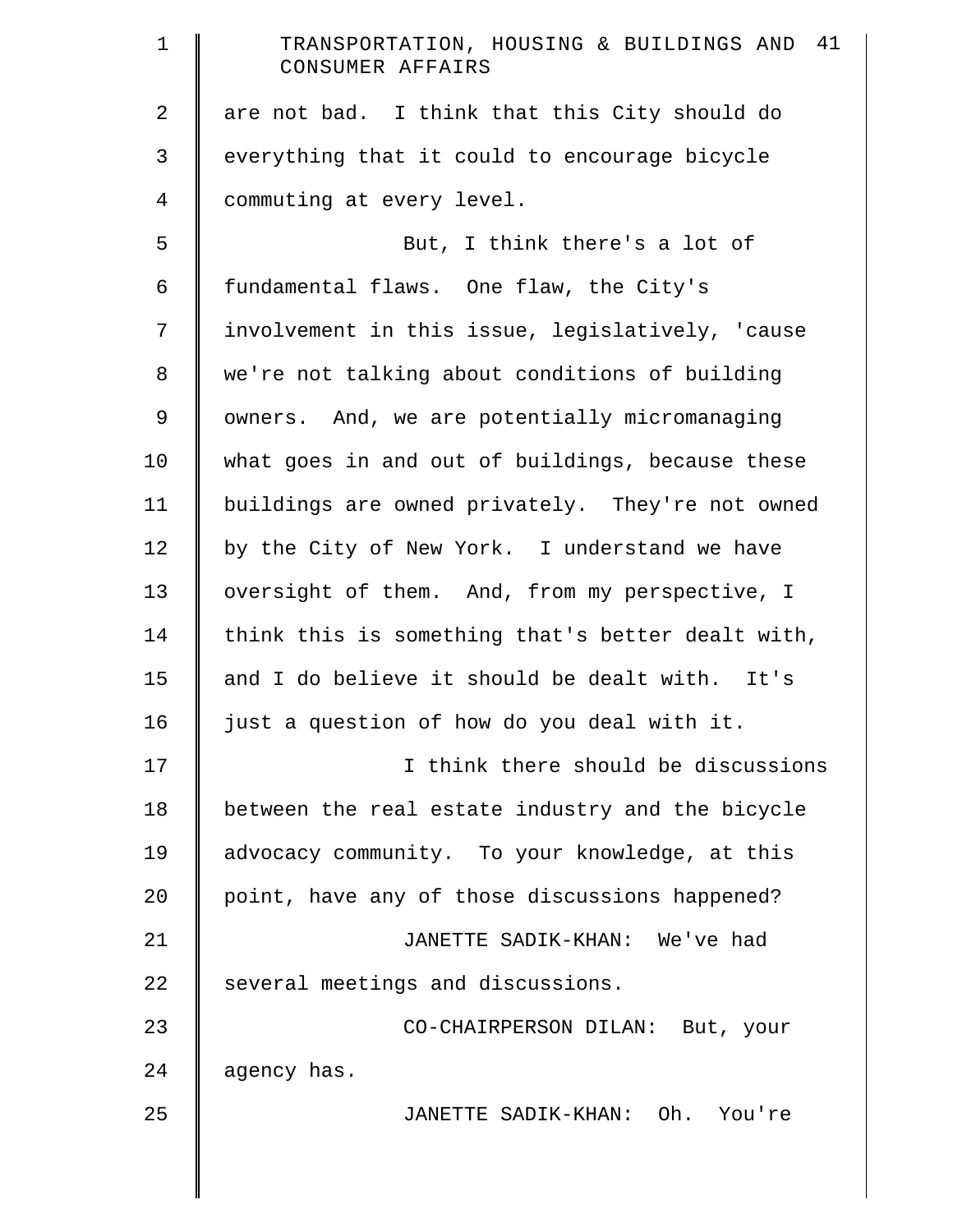| $\mathbf 1$ | TRANSPORTATION, HOUSING & BUILDINGS AND 42<br>CONSUMER AFFAIRS |
|-------------|----------------------------------------------------------------|
| 2           | not asking me. Howard?                                         |
| 3           | HOWARD SLATKIN: We have also                                   |
| 4           | reached out to a number of different groups, the               |
| 5           | real estate industry, the affordable housing                   |
| 6           | industry, to the Bicycle Advocacy community.                   |
| 7           | CO-CHAIRPERSON DILAN: Yeah, but,                               |
| 8           | you asked them for input on legislation. Was                   |
| 9           | there conversations that were had between the                  |
| 10          | Bicycle Advocacy community and the real estate                 |
| 11          | community of this City in terms of facilitating                |
| 12          | bicycle racks in their buildings without any                   |
| 13          | legislation?                                                   |
| 14          | JANETTE SADIK-KHAN: Yes, in fact,                              |
| 15          | we've had several discussions with the real estate             |
| 16          | industry on exactly that topic. And, there have                |
| 17          | been some-- there's been some really significant               |
| 18          | interest by building owners to explore what could              |
| 19          | be done there. And, we've been very happy in                   |
| 20          | working with Steve Spinola [phonetic] and the                  |
| 21          | other members of the Real Estate Board of New York             |
| 22          | on working together on what we could do to move                |
| 23          | forward on that.                                               |
| 24          | The piece that I think is really                               |
| 25          | interesting to see is that I think over half of                |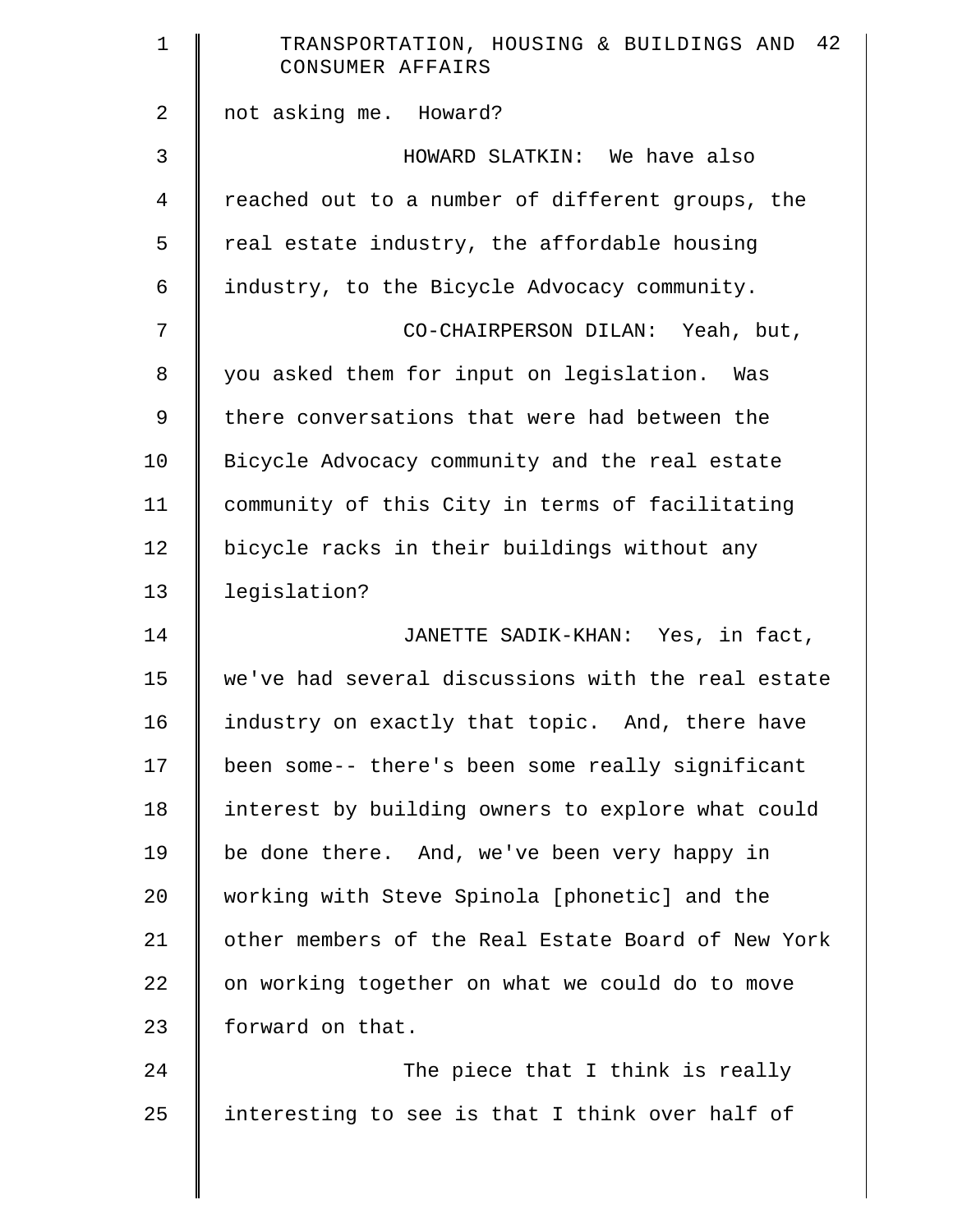| $\mathbf 1$ | TRANSPORTATION, HOUSING & BUILDINGS AND 43<br>CONSUMER AFFAIRS |
|-------------|----------------------------------------------------------------|
| 2           | the building owners that were surveyed by the Real             |
| 3           | Estate Board were interested in providing some                 |
| 4           | sort of bike access. And, we, at the Department                |
| 5           | of Transportation, have provided technical                     |
| 6           | assistance to those building owners to help them               |
| 7           | provide different kinds of spaces and look at how              |
| 8           | they can creatively manage their spaces.                       |
| 9           | CO-CHAIRPERSON DILAN: Okay.                                    |
| 10          | JANETTE SADIK-KHAN: The piece that                             |
| 11          | I think is sort of interesting for the Council is              |
| 12          | that, you know, this is, I think, one of the most              |
| 13          | important legislative initiatives in                           |
| 14          | transportation, that we'll see for a while. The                |
| 15          | notion of looking at our system in a holistically              |
| 16          | way to try to manage our way out of congestion,                |
| 17          | you can't do it any other way than looking at                  |
| 18          | alternative ways of getting people around the City             |
| 19          | of New York. So, we're very encouraged by the                  |
| 20          | conversation today and have, you know, continued               |
| 21          | that conversation with our private sector                      |
| 22          | partners, as well.                                             |
| 23          | CO-CHAIRPERSON DILAN: And, I don't                             |
| 24          | disagree that the conversation shouldn't happen.               |
| 25          | I believe the conversation should happen.<br>So,               |
|             |                                                                |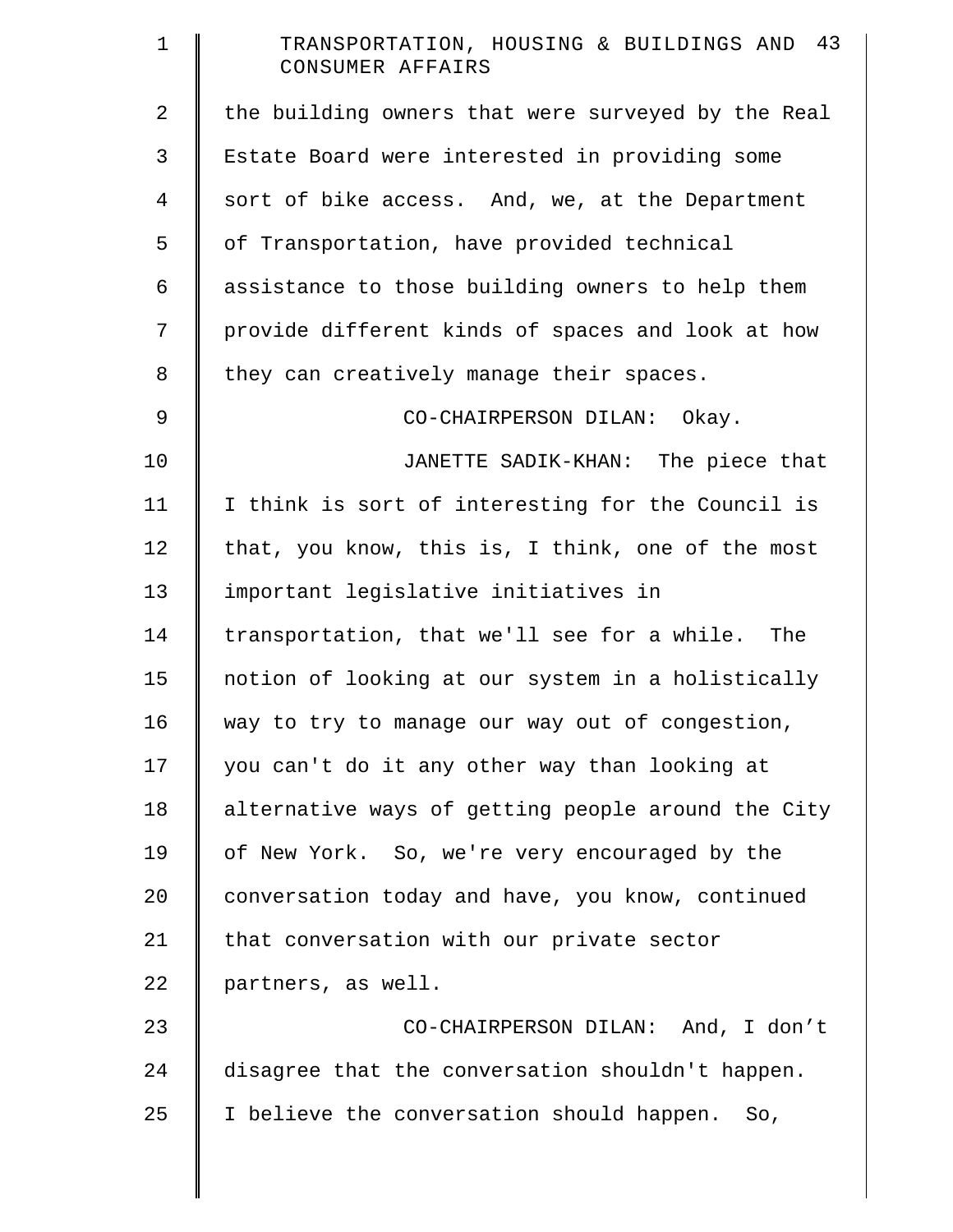| 1  | TRANSPORTATION, HOUSING & BUILDINGS AND 44<br>CONSUMER AFFAIRS |
|----|----------------------------------------------------------------|
| 2  | you've mentioned that the Real Estate Board has                |
| 3  | been involved and they're a key component. Have                |
| 4  | there been any other housing entities that have                |
| 5  | been involved in discussions? Short answer.                    |
| 6  | JANETTE SADIK-KHAN: On the zoning?                             |
| 7  | I haven't had conversations about the zoning text.             |
| 8  | CO-CHAIRPERSON DILAN: On any of                                |
| 9  | the bills, zoning text, on just overall planning?              |
| 10 | ROHIT AGGARWALA: On the zoning                                 |
| 11 | text, there have been-- we've reached out to a                 |
| 12 | variety of stakeholders. And, we're currently in               |
| 13 | the process of continuing to reach out and hear                |
| 14 | from them as we began the public review process on             |
| 15 | our text proposal.                                             |
| 16 | CO-CHAIRPERSON DILAN: Okay. So,                                |
| 17 | Commissioner, I could tell by your answer, and you             |
| 18 | can correct me if I'm wrong in interpreting this               |
| 19 | from your answer, you believe that discussions can             |
| 20 | bear fruit between these two entities?                         |
| 21 | JANETTE SADIK-KHAN: I do.                                      |
| 22 | CO-CHAIRPERSON DILAN: That's good,                             |
| 23 | because the reason why the concern here is is                  |
| 24 | 'cause, and I take from your testimony, you're not             |
| 25 | a big fan of Intro 38, which was the original bill             |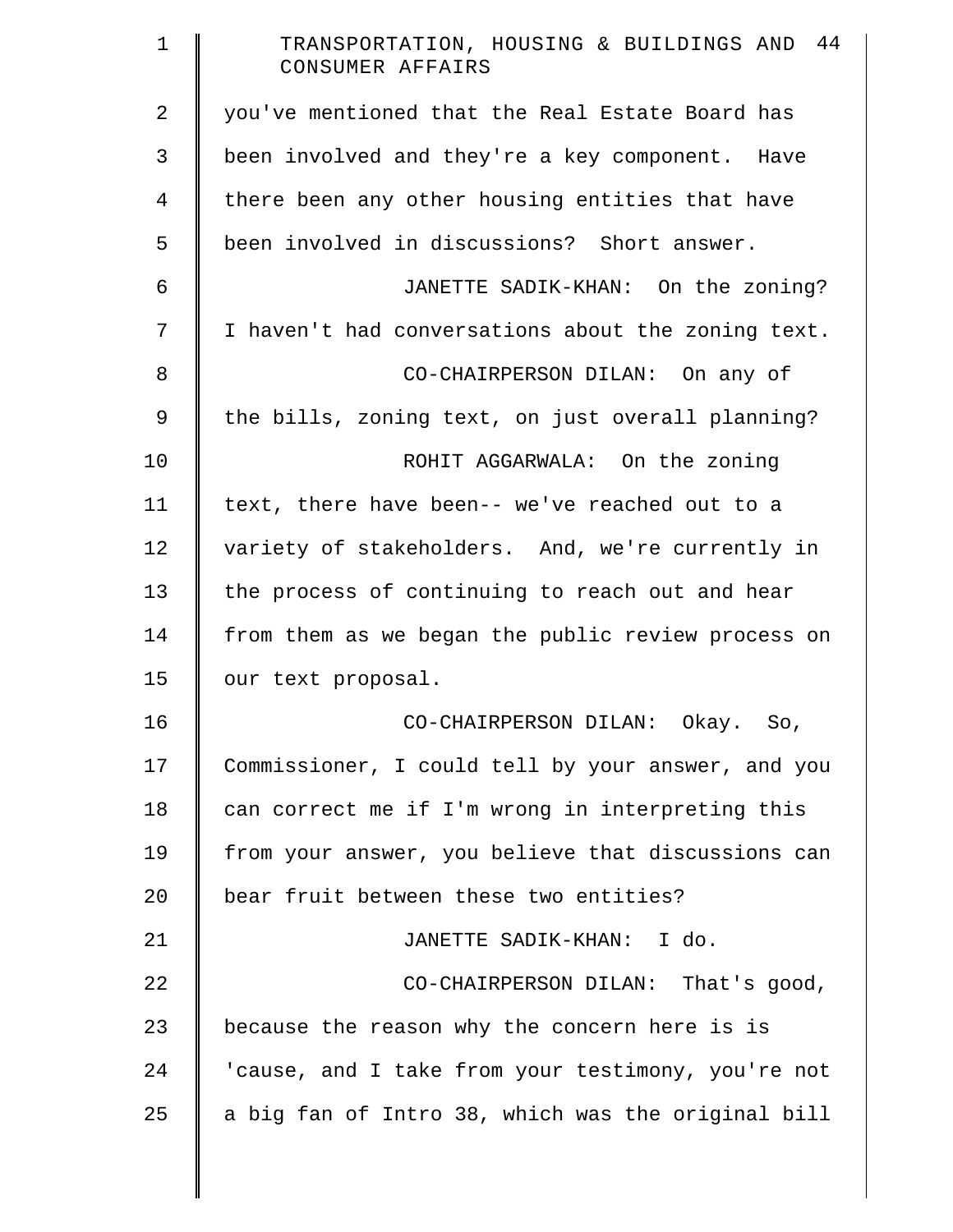| $\mathbf 1$    | TRANSPORTATION, HOUSING & BUILDINGS AND 45<br>CONSUMER AFFAIRS |
|----------------|----------------------------------------------------------------|
| $\overline{2}$ | of my Committee. And, I don't want to put words                |
| 3              | into your mouth. But, your testimony seemed more               |
| $\overline{4}$ | supportive of 871. I think that's a better way of              |
| 5              | me putting it. So, I'll ask questions on 871. It               |
| 6              | amends Building Code and it asks commercial and                |
| 7              | residential owners to provide access, you say.                 |
| $8\,$          | Now, I agree with you in your testimony, if you                |
| $\mathsf 9$    | say that language on storage should be cleaned up,             |
| 10             | I definitely agree with you because there's                    |
| 11             | liability issues that homeowners and building                  |
| 12             | owners have to get into that are not discussed in              |
| 13             | this legislation as to who's responsible for that.             |
| 14             | And, it adds more burden on these owners; now,                 |
| 15             | small burden. And, again, I believe we should get              |
| 16             | to a place where bicycle commuting is allowed and              |
| 17             | accepted. But, I just do not think it's the role               |
| 18             | of the Council or City government to mandate this.             |
| 19             | Do we facilitate discussions and conversations? I              |
| 20             | agree we should. That's just my personal opinion.              |
| 21             | I think these bills need a                                     |
| 22             | tremendous amount of work. There are, I guess,                 |
| 23             | provisions on the residential side that says ten               |
| 24             | units or up must require bike racks. I mean, I                 |
| 25             | think buildings, such as senior citizen 202                    |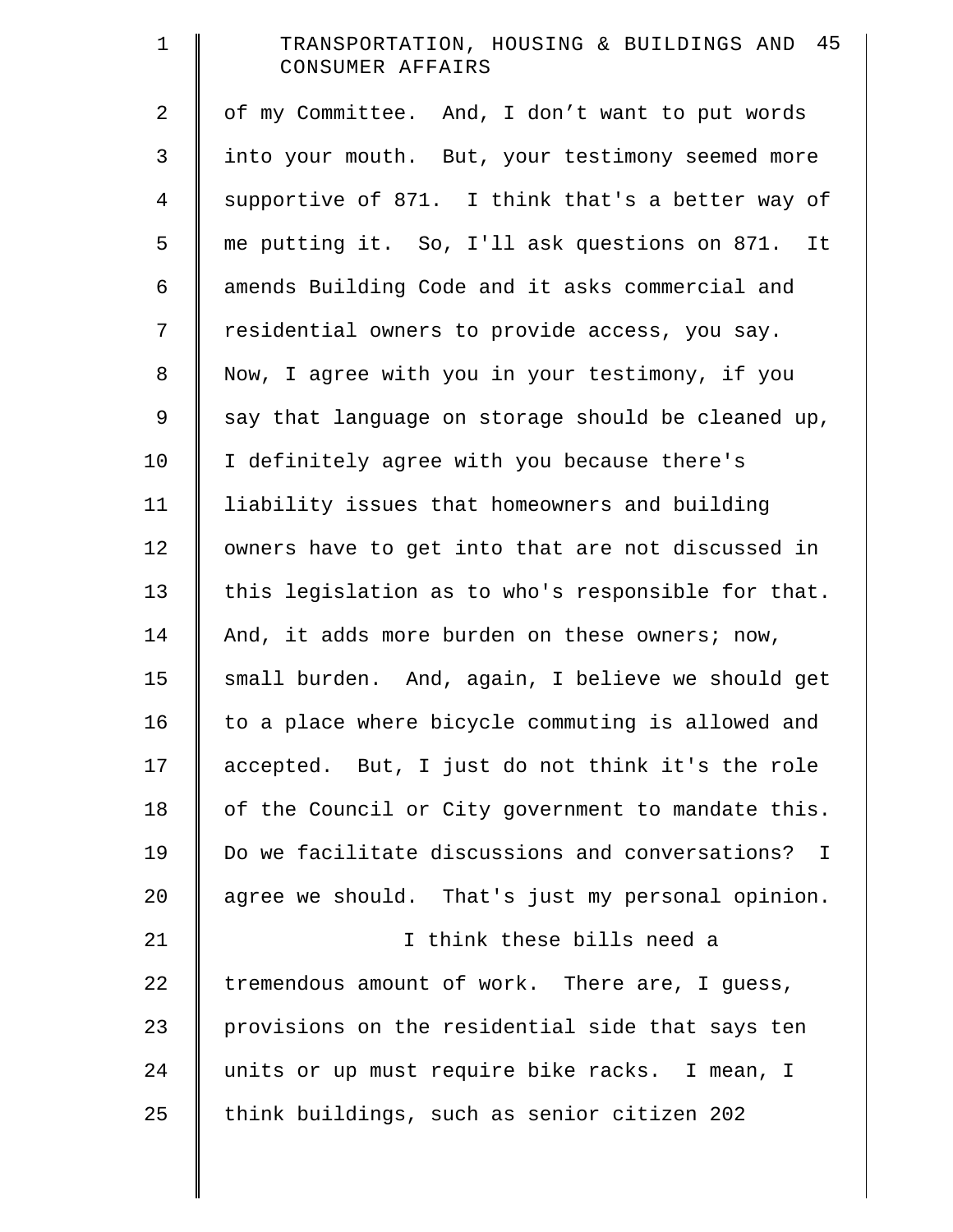| $\mathbf 1$    | TRANSPORTATION, HOUSING & BUILDINGS AND 46<br>CONSUMER AFFAIRS |
|----------------|----------------------------------------------------------------|
| $\overline{2}$ | buildings, haven't been considered. I don't see                |
| 3              | the need why they should be mandated to put bike               |
| 4              | racks in them. So, I just think, on a whole,                   |
| 5              | we're enacting sweeping legislation that affects               |
| 6              | 1% of the daily commuters of the City of New York.             |
| 7              | So, I think we need to slow down and take a good               |
| 8              | look at this and get a better understanding from               |
| 9              | the real estate community as to how we can make                |
| 10             | this possible and more feasible or more reliable.              |
| 11             | So, that's my personal position.                               |
| 12             | And, I don't know if you guys want                             |
| 13             | to I guess refute or discuss anything that I said,             |
| 14             | or correct any inaccuracies in--                               |
| 15             | JANETTE SADIK-KHAN: [Interposing]                              |
| 16             | Can I just add one thing?                                      |
| 17             | CO-CHAIRPERSON DILAN: -- what I                                |
| 18             | said. Sure.                                                    |
| 19             | JANETTE SADIK-KHAN: In terms of                                |
| 20             | the burden of proof of the legislation, the notion             |
| 21             | is is that you're looking to provide access to the             |
| 22             | buildings. And, there is a reasonableness, you                 |
| 23             | know, component there. So, I think that that will              |
| 24             | go a long way to addressing some of the real                   |
| 25             | concerns that you've raised in terms of how this               |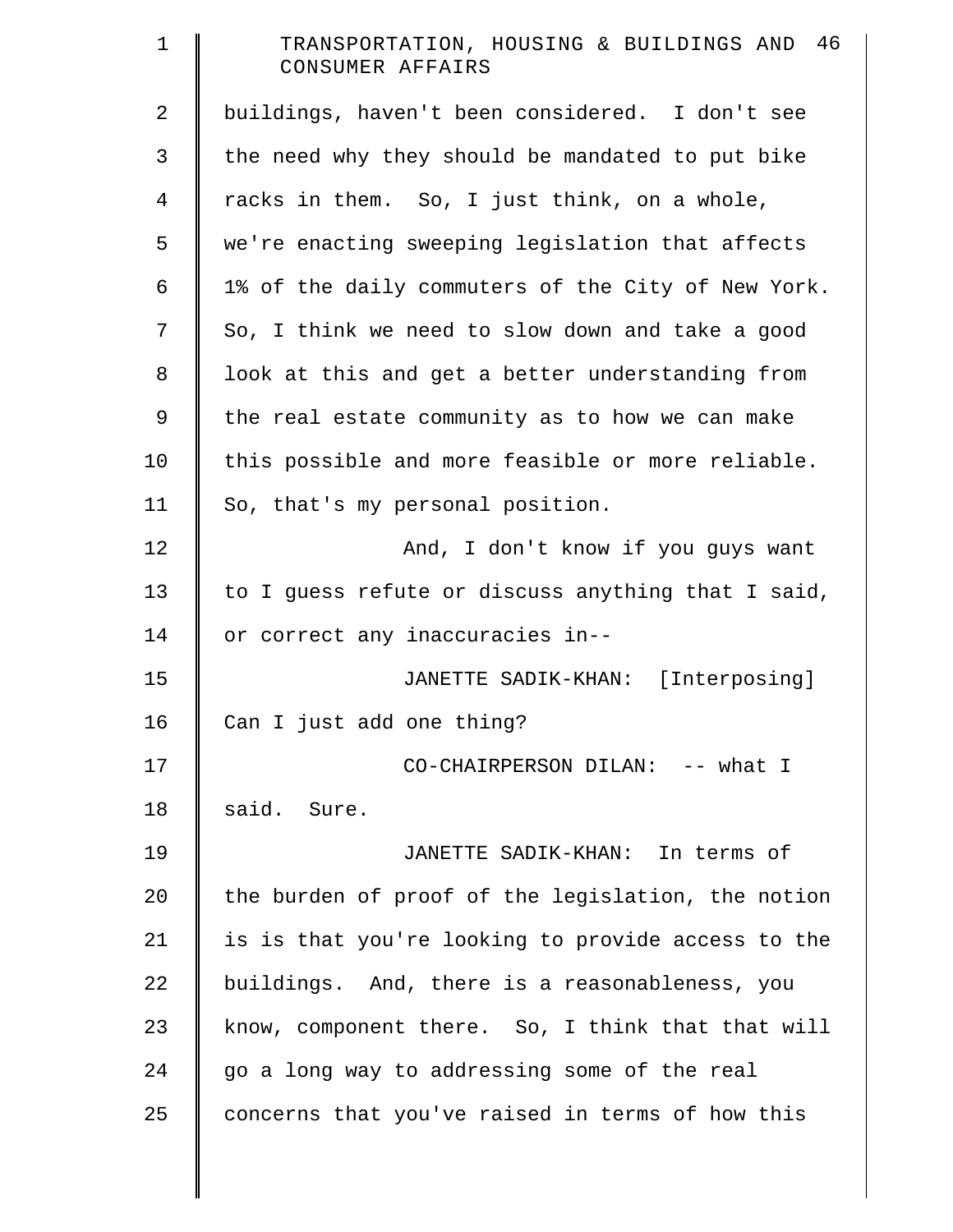| $\mathbf 1$    | TRANSPORTATION, HOUSING & BUILDINGS AND 47<br>CONSUMER AFFAIRS |
|----------------|----------------------------------------------------------------|
| $\overline{a}$ | goes forward. I think this is a really smart                   |
| 3              | piece of legislation because it does allow for it              |
| 4              | to be tailored to meet the exigencies of                       |
| 5              | individual situations. And so, it will help us                 |
| 6              | get to where we need to go. But, again,                        |
| 7              | understand that everything that we do is a little              |
| 8              | bit of a balancing act in the City of New York.                |
| 9              | We have to make sure that we have a reasonable                 |
| 10             | bill. And, I think that the legislation that the               |
| 11             | Council has provided and drafted goes a long way               |
| 12             | to meeting that goal.                                          |
| 13             | CO-CHAIRPERSON DILAN: Again, I                                 |
| 14             | think the goal is good. But, the bill, I see many              |
| 15             | flaws with and needs work. Now, I'm going to                   |
| 16             | reserve judgment on the zoning text, because I                 |
| 17             | don't know enough about it. I haven't read it. I               |
| 18             | think Council Member Koppell's bill, on the other              |
| 19             | hand, is an excellent bill. It's a bill that's                 |
| 20             | common sense. It's straightforward. It doesn't                 |
| 21             | provide any undue benefit. And, it allows for the              |
| 22             | parking garages to potentially add customers.                  |
| 23             | And, I think that's common sense. And, I'm                     |
| 24             | willing to sponsor that bill.                                  |
| 25             | But, these bills here, I mean,                                 |
|                |                                                                |
|                |                                                                |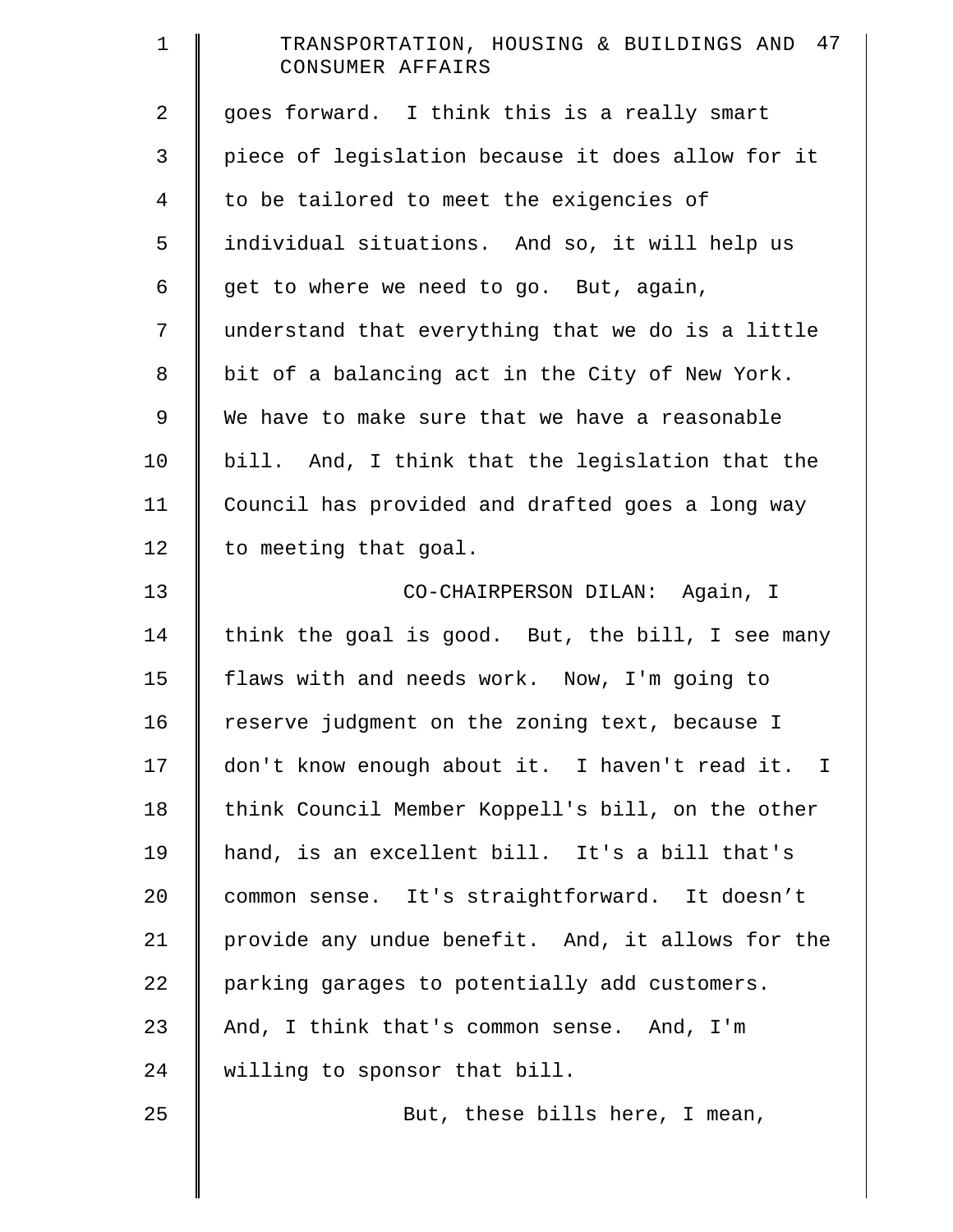| $\mathbf 1$    | TRANSPORTATION, HOUSING & BUILDINGS AND 48<br>CONSUMER AFFAIRS |
|----------------|----------------------------------------------------------------|
| $\overline{2}$ | should we do the same thing for hybrid, drivers of             |
| 3              | hybrid vehicles? Should we mandate that                        |
| $\overline{4}$ | homeowners or building owners provide parking for              |
| 5              | them? I think there's a fundamental problem with               |
| 6              | a lot of what's being heard before this Committee.             |
| 7              | And, again, I know many people are going to see me             |
| $\,8\,$        | as cynical. And, I do want to get to a point of                |
| $\mathsf 9$    | being in favor of this. It just all depends on                 |
| 10             | the details and how we get there.                              |
| 11             | So, with that, Chairman, I'll                                  |
| 12             | CHAIRPERSON LIU: Thank you,                                    |
| 13             | Chairperson Dilan.                                             |
| 14             | CO-CHAIRPERSON COMRIE: Well, as I                              |
| 15             | said, I was going to defer to Council Member                   |
| 16             | Koppell to ask specific questions on Intro 780. I              |
| 17             | wanted to talk about some issues on transportation             |
| 18             | and the bike lanes, in general. But, I'll just                 |
| 19             | ask how many, since Council Member Koppell, what--             |
| 20             | have you delineated how many existing garages                  |
| 21             | would be affected by his bill? Have you made a                 |
| 22             | count or done an assessment on how many parking                |
| 23             | garages would be affected at all?                              |
| 24             | COUNCIL MEMBER KOPPELL: No. But,                               |
| 25             | I suspect that, you know, it's a substantial                   |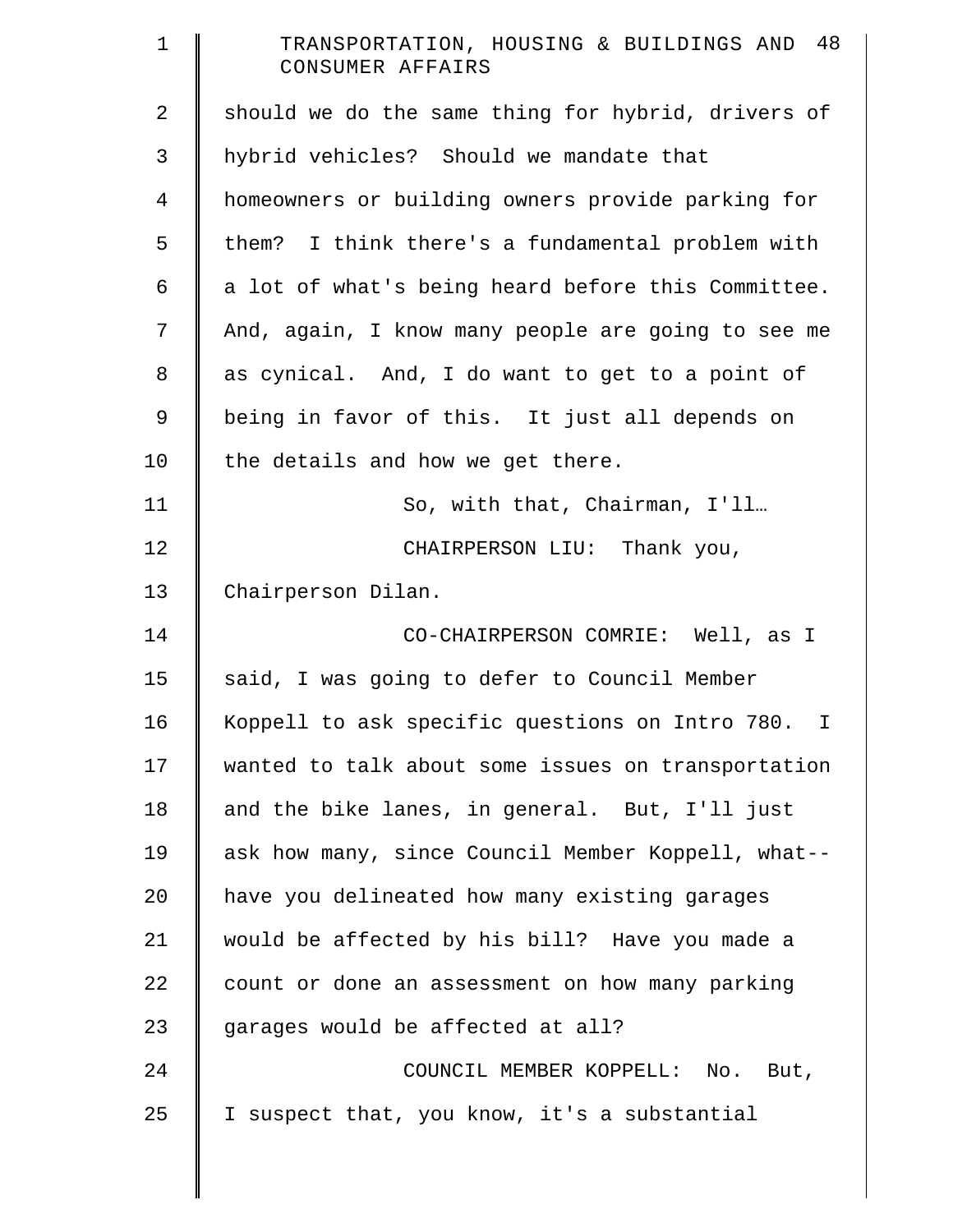| $\mathbf 1$ | TRANSPORTATION, HOUSING & BUILDINGS AND 49<br>CONSUMER AFFAIRS |
|-------------|----------------------------------------------------------------|
| 2           | number.                                                        |
| 3           | CO-CHAIRPERSON COMRIE: No, that                                |
| 4           | was for DOT.                                                   |
| 5           | COUNCIL MEMBER KOPPELL: Oh, you                                |
| 6           | weren't asking me?                                             |
| 7           | CO-CHAIRPERSON COMRIE: No, huh,                                |
| 8           | uh.                                                            |
| 9           | COUNCIL MEMBER KOPPELL: 'Cause you                             |
| 10          | said Councilman Koppell.                                       |
| 11          | CO-CHAIRPERSON COMRIE: Right. I'm                              |
| 12          | sorry. I worded it wrong.                                      |
| 13          | COUNCIL MEMBER KOPPELL: So, I                                  |
| 14          | thought you were asking if I had a number. Maybe               |
| 15          | DOT has a number.                                              |
| 16          | JANETTE SADIK-KHAN: I don't have a                             |
| 17          | number either.                                                 |
| 18          | CO-CHAIRPERSON COMRIE: Okay. So,                               |
| 19          | I wanted to defer to him because I wanted to talk              |
| 20          | about some general questions. And, I'll let you                |
| 21          | talk about the specific bill, Councilman.                      |
| 22          | COUNCIL MEMBER KOPPELL: Actually,                              |
| 23          | first of all, let me compliment the Commissioner               |
| 24          | on what she's done with respect to establishing                |
| 25          | bike lanes and other facilities or facilitating of             |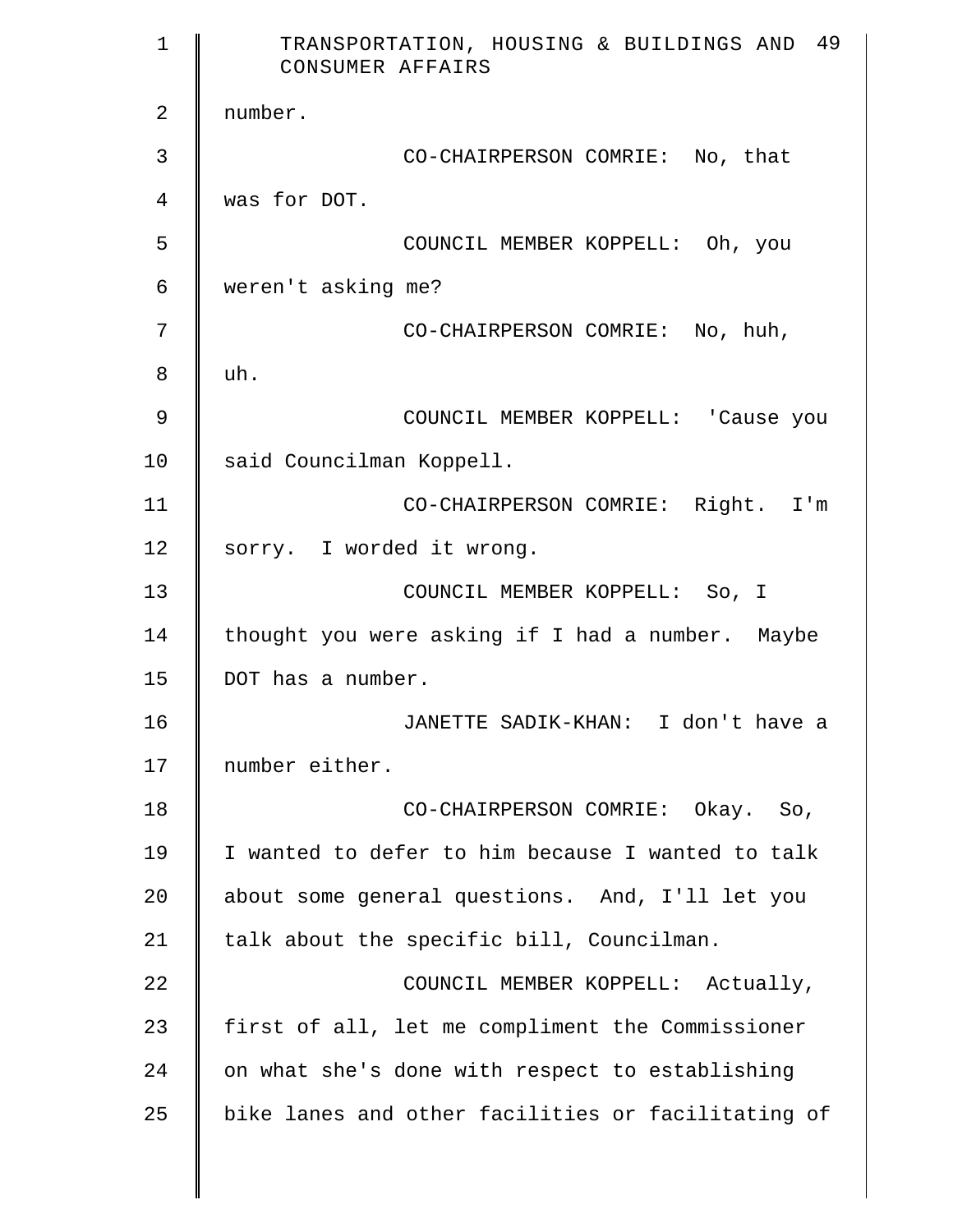| $\mathbf 1$ | TRANSPORTATION, HOUSING & BUILDINGS AND 50<br>CONSUMER AFFAIRS |
|-------------|----------------------------------------------------------------|
| 2           | bicycles. I think it's a terrific thing. And, I                |
| 3           | think, as you pointed out in your statement,                   |
| 4           | providing secure indoor parking is a very big                  |
| 5           | piece of encouraging the use of what you put on                |
| 6           | the streets. And, I would encourage you to                     |
| 7           | respond as quickly as possible with suggestions                |
| 8           | you might have on how the bill can be                          |
| 9           | appropriately amended.                                         |
| 10          | Let me say, also, to the City                                  |
| 11          | Planning Commission, you do have, in your zoning               |
| 12          | text, specific provisions dealing with garages,                |
| 13          | which is what I'm dealing with, parking garages.               |
| 14          | And, we looked at it preliminarily. But, I want                |
| 15          | to be sure that, as you move ahead with the zoning             |
| 16          | text, we coordinate so that we don't put something             |
| 17          | in with respect to existing garages that would be              |
| 18          | different from what you do for future garages to               |
| 19          | the extent that we can make that consistent. So,               |
| 20          | I encourage you to stay in touch with me and with              |
| 21          | the staff of the Committees. And, I'm not sure                 |
| 22          | which staff's going to handle this, whether it's               |
| 23          | going to be Consumer Affairs, I would suspect.                 |
| 24          | So, we want to make sure that they're coordinated.             |
| 25          | By the way, I'm surprised, Chairman                            |
|             |                                                                |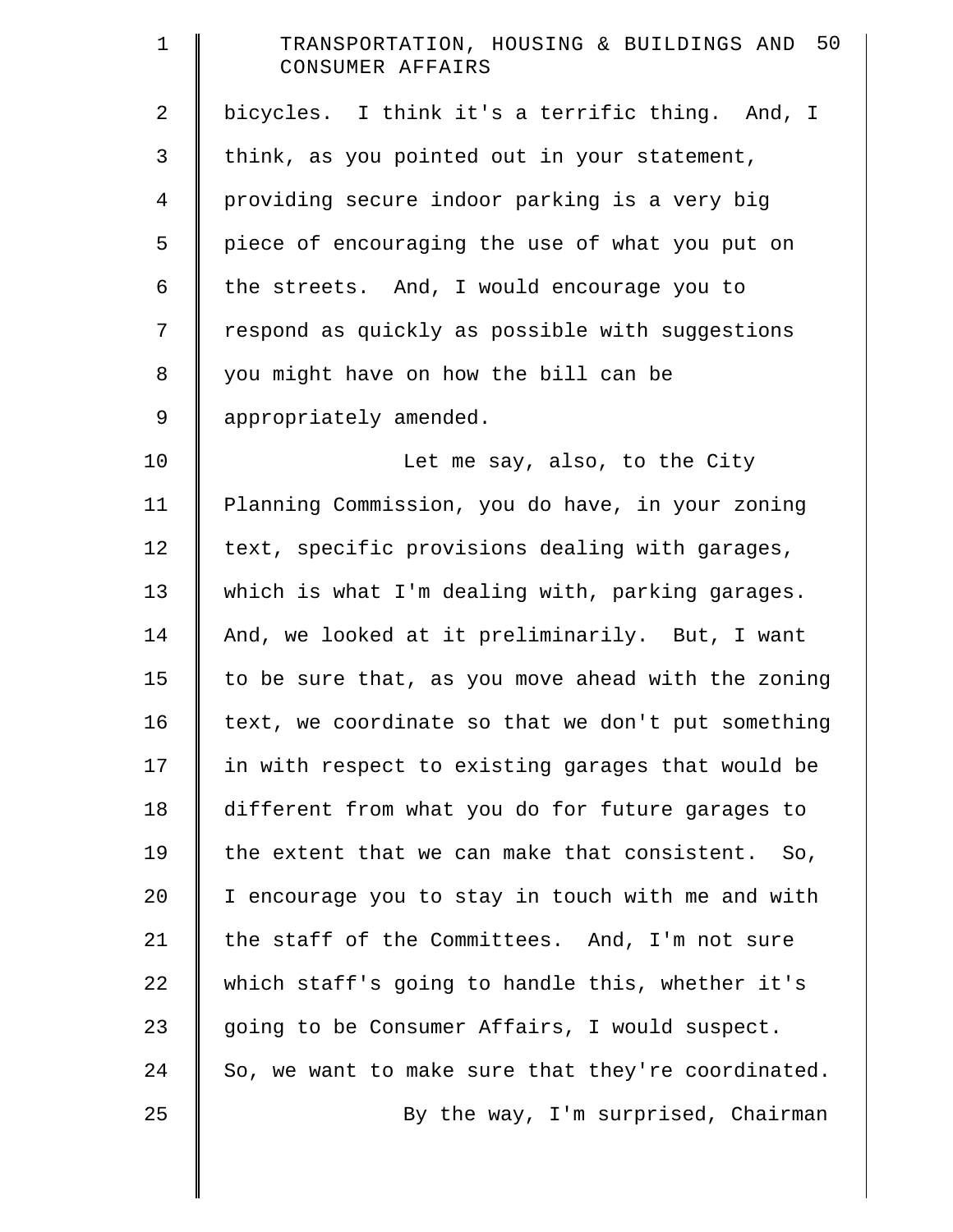| $\mathbf 1$    | TRANSPORTATION, HOUSING & BUILDINGS AND 51<br>CONSUMER AFFAIRS |
|----------------|----------------------------------------------------------------|
| $\overline{2}$ | Comrie, that the Consumer Affairs Department's not             |
| 3              | represented here. Are they not coming?                         |
| 4              | CO-CHAIRPERSON COMRIE: Well, I                                 |
| 5              | don't know why they're not here, other than to say             |
| 6              | that they would be only involved in the                        |
| 7              | administration and enforcement and not the                     |
| 8              | planning and development.                                      |
| 9              | COUNCIL MEMBER KOPPELL: But, they                              |
| 10             | do regulate garages, don't they?                               |
| 11             | CO-CHAIRPERSON COMRIE: They do                                 |
| 12             | regulate the garages.                                          |
| 13             | COUNCIL MEMBER KOPPELL: So, I'd be                             |
| 14             | interested to hear what they had to say, anyway.               |
| 15             | CO-CHAIRPERSON COMRIE: I don't                                 |
| 16             | think this is an area of their expertise. So, not              |
| 17             | to defend them, but, I guess I will. It's not                  |
| 18             | their area of expertise. I think the deeper                    |
| 19             | experts in this particular issue are sitting at                |
| $20 \,$        | the table, with all due respect to my Executive                |
| 21             | Director for Consumer Affairs. I'll give them a                |
| 22             | pass on this one. But, I'm sure that they will do              |
| 23             | the implementation once we get this bill passed.               |
| 24             | And, I expect that it will be passed, once it's                |
| 25             | amended to everybody's satisfaction.                           |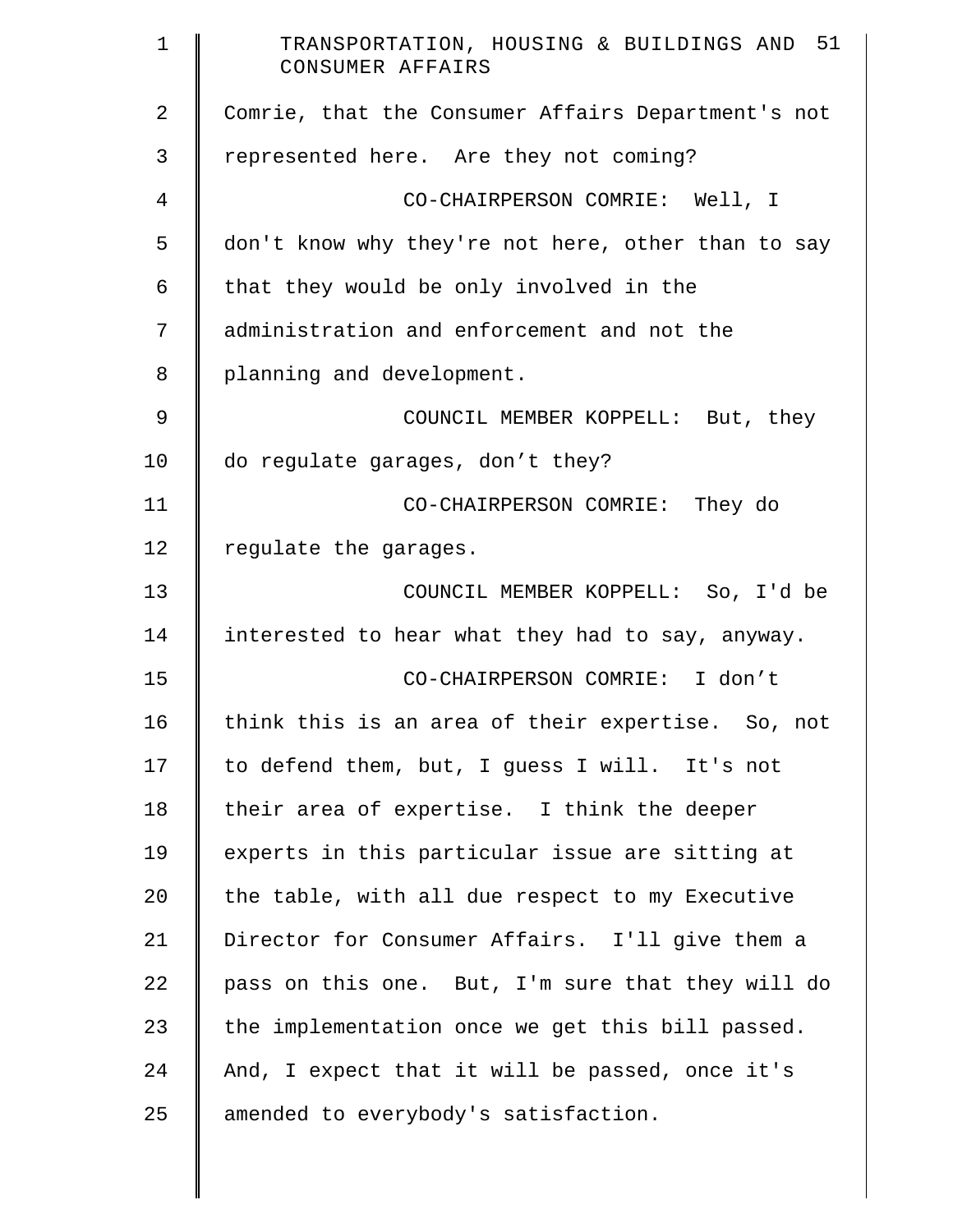| $\mathbf 1$    | TRANSPORTATION, HOUSING & BUILDINGS AND 52<br>CONSUMER AFFAIRS |
|----------------|----------------------------------------------------------------|
| 2              | COUNCIL MEMBER KOPPELL: Well,                                  |
| 3              | thank you, Mr. Chairman. I appreciate your                     |
| $\overline{4}$ | putting the bill on and I think it fits together               |
| 5              | with all of what we're doing.                                  |
| 6              | CO-CHAIRPERSON COMRIE: Thank you.                              |
| 7              | My questions actually were more about the issues               |
| 8              | of-- sorry, Councilman Yassky. I got to get                    |
| $\mathcal{G}$  | downstairs to B&T. My questions were actually                  |
| 10             | given to me by some members that were concerned                |
| 11             | about the implementation of bike lanes and the                 |
| 12             | bicycle lane project and the impact on communities             |
| 13             | and how communities can be able to have some input             |
| 14             | in the development of the bike lanes. And, how is              |
| 15             | that done? And, what is the process for community              |
| 16             | input?                                                         |
| 17             | JANETTE SADIK-KHAN: The process                                |
| 18             | that we followed for community input is we've got              |
| 19             | the Bike Master Plan. And, we're, again, building              |
| 20             | out a bike network for the City of New York. And               |
| 21             | so, what we do is when we've got a proposed                    |
| 22             | project, we work with the community, affected                  |
| 23             | community, and the Community Board and the project             |
| 24             | is presented to the Community Board for approval.              |
| 25             | Is it<br>CO-CHAIRPERSON COMRIE:                                |
|                |                                                                |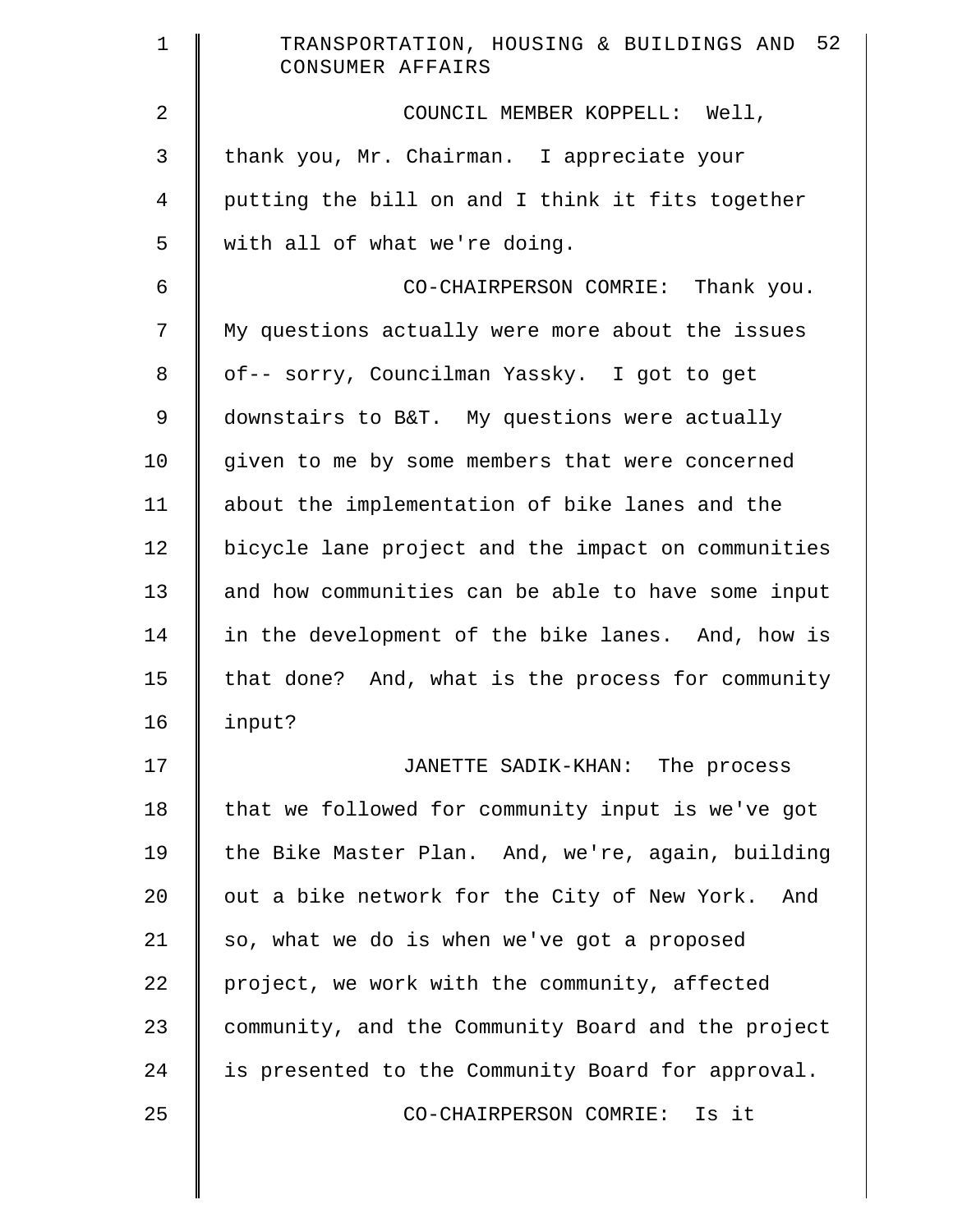| $\mathbf{1}$   | TRANSPORTATION, HOUSING & BUILDINGS AND 53<br>CONSUMER AFFAIRS |
|----------------|----------------------------------------------------------------|
| $\overline{2}$ | presented to the Community Board before                        |
| 3              | implementation or after?                                       |
| 4              | JANETTE SADIK-KHAN: Before                                     |
| 5              | implementation.                                                |
| 6              | CO-CHAIRPERSON COMRIE: So, every                               |
| 7              | Community Board in the City has had an opportunity             |
| 8              | to sign on off it before implementation?                       |
| $\mathfrak{g}$ | JANETTE SADIK-KHAN: Yes.                                       |
| 10             | CO-CHAIRPERSON COMRIE: 'Cause                                  |
| 11             | that's not the feedback that I've been getting                 |
| 12             | from some communities.                                         |
| 13             | JANETTE SADIK-KHAN: No, they've                                |
| 14             | had the opportunity to-- we present before every               |
| 15             | Community Board. That's how we do it. One of the               |
| 16             | things that we've also been working very hard on               |
| 17             | this year is something called DOT Academy, where               |
| 18             | basically we are going out and briefing the                    |
| 19             | Transportation Chairs and the interested Community             |
| 20             | Board members on how it is that we plan, design                |
| 21             | and execute projects and to give even a deeper                 |
| 22             | understanding of how DOT makes decisions. So,                  |
| 23             | we're very concerned about making sure that we've              |
| 24             | got public participation. And, we go through and               |
| 25             | present to the Community Boards prior to                       |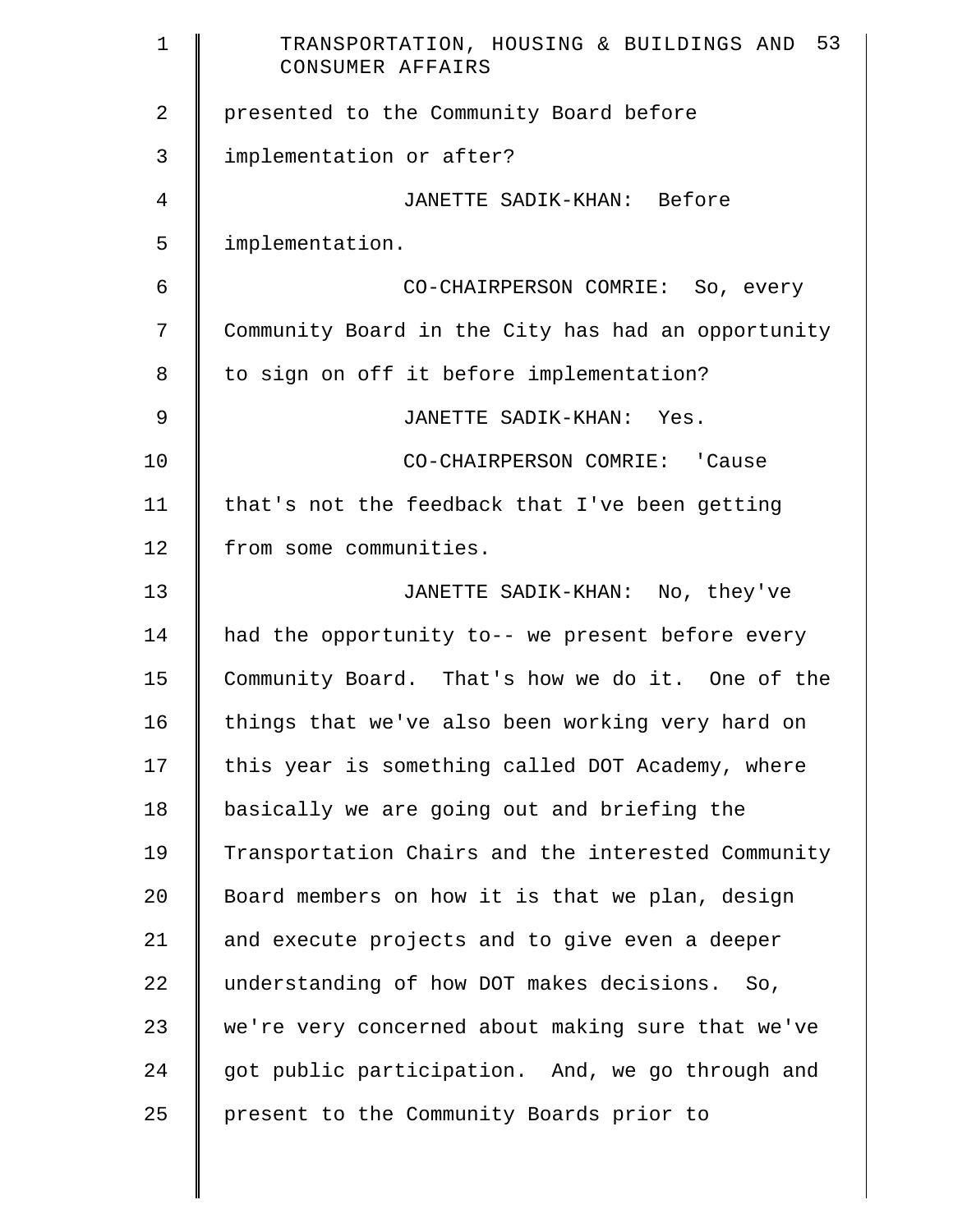| $\mathbf 1$    | TRANSPORTATION, HOUSING & BUILDINGS AND 54<br>CONSUMER AFFAIRS |
|----------------|----------------------------------------------------------------|
| $\overline{a}$ | implementation of the programs.                                |
| 3              | CO-CHAIRPERSON COMRIE: Okay.                                   |
| 4              | Well, some of my members had expressed to me                   |
| 5              | before the hearing that they were upset about some             |
| 6              | of the bike lanes that were put in. And, they                  |
| 7              | felt that there was not a real opportunity to have             |
| 8              | an expression of dissatisfaction with some of the              |
| 9              | lanes that were put in. But, I'll ask them to                  |
| 10             | contact you directly--                                         |
| 11             | JANETTE SADIK-KHAN: [Interposing]                              |
| 12             | That'd be great.                                               |
| 13             | CO-CHAIRPERSON COMRIE: -- since                                |
| 14             | you're saying that each Community Board signed off             |
| 15             | on it before implementation. Then, my next                     |
| 16             | question would be is there a plan to make sure                 |
| 17             | that the bike lanes are continuous because there's             |
| 18             | some areas where the bike lanes just are not                   |
| 19             | continuous? And, you know my favorite location                 |
| 20             | that I spoke to you about. But, there are other                |
| 21             | issues of continuity to make sure that there's a               |
| 22             | continuous bike lane with a beginning point and an             |
| 23             | ending point.                                                  |
| 24             | JANETTE SADIK-KHAN: Mr. Chairman,                              |
| 25             | you make a really excellent point. And, there's                |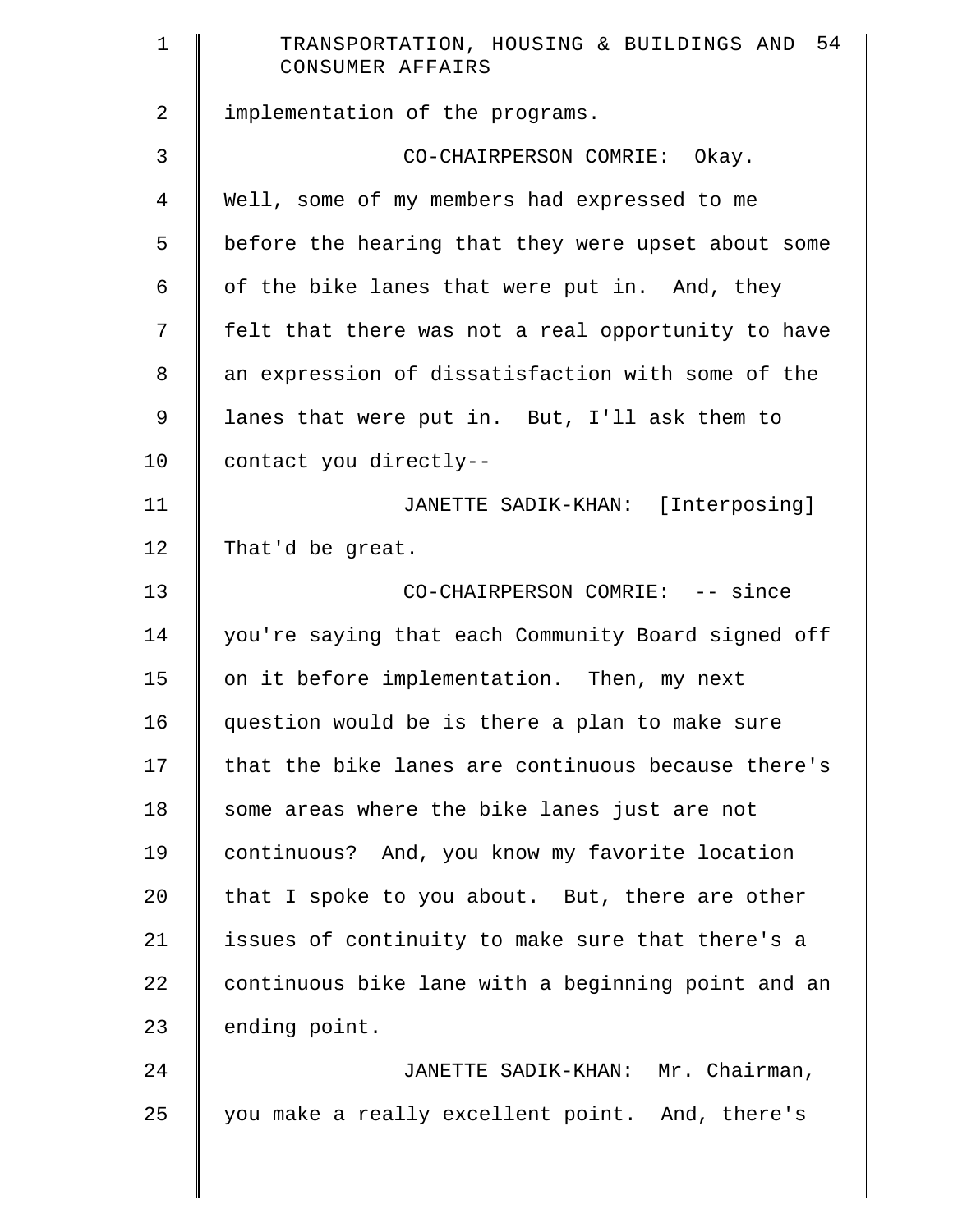| $\mathbf 1$    | TRANSPORTATION, HOUSING & BUILDINGS AND 55<br>CONSUMER AFFAIRS |
|----------------|----------------------------------------------------------------|
| $\overline{2}$ | nothing more frustrating than getting to the end,              |
| 3              | you know, being dumped unceremoniously into a lane             |
| $\overline{4}$ | of traffic, which, you know, does not connect to,              |
| 5              | you know, the rest of the network. And, what                   |
| 6              | we're doing is moving as quickly as we can to                  |
| 7              | build out a really effective bike backbone so that             |
| 8              | it really will get commuters to where they need to             |
| 9              | go. And so, that's why, in a number of instances,              |
| 10             | it's important to, you know, sort of have that                 |
| 11             | larger Master Plan in mind in terms of what it is              |
| 12             | that we're trying to fill in the blanks for. And,              |
| 13             | a lot of times, the sort of specifics of a                     |
| 14             | particular bike lane, you don't understand just                |
| 15             | how important that link is sometimes until you                 |
| 16             | sort of get that overall framework. So, I                      |
| 17             | appreciate your concern and just want to assure                |
| 18             | you we're doing everything we can to get that                  |
| 19             | effective network built as quickly as possible.                |
| 20             | And, again, working and consulting with affected               |
| 21             | communities, you know, to get that accomplished.               |
| 22             | CO-CHAIRPERSON COMRIE: Is there an                             |
| 23             | opportunity for public input or suggestions to be              |
| 24             | given to you? And, how would that be done?                     |
| 25             | JANETTE SADIK-KHAN:<br>What we                                 |
|                |                                                                |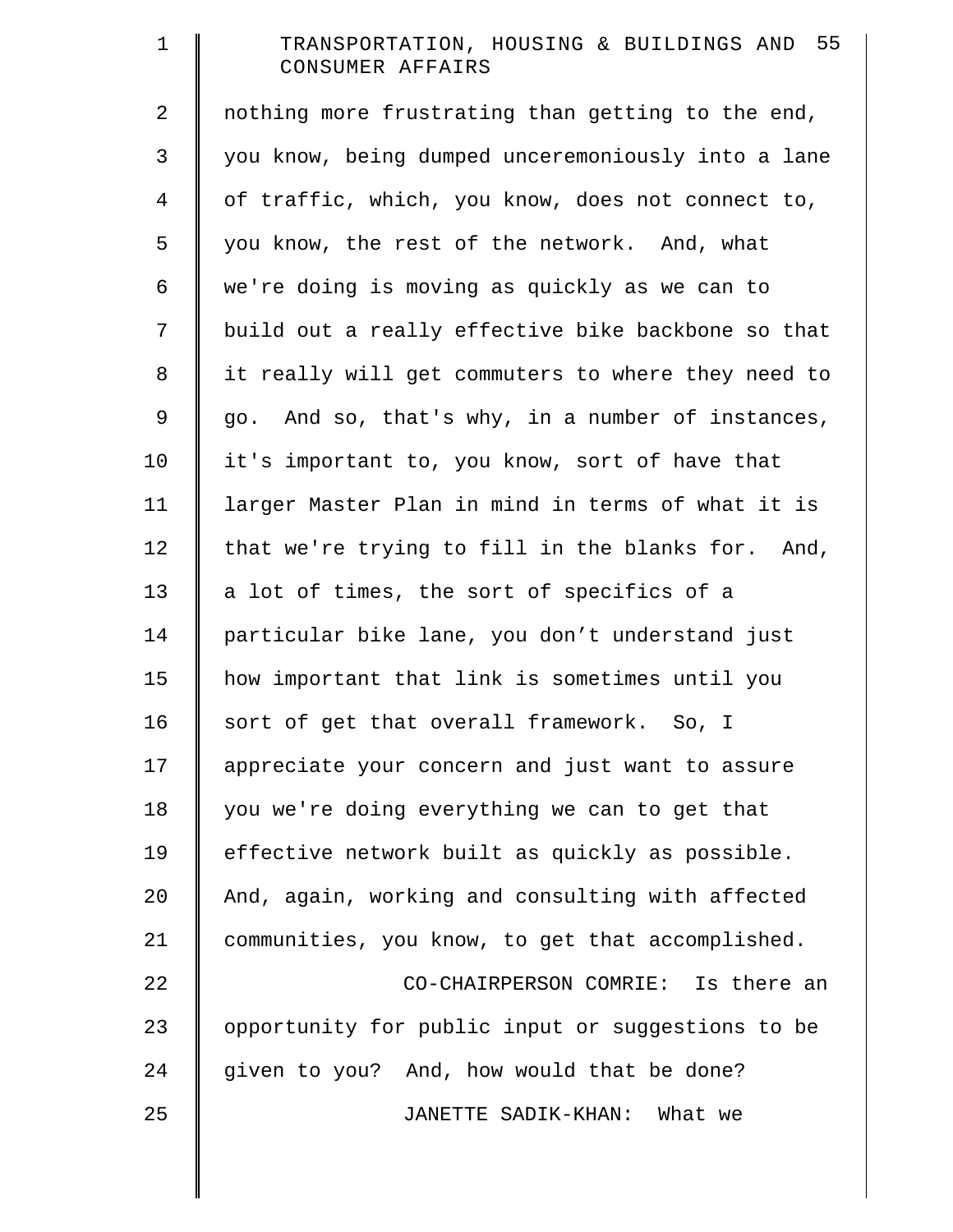| $\mathbf 1$ | TRANSPORTATION, HOUSING & BUILDINGS AND 56<br>CONSUMER AFFAIRS |
|-------------|----------------------------------------------------------------|
| 2           | basically do is take the projects that we have and             |
| 3           | talk to the Community Boards about that and work               |
| 4           | with affected-- with members of the community to               |
| 5           | tailor proposals. And, in many cases, we've                    |
| 6           | changed, you know, different traffic regulations               |
| 7           | and loading zone regulations, etcetera, to put in              |
| 8           | Muni meters to meet the needs of local                         |
| 9           | communities.                                                   |
| 10          | CO-CHAIRPERSON COMRIE: But,                                    |
| 11          | outside of the Community Board, would it be                    |
| 12          | possible for civics or individuals that have ideas             |
| 13          | or concerns about the bike lanes or even placement             |
| 14          | to get in contact with you? And, how would they                |
| 15          | do that?                                                       |
| 16          | JANETTE SADIK-KHAN: Yeah, we                                   |
| 17          | usually do it-- the most effective place for us                |
| 18          | 'cause we put a lot of energy, we put a lot of                 |
| 19          | resources into the Community Board program.<br>And             |
| 20          | so, that's really the best-- that's the best way               |
| 21          | for us to deal with the specifics associated with              |
| 22          | individual projects.                                           |
| 23          | CO-CHAIRPERSON COMRIE: Can they e-                             |
| 24          | mail you directly, though, or contact you directly             |
| 25          | with suggestions or alternatives if they have an               |
|             |                                                                |

║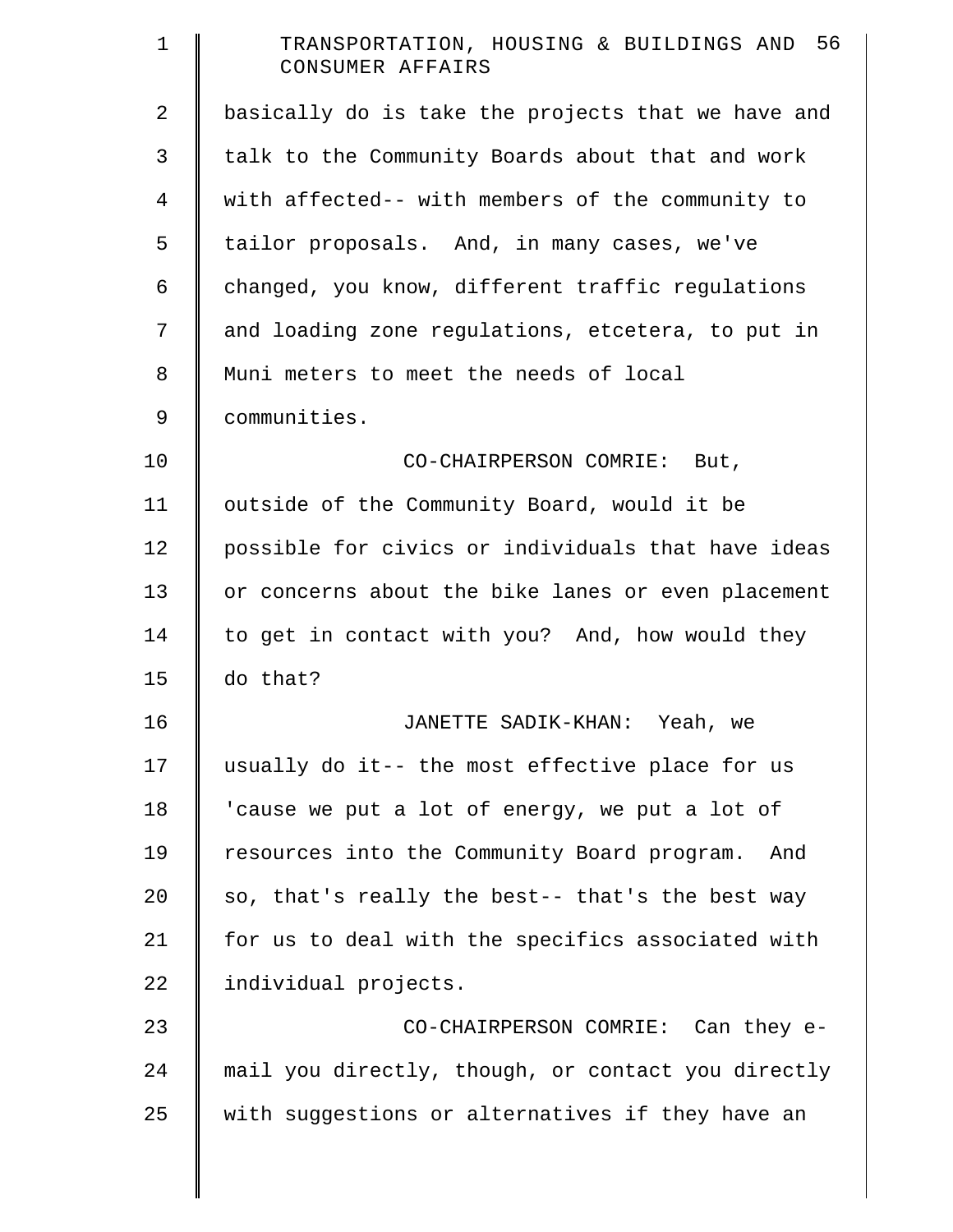| $\mathbf 1$    | TRANSPORTATION, HOUSING & BUILDINGS AND 57<br>CONSUMER AFFAIRS |
|----------------|----------------------------------------------------------------|
| 2              | idea?                                                          |
| 3              | JANETTE SADIK-KHAN: Yeah, we have                              |
| $\overline{4}$ | the Director of-- we have a Bike Director. That                |
| 5              | would be the most appropriate way to get that                  |
| 6              | input done. And, again, we have five extremely                 |
| 7              | talented and dedicated Borough Commissioners that              |
| 8              | also work, I'm sure, with-- I know they've worked              |
| 9              | with you and other Council Members to--                        |
| 10             | CO-CHAIRPERSON COMRIE:                                         |
| 11             | [Interposing] I like my Borough Commissioner. So,              |
| 12             | don't move her.                                                |
| 13             | MALE VOICE: So, do I.                                          |
| 14             | CO-CHAIRPERSON COMRIE: Don't move                              |
| 15             | her. Don't move my Borough Commissioner. I don't               |
| 16             | like when Buildings does that. I'll put that on                |
| 17             | the record now. I just got used to my Buildings                |
| 18             | Commission. They rotated him out. But, I hear                  |
| 19             | the new one is okay. But, that's just--                        |
| 20             | MALE VOICE: [Off mic]                                          |
| 21             | CO-CHAIRPERSON COMRIE: But, I                                  |
| 22             | don't like them, you know, to-- but, anyhow,                   |
| 23             | that's a different issue.                                      |
| 24             | JANETTE SADIK-KHAN: Okay.                                      |
| 25             | CO-CHAIRPERSON COMRIE: Yeah. But,                              |
|                |                                                                |
|                |                                                                |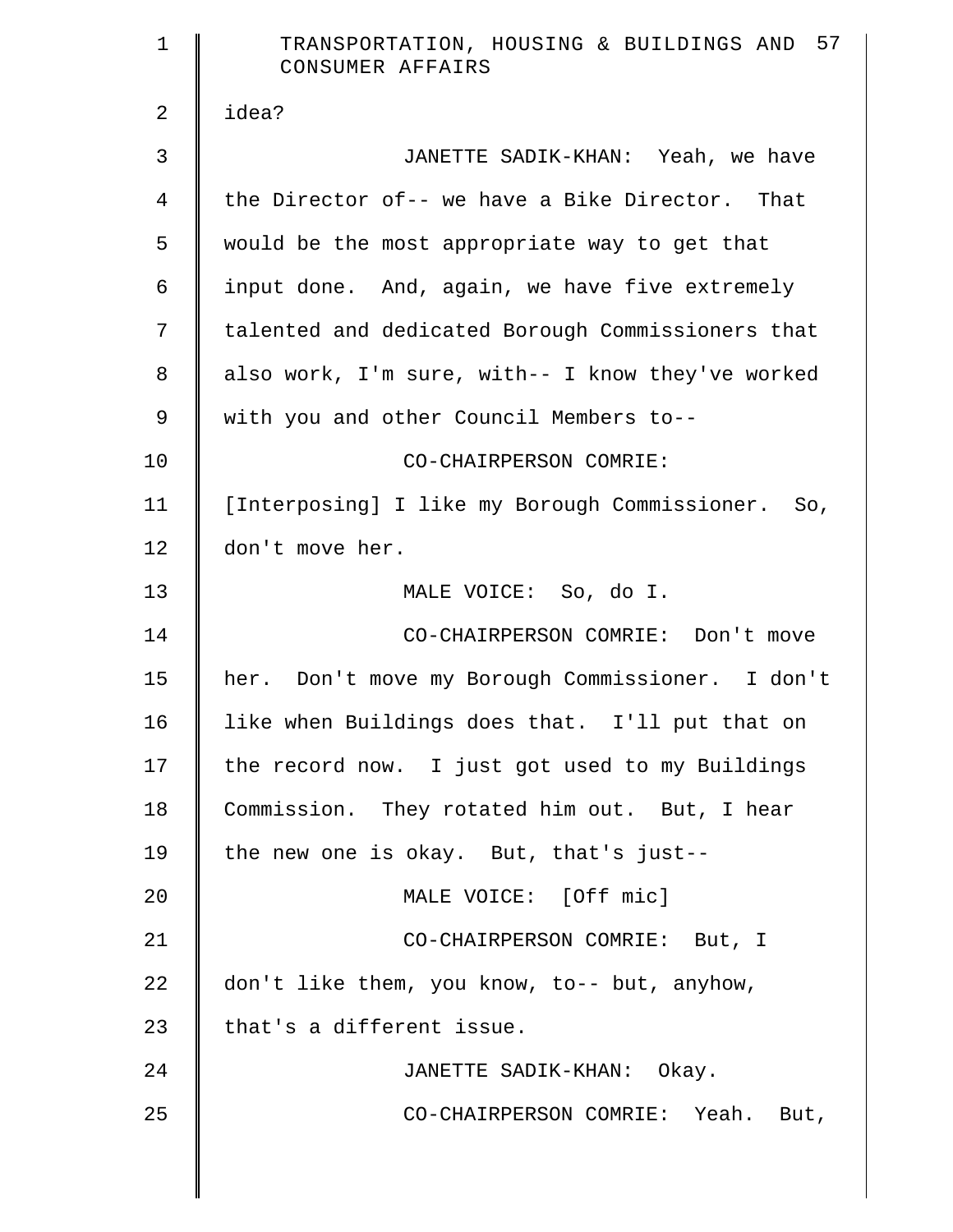| $\mathbf 1$    | TRANSPORTATION, HOUSING & BUILDINGS AND 58<br>CONSUMER AFFAIRS |
|----------------|----------------------------------------------------------------|
| $\overline{2}$ | I like Commissioner McCarthy. But, excellent. Is               |
| 3              | the City getting federal money to offset the cost              |
| 4              | of this program? Or, have we applied for federal               |
| 5              | money to-- or, any other money, private money?                 |
| 6              | JANETTE SADIK-KHAN: Yeah, we do                                |
| 7              | get federal money for our bike program, yes.                   |
| 8              | CO-CHAIRPERSON COMRIE: And, is it                              |
| 9              | done primarily through federal money? Or, are we               |
| 10             | putting this through primarily?                                |
| 11             | JANETTE SADIK-KHAN: It's a mix.                                |
| 12             | CO-CHAIRPERSON COMRIE: It's a mix,                             |
| 13             | okay. And, as far as access to the parks, has                  |
| 14             | anyone talked about putting in bike lanes in the               |
| 15             | parks or doing more things with establishing bike              |
| 16             | lanes in some of the larger public parks?                      |
| 17             | JANETTE SADIK-KHAN: Part of our                                |
| 18             | Master Plan includes a number of on-street bike                |
| 19             | lanes and also off-street bike lanes, such as the              |
| 20             | waterfronts, etcetera, and going through different             |
| 21             | parks. So, that's included as part of the                      |
| 22             | comprehensive 1,800-lane mile program is part of               |
| 23             | our Master Plan. So, it is a combination.                      |
| 24             | CO-CHAIRPERSON COMRIE: Well,                                   |
| 25             | speaking for Queens, I think that we really need a             |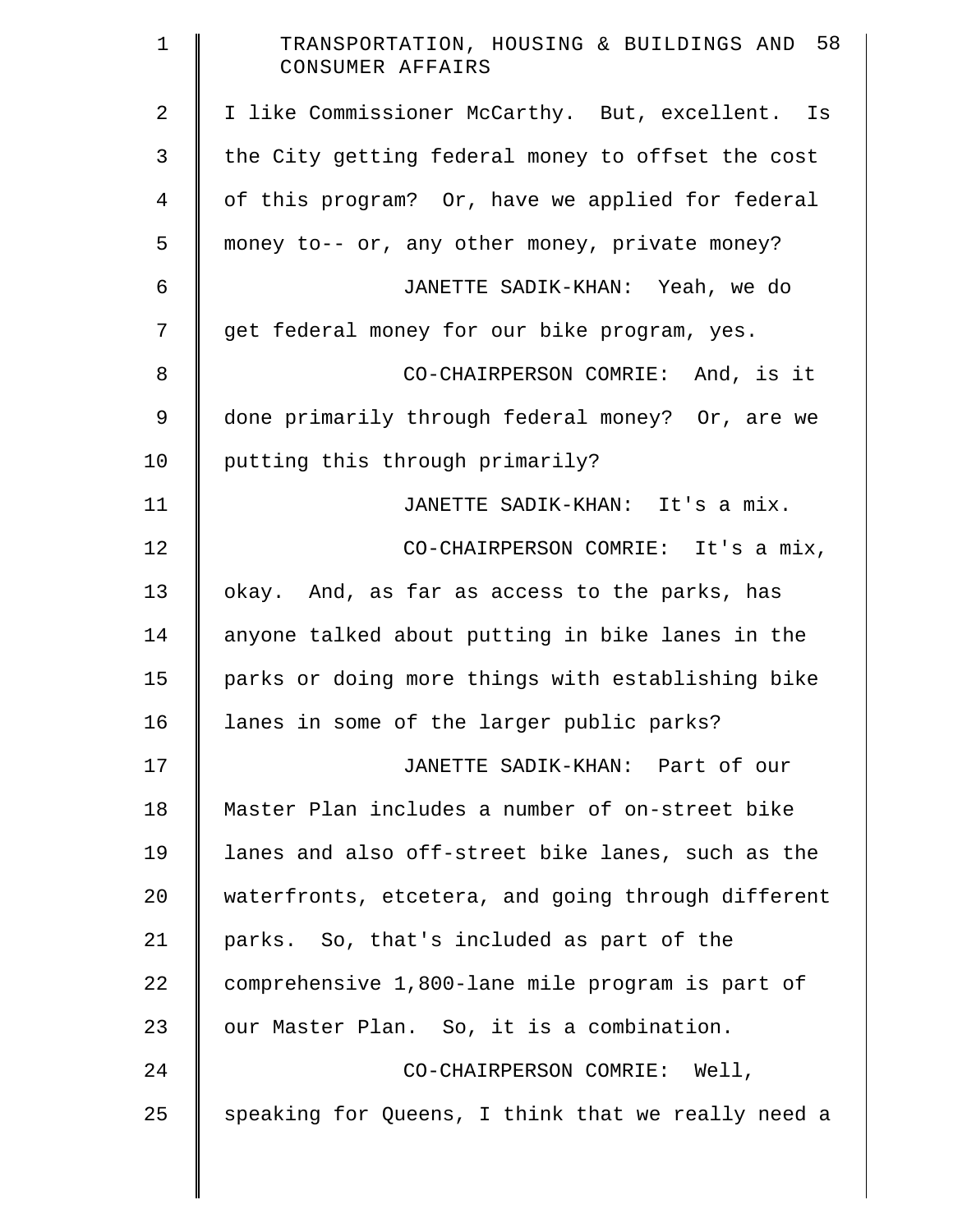| $\mathbf 1$ | TRANSPORTATION, HOUSING & BUILDINGS AND 59<br>CONSUMER AFFAIRS |
|-------------|----------------------------------------------------------------|
| 2           | dedicated bike lane and in the Flushing Meadow                 |
| 3           | park and also, out on the Rockaways, I think, they             |
| 4           | need a dedicated bike lane to deal with the issues             |
| 5           | out there, especially during the summertime.                   |
| 6           | JANETTE SADIK-KHAN: Absolutely.                                |
| 7           | CO-CHAIRPERSON COMRIE: Then, as I                              |
| 8           | look at my soon-to-be Senator, I know that that's              |
| 9           | a concern for him, as well. Well then, and, do                 |
| 10          | you think that the, and I appreciate the                       |
| 11          | presentation that I saw regarding the zoning plan,             |
| 12          | and I just wanted to end up with Councilman                    |
| 13          | Dilan's question and concern to amend the existing             |
| 14          | buildings, I think is something that requires a                |
| 15          | lot of negotiation and opportunity. And, I hope                |
| 16          | that those folks that are involved in that will                |
| 17          | create the real opportunity for negotiation with               |
| 18          | existing buildings. And, clearly, the idea to do               |
| 19          | it in the new zoning makes a lot of sense. And,                |
| 20          | it looked pretty reasonable from what I've seen so             |
| 21          | far. So, to do the accommodation for other                     |
| 22          | people, I think, to try to come with a tax credit              |
| 23          | or some incentive would be helpful.                            |
| 24          | JANETTE SADIK-KHAN: Right.                                     |
|             |                                                                |
| 25          | CO-CHAIRPERSON COMRIE: Thank you.                              |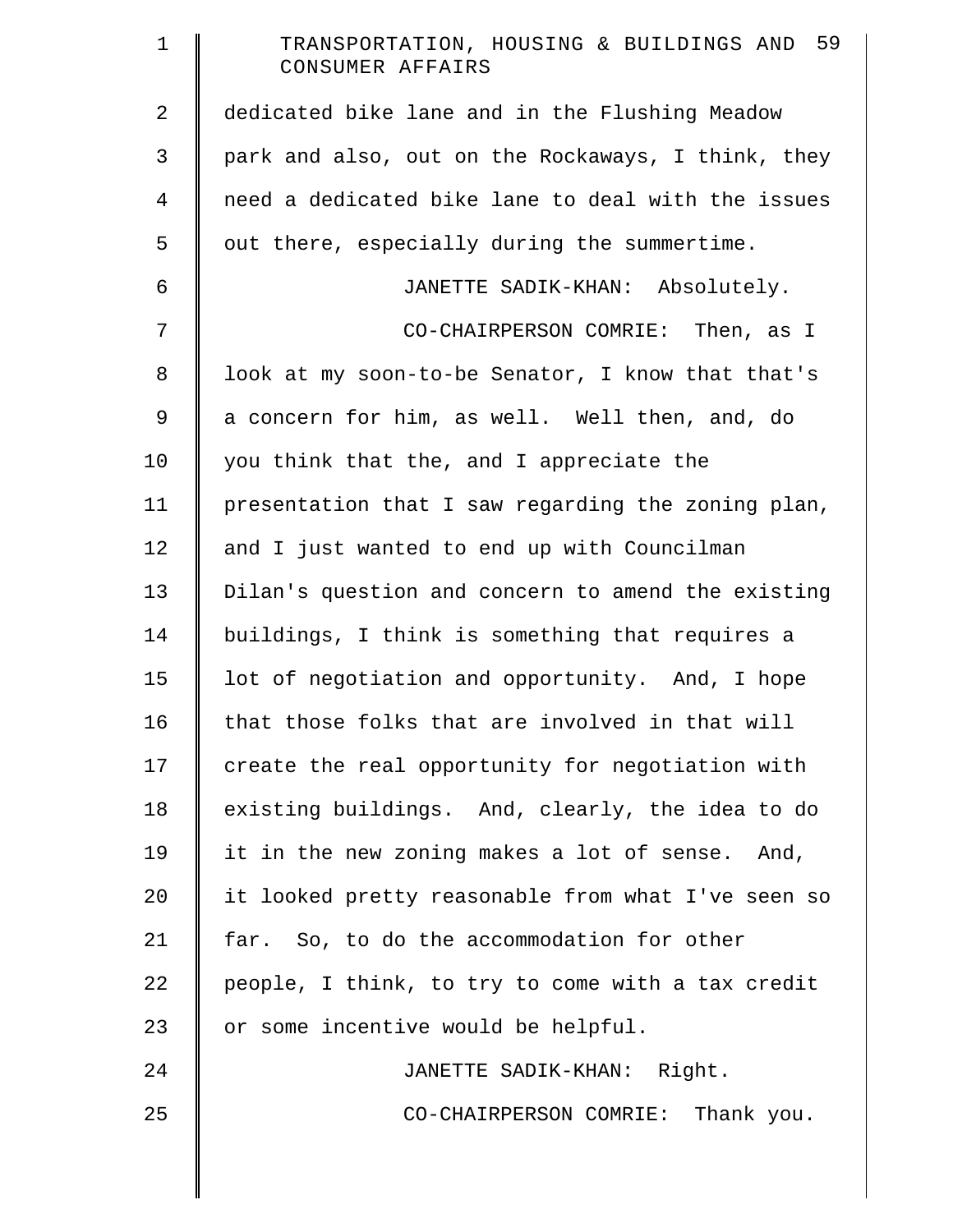| $\mathbf 1$ | TRANSPORTATION, HOUSING & BUILDINGS AND 60<br>CONSUMER AFFAIRS |
|-------------|----------------------------------------------------------------|
| 2           | Yeah, so, thank you. Thank you, Mr. Chair. And,                |
| 3           | I'm going to have to excuse myself to run down to              |
| 4           | B&T. Thank you.                                                |
| 5           | CHAIRPERSON LIU: Thank you,                                    |
| 6           | Chairperson Comrie. I just, to add to what he                  |
| 7           | talked about before, with regard to some bike                  |
| 8           | lanes being discontinuous. You know, we have one               |
| 9           | right out here in front of the Municipal Building.             |
| 10          | It's one that Paul White pointed out to me as we               |
| 11          | were biking to City Hall. You have the kind of                 |
| 12          | like literally, I don't remember how it is, but it             |
| 13          | seemed to be pretty treacherous. So, we want to                |
| 14          | fix that.                                                      |
| 15          | But, while we're on the subject of                             |
| 16          | bike lanes, just for another moment before we get              |
| 17          | to Council Member Yassky's questions, there has                |
| 18          | been a significant amount of pushback with regard              |
| 19          | to the installation of bike lanes in various                   |
| 20          | communities; communities all across the City, such             |
| 21          | as Fresh Meadows and Chinatown and Williamsburg.               |
| 22          | And, most of the pushback is coming from, not only             |
| 23          | local residents, but small business owners, where,             |
| 24          | you know, for example, the closest one to where                |
| 25          | we're sitting would be Grant Street, where it's an             |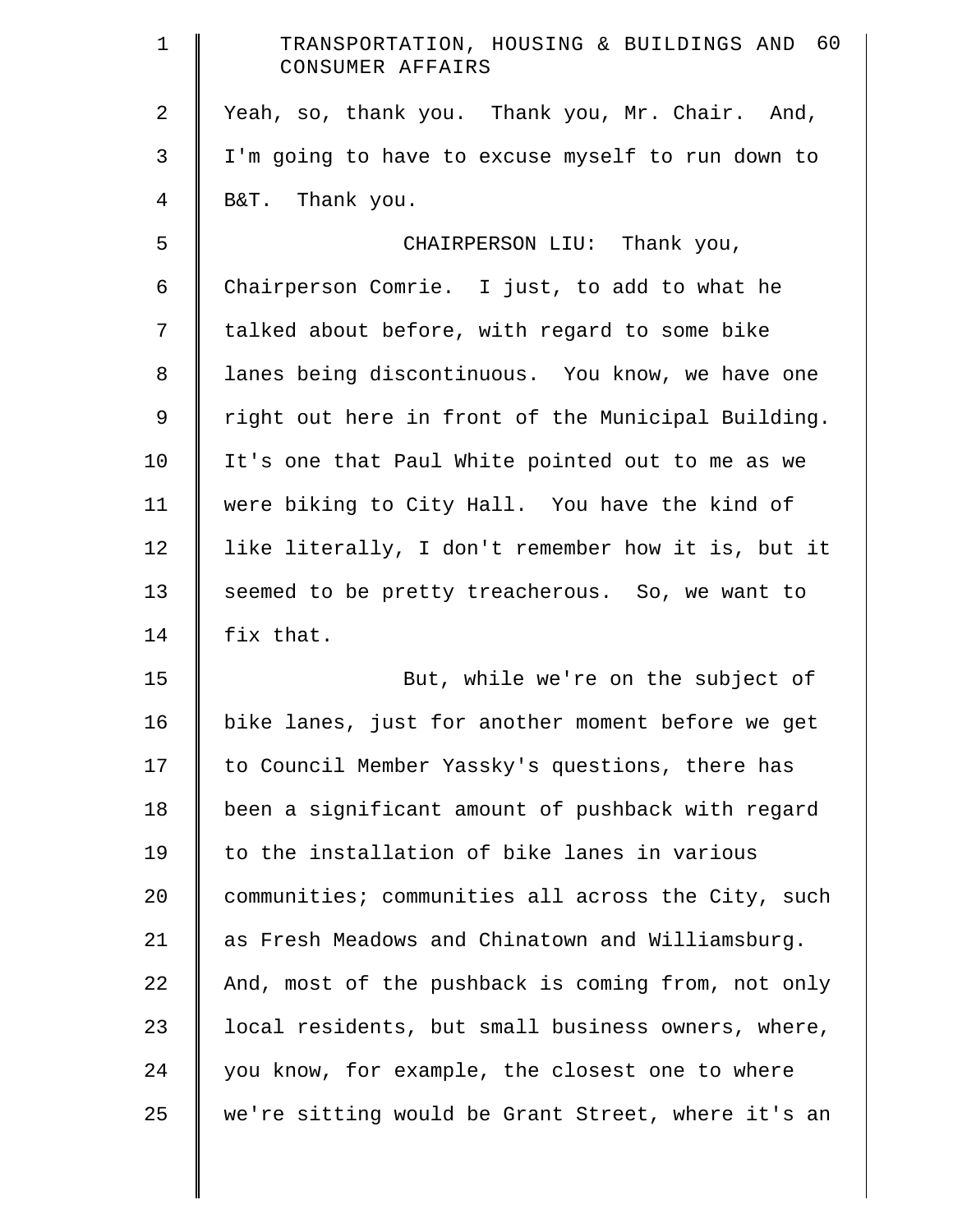| $\mathbf 1$    | TRANSPORTATION, HOUSING & BUILDINGS AND 61<br>CONSUMER AFFAIRS |
|----------------|----------------------------------------------------------------|
| $\overline{2}$ | extremely congested corridor. And, there is a                  |
| 3              | great deal of question as to what the thought                  |
| $\overline{4}$ | process was in developing Grant Street as a street             |
| 5              | where bike lanes should go down.                               |
| 6              | So, that's something that I just                               |
| 7              | wanted to build on what Chairperson Comrie was                 |
| 8              | talking about. And, I'll have a number of                      |
| $\mathsf 9$    | questions to ask you about that later. But,                    |
| 10             | getting back to the bills with regard to bicycling             |
| 11             | and storage in buildings, I'm going to defer to                |
| 12             | Council Member Yassky for his questions.                       |
| 13             | COUNCIL MEMBER YASSKY: Okay.                                   |
| 14             | Well, thank you. I really won't have many                      |
| 15             | questions, only because I'm very eager to hear                 |
| 16             | forward. I know we're going to hear from a number              |
| 17             | of citizens who have either, you know, tried to                |
| 18             | bike to work and been frustrated because of lack               |
| 19             | of access to where they work or from some, you                 |
| 20             | know, success stories of folks whose businesses                |
| 21             | have allowed this and how well it works. And, I                |
| 22             | think that the Administration is really right on               |
| 23             | target here. So, I don't have kind of a lot of                 |
| 24             | back and forth.                                                |
| 25             | I have two questions, I guess. One                             |
|                |                                                                |
|                |                                                                |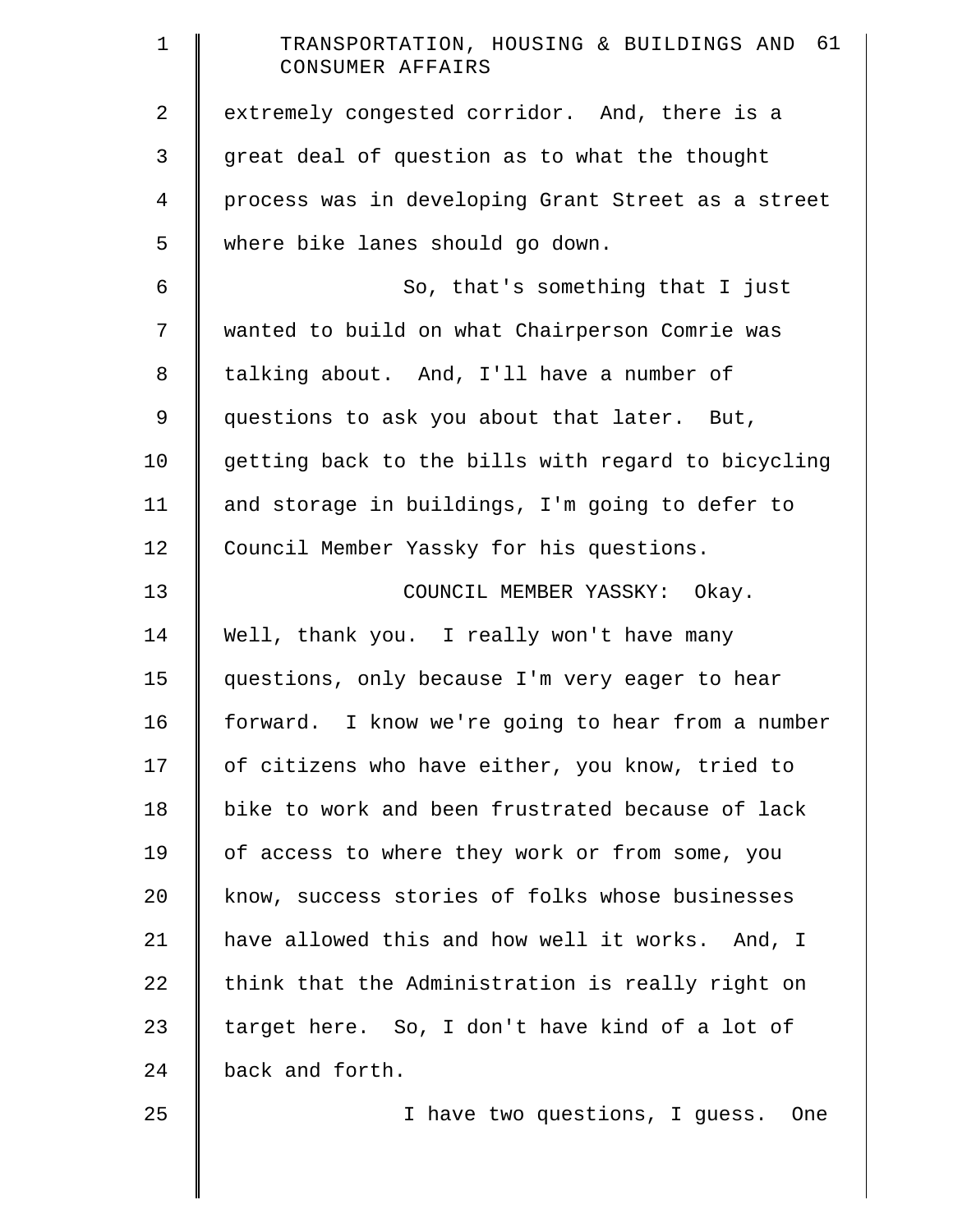| $\mathbf 1$    | TRANSPORTATION, HOUSING & BUILDINGS AND 62<br>CONSUMER AFFAIRS |
|----------------|----------------------------------------------------------------|
| 2              | is your testimony recommends a couple of changes               |
| 3              | in Intro 871. You take issue with language that                |
| $\overline{4}$ | says there's an exception for-- would be an                    |
| 5              | exception for buildings that, you know, where                  |
| 6              | there's no reasonable storage. And, I think                    |
| 7              | you're exactly right to say shouldn't link storage             |
| $8\,$          | with access. The goal of this bill, I can't speak              |
| $\mathsf 9$    | for the other 22 co-sponsors, but at least as far              |
| 10             | as I'm concerned, the goal is solely to ensure                 |
| 11             | access. And then, storage is a matter between the              |
| 12             | tenant, you know, the building tenants and their               |
| 13             | employees or the landlord if they want to provide              |
| 14             | it. But, the goal was access.                                  |
| 15             | So, I agree with your suggestion to                            |
| 16             | replace the language in the bill with an                       |
| 17             | exception, if I understand your recommendation,                |
| 18             | that says for buildings where there is-- where                 |
| 19             | compliance is not feasible, that there should be a             |
| 20             | route to an exception.                                         |
| 21             | JANETTE SADIK-KHAN: Um, hm.                                    |
| 22             | COUNCIL MEMBER YASSKY: That makes                              |
| 23             | sense to me. And, I also, if I get it, you're                  |
| 24             | recommending that the bill not cover new buildings             |
| 25             | because those will be covered by the zoning text.              |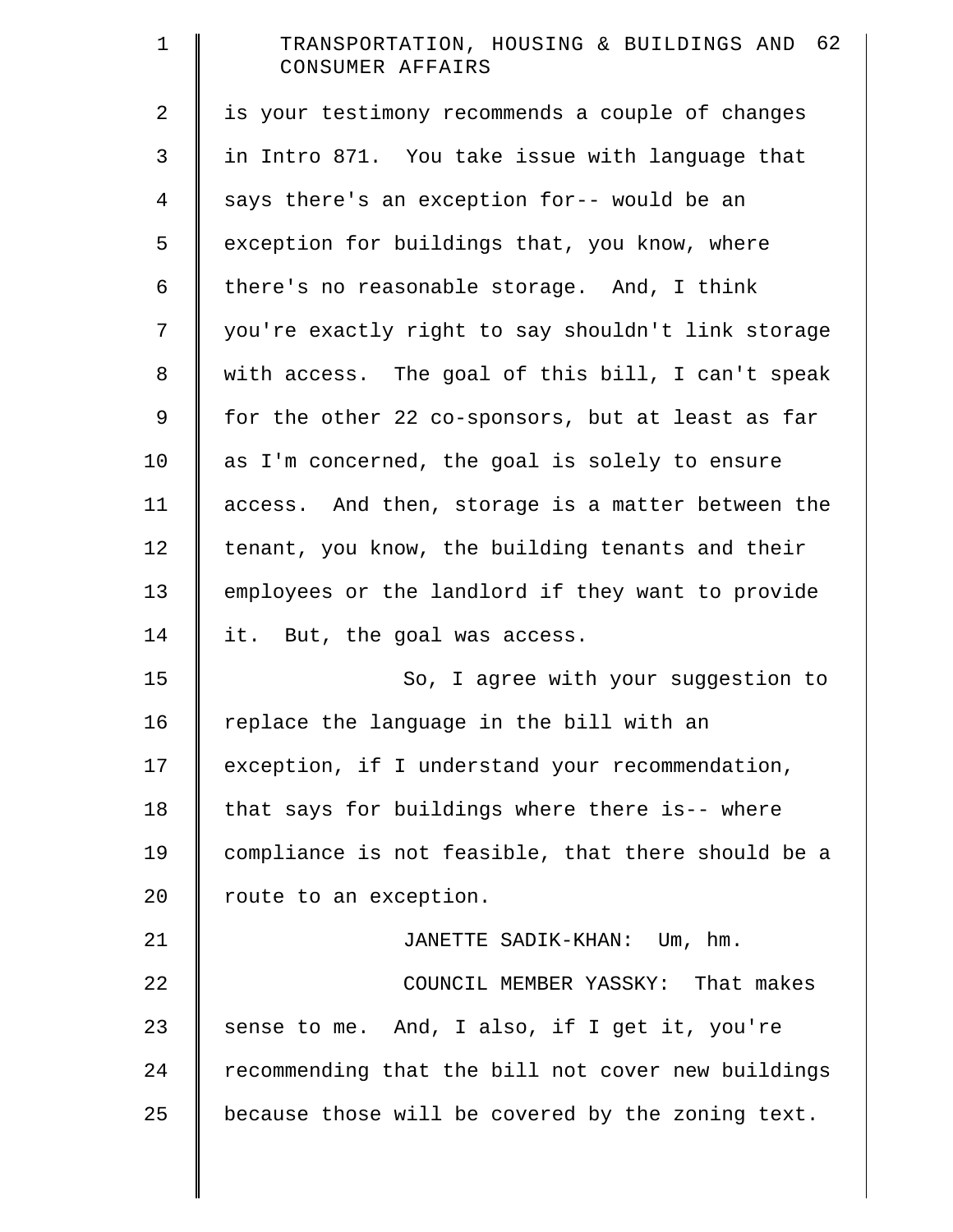| $\mathbf{1}$   | TRANSPORTATION, HOUSING & BUILDINGS AND 63<br>CONSUMER AFFAIRS |
|----------------|----------------------------------------------------------------|
| $\overline{2}$ | And, you don't want to have a conflict. In                     |
| 3              | theory, there could be a conflict between the                  |
| $\overline{4}$ | zoning text and this. And, if I'm correctly--                  |
| 5              | tell me if I'm not correct--                                   |
| 6              | JANETTE SADIK-KHAN: [Interposing]                              |
| 7              | You're correct.                                                |
| 8              | COUNCIL MEMBER YASSKY: -- in                                   |
| $\mathsf 9$    | understanding that. Okay. I think both of those                |
| 10             | suggestions, you know, make eminent sense. With                |
| 11             | those two suggestions, your testimony, you know,               |
| 12             | then it doesn't use the word support. Would the                |
| 13             | Administration support the bill with those two                 |
| 14             | changes?                                                       |
| 15             | JANETTE SADIK-KHAN: You know,                                  |
| 16             | obviously, the devil's in the details and we want              |
| 17             | to see what the final legislation is. But, I                   |
| 18             | think that it is absolutely inline with the goals              |
| 19             | that Mayor Bloomberg has outlined in PlaNYC and,               |
| 20             | certainly, inline with the Department's strategic              |
| 21             | plan. So, we think it's a--                                    |
| 22             | COUNCIL MEMBER YASSKY:                                         |
| 23             | [Interposing] Oh, okay. Very good.                             |
| 24             | JANETTE SADIK-KHAN: -- terrific--                              |
| 25             | COUNCIL MEMBER YASSKY: Thank you.                              |
|                |                                                                |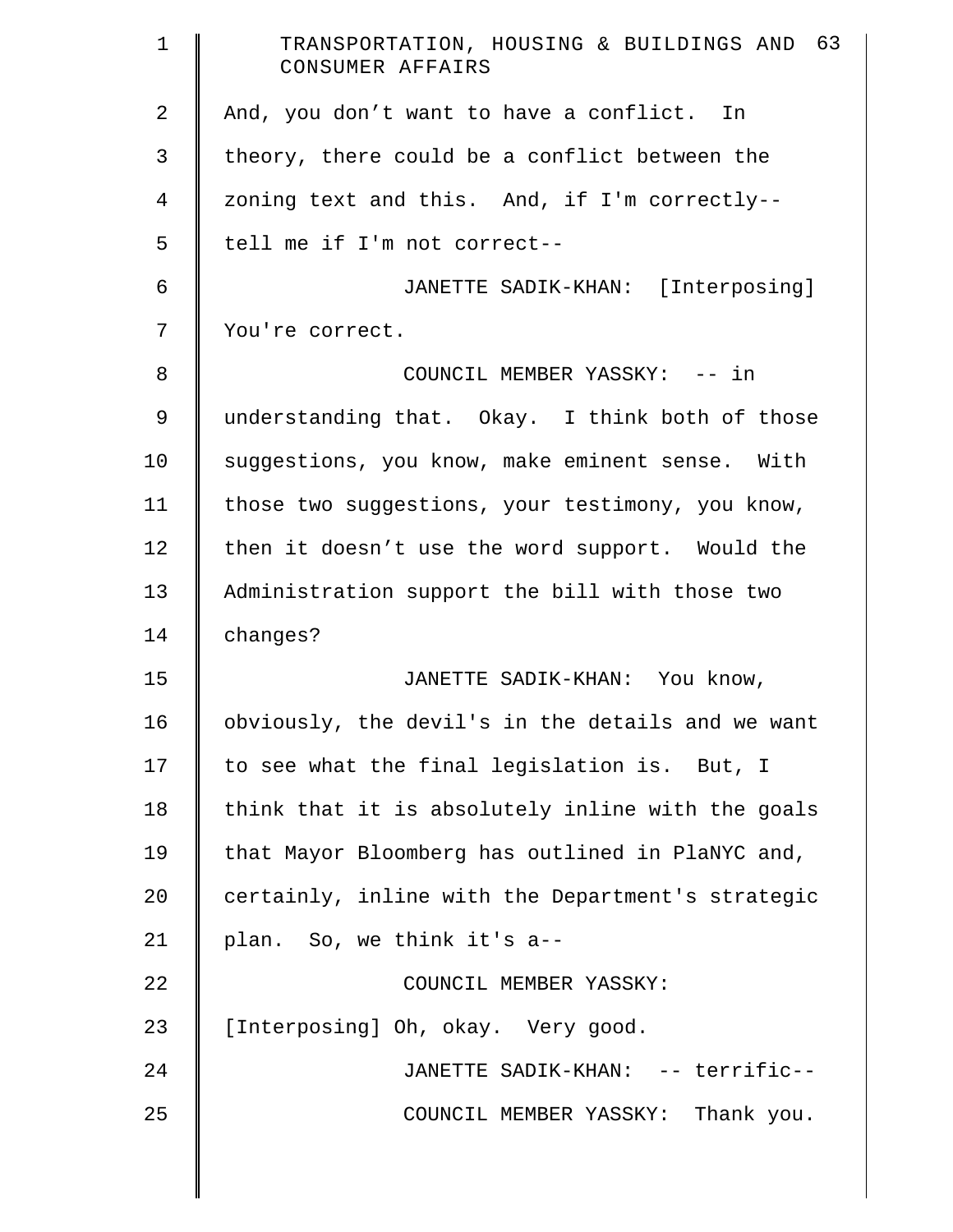| $\mathbf 1$    | TRANSPORTATION, HOUSING & BUILDINGS AND 64<br>CONSUMER AFFAIRS |
|----------------|----------------------------------------------------------------|
| $\overline{a}$ | JANETTE SADIK-KHAN: -- piece of                                |
| 3              | legislation.                                                   |
| $\overline{4}$ | COUNCIL MEMBER YASSKY: And, my                                 |
| 5              | only other point is, you know, I don't at all                  |
| 6              | think it's cynical to raise concerns and questions             |
| 7              | about the bill, as, you know, some other folks on              |
| 8              | the Committee have done that, have raised                      |
| 9              | questions. I wouldn't regard that as cynical at                |
| 10             | all. I think that's absolutely appropriate. This               |
| 11             | is a significant change in City policy. It needs               |
| 12             | to be, you know, aired and discussed, as we're                 |
| 13             | doing here. I think it's absolutely the right                  |
| 14             | thing to do. But, I recognize that it's a big                  |
| 15             | deal. And, we'll have, you know, that there are                |
| 16             | questions to be raised. So, I don't have any                   |
| 17             | issue with that.                                               |
| 18             | I do think that the Council needs                              |
| 19             | to move forward with legislation. That it's                    |
| 20             | appropriate subject for the City to regulate and,              |
| 21             | indeed, that, you know, it's not a new bill. I                 |
| 22             | believe it was introduced, I'm going to say, four              |
| 23             | years ago. But, honestly, I don't remember.<br>It              |
| 24             | might have been three; might have been five. But,              |
| 25             | it's been introduced in the Council for several                |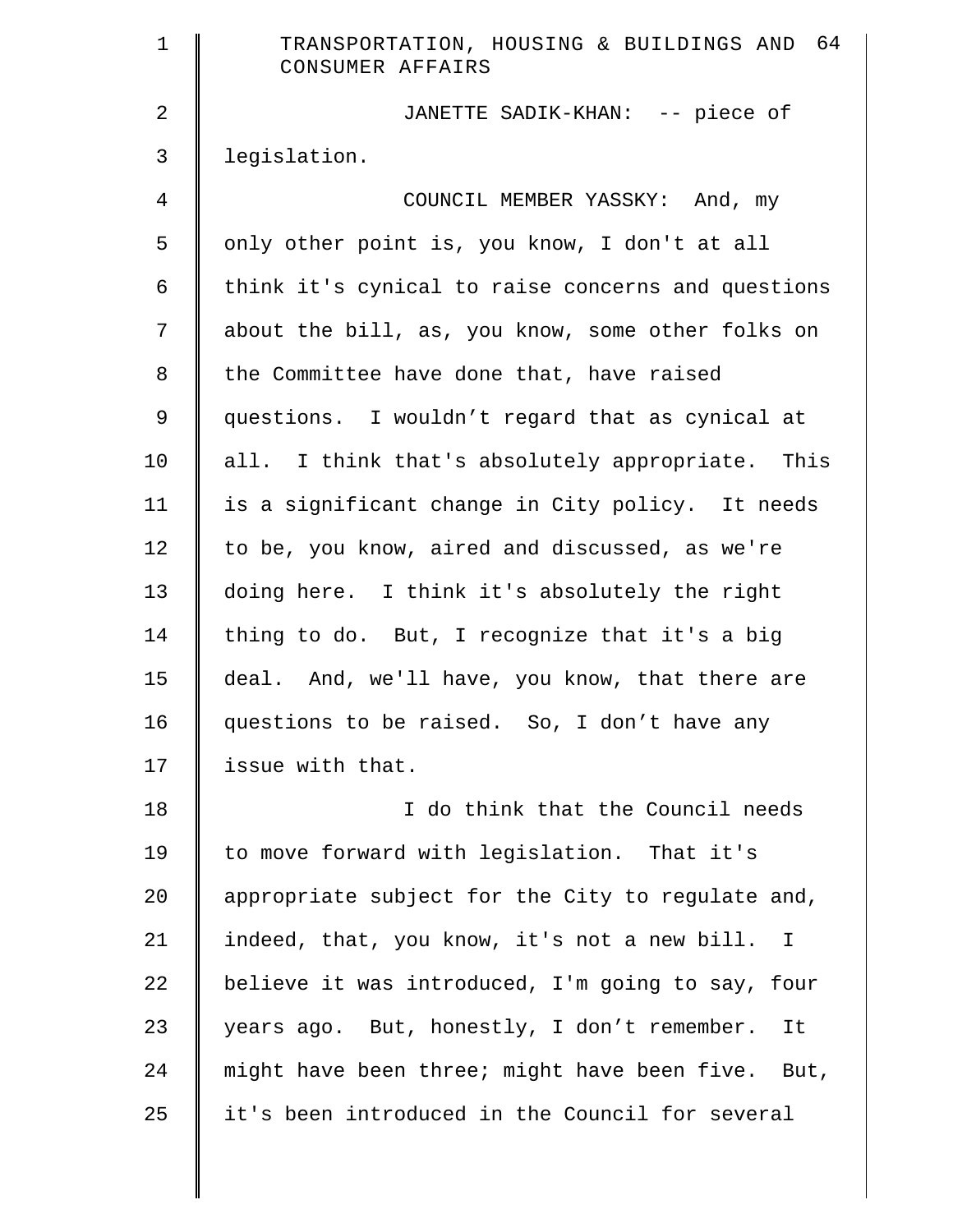| $\mathbf 1$    | TRANSPORTATION, HOUSING & BUILDINGS AND 65<br>CONSUMER AFFAIRS |
|----------------|----------------------------------------------------------------|
| $\overline{2}$ | years. I think that if the industry and the folks              |
| 3              | representing the building landlords, you know, are             |
| $\overline{4}$ | interested in doing this voluntarily and talking               |
| 5              | about it, that's certainly worth-- conversations               |
| 6              | worth having. I would say that I think it's only               |
| 7              | the Council and the Administration moving forward              |
| $\,8\,$        | in this way that has engendered those discussions.             |
| 9              | So, I think it's all the more important for the                |
| 10             | Council, you know, to press forward on this                    |
| 11             | legislation. Thank you, Commissioner. Thank you,               |
| 12             | Mr. Chair.                                                     |
| 13             | CHAIRPERSON LIU: Thank you,                                    |
| 14             | Council Member Yassky. Questions from Council                  |
| 15             | Member Koppell. And, let me note that we've been               |
| 16             | joined by Council Member Joe Addabbo from Queens               |
| 17             | and Council Member Diana Reyna from Brooklyn and               |
| 18             | Queens. Thank you. Questions from Council Member               |
| 19             | Mendez.                                                        |
| 20             | COUNCIL MEMBER MENDEZ:<br>Good                                 |
| 21             | afternoon. Commissioner Sadik-Khan, I just want                |
| 22             | to say I've been a big fan and very glad that                  |
| 23             | you're at the helm and it's been a good working                |
| 24             | relationship for my community. But, something                  |
| 25             | that Council Member Leroy Comrie raised about the              |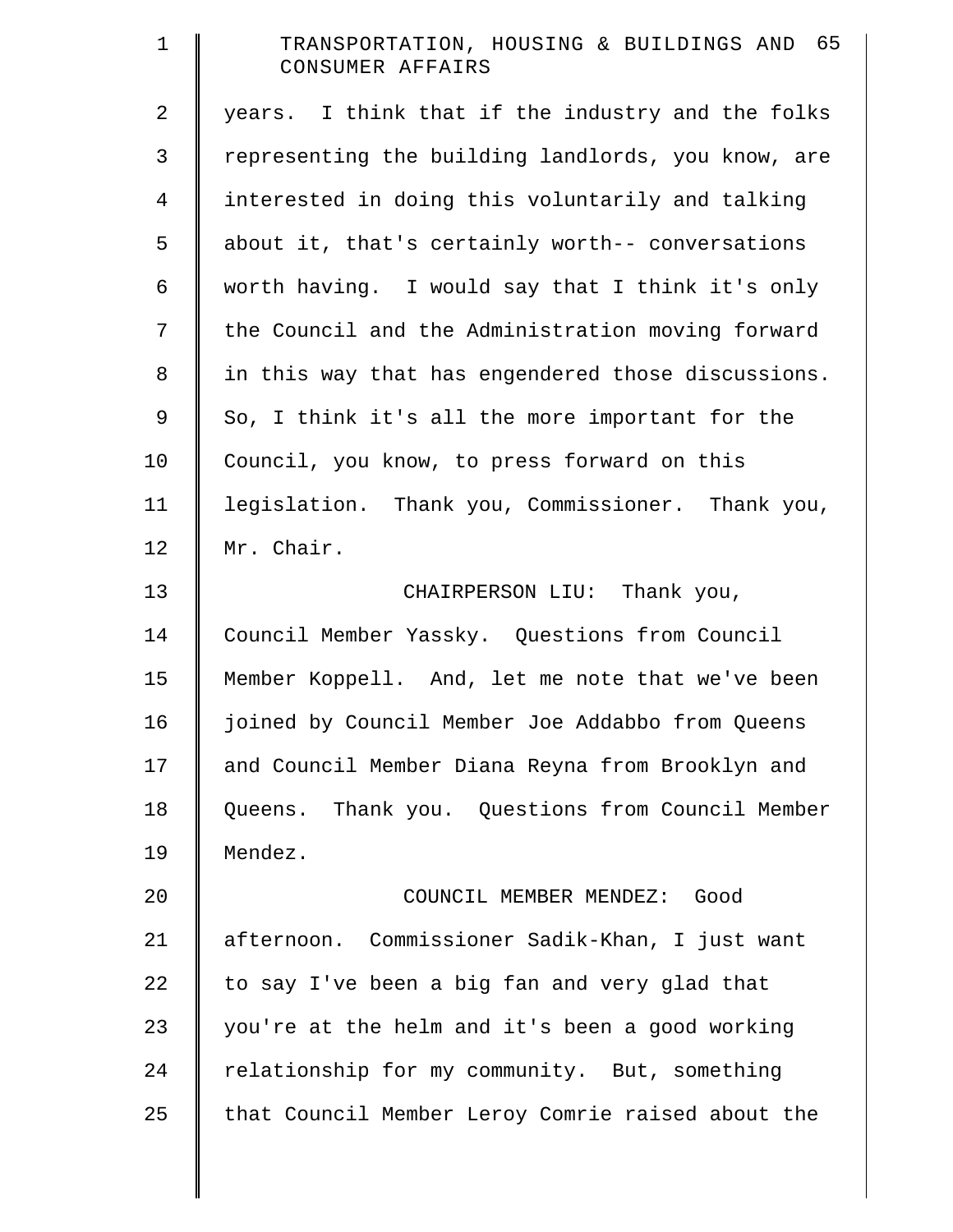| $\mathbf 1$    | TRANSPORTATION, HOUSING & BUILDINGS AND 66<br>CONSUMER AFFAIRS |
|----------------|----------------------------------------------------------------|
| $\overline{a}$ | Community Boards being contacted. So, I don't                  |
| 3              | know if this was before your time or since you've              |
| $\overline{4}$ | been in this position. I know in Community Board               |
| 5              | 3, there was some bike lanes that were set up on               |
| 6              | Madison Street, which is actually Council Member--             |
| 7              | I share that with Council Member Gerson. And,                  |
| $8\,$          | it's a narrow, two-way street. The Community                   |
| $\mathsf 9$    | Board didn't have input on it. And, the bike lane              |
| 10             | is right in the middle of the lane. So, that was               |
| 11             | something, at the time, when it popped up, that we             |
| 12             | were all a bit surprised about. And, again, I                  |
| 13             | can't remember how long ago this was. So--                     |
| 14             | JANETTE SADIK-KHAN: [Interposing]                              |
| 15             | Councilwoman, I'm pretty sure that pre-dated me,               |
| 16             | 'cause I don't know the details.                               |
| 17             | COUNCIL MEMBER MENDEZ: So, in                                  |
| 18             | those kind of instances, and I'll go back to the               |
| 19             | Community Board and check, the Community Board was             |
| 20             | not consulted. And, if it did pre-date you, what               |
| 21             | kind of work are we doing then to go back and look             |
| 22             | at those bike lanes, which, you know, maybe                    |
| 23             | Madison Street is the best street in light of all              |
| 24             | the other streets down there. But, it is a narrow              |
| 25             | street. So, maybe it is not the best street.<br>Is             |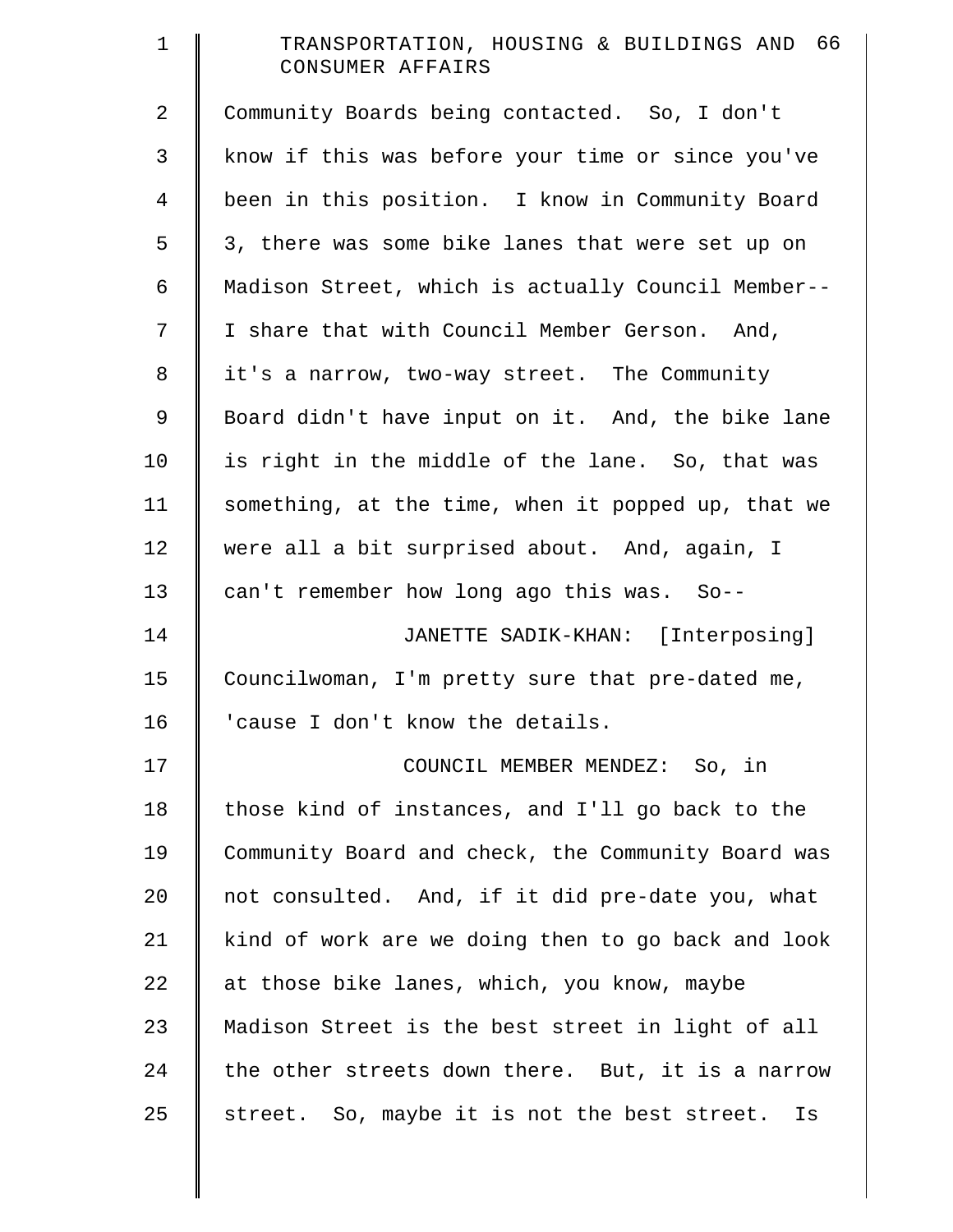| $\mathbf 1$    | TRANSPORTATION, HOUSING & BUILDINGS AND 67<br>CONSUMER AFFAIRS |
|----------------|----------------------------------------------------------------|
| $\overline{a}$ | there a way of reevaluating those small bike lanes             |
| 3              | that were put in some years back?                              |
| 4              | JANETTE SADIK-KHAN: Well, the                                  |
| 5              | Madison lane was certainly pre-dated me. And, at               |
| 6              | this point, I think what the previous                          |
| 7              | Commissioner, Commissioner Wineshaw [phonetic],                |
| 8              | was doing was moving forward with the completion,              |
| $\mathsf 9$    | as Council Member Comrie pointed out, Chairman                 |
| 10             | Comrie pointed out, about filling in the Bike                  |
| 11             | Master Plan. And, again, it's putting together                 |
| 12             | the comprehensive network that gets bike commuters             |
| 13             | from, you know, to the destinations that they need             |
| 14             | to get to. So, I can't speak to the process for                |
| 15             | how Madison went. But, I, you know, going                      |
| 16             | forward, we very much are involved at the                      |
| 17             | Community Board level in terms of what it is that              |
| 18             | we're doing in terms of the installation of these              |
| 19             | bike lanes, pursuant to the Master Plan.                       |
| 20             | COUNCIL MEMBER MENDEZ: And, is                                 |
| 21             | there any opportunity to go back and revisit those             |
| 22             | lanes that were set up as part of the Master Plan?             |
| 23             | JANETTE SADIK-KHAN: We do not have                             |
| 24             | plans right now to go back and revisit the bike                |
| 25             | pieces that are there in the sense that, again,                |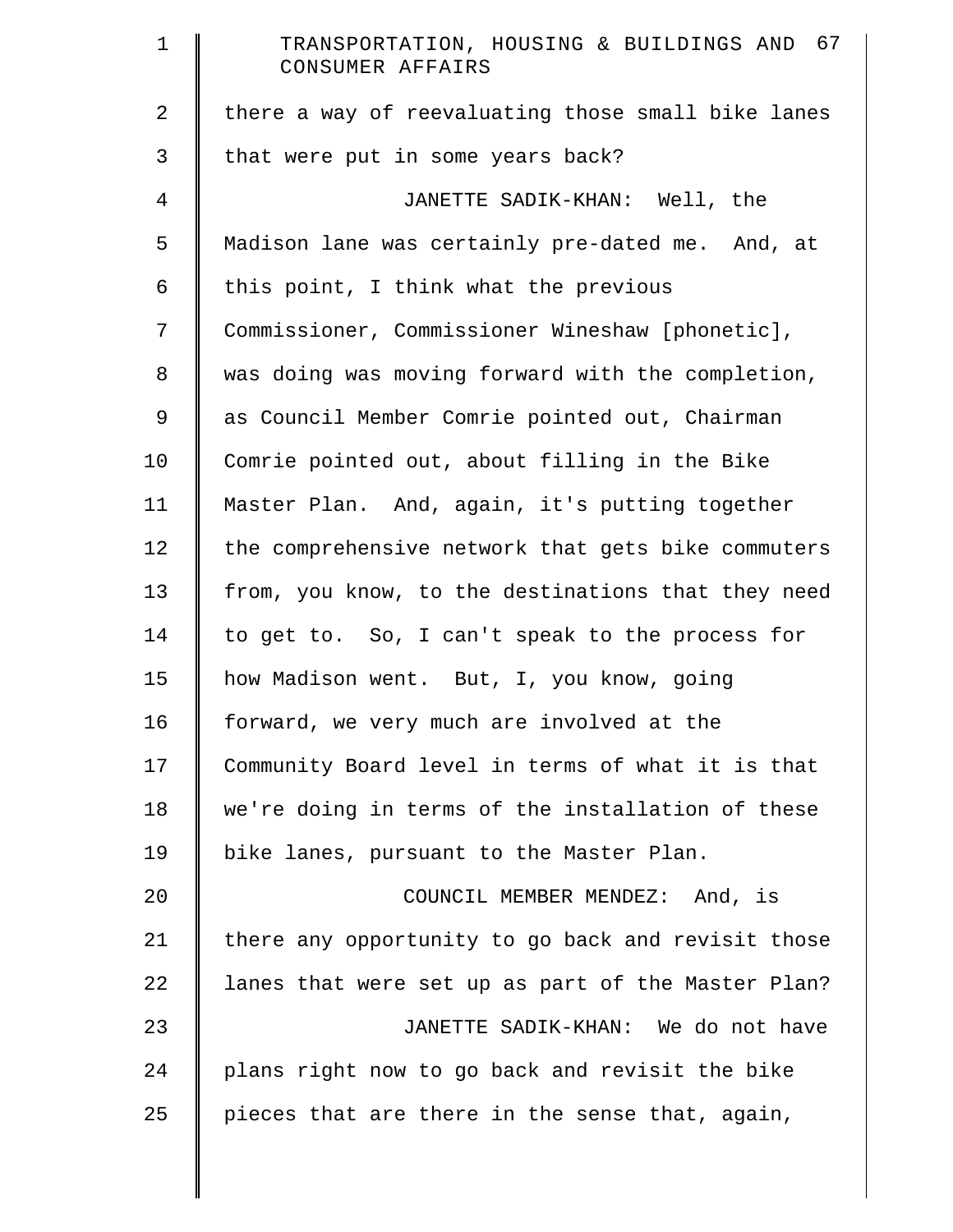| 1              | TRANSPORTATION, HOUSING & BUILDINGS AND 68<br>CONSUMER AFFAIRS |
|----------------|----------------------------------------------------------------|
| $\overline{a}$ | we're trying to design a network that really                   |
| 3              | connects so that cyclists are not sort of                      |
| 4              | unceremoniously dumped into a street that we're                |
| 5              | trying to keep a contiguous commute route for                  |
| 6              | cyclists to get to work and to get home.                       |
| 7              | COUNCIL MEMBER MENDEZ: But, I also                             |
| 8              | think we want to make something safe. And, when I              |
| 9              | drive down Madison Street, I inevitably have to go             |
| 10             | into oncoming traffic or the bicyclers has to go               |
| 11             | into oncoming traffic because it is such a narrow              |
| 12             | street.                                                        |
| 13             | JANETTE SADIK-KHAN: You know, if                               |
| 14             | there are safety concerns that you have                        |
| 15             | identified, that you think we need to take a look              |
| 16             | at, we will take a look at them.                               |
| 17             | COUNCIL MEMBER MENDEZ: Thank you                               |
| 18             | very much.                                                     |
| 19             | CHAIRPERSON LIU: Thank you,                                    |
| 20             | Council Member Mendez. So, we're back to the                   |
| 21             | question of bike lanes. There's been a                         |
| 22             | significant amount of concern raised. And, you                 |
| 23             | know, I think Council Member Mendez is just                    |
| 24             | bringing up one of the concerns. It's concern                  |
| 25             | about the placement of bike lanes with regard to               |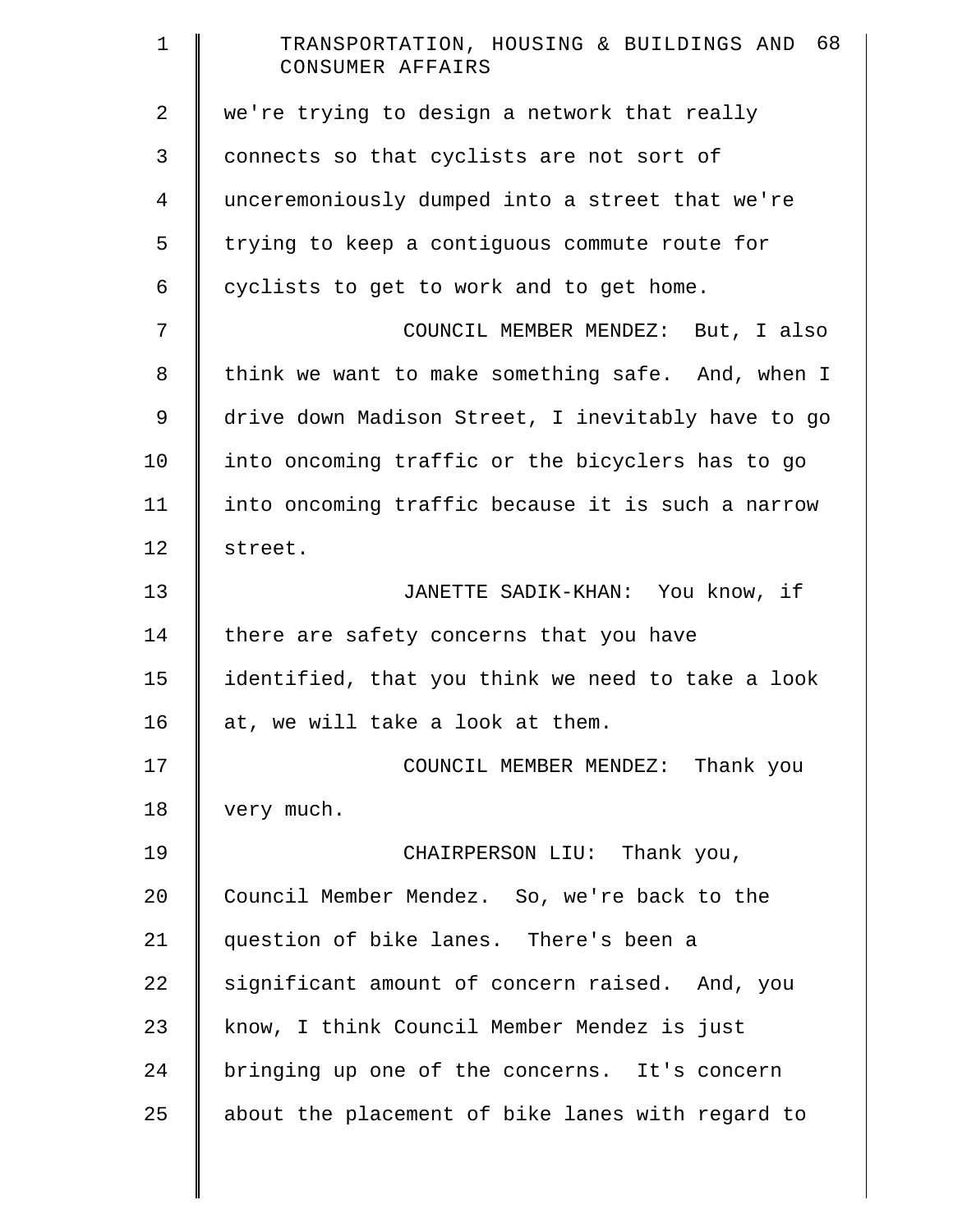| $\mathbf 1$    | TRANSPORTATION, HOUSING & BUILDINGS AND 69<br>CONSUMER AFFAIRS |
|----------------|----------------------------------------------------------------|
| 2              | safety for the bike riders and the pedestrians.                |
| 3              | But, there's also a great deal of concern on the               |
| $\overline{4}$ | impact on small businesses along those corridors.              |
| 5              | And, is that something that the Transportation                 |
| 6              | Department works with the Department of Small                  |
| 7              | Business Services on?                                          |
| 8              | JANETTE SADIK-KHAN: What we do is,                             |
| $\mathsf 9$    | you know, again, we do have the overall plan for               |
| 10             | how it is that we're implementing this                         |
| 11             | comprehensive program. We work with the                        |
| 12             | communities, you know, if you are referring to the             |
| 13             | bike lane on Grant Street, one of the pieces that              |
| 14             | the community supported that, Community Board 2,               |
| 15             | 33 to 1 in favor of this bike lane. And, it's                  |
| 16             | also really important, I think, to underscore that             |
| 17             | there's a huge safety component of this. Where we              |
| 18             | put in the bike lanes, you have the dramatic                   |
| 19             | increase in safety along these corridors. So, I                |
| 20             | think it's really important to note that.                      |
| 21             | But, going forward, you know, as                               |
| 22             | we're looking-- as we're putting in these                      |
| 23             | programs, you know, if there are things that we                |
| 24             | need to do to tailor the bike lane to meet local               |
| 25             | needs, that's what we do. We didn't finish,                    |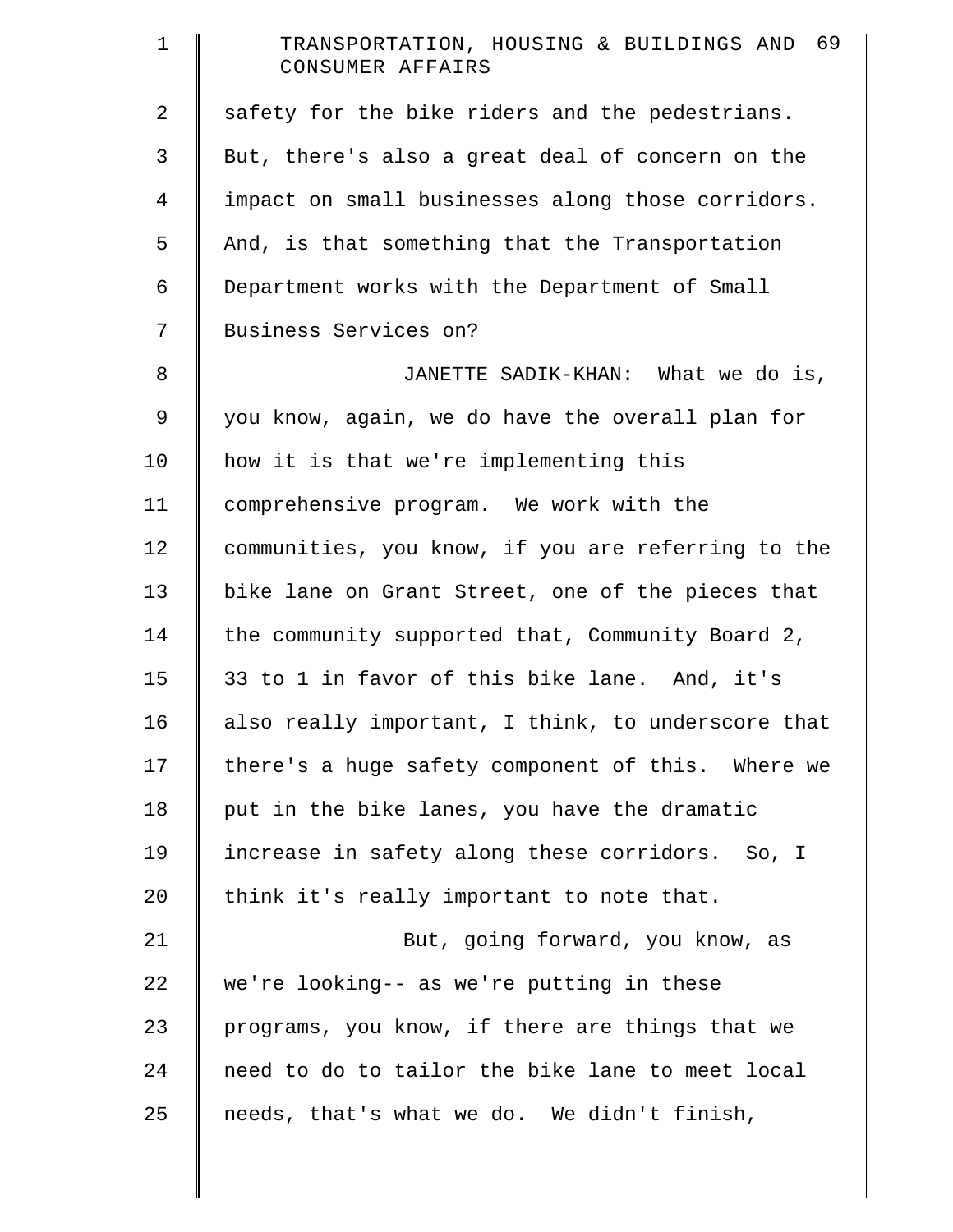| 1              | TRANSPORTATION, HOUSING & BUILDINGS AND 70<br>CONSUMER AFFAIRS |
|----------------|----------------------------------------------------------------|
| 2              | actually, fully implementing Grant Street in terms             |
| $\mathfrak{Z}$ | of the Muni meters, the different loading zones,               |
| $\overline{4}$ | the different pieces that are there that are now               |
| 5              | fully installed that should make things easier.                |
| 6              | But, again, we work very, very closely, and I'm                |
| 7              | sure you've worked with our Borough Commissioner,              |
| 8              | Margaret Forgione, to address the issues that have             |
| $\mathsf 9$    | been raised at the local level.                                |
| 10             | So, what we generally see is that                              |
| 11             | actually businesses do better when a bike lane is              |
| 12             | in there because you've got increased foot traffic             |
| 13             | in the particular corridor. And, again, on, you                |
| 14             | know, like many of these streets, the Grant Street             |
| 15             | piece had a bike lane on it. We didn't add it.                 |
| 16             | It was already there. And so, again, we're just                |
| 17             | trying to make it as easy as possible by improving             |
| 18             | some of the markings along these corridors. But,               |
| 19             | we didn't take any, you know, we didn't impose a               |
| 20             | bike lane on the Grant Street corridor.                        |
| 21             | That said, we need to do everything                            |
| 22             | we can to make sure that we're tailoring it to                 |
| 23             | meet local needs. And, we're very much working                 |
| 24             | with the community to do that.                                 |
| 25             | CHAIRPERSON LIU: What kinds of                                 |
|                |                                                                |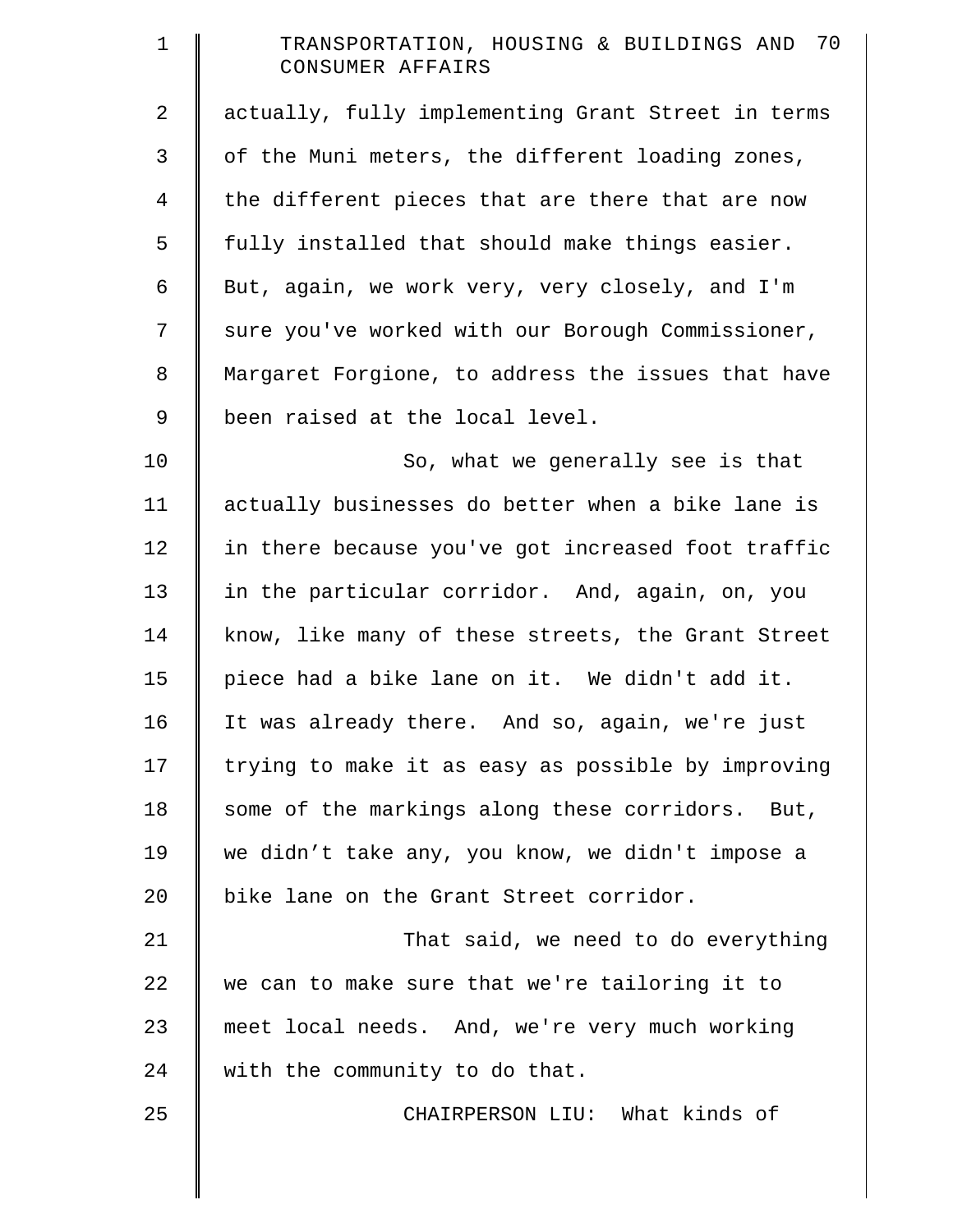| $\mathbf 1$ | TRANSPORTATION, HOUSING & BUILDINGS AND 71<br>CONSUMER AFFAIRS |
|-------------|----------------------------------------------------------------|
| 2           | considerations are given in terms of the loss of               |
| 3           | parking spaces, the loss of loading zones, and,                |
| 4           | parking spaces with regard to metered spaces, as               |
| 5           | well as residential spaces, when it comes to                   |
| 6           | designating streets for bike lanes?                            |
| 7           | JANETTE SADIK-KHAN: There's                                    |
| 8           | virtually no, certainly on Grant Street, there was             |
| 9           | no loss of parking spaces on that. We didn't                   |
| 10          | $lose--$                                                       |
| 11          | CHAIRPERSON LIU: [Interposing]                                 |
| 12          | And, in Williamsburg, because there seems to be a              |
| 13          | significant uproar there among the--                           |
| 14          | JANETTE SADIK-KHAN: [Interposing]                              |
| 15          | Well, again--                                                  |
| 16          | CHAIRPERSON LIU: -- merchants on                               |
| 17          | the main corridor?                                             |
| 18          | JANETTE SADIK-KHAN: Okay. If                                   |
| 19          | we're talking about Kent Avenue--                              |
| 20          | CHAIRPERSON LIU: Um, hm.                                       |
| 21          | JANETTE SADIK-KHAN: -- over there,                             |
| 22          | again, we developed three different presentations.             |
| 23          | We went to the Community Board several times.                  |
| 24          | And, the reception was generally positive on this.             |
| 25          | And, you know, speaking to that issue again on                 |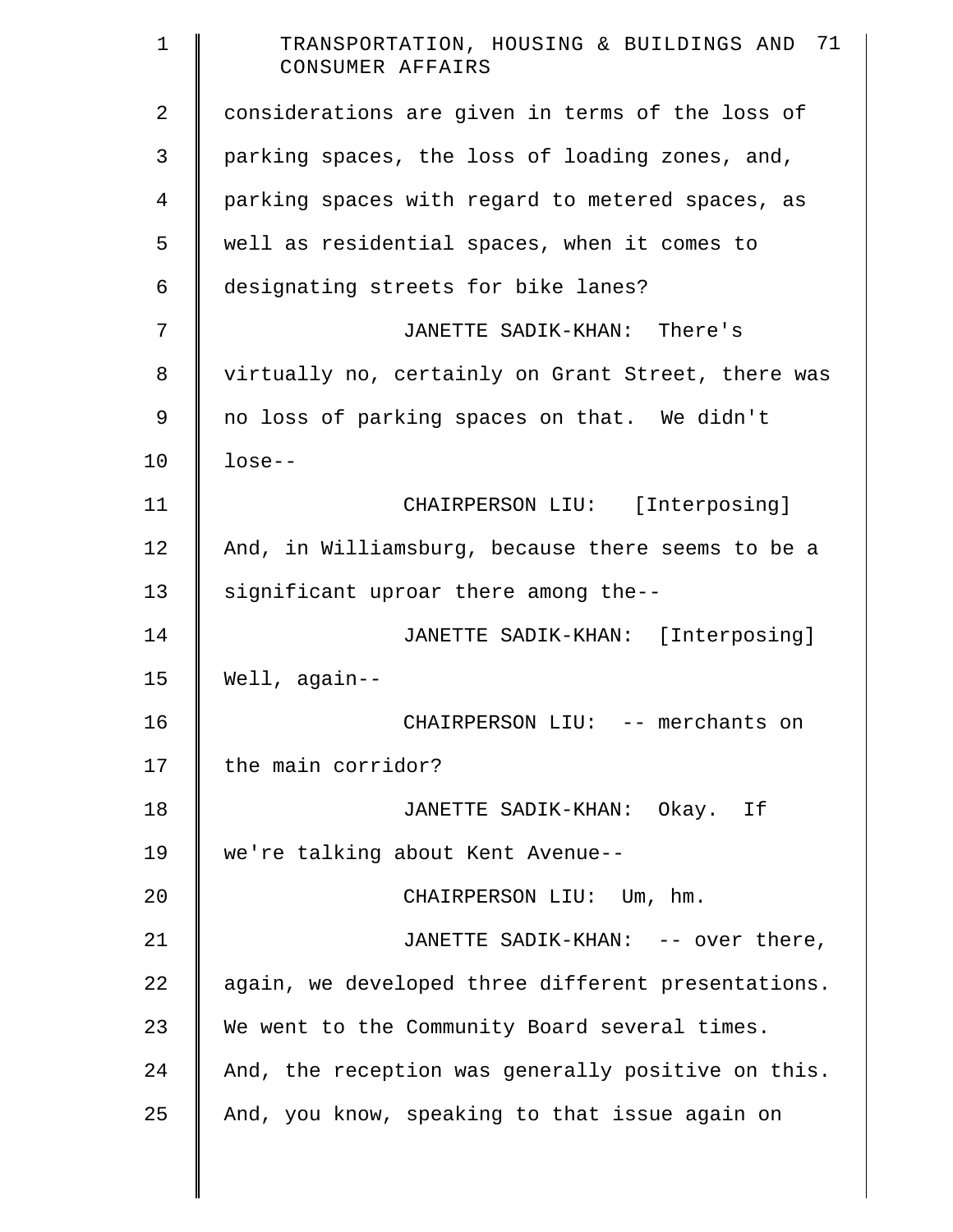| $\mathbf 1$    | TRANSPORTATION, HOUSING & BUILDINGS AND 72<br>CONSUMER AFFAIRS |
|----------------|----------------------------------------------------------------|
| 2              | safety, and, again, safety's the number one                    |
| 3              | priority of the Department of Transportation.                  |
| $\overline{4}$ | We're doing everything we can to accommodate all               |
| 5              | users of our transportation network. And, it's                 |
| 6              | very important that we do everything we can in                 |
| 7              | that regard. And, that's, you know, a lot behind               |
| $8\,$          | the initiative that we've got there.                           |
| 9              | So, the Kent Avenue lanes are                                  |
| 10             | designed to, you know, increase safety for all                 |
| 11             | users of the network, as I mentioned. And, one of              |
| 12             | the things that we're doing is we recognize that               |
| 13             | this is an adjustment period for the community.                |
| 14             | And, we're working with businesses and the local               |
| 15             | community to address the concerns that have been               |
| 16             | raised. For example, we put in a bus pick-up and               |
| 17             | drop-off spot in front of the Zephyr Jewish Center             |
| 18             | for Special Education. We've worked with local                 |
| 19             | businesses in terms of getting special loading                 |
| 20             | zones.                                                         |
| 21             | So, we're working to address the                               |
| 22             | concerns that have been raised by the local                    |
| 23             | community.                                                     |
| 24             | CHAIRPERSON LIU: Okay. But, when                               |
| 25             | you put together the plans to present to the local             |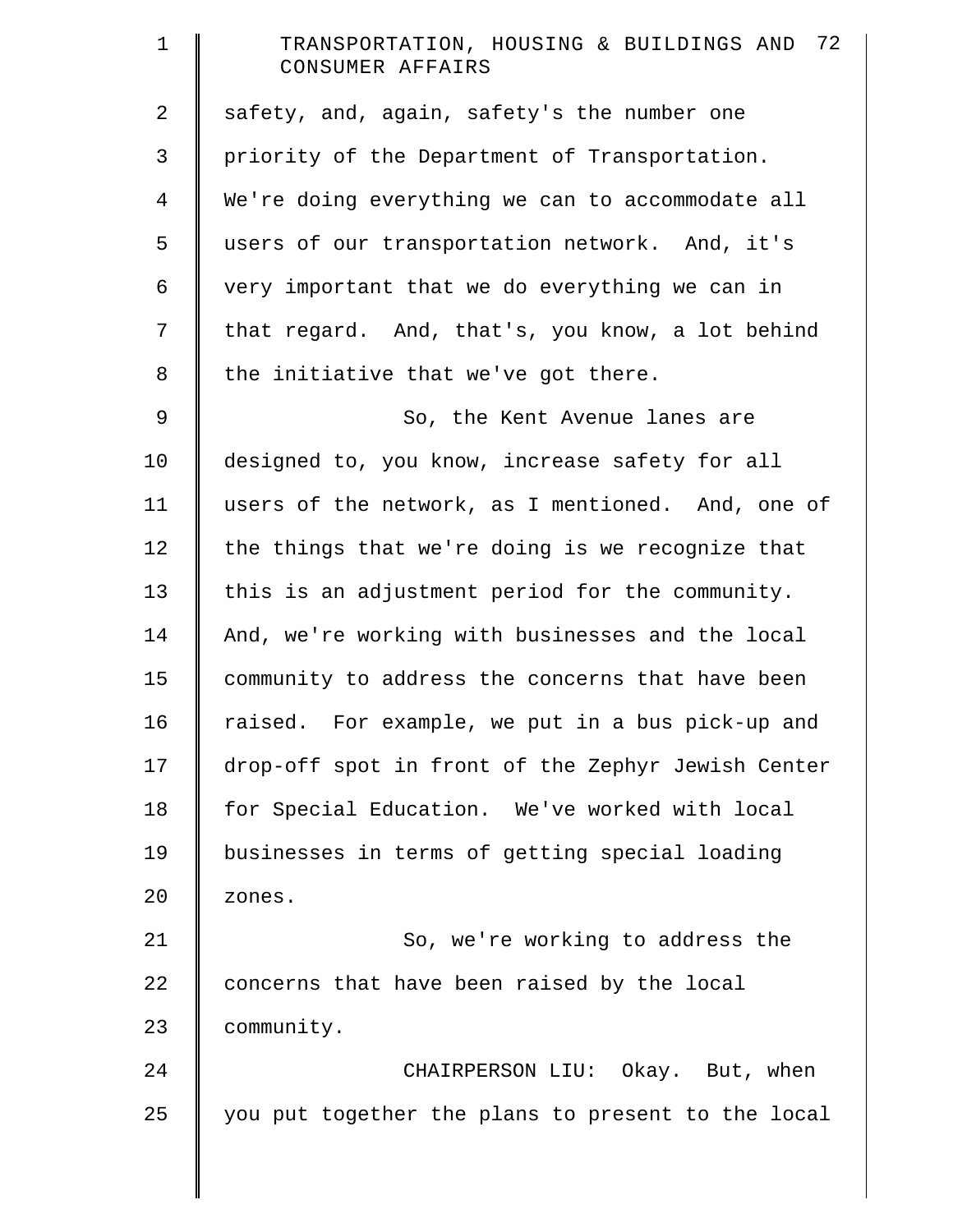| $\mathbf 1$ | TRANSPORTATION, HOUSING & BUILDINGS AND 73<br>CONSUMER AFFAIRS |
|-------------|----------------------------------------------------------------|
| 2           | community, I mean, is there a consideration? What              |
| 3           | kinds of considerations? I mean, safety is first.              |
| 4           | No question about it. But, I think we all                      |
| 5           | understand that there are trade-offs, even when it             |
| 6           | comes to safety. Otherwise, there would be whole               |
| 7           | sections of the City that would be blocked off to              |
| 8           | vehicular traffic.                                             |
| 9           | JANETTE SADIK-KHAN: Well, we're                                |
| 10          | putting in these bike lanes, I mean, this is,                  |
| 11          | again, a corridor that can handle this                         |
| 12          | enhancement. And, again, as I mentioned in my                  |
| 13          | testimony, every major city in the world is                    |
| 14          | putting together a comprehensive network because               |
| 15          | they understand, on the bike front, that there's               |
| 16          | actually no other way to get there from here in                |
| 17          | terms of accommodating growth, improving the                   |
| 18          | quality of life and improving the way that New                 |
| 19          | Yorkers get around, or Parisians get around or                 |
| 20          | anybody else gets around.                                      |
| 21          | The Kent Avenue issue is unusual                               |
| 22          | because it was in a position against the curb, so              |
| 23          | it didn't affect parking. So, we do-- we're very               |
| 24          | targeted in terms of how we're doing this. We                  |
| 25          | have a Master Plan. We've got a strategy.<br>We                |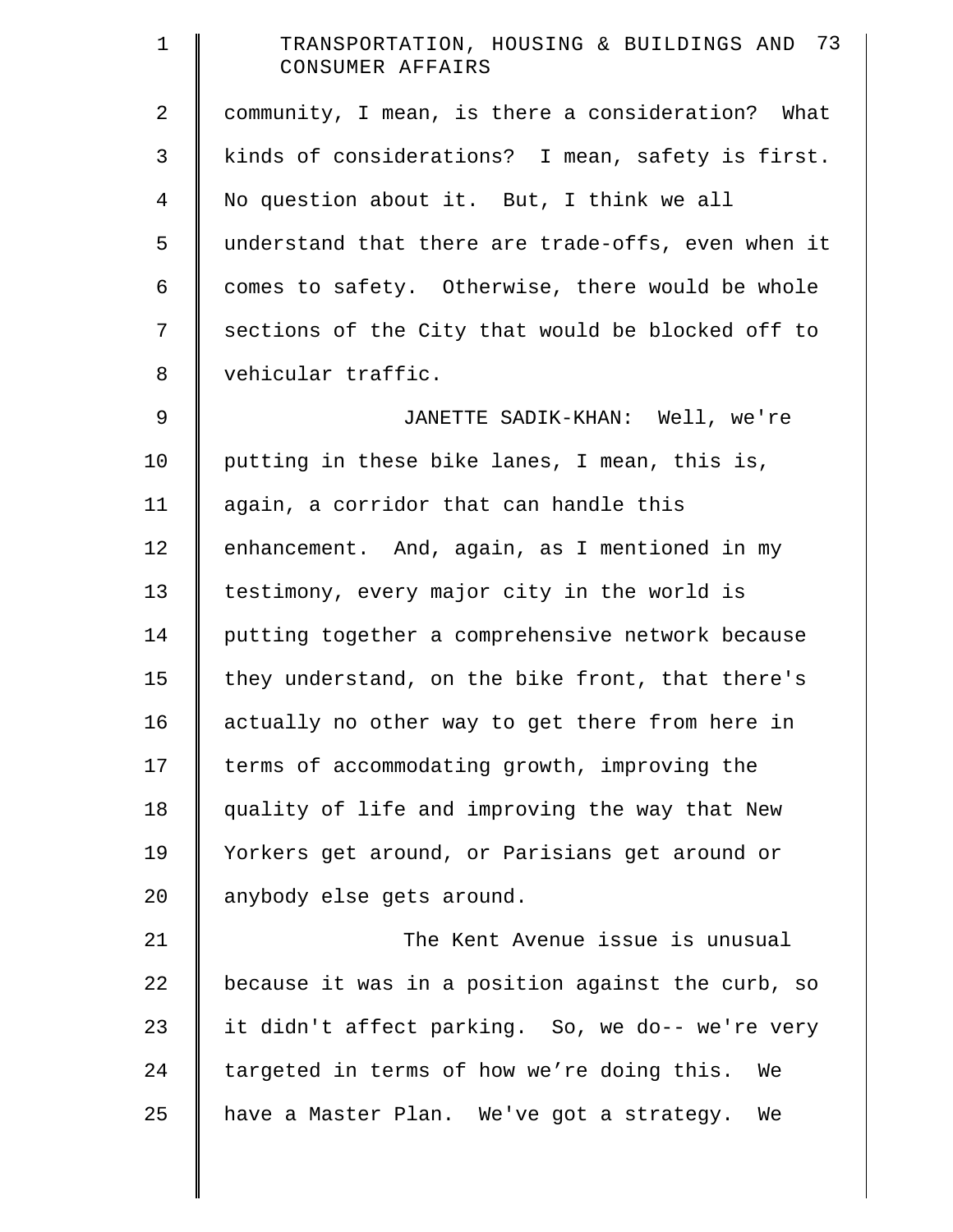| $\mathbf 1$    | TRANSPORTATION, HOUSING & BUILDINGS AND 74<br>CONSUMER AFFAIRS |
|----------------|----------------------------------------------------------------|
| 2              | take these projects to the local Community Board               |
| 3              | level. We work through the Community Boards in                 |
| $\overline{4}$ | implementing this. And, we continue to work with               |
| 5              | communities to, again, tailor them to address                  |
| 6              | local concerns.                                                |
| 7              | CHAIRPERSON LIU: All right. I                                  |
| 8              | mean, I think that there are also some arguments               |
| 9              | with regard to there being alternate routes, maybe             |
| 10             | a block or two off the busy commercial corridor.               |
| 11             | So, I mean, here, again, you know, I'm not saying              |
| 12             | necessarily that any of these enhancements or                  |
| 13             | changes that the DOT has implemented already are               |
| 14             | the wrong thing to do. But, what we're trying to               |
| 15             | get at is some kind of understanding of the                    |
| 16             | process that the DOT goes through to decide where              |
| 17             | to put the bike lanes. And, how the DOT evaluates              |
| 18             | the potential disadvantages to putting the bike                |
| 19             | lanes on specific streets. For example, the loss               |
| 20             | of parking spaces, both residential and metered;               |
| 21             | for example, the changes in the pavement markings              |
| 22             | or changing the width of traffic lanes. I mean,                |
| 23             | those are all considerations that I'm sure the DOT             |
| 24             | studies very thoroughly. We're just trying to get              |
| 25             | a sense of what those criteria are.                            |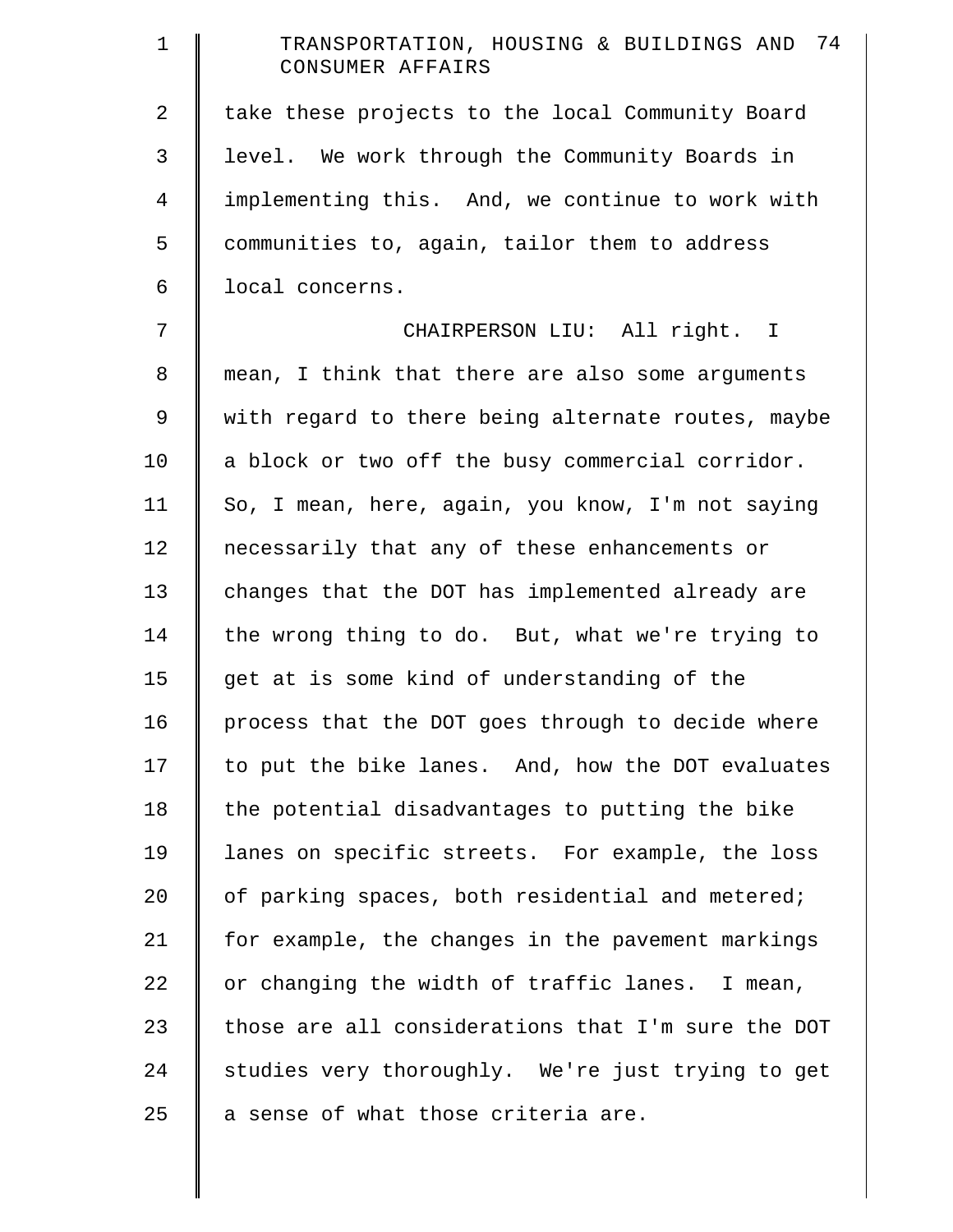| $\mathbf 1$    | TRANSPORTATION, HOUSING & BUILDINGS AND 75<br>CONSUMER AFFAIRS |
|----------------|----------------------------------------------------------------|
| 2              | JANETTE SADIK-KHAN: Um, hm. Well,                              |
| 3              | there has not been a loss of parking in many of                |
| $\overline{4}$ | the communities that we have these bike lanes in.              |
| 5              | In some areas, there are; most areas, there are                |
| 6              | not. And, again, you know, one of the advantages               |
| 7              | that we have, actually, as a City, you know, when              |
| 8              | Robert Moses did his work, you know, several                   |
| 9              | decades ago, and built some pretty wide boulevards             |
| 10             | and paved lots of New York over, one of the                    |
| 11             | advantages to having that infrastructure in place              |
| 12             | is that we've got the ability to use that capacity             |
| 13             | differently. So, for example, in a lot of                      |
| 14             | European cities, where their streets are really                |
| 15             | narrow, they don't have the same ability to                    |
| 16             | provide additional capacity on their network. We               |
| 17             | do. So, in a sense, it's kind of the reverse                   |
| 18             | blessing of Robert Moses in terms of what we're                |
| 19             | able to do to build a better, healthier,                       |
| 20             | sustainable, more economically viable city. So,                |
| 21             | we're working--                                                |
| 22             | CHAIRPERSON LIU: Okay.                                         |
| 23             | JANETTE SADIK-KHAN: -- very hard                               |
| 24             | to do that.                                                    |
| 25             | CHAIRPERSON LIU: Well, there are                               |
|                |                                                                |
|                |                                                                |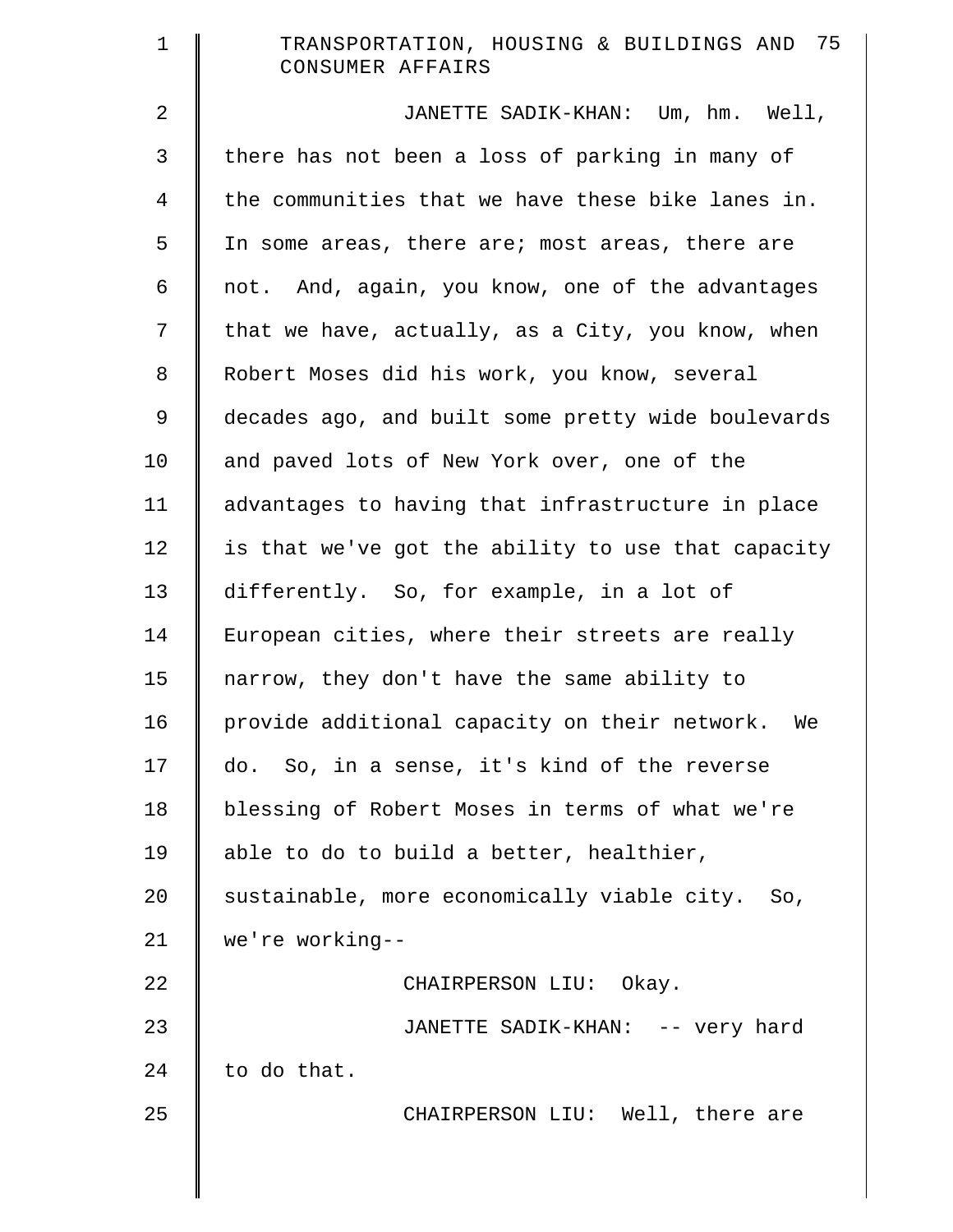| $\mathbf 1$    | TRANSPORTATION, HOUSING & BUILDINGS AND 76<br>CONSUMER AFFAIRS |
|----------------|----------------------------------------------------------------|
| $\overline{2}$ | parts of Queens where residents have protested                 |
| 3              | against the installation of bike lanes because                 |
| $\overline{4}$ | they did remove parking spaces. I think those                  |
| 5              | efforts pre-dated your tenure, Commissioner. With              |
| 6              | regard to Kent Avenue in Brooklyn and Grant Street             |
| 7              | in Manhattan, there has been no loss of parking                |
| 8              | spaces?                                                        |
| $\mathsf 9$    | JANETTE SADIK-KHAN: I believe that                             |
| 10             | it's-- I don't think that Kent Avenue, there was a             |
| 11             | huge loss of parking there. And, we found                      |
| 12             | additional parking, you know, in different areas.              |
| 13             | And so, again, what we're doing is-- on Grant                  |
| 14             | Street, it was a bike lane anyway. So, that's not              |
| 15             | an issue there. But, on Kent Avenue, I'm pretty                |
| 16             | sure that we worked very closely and do not have--             |
| 17             | David, I don't know if you have something you want             |
| 18             | to add here. Oh. That basically, on Grant                      |
| 19             | Street, we do not have that same sort of issue in              |
| 20             | terms of what it is that we were doing to take                 |
| 21             | away parking.                                                  |
| 22             | And, in areas, like Kent Avenue,                               |
| 23             | where we do have, you know, parking taken away, as             |
| 24             | part of the overall proposal, we do whatever we                |
| 25             | can to accommodate that on other streets in that               |
|                |                                                                |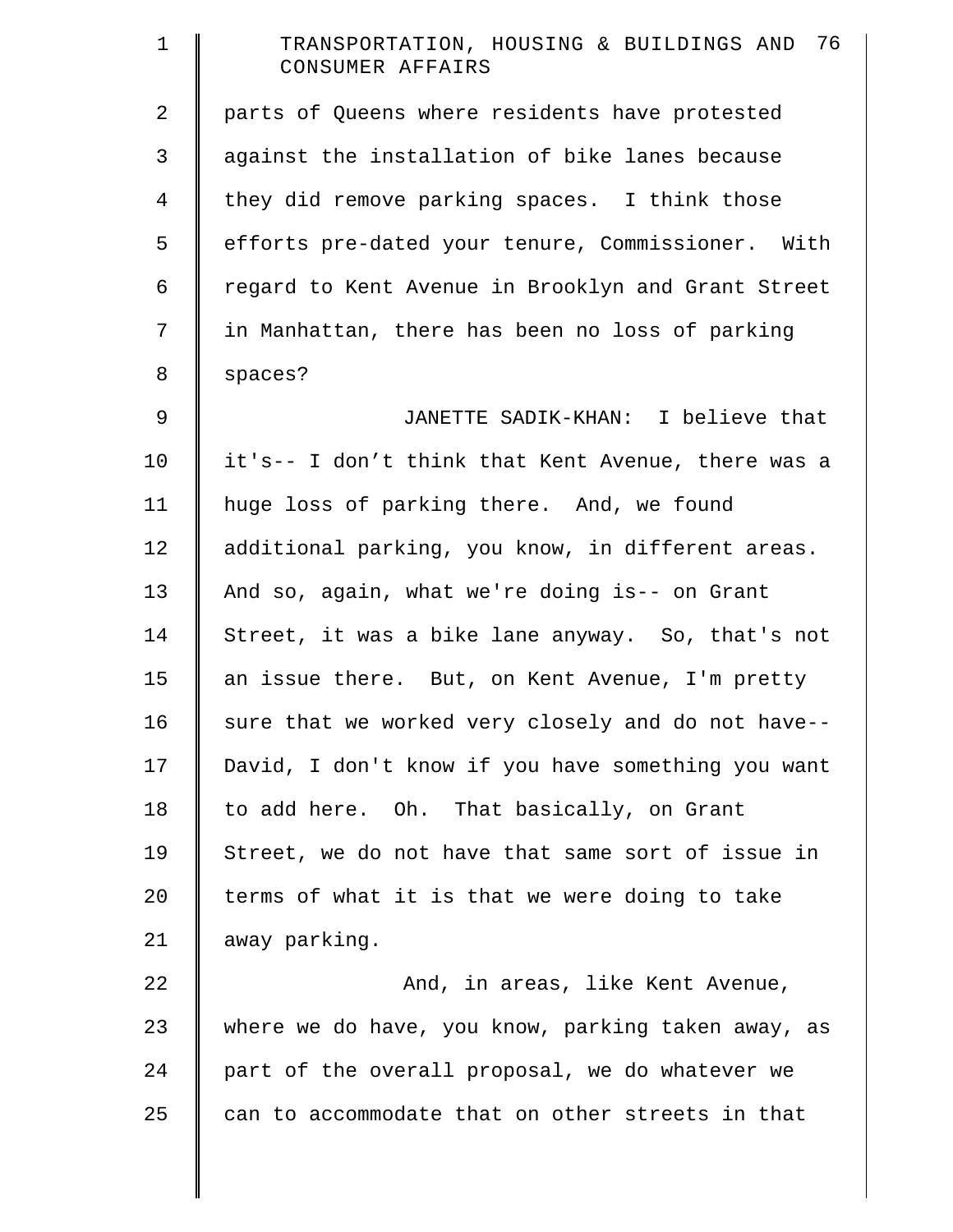| $\mathbf 1$    | TRANSPORTATION, HOUSING & BUILDINGS AND 77<br>CONSUMER AFFAIRS |
|----------------|----------------------------------------------------------------|
| $\overline{2}$ | neighborhood.                                                  |
| 3              | CHAIRPERSON LIU: All right. And                                |
| $\overline{4}$ | then, with regard to both the placement and also               |
| 5              | the analysis after the installation of these bike              |
| 6              | lanes, what kind of efforts does the Department of             |
| 7              | Transportation undertake to understand the level               |
| 8              | of bike traffic, or the volume of bike traffic, on             |
| 9              | those bike lanes, both before, presumably                      |
| 10             | necessitating the placement of bike lanes on those             |
| 11             | corridors, and afterwards to see if there's any                |
| 12             | increase in bike traffic after the installation of             |
| 13             | the bike lanes?                                                |
| 14             | JANETTE SADIK-KHAN: No, it's an                                |
| 15             | excellent question, Mr. Chairman. One of the                   |
| 16             | important pieces that we found in moving forward               |
| 17             | with this is that it is critical to assess the                 |
| 18             | effectiveness and efficacy of these different                  |
| 19             | programs. And so, for example, on Ninth Avenue,                |
| 20             | where we just completed the protected bike lane,               |
| 21             | we were able to show that there was a, you know,               |
| 22             | 57% increase in cycling; a 50% reduction in                    |
| 23             | injuries and show what it is that we've done on                |
| 24             | that corridor. So, we do before and after surveys              |
| 25             | and screen counts, you know, with regard to the                |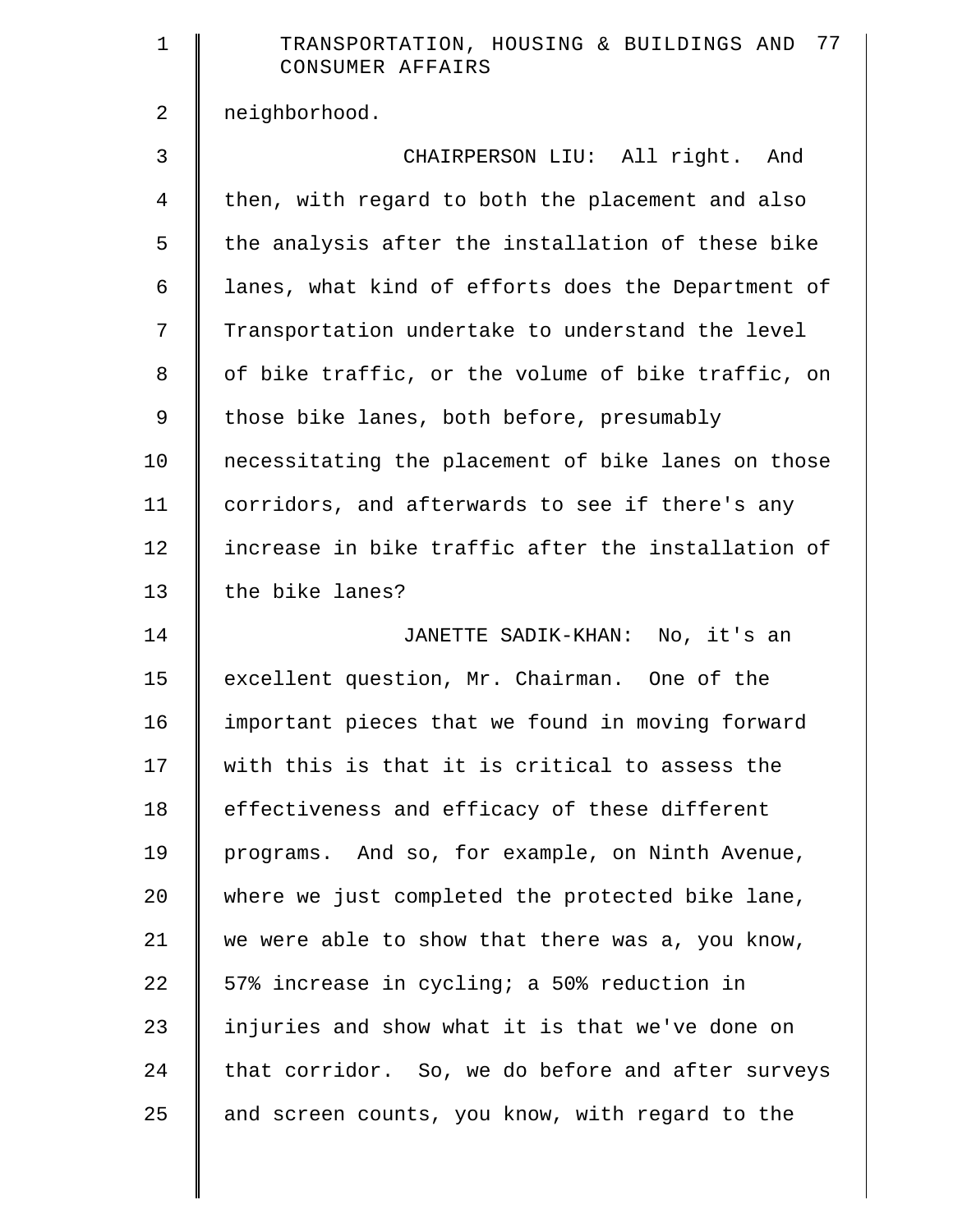| $\mathbf{1}$   | TRANSPORTATION, HOUSING & BUILDINGS AND 78<br>CONSUMER AFFAIRS |
|----------------|----------------------------------------------------------------|
| $\mathbf{2}$   | installation of these different bike lanes.                    |
| 3              | CHAIRPERSON LIU: So, getting back                              |
| $\overline{4}$ | to the two examples I had, Kent Avenue and Grant               |
| 5              | Street, you have the benchmarks that you'll be                 |
| 6              | comparing against--                                            |
| 7              | JANETTE SADIK-KHAN: [Interposing]                              |
| 8              | Yes, we will.                                                  |
| 9              | CHAIRPERSON LIU: -- now that the                               |
| 10             | bike lanes are                                                 |
| 11             | JANETTE SADIK-KHAN: Yes, we will.                              |
| 12             | CHAIRPERSON LIU: Okay. Well,                                   |
| 13             | would you be able to share those benchmarks with               |
| 14             | the Committee?                                                 |
| 15             | JANETTE SADIK-KHAN: I'd be happy                               |
| 16             | to report out on our findings when we get the                  |
| 17             | results in, certainly.                                         |
| 18             | CHAIRPERSON LIU: Okay. Great.                                  |
| 19             | Well, I mean, I'm suggesting that maybe we can get             |
| 20             | the benchmarks even before the full study on the               |
| 21             | aftereffects.                                                  |
| 22             | JANETTE SADIK-KHAN: No, we'll have                             |
| 23             | the data-- we'll present the data once we have the             |
| 24             | data in.                                                       |
| 25             | CHAIRPERSON LIU: But, there was                                |
|                |                                                                |
|                |                                                                |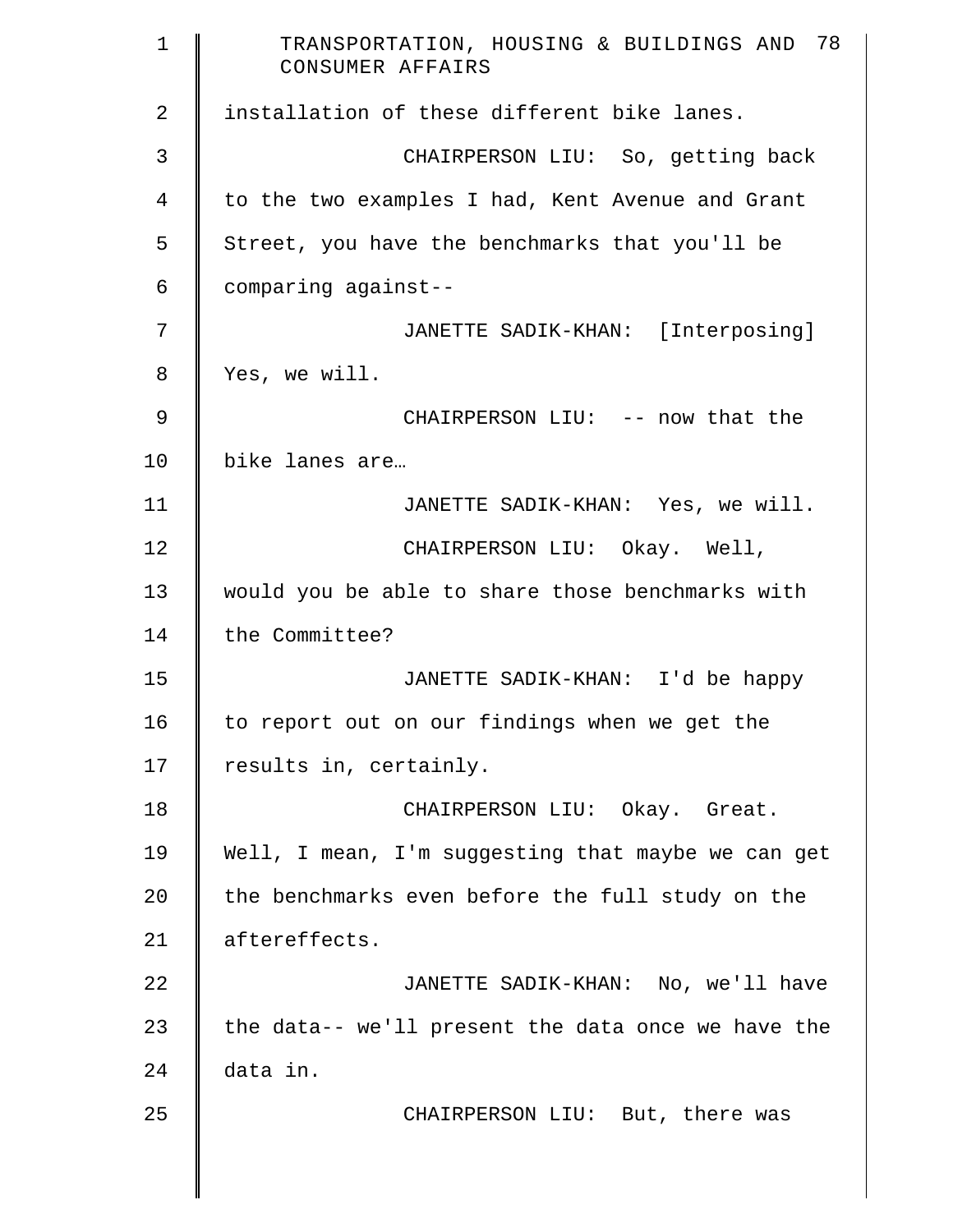| $\mathbf 1$ | 79<br>TRANSPORTATION, HOUSING & BUILDINGS AND<br>CONSUMER AFFAIRS |
|-------------|-------------------------------------------------------------------|
| 2           | data before the bike lanes.                                       |
| 3           | JANETTE SADIK-KHAN: We have the                                   |
| 4           | counts of what happened before and then, we will                  |
| 5           | measure it against the counts of what happens                     |
| 6           | afterward. So, I think that probably the best way                 |
| 7           | to assess how it is that this is going forward is                 |
| 8           | to understand the before and after. So, we're in                  |
| 9           | the middle, you know. Once we've completed the                    |
| 10          | project, that's when we're in the position to                     |
| 11          | start to evaluate the impact that this project has                |
| 12          | had.                                                              |
| 13          | CHAIRPERSON LIU: Okay. I mean, I                                  |
| 14          | just thought that the data and the statistics for                 |
| 15          | the situations before the installation of bike                    |
| 16          | lanes were already available. You know, we just                   |
| 17          | want to take a look to see what that says.                        |
| 18          | JANETTE SADIK-KHAN: It's just not                                 |
| 19          | as effective to understand what it says until, you                |
| 20          | know, when you've got the before and the after to                 |
| 21          | understand what it is.                                            |
| 22          | And, again, we're putting together-                               |
| 23          | - part of the piece that's difficult with this is                 |
| 24          | that we're building out a Master Plan. We're                      |
| 25          | building out a backbone for the City. So, you                     |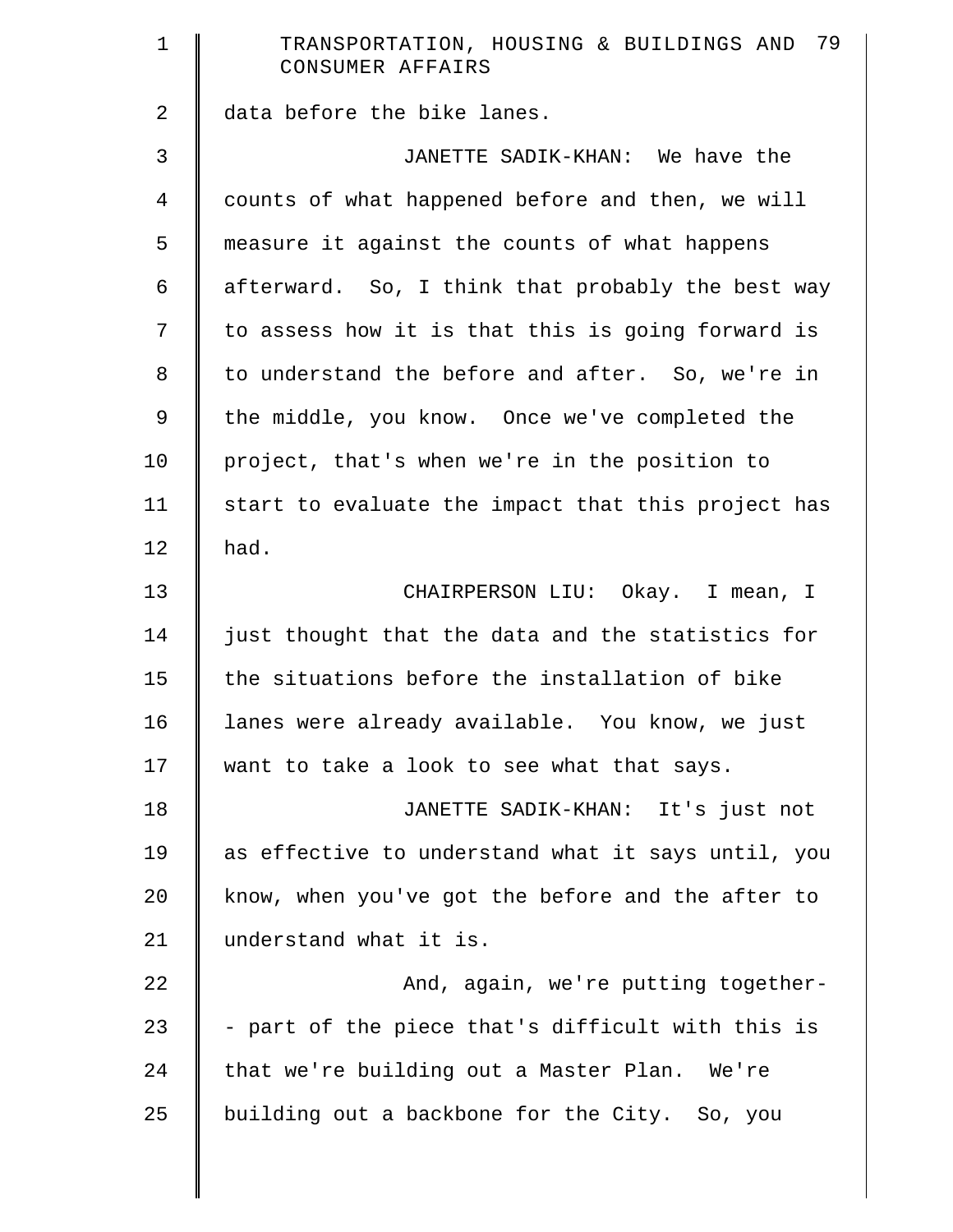| $\mathbf 1$ | TRANSPORTATION, HOUSING & BUILDINGS AND 80<br>CONSUMER AFFAIRS |
|-------------|----------------------------------------------------------------|
| 2           | know, when you're taking a look at one particular              |
| 3           | isolated route, the benefits are, you know, can                |
| 4           | also get lost, understanding that you're trying to             |
| 5           | put a whole corridor together. So, what happens                |
| 6           | in one particular section may not fully reflect                |
| 7           | the benefits of what that investment will be in                |
| 8           | terms of making a system work for the City.                    |
| 9           | CHAIRPERSON LIU: Well then,                                    |
| 10          | perhaps you're suggesting that it's not the volume             |
| 11          | or the potential volume of bike traffic that                   |
| 12          | dictates where to place the bike lanes, but where              |
| 13          | it makes sense looking at a map.                               |
| 14          | JANETTE SADIK-KHAN: We do have a                               |
| 15          | map that outlines our overall program. In fact, I              |
| 16          | have it right here. I had it right here.                       |
| 17          | CHAIRPERSON LIU: And, the last                                 |
| 18          | Master Plan, and this is something that, I know,               |
| 19          | the advocates for bicycling have been pushing for,             |
| 20          | an update of that Master Plan. My understanding                |
| 21          | is that that Master Plan dates back to 1997, which             |
| 22          | I think Or, has that been updated since? Is                    |
| 23          | there a more recent Bike Master Plan?                          |
| 24          | JANETTE SADIK-KHAN: This is the                                |
| 25          | most recent Bike Master Plan. And, I'm happy to                |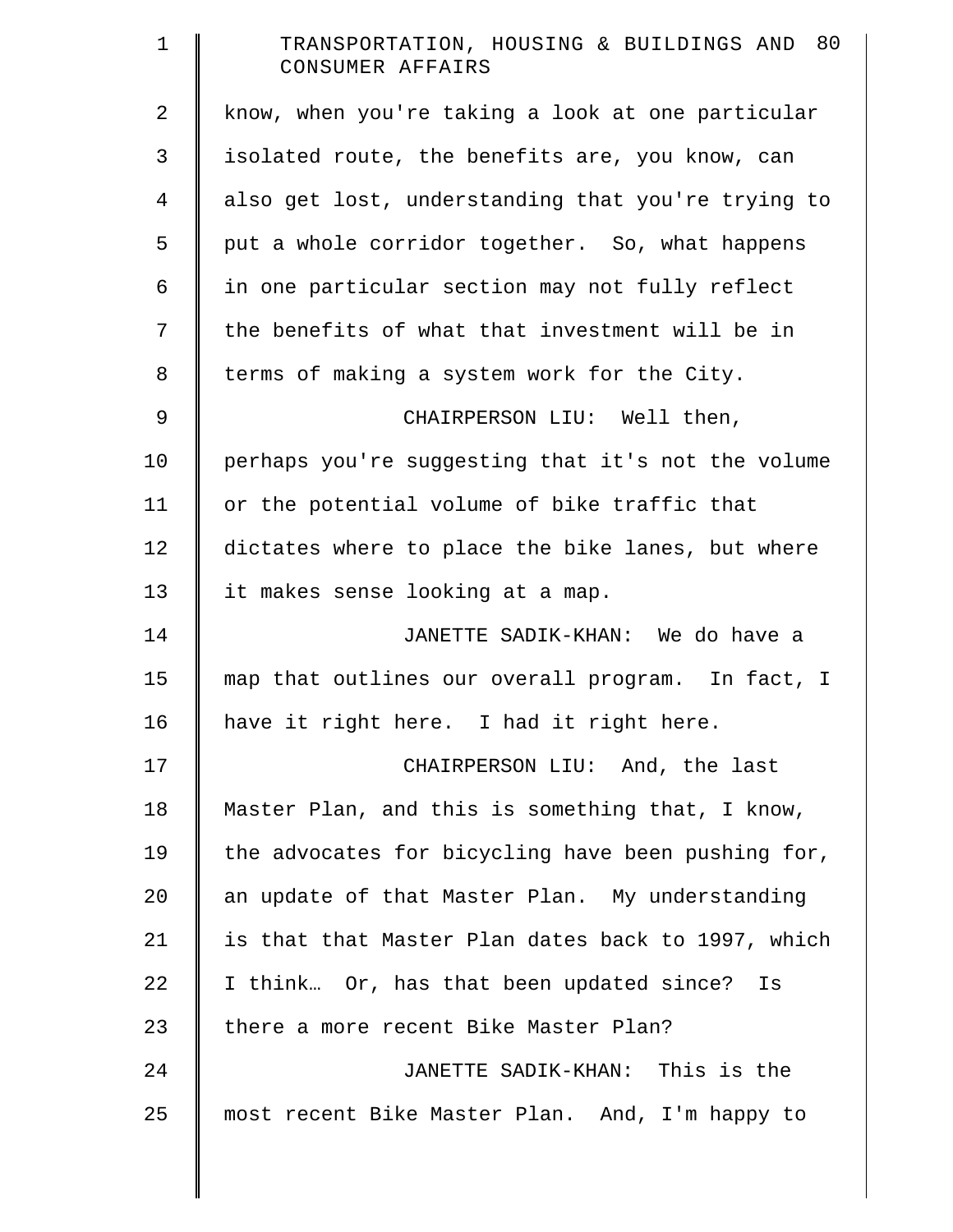| $\mathbf{1}$   | TRANSPORTATION, HOUSING & BUILDINGS AND 81<br>CONSUMER AFFAIRS |
|----------------|----------------------------------------------------------------|
| 2              | $get--$                                                        |
| 3              | CHAIRPERSON LIU: Okay.                                         |
| $\overline{4}$ | JANETTE SADIK-KHAN: -- you several                             |
| 5              | copies for members of the Committee and anybody                |
| 6              | else who'd like to receive it.                                 |
| 7              | CHAIRPERSON LIU: And, that was                                 |
| 8              | developed, presumably, within the last couple of               |
| 9              | years.                                                         |
| 10             | JANETTE SADIK-KHAN: Yeah.                                      |
| 11             | CHAIRPERSON LIU: Okay. And so,                                 |
| 12             | the bike lanes that the Department of                          |
| 13             | Transportation has rolled out, is that all within              |
| 14             | $what's --$                                                    |
| 15             | JANETTE SADIK-KHAN: [Interposing]                              |
| 16             | It's consistent--                                              |
| 17             | CHAIRPERSON LIU: -- been                                       |
| 18             | envisioned in that Bike Master Plan?                           |
| 19             | JANETTE SADIK-KHAN: It's                                       |
| 20             | consistent with the Bike Master Plan, yes.                     |
| 21             | CHAIRPERSON LIU: Okay. All right.                              |
| 22             | Great. Council Member Yassky.                                  |
| 23             | COUNCIL MEMBER YASSKY: If I may,                               |
| 24             | Mr. Chair. I don't want to bog the Committee down              |
| 25             | with further discussion on Kent Avenue. I just                 |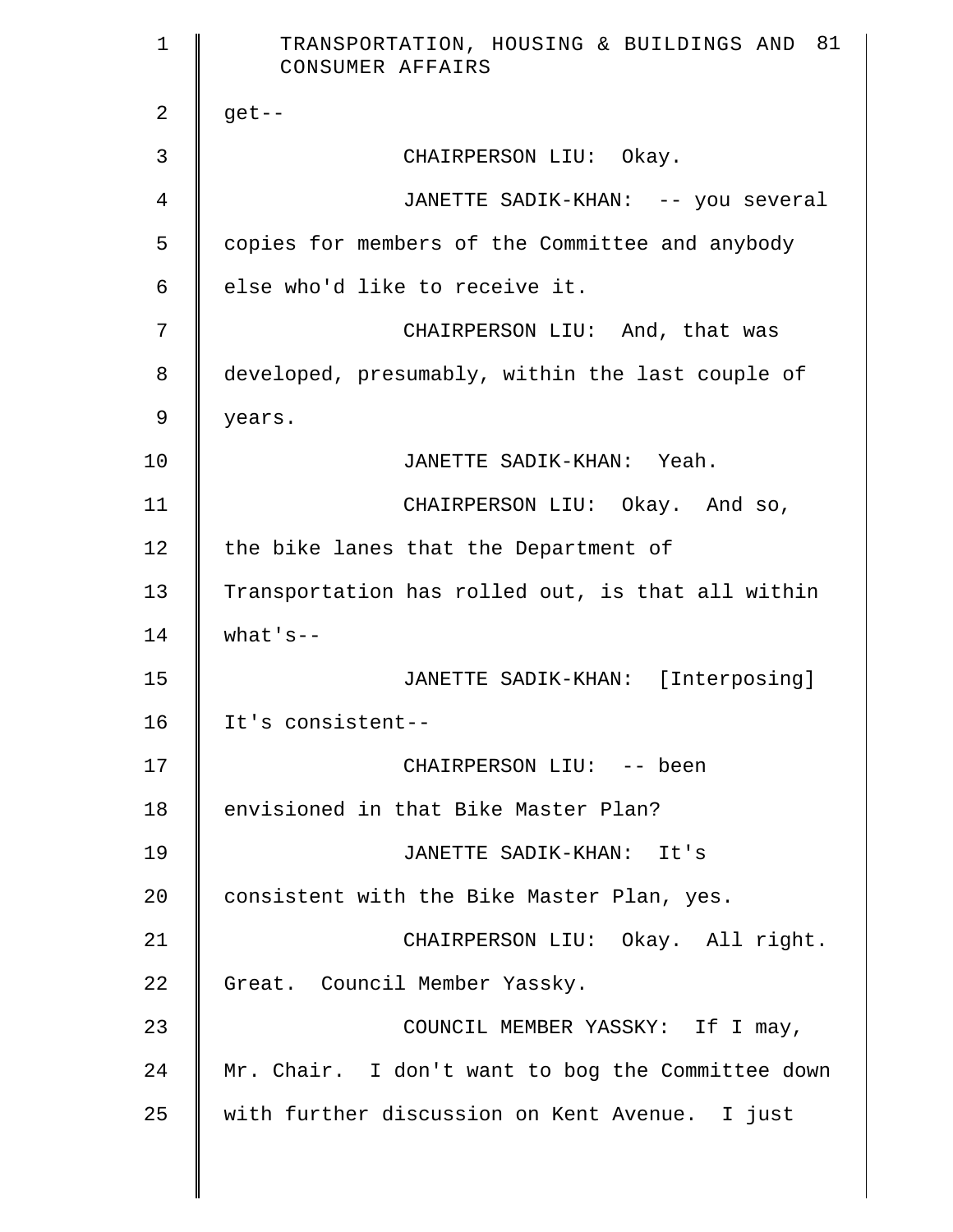| 1  | TRANSPORTATION, HOUSING & BUILDINGS AND 82<br>CONSUMER AFFAIRS |
|----|----------------------------------------------------------------|
| 2  | didn't want my silence to be misconstrued, 'cause              |
| 3  | this is in the district I represent. I do think                |
| 4  | that there are detail issues to be worked out in               |
| 5  | the route of that bike lane. No need to burden                 |
| 6  | the Committee with that here. I just wanted to                 |
| 7  | say that, since I represent the area.                          |
| 8  | CHAIRPERSON LIU: Great. And then,                              |
| 9  | questions from Chairman Dilan.                                 |
| 10 | CO-CHAIRPERSON DILAN: Just a                                   |
| 11 | couple of brief follow ups. I just want, and this              |
| 12 | panel may not have the answer, but I guess, what's             |
| 13 | the City's current policy on bicycle access in                 |
| 14 | City-owned or City-leased buildings, if there is               |
| 15 | any?                                                           |
| 16 | JANETTE SADIK-KHAN: Well, we're                                |
| 17 | moving forward, as I mentioned in the testimony,               |
| 18 | we're moving forward with the Department of                    |
| 19 | Citywide Administrative Services to do whatever we             |
| 20 | can to build-in bike parking in municipal                      |
| 21 | buildings. So, in the testimony, I list the                    |
| 22 | buildings that we've moved forward with.<br>And,               |
| 23 | we're going to continue to look for those same                 |
| 24 | opportunities in other municipal buildings,                    |
| 25 | working with Commissioner Hearst [phonetic] and                |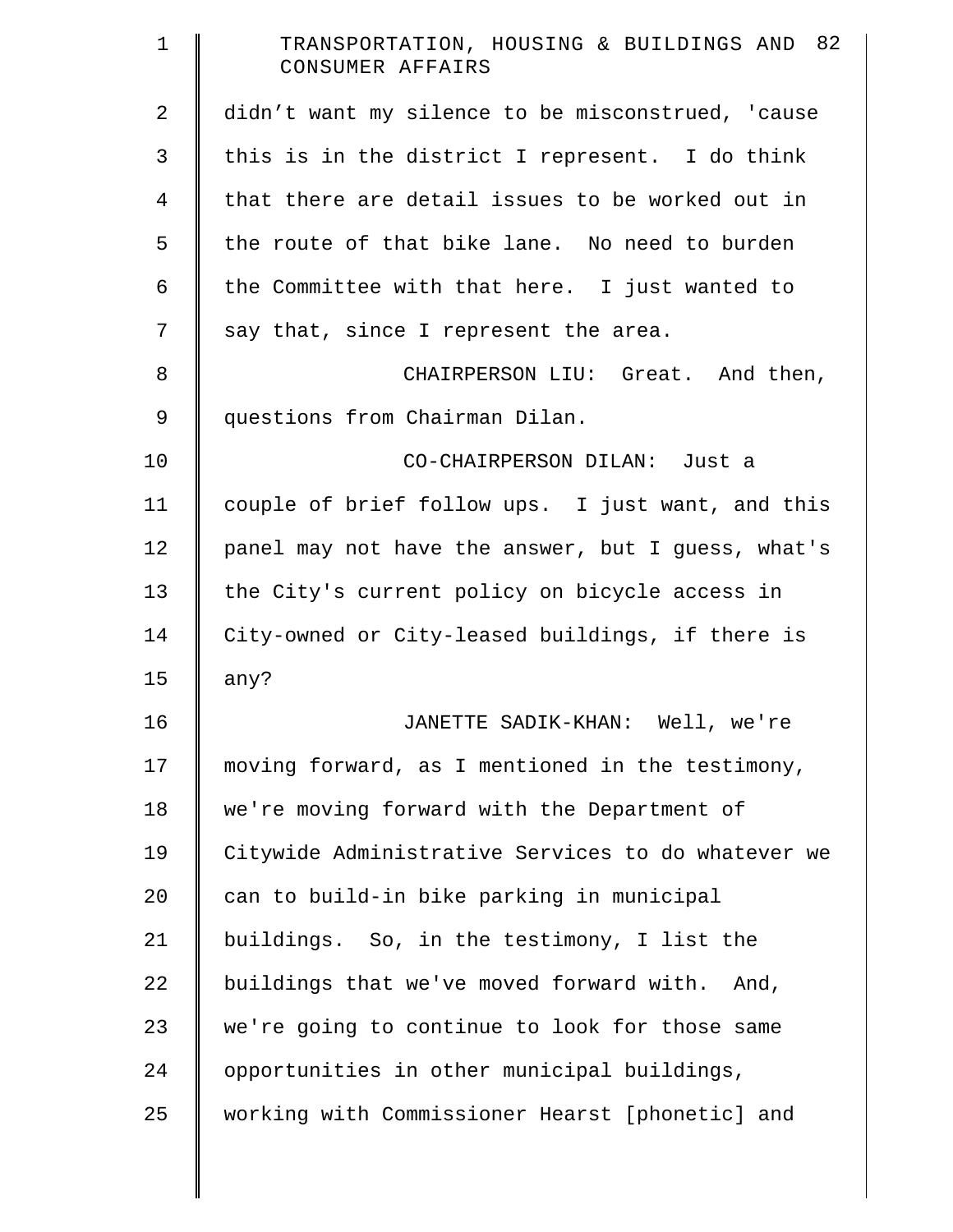| $\mathbf 1$    | TRANSPORTATION, HOUSING & BUILDINGS AND 83<br>CONSUMER AFFAIRS |
|----------------|----------------------------------------------------------------|
| $\mathbf{2}$   | her team on that.                                              |
| 3              | CO-CHAIRPERSON DILAN: And, leased                              |
| $\overline{4}$ | space? Anything on [pause] you may not know. I                 |
| 5              | understand it's not--                                          |
| 6              | JANETTE SADIK-KHAN: We can get                                 |
| 7              | back to you on the specifics of where we are on                |
| 8              | leased space. I believe we're doing a full-scale               |
| 9              | review.                                                        |
| 10             | CO-CHAIRPERSON DILAN: Okay.                                    |
| 11             | That's fair enough. I'd like to see that                       |
| 12             | information.                                                   |
| 13             | JANETTE SADIK-KHAN: Well, I mean,                              |
| 14             | one example is the Department of Transportation,               |
| 15             | where I bike to work, is at 40 Worth Street. And,              |
| 16             | that's a leased building. And, we worked with the              |
| 17             | owner there to provide bike parking in that                    |
| 18             | facility. And so, that's included as part of the               |
| 19             | inventory.                                                     |
| 20             | CO-CHAIRPERSON DILAN: Okay. Now,                               |
| 21             | just a couple of questions on I guess-- and,                   |
| 22             | again, this may not be the best panel to answer.               |
| 23             | But, I guess you can do your best efforts. I                   |
| 24             | guess, what's the average cost of acquiring a bike             |
| 25             | rack itself? And, I guess, what costs would you                |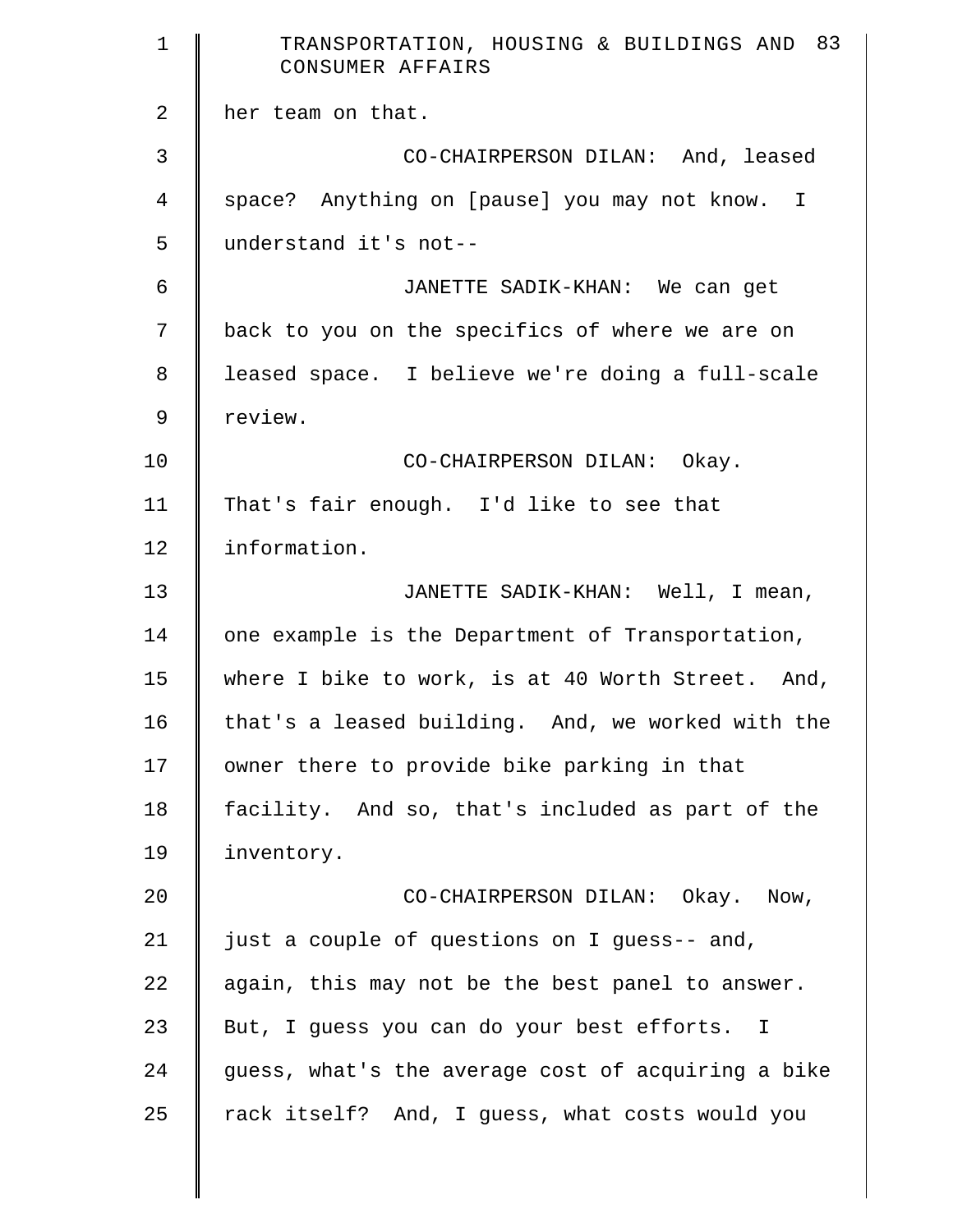| $\mathbf 1$    | TRANSPORTATION, HOUSING & BUILDINGS AND 84<br>CONSUMER AFFAIRS |
|----------------|----------------------------------------------------------------|
| $\overline{2}$ | figure it would take an owner of a building to                 |
| 3              | retrofit storage space to accommodate?                         |
| $\overline{4}$ | ROHIT AGGARWALA: I'm not sure I                                |
| 5              | can speak to the cost of retrofitting space. But,              |
| 6              | there are a variety of different rack systems that             |
| 7              | can be as cheap as, the cheapest thing would                   |
| 8              | probably be 15 to \$20 for a hook, which can be                |
| 9              | used to hang a bicycle, specially made for that.               |
| 10             | You can spend as much as you want on parking                   |
| 11             | bicycles. But, there are, for example, wall-                   |
| 12             | mounted vertical rack systems that are available               |
| 13             | for in the neighborhood of \$40 a bicycle.                     |
| 14             | CO-CHAIRPERSON DILAN: All right.                               |
| 15             | But, what's the reasonable range for that? I                   |
| 16             | think that's one rack for one bike. I think we're              |
| 17             | requiring racks to accommodate several bikes.                  |
| 18             | What would a unit like that cost?                              |
| 19             | JANETTE SADIK-KHAN: Well--                                     |
| 20             | CO-CHAIRPERSON DILAN: Estimate. I                              |
| 21             | know it can't be a great deal of money.                        |
| 22             | JANETTE SADIK-KHAN: We can get you                             |
| 23             | a list of what it is. The Department has put                   |
| 24             | together, 'cause we've been working with the real              |
| 25             | estate industry to provide them with a panoply of              |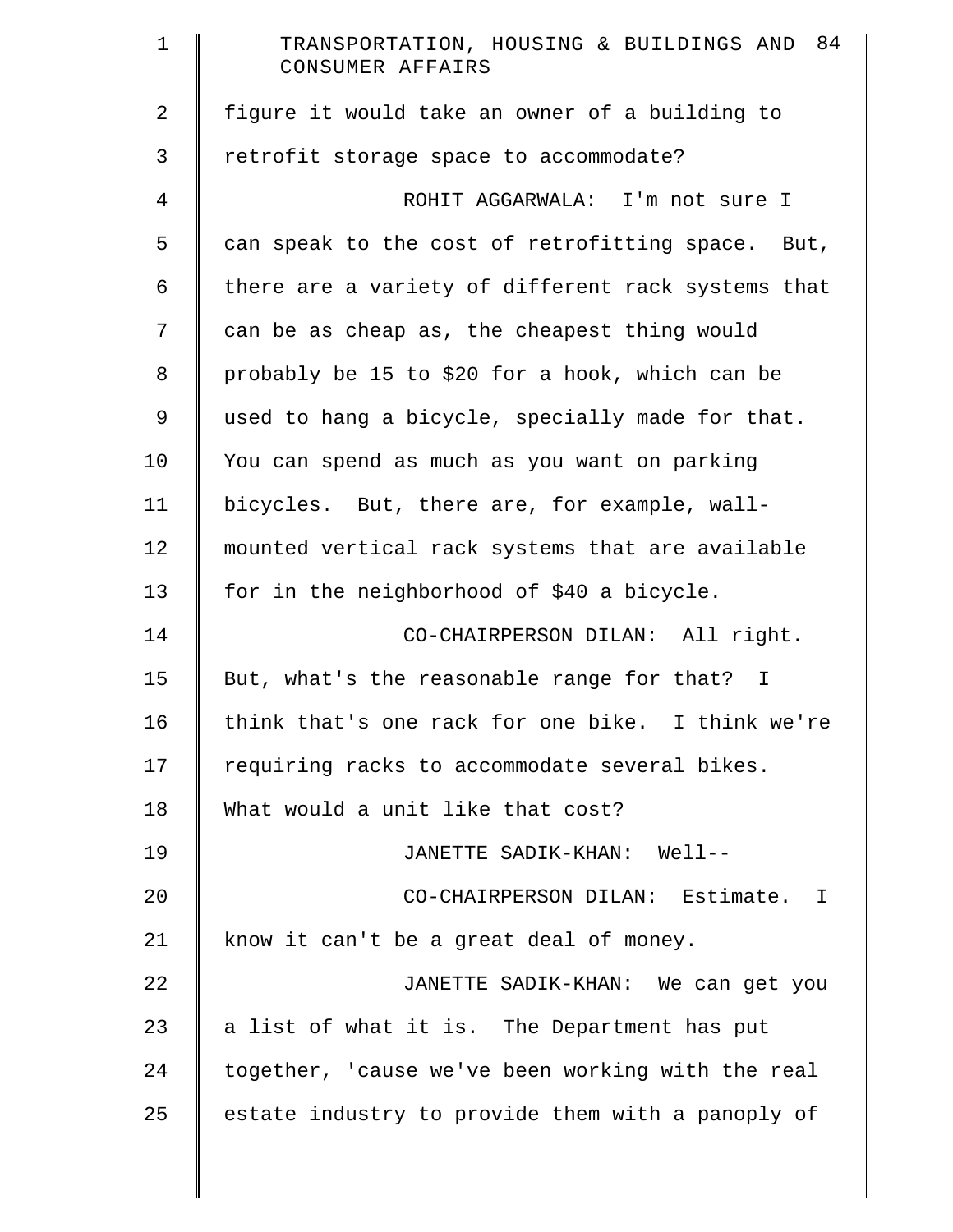| $\mathbf 1$ | TRANSPORTATION, HOUSING & BUILDINGS AND 85<br>CONSUMER AFFAIRS |
|-------------|----------------------------------------------------------------|
| 2           | options and sort of taking that through. So, I                 |
| 3           | will get you the specifics--                                   |
| 4           | CO-CHAIRPERSON DILAN: Yeah.                                    |
| 5           | JANETTE SADIK-KHAN: -- of the                                  |
| 6           | range there.                                                   |
| 7           | CO-CHAIRPERSON DILAN: I don't                                  |
| 8           | really need specifics. I wanted a guestimate.                  |
| $\mathsf 9$ | JANETTE SADIK-KHAN: Okay. Well, I                              |
| 10          | can get you that--                                             |
| 11          | CO-CHAIRPERSON DILAN: Yeah.                                    |
| 12          | JANETTE SADIK-KHAN: -- after the--                             |
| 13          | CO-CHAIRPERSON DILAN: Yeah, if you                             |
| 14          | don't know what it is, then that's fine, you know.             |
| 15          | But, I just was hoping maybe somebody had a guess.             |
| 16          | Thank you. Thank you, Mr. [pause].                             |
| 17          | CHAIRPERSON LIU: Thank you very                                |
| 18          | much. You know, the hook is cheap. But,                        |
| 19          | installing that hook is a lot more expensive. So,              |
| 20          | just want to make sure that we understand that.                |
| 21          | And, as I mentioned before, one of the City                    |
| 22          | buildings that, where we do lease out space for                |
| 23          | City use is 250 Broadway, which is where the                   |
| 24          | Council offices are and where the New York City                |
| 25          | Housing Authority is. And, as I noted before,                  |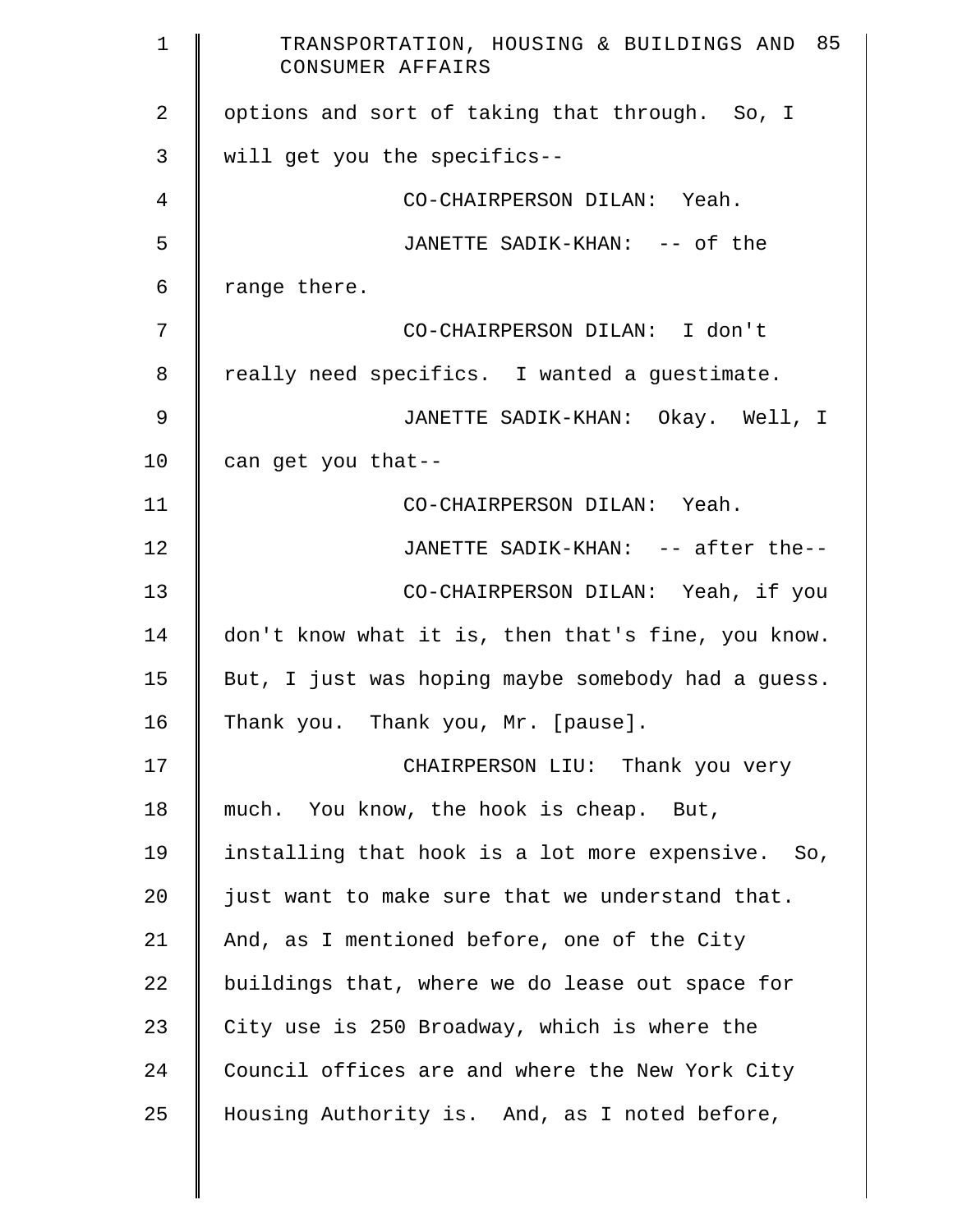| $\mathbf 1$ | TRANSPORTATION, HOUSING & BUILDINGS AND 86<br>CONSUMER AFFAIRS |
|-------------|----------------------------------------------------------------|
| 2           | they don't allow bikes into that building.                     |
| 3           | All right. Well, that's it for the                             |
| 4           | questions. I want to thank Commissioner Sadik-                 |
| 5           | Khan for all of her efforts in this regard and                 |
| 6           | Rohit Aggarwala and our representative for-- and               |
| 7           | Howard Slatkin from City Planning. Thank you.                  |
| $\,8\,$     | Our next panel, I'd like them to                               |
| 9           | come up to the witness table, Marilyn Davenport,               |
| 10          | Sylvester Giustino and Alice Labree; to be                     |
| 11          | followed by-- thanks-- to be followed by a panel               |
| 12          | consisting of Paul White of Transportation                     |
| 13          | Alternatives, Kyle Wiswall of the Tri-State                    |
| 14          | Transportation Campaign and Josh Nachowitz of the              |
| 15          | New York League of Conservation Voters.                        |
| 16          | Miss Davenport, please proceed when                            |
| 17          | you're ready. Yes, we have a great deal of                     |
| 18          | testimony, many witnesses who wish to provide                  |
| 19          | testimony. So, I will ask everybody to keep their              |
| 20          | comments as concise as possible. And, I hope that              |
| 21          | we will be able to avoid putting the clock on.                 |
| 22          | Thank you.                                                     |
| 23          | MARILYN DAVENPORT: I'm here with                               |
| 24          | John Doyle, also, from the Real Estate Board of                |
| 25          | New York. Thank you. I'm going to try to address               |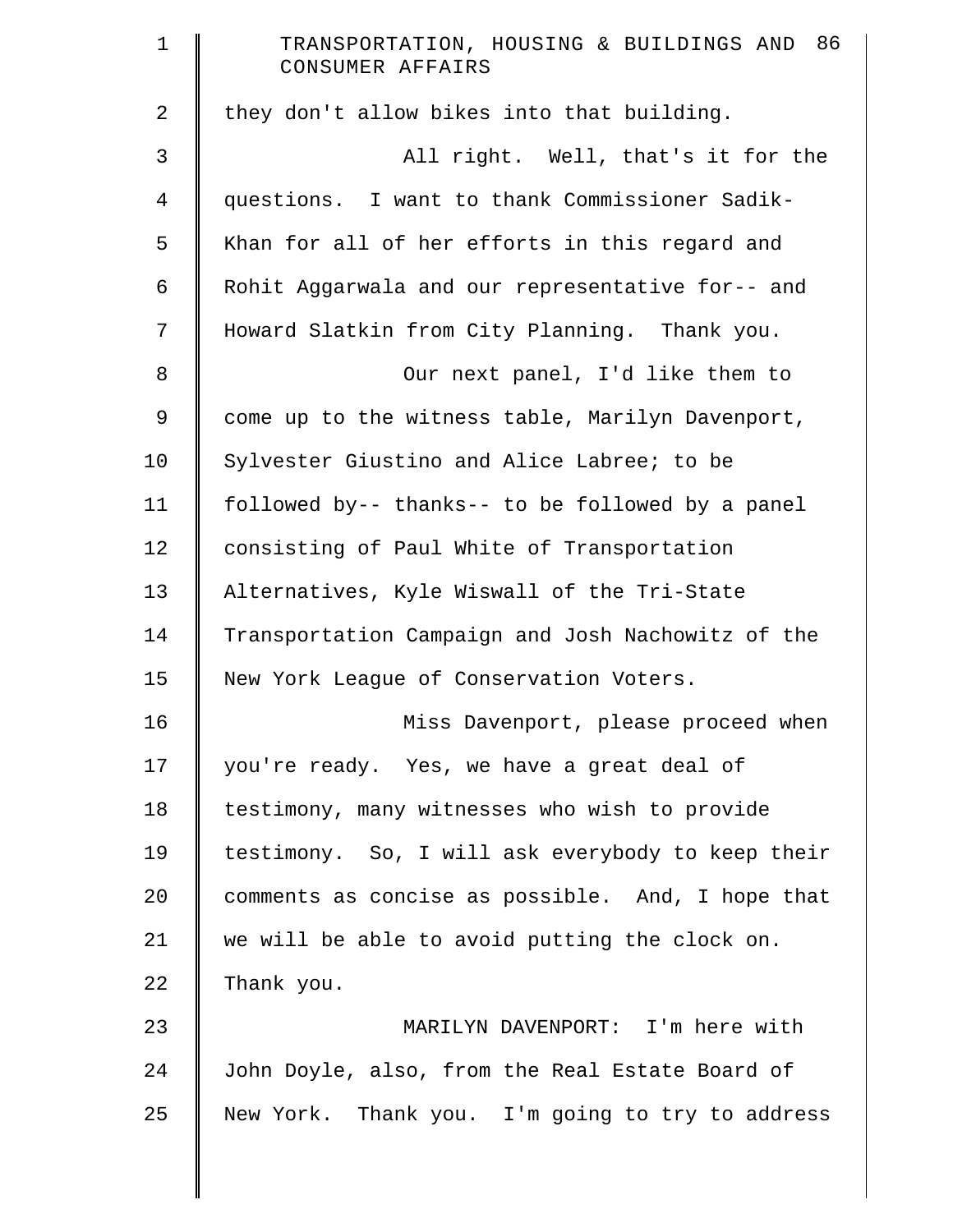| $\mathbf 1$ | TRANSPORTATION, HOUSING & BUILDINGS AND 87<br>CONSUMER AFFAIRS |
|-------------|----------------------------------------------------------------|
| 2           | some of the things that came up in the previous                |
| 3           | testimony. As was mentioned, we have met a couple              |
| 4           | of times with the City Planning Commission and are             |
| 5           | supportive of the concept of amending the Zoning               |
| 6           | Resolution to provide for bike storage in new                  |
| 7           | buildings. It's going to be very important that                |
| 8           | that be a reasonable requirement and fit with what             |
| 9           | we have experienced as the demand. We've also                  |
| 10          | worked with the Department of Transportation and               |
| 11          | sent out a joint letter and technical information              |
| 12          | to our members asking them to provide bike                     |
| 13          | storage, if they could, in office buildings.                   |
| 14          | What we found was that well over                               |
| 15          | 100 buildings, either already provided storage or              |
| 16          | access or were planning to do so. For the most                 |
| 17          | part, I would say that was more in response to                 |
| 18          | their tenant requests than even to our letters,                |
| 19          | because certainly in this marketplace, people want             |
| 20          | to meet tenant demands. However, at the same                   |
| 21          | time, we found that buildings are very different.              |
| 22          | And, some of those buildings simply cannot provide             |
| 23          | access or a special space in the building for bike             |
| 24          | parking.                                                       |
| 25          | There was some talk about the bill                             |

║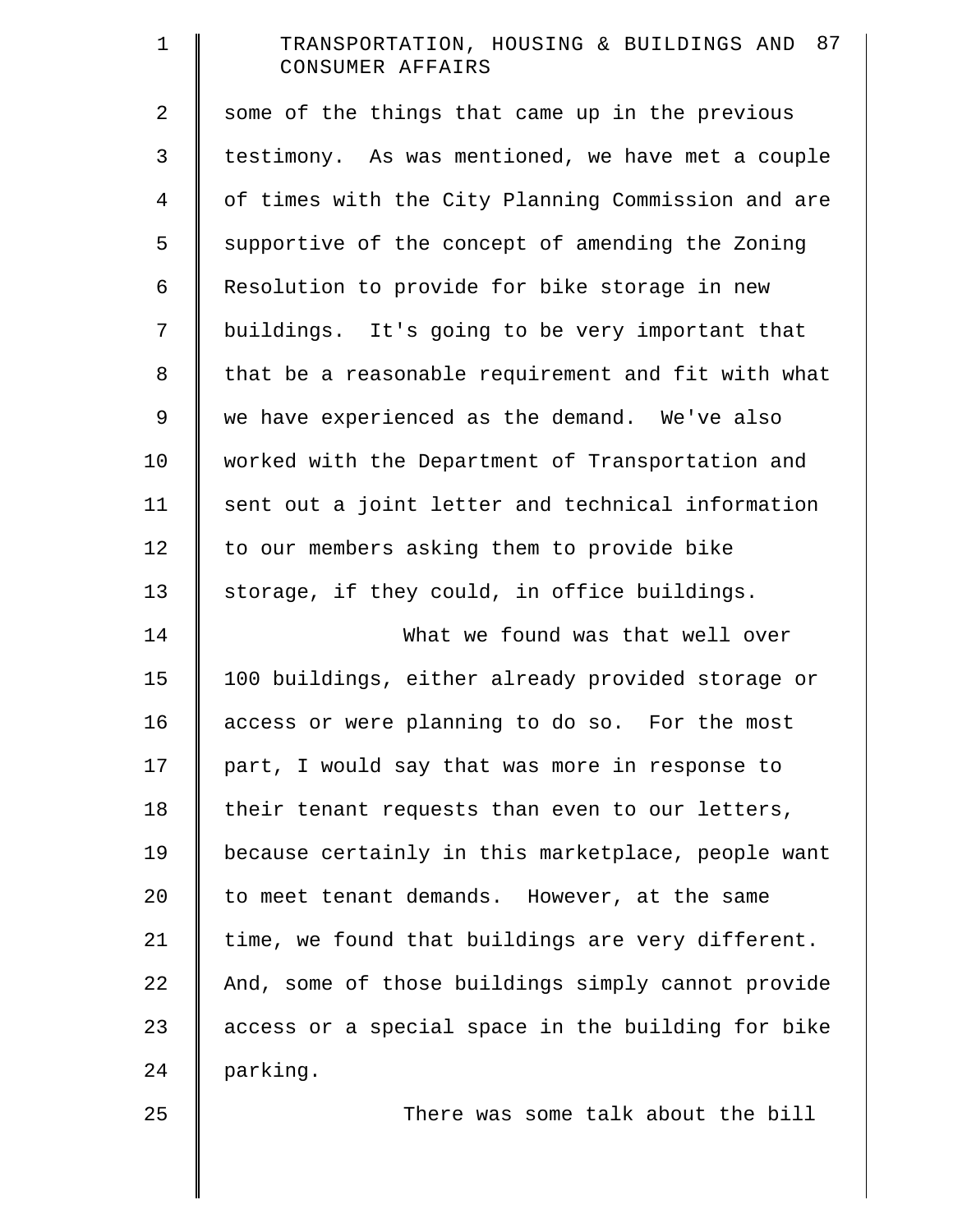| $\mathbf 1$    | TRANSPORTATION, HOUSING & BUILDINGS AND 88<br>CONSUMER AFFAIRS |
|----------------|----------------------------------------------------------------|
| $\overline{2}$ | doesn't require storage space in the buildings.                |
| 3              | So, I'm sort of going to just skip that section                |
| $\overline{4}$ | and dwell entirely on the access issue and how our             |
| 5              | members view that. Number one, they really can't               |
| 6              | have bikes coming through the front door and                   |
| 7              | through the lobby. Nor, can they have them in                  |
| 8              | passenger elevators. There are some buildings                  |
| 9              | where that would be the only way. So, that's one               |
| 10             | consideration. They can't have them, for safety                |
| 11             | reasons, for security reasons and for just                     |
| 12             | protection of the walls and the elevator cabs.                 |
| 13             | Secondly, when they do allow them                              |
| 14             | to go up to tenant spaces, it has to be by the                 |
| 15             | freight elevator. You need to realize that                     |
| 16             | freight elevators operate on limited times. And,               |
| 17             | they are heavily used. So, if you have an                      |
| 18             | elevator, a freight elevator, which is operating               |
| 19             | from six in the morning 'til six at night or seven             |
| 20             | in the morning 'til six at night, it's going to be             |
| 21             | very heavily used in the morning for deliveries.               |
| 22             | It's used for move-in and move-outs. It's used                 |
| 23             | for renovations. And then, it stops. It's not                  |
| 24             | used at night. So, if a tenant wants to leave                  |
| 25             | after six o'clock, that bike cannot get out of the             |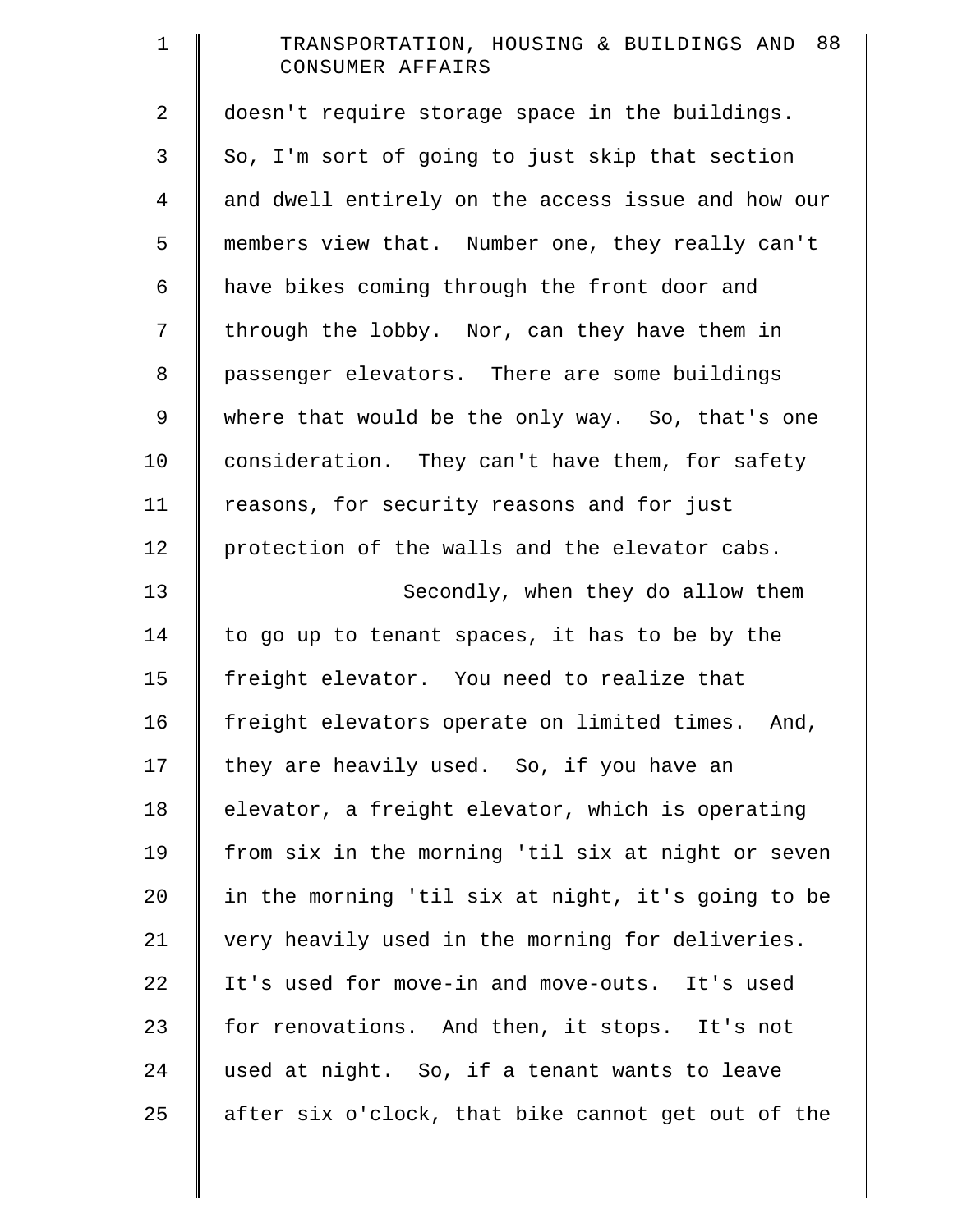| $\mathbf 1$    | TRANSPORTATION, HOUSING & BUILDINGS AND 89<br>CONSUMER AFFAIRS |
|----------------|----------------------------------------------------------------|
| $\overline{2}$ | building. And, that's a real issue.                            |
| 3              | The other thing is that the pathway                            |
| $\overline{4}$ | to the freight elevator may not work for bikes.                |
| 5              | If you have a loading dock, that would be your                 |
| 6              | normal pathway to the freight elevator. But, not               |
| 7              | every building has a loading dock. It may not                  |
| 8              | have an entrance that's accessible by bikes.                   |
| 9              | Additionally, I want to just                                   |
| 10             | mention the issue of costs. Sometimes that                     |
| 11             | pathway is such that you really have to have                   |
| 12             | building staff accompany the biker. So, there is               |
| 13             | a staffing cost. There may also be staffing costs              |
| 14             | if you have to run your freight elevators earlier              |
| 15             | or later or if you have freight elevators that                 |
| 16             | require an operator, which is not unusual,                     |
| 17             | particularly in the garment center and older                   |
| 18             | buildings.                                                     |
| 19             | Further, a cost that was not                                   |
| 20             | mentioned in the discussion is the cost of                     |
| 21             | cameras. You may very well, almost all of our                  |
| 22             | members reported that they felt it was essential               |
| 23             | to put up a camera system, so that's another cost              |
| 24             | to look at.                                                    |
| 25             | So, as I said, we're supportive,                               |
|                |                                                                |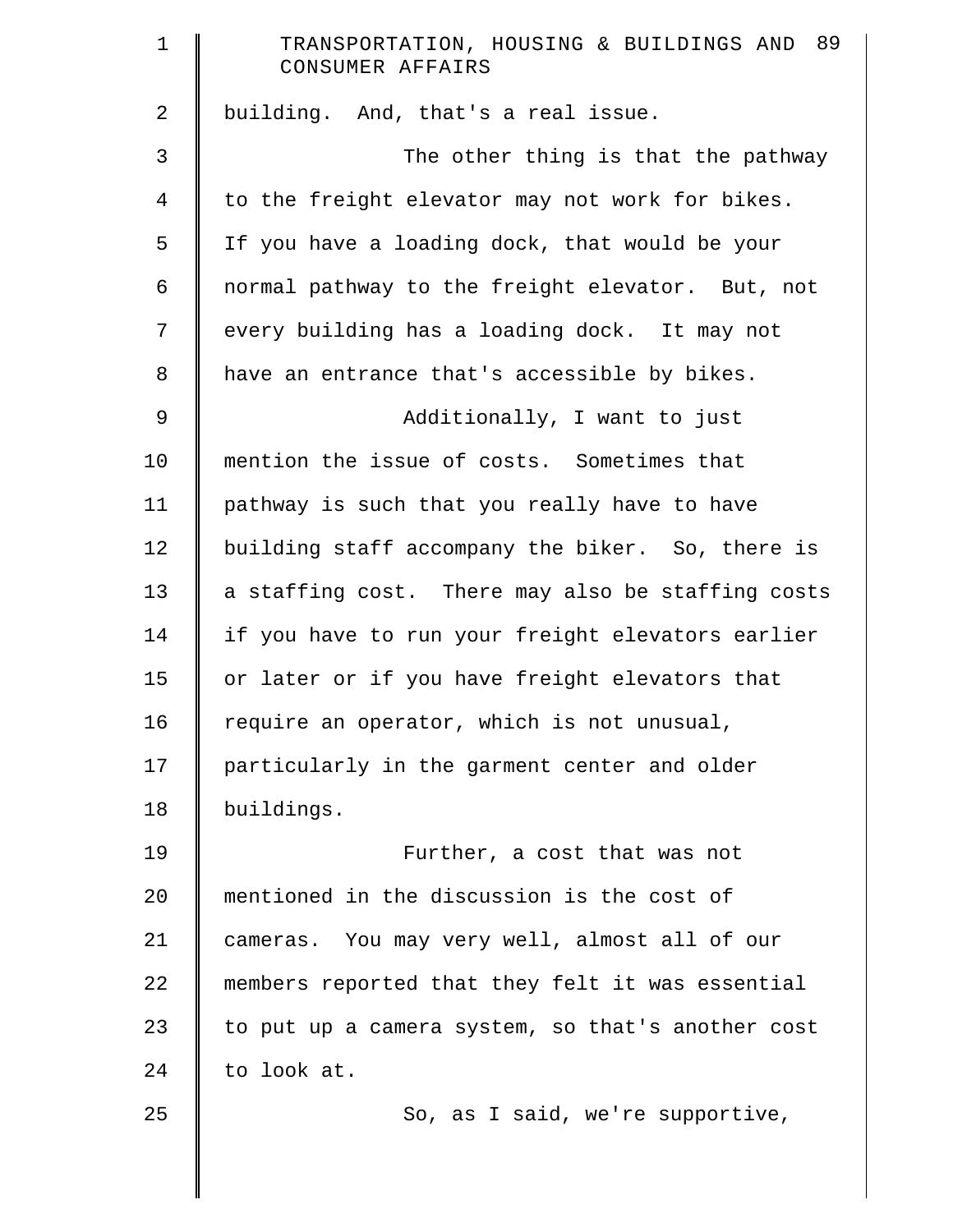| $\mathbf 1$ | TRANSPORTATION, HOUSING & BUILDINGS AND 90<br>CONSUMER AFFAIRS |
|-------------|----------------------------------------------------------------|
| 2           | conceptually, of the City Planning Commission                  |
| 3           | amending the Zoning Resolution for new                         |
| 4           | construction. But, we are adamantly opposed to                 |
| 5           | amending the Building Code, which, as Councilman               |
| 6           | Dilan noted, is a life and fire safety code. We                |
| 7           | are opposed to amending that to require bikes to               |
| 8           | be allowed into buildings. This is private                     |
| 9           | property. And, we're not sure how the Council is-              |
| 10          | - it's okay to mandate who and what they can bring             |
| 11          | into our buildings. Thank you.                                 |
| 12          | CHAIRPERSON LIU: Thank you.                                    |
| 13          | Mr. Giustino.                                                  |
| 14          | SYLVESTER GIUSTINO: Thank you,                                 |
| 15          | Councilman Liu, members of the Committee. My name              |
| 16          | is Sylvester Giustino, Director of Legislative                 |
| 17          | Affairs for the Building Owners and Managers                   |
| 18          | Association of Greater New York. I'm here to                   |
| 19          | express our stance on the proposed legislation.                |
| 20          | And, just to give you a little                                 |
| 21          | background of who we are. We represent over 400                |
| 22          | million square feet of commercial property and                 |
| 23          | three million office occupants. Our members are                |
| 24          | responsible for over \$1.5 billion in annual tax               |
| 25          | revenue and oversee annual operating budgets in                |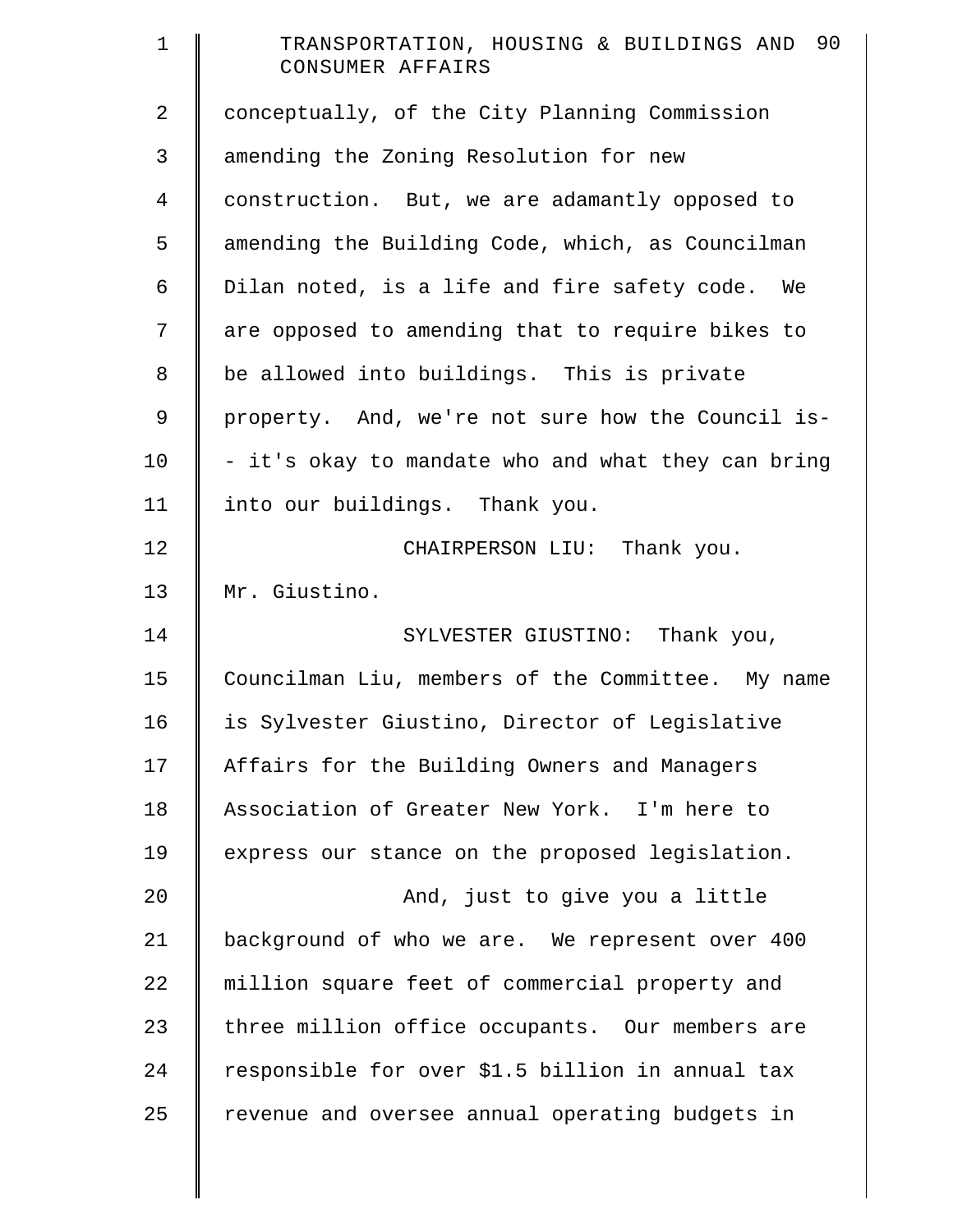| $\mathbf 1$ | TRANSPORTATION, HOUSING & BUILDINGS AND 91<br>CONSUMER AFFAIRS |
|-------------|----------------------------------------------------------------|
| 2           | excess of \$4 million-- sorry, \$4 billion.                    |
| 3           | We recognize there are various                                 |
| 4           | bills sponsored. But, our concerns are pretty                  |
| 5           | much the same for all of them. The bill states                 |
| 6           | that reasonable provisions shall be made a                     |
| 7           | building manager to provide access to the building             |
| 8           | for a tenant with a bicycle. It does not define                |
| 9           | what those provisions are and puts too much                    |
| 10          | responsibility on the building manager to inser                |
| 11          | [phonetic] accessibility. And, just to go over a               |
| 12          | few points of the legislation that we have                     |
| 13          | problems with, I'm just going to briefly list them             |
| 14          | out.                                                           |
| 15          | Number one, how to screen bicycles                             |
| 16          | and bicyclists for terrorist activity; setting a               |
| 17          | reasonable amount of space; number of parking                  |
| 18          | spots required for bicycles; regulating where                  |
| 19          | bicycles may enter the building to freight                     |
| $20 \,$     | elevators to minimize risk of damage to others,                |
| 21          | especially - - tenants; prohibiting bicycles from              |
| 22          | entering high pedestrian areas, lobby, common                  |
| 23          | space, or passenger elevators; whether only                    |
| 24          | tenants and not visitors should have this                      |
| 25          | privilege of having access to buildings with a                 |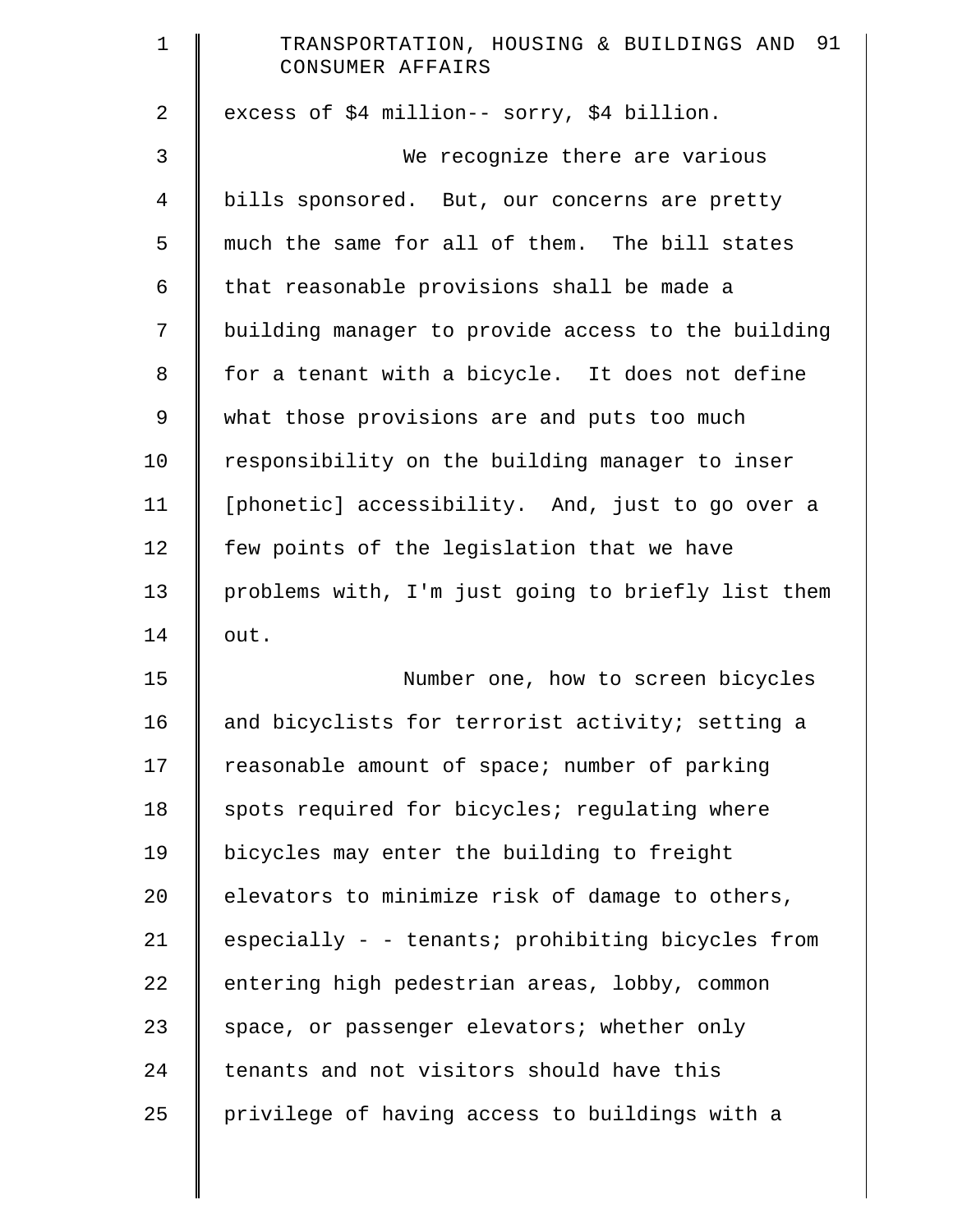| $\mathbf 1$ | TRANSPORTATION, HOUSING & BUILDINGS AND 92<br>CONSUMER AFFAIRS |
|-------------|----------------------------------------------------------------|
| 2           | bicycle and the bicycles-- sorry, the bicyclist's              |
| 3           | responsibility for damage to a tenant or a visitor             |
| 4           | visiting the building premises.                                |
| 5           | Finally, the legislation will lead                             |
| 6           | to higher costs and lost revenue for our members.              |
| 7           | For example, loss of rentable square footage,                  |
| 8           | frequent use of the freight elevator and expanding             |
| 9           | the hours of its operation, higher insurance                   |
| 10          | premiums for owners and managers, increased costs              |
| 11          | related to security and potential damage to                    |
| 12          | building infrastructure.                                       |
| 13          | While we want to contribute to the                             |
| 14          | goals of a cleaner city, and we believe the best               |
| 15          | route is not through legislation, but by our                   |
| 16          | members voluntarily providing a means for bicycle              |
| 17          | storage in their buildings. We believe that our                |
| 18          | members are best apt to make these decisions and               |
| 19          | that City legislation to do so would encumber                  |
| 20          | their operation. We look forward to working with               |
| 21          | the Administration and City Council to develop a               |
| 22          | legislation that is amenable to our members and                |
| 23          | our industry on a whole. And, thank you.                       |
| 24          | CHAIRPERSON LIU: Thank you.                                    |
| 25          | Miss Labree.                                                   |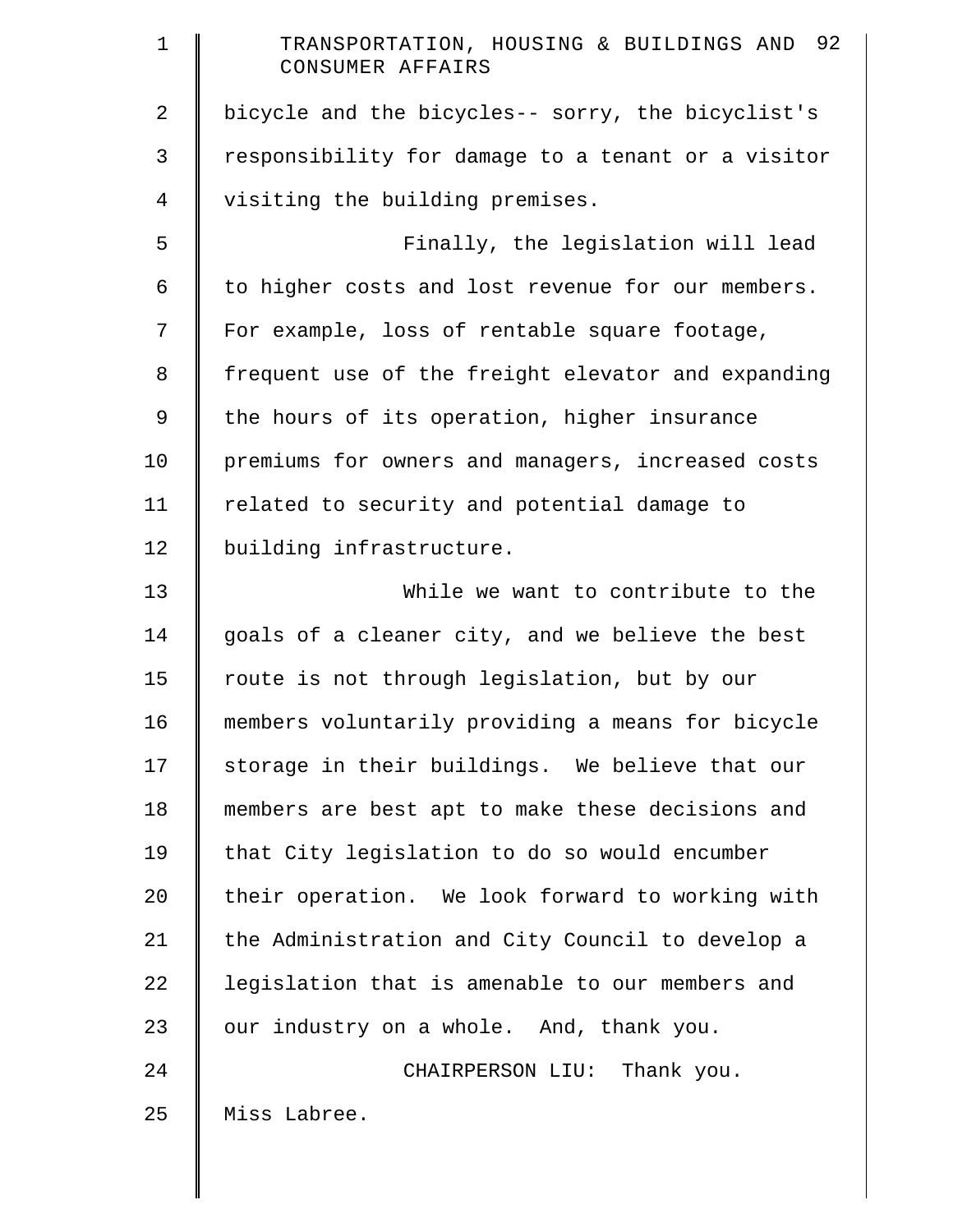| $\mathbf 1$ | TRANSPORTATION, HOUSING & BUILDINGS AND 93<br>CONSUMER AFFAIRS |
|-------------|----------------------------------------------------------------|
| 2           | ALICE LABREE: It's on? Is it on?                               |
| 3           | Thank you. My name is Alice Labree. I am here as               |
| 4           | a citizen taxpayer. I'm a former member of the                 |
| 5           | U.S. Department of State Foreign Service, where I              |
| 6           | observed traffic in Ankara, Turkey, Muscat                     |
| 7           | Sultanate of Amman and Stockholm, Sweden and                   |
| 8           | several other international cities. Of course,                 |
| 9           | here, nationally, as well.                                     |
| 10          | I reside in Harlem as a constituent                            |
| 11          | of the Honorable Inez Dickens in the Mitchell Lama             |
| 12          | co-op of Esplanade Gardens in Harlem, which is                 |
| 13          | six, 26-story buildings on the Harlem River at                 |
| 14          | 147 <sup>th</sup> Street and Linux Avenue.                     |
| 15          | I respect the intent of these                                  |
| 16          | bills. But, I'm against all of these bills as                  |
| 17          | creating undue financial hardships on employers                |
| 18          | and building owners, whether commercial or                     |
| 19          | residential. I would like to legislate that no                 |
| 20          | bicycles of any kind, including messengers and                 |
| 21          | deliveries, be allowed in the Borough of                       |
| 22          | Manhattan, as they impede commerce and bus                     |
| 23          | transportation and the safety of pedestrians,                  |
| 24          | especially the elderly. They could use Central                 |
| 25          | Park for recreational riding when the Park's                   |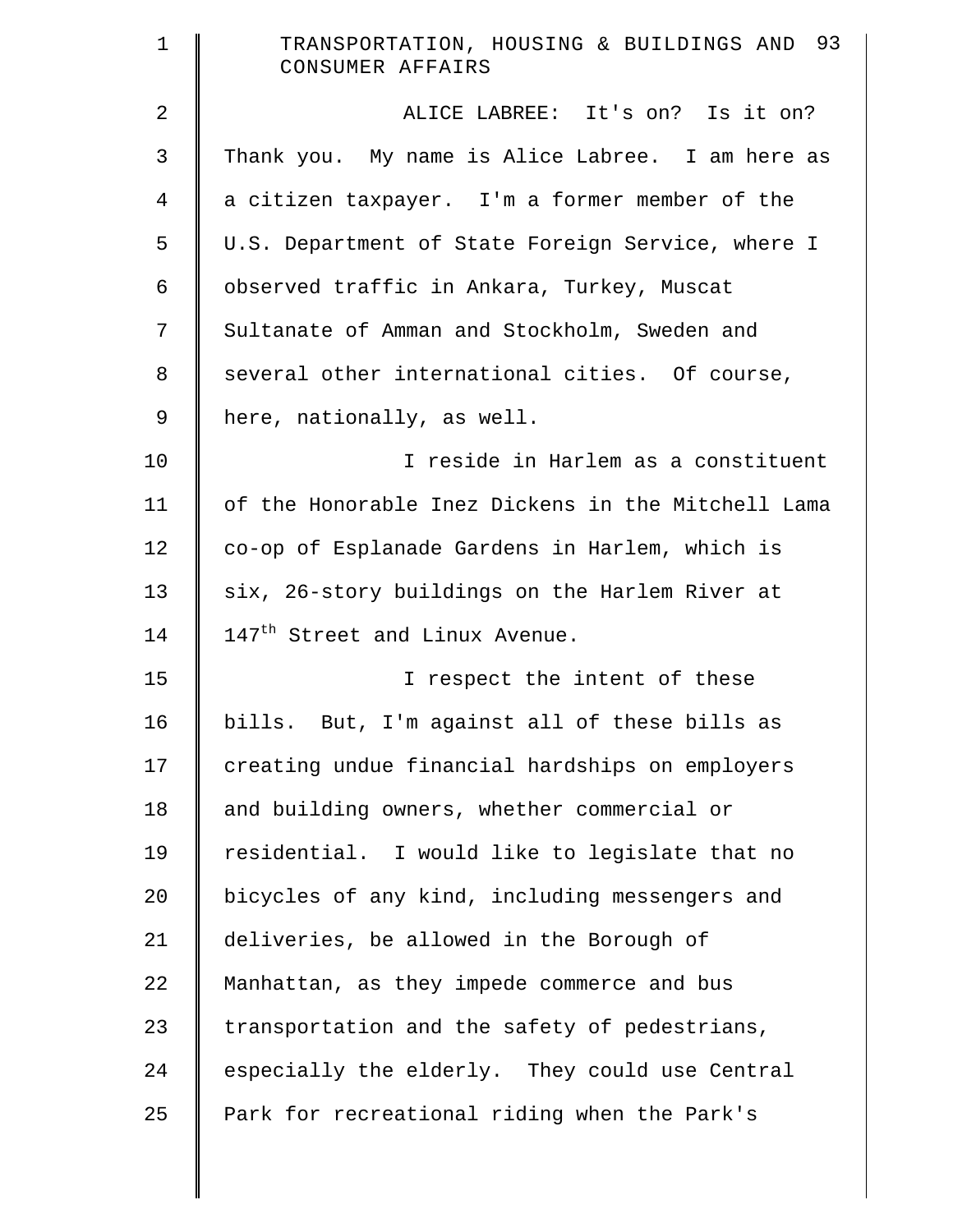| $\mathbf 1$    | 94<br>TRANSPORTATION, HOUSING & BUILDINGS AND<br>CONSUMER AFFAIRS |
|----------------|-------------------------------------------------------------------|
| $\overline{2}$ | closed.                                                           |
| 3              | Although some factions are                                        |
| 4              | seemingly against cars in the City, I won't                       |
| 5              | belabor why people need to drive their cars into                  |
| 6              | the City. But, cars contribute to our tax base                    |
| 7              | with shoppers, theater attendees, paying for                      |
| $\,8\,$        | gasoline and parking. Also, do bicyclists carry                   |
| 9              | insurance for liability, whether injury or                        |
| 10             | property damage? I want no bike lanes, no islands                 |
| 11             | in the street for sitting, because it's setting up                |
| 12             | the City for liability if somebody sitting there                  |
| 13             | is struck by a car or a truck or bicyclist.                       |
| 14             | I ask that the City of New York,                                  |
| 15             | the City of commerce, not be compared with other                  |
| 16             | cities here or abroad. We are unique New York.                    |
| 17             | We are a city of commerce and that focus must                     |
| 18             | never be forgotten. Thank you.                                    |
| 19             | CHAIRPERSON LIU: Thank you very                                   |
| 20             | much. We appreciate your testimony today. Thank                   |
| 21             | you. Oh, I'm sorry. Chairperson Dilan has some                    |
| 22             | questions for you.                                                |
| 23             | CO-CHAIRPERSON DILAN: I'll be                                     |
| 24             | very, very brief. I'm not going to belabor the                    |
| 25             | point here. But, I think-- I just want to ask,                    |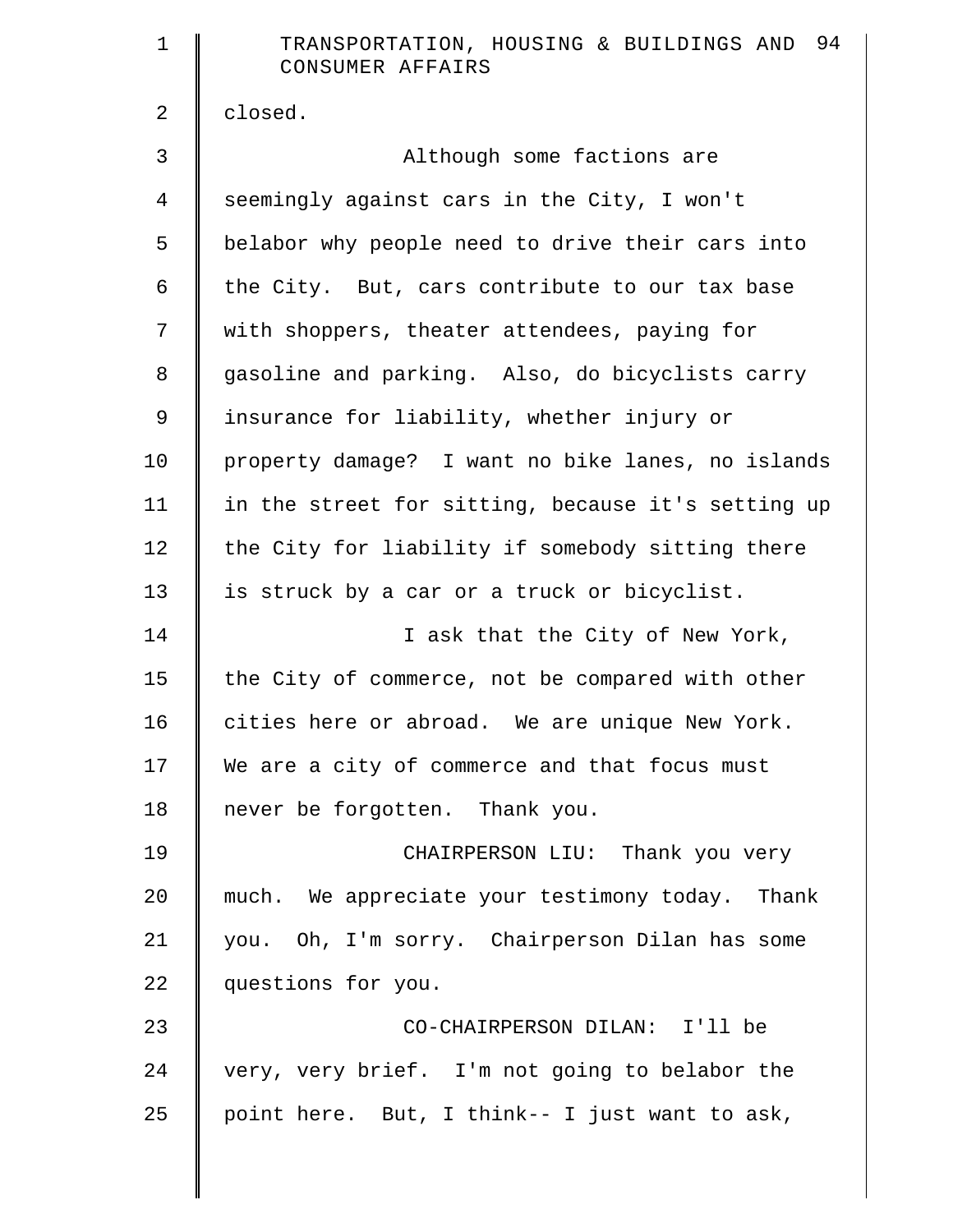| TRANSPORTATION, HOUSING & BUILDINGS AND 95<br>CONSUMER AFFAIRS |
|----------------------------------------------------------------|
| openly, to everybody on the panel. It just seemed              |
| to me that, at least from my perspective, I find               |
| no reason why Intro 780, which is the one that                 |
| requires the parking garages to store space, I                 |
| think you guys gave a blanket statement of                     |
| opposition to all bills. Is it incorrect to say                |
| that you guys, excuse me, would it be correct to               |
| say that you would opposed 780, as well?                       |
| ALICE LABREE: Yes.                                             |
| MARILYN DAVENPORT: And, what we've                             |
| found [pause] We've done a lot of research into                |
| where bike parking is provided and where it's not              |
| and where it's not feasible. And, what we found                |
| is that parking garages, which can provide bike                |
| parking, generally do. It's an amenity. If it's                |
| in a building, they can make money on it. You                  |
| know, they're perfectly open to it. The problem                |
| is that not all of them can or they don't have any             |
| demand. So, they're not going to want to set                   |
| aside space that there's no demand for that they               |
| could use some other way.                                      |
| And, I ask you to-- oh, I'm sorry--                            |
| envision, as we've all been in, valet parking lots             |
| underneath buildings with a narrow driveway in and             |
|                                                                |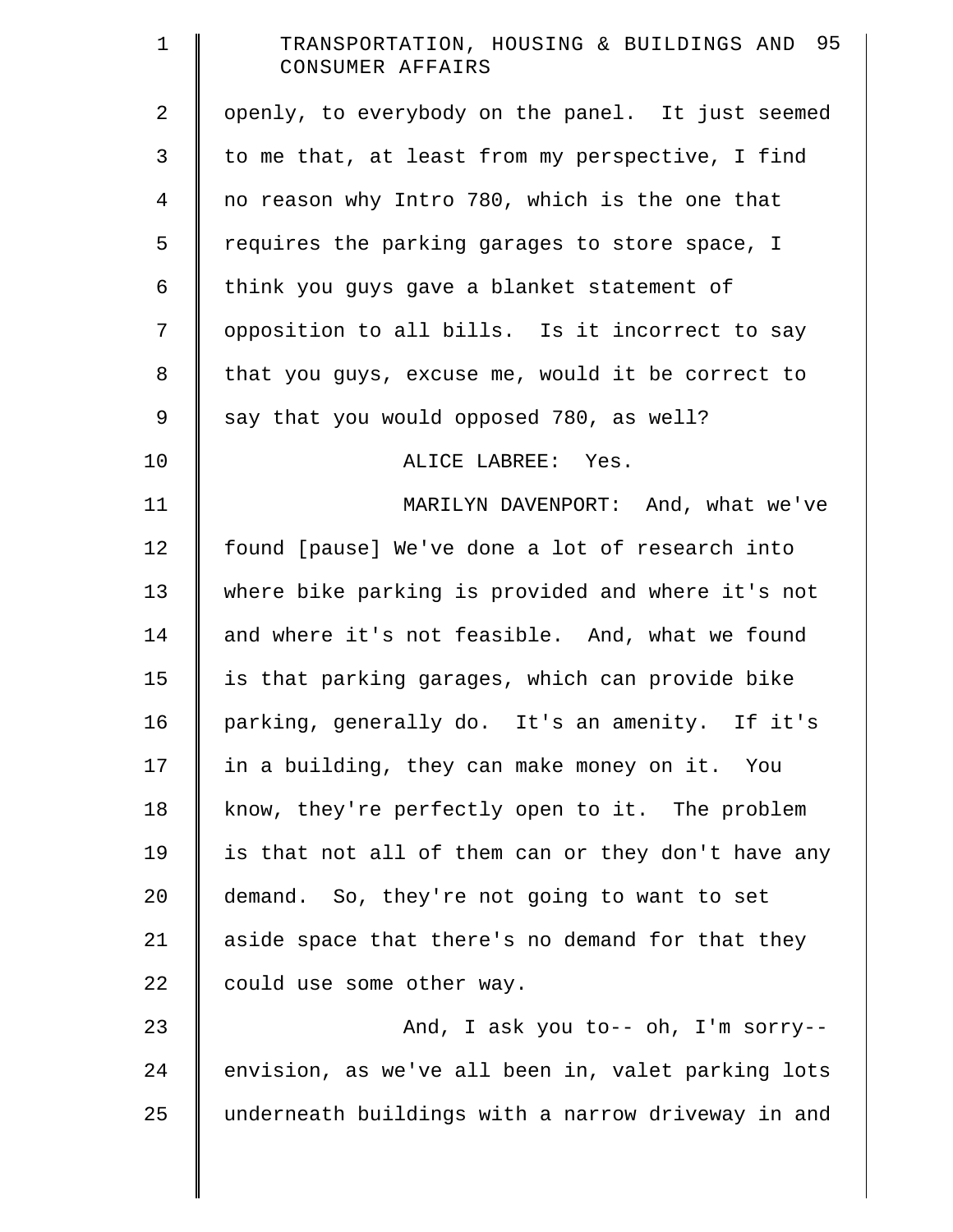| $\mathbf 1$    | 96<br>TRANSPORTATION, HOUSING & BUILDINGS AND<br>CONSUMER AFFAIRS |
|----------------|-------------------------------------------------------------------|
| 2              | the bill would require it near the attendance                     |
| 3              | desk, where it's well lighted. And then, it has                   |
| $\overline{4}$ | to have some sort of barrier from vehicular                       |
| 5              | traffic. It's not possible in a lot of them.                      |
| 6              | And then, the third issue is that a                               |
| 7              | lot of parking lots within buildings are providing                |
| 8              | parking for the building residents or tenants.                    |
| $\mathsf 9$    | And, it's for that purpose. And, we would ask                     |
| 10             | that that be completely exempted.                                 |
| 11             | SYLVESTER GIUSTINO: Mr. Chairman,                                 |
| 12             | I just want to state for the record that BOMA New                 |
| 13             | York has not taken a position on 780 at this time.                |
| 14             | But, based on what we're hearing today, we will                   |
| 15             | study it and get back to you.                                     |
| 16             | ALICE LABREE: I would like to say                                 |
| 17             | I want to oppose all of the bills because I don't                 |
| 18             | want to encourage bicycle riding as a form of                     |
| 19             | transportation to the City of commerce.                           |
| 20             | CO-CHAIRPERSON DILAN: I just                                      |
| 21             | wanted to be clear, 'cause I was a little confused                |
| 22             | about that. But, I think it's all been                            |
| 23             | straightened out. I guess, I asked the                            |
| 24             | Commissioner about the cost of the legislation.                   |
| 25             | Do you guys have an opinion? Or, have you done                    |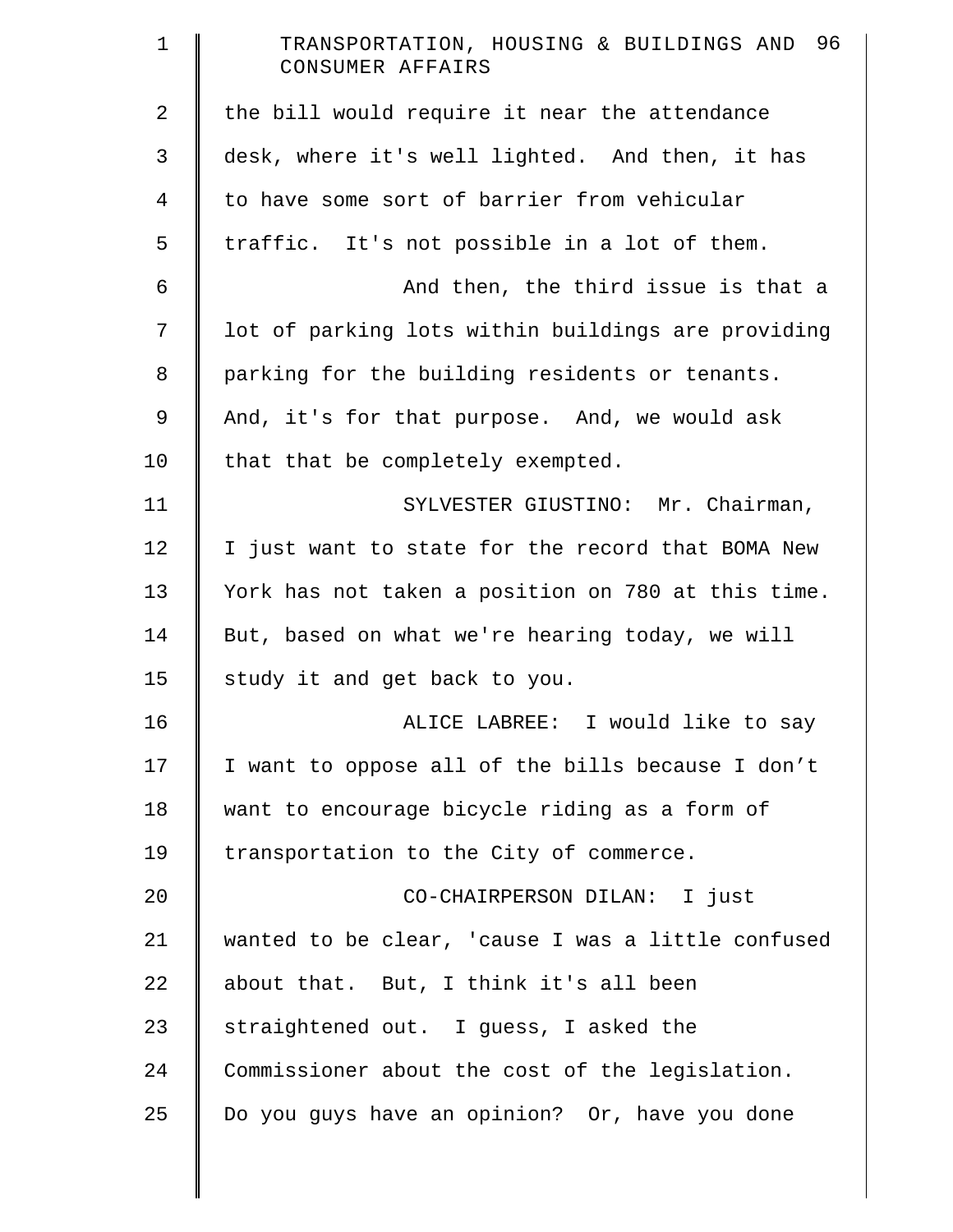| $\mathbf 1$    | TRANSPORTATION, HOUSING & BUILDINGS AND 97<br>CONSUMER AFFAIRS |
|----------------|----------------------------------------------------------------|
| $\overline{2}$ | any studies?                                                   |
| 3              | MARILYN DAVENPORT: We asked a few                              |
| $\overline{4}$ | buildings to cost it out. And, I apologize, I                  |
| 5              | didn't bring it. But, I'll send you the                        |
| $\epsilon$     | specifics. My recollection was I had two                       |
| 7              | buildings of over 500,000 square feet and, the one             |
| 8              | of over 750 square feet. And, they were costing                |
| 9              | it out based on the ratio in the legislation. I                |
| 10             | think the setup costs ran, and, you know, I                    |
| 11             | hesitate--                                                     |
| 12             | CO-CHAIRPERSON DILAN: Roughly.                                 |
| 13             | MARILYN DAVENPORT: -- 'cause I'm                               |
| 14             | not sure I can remember.                                       |
| 15             | CO-CHAIRPERSON DILAN: Yeah,                                    |
| 16             | roughly, roughly, that's fine.                                 |
| 17             | MARILYN DAVENPORT: But, I think                                |
| 18             | they ran from 30 to \$50,000. And, the bike racks              |
| 19             | themselves are not very expensive. That was                    |
| 20             | really the cameras, the setting up the room and                |
| 21             | lost rent, because if it's a storage space, you                |
| 22             | could rent it and it's lost rent. The larger cost              |
| 23             | was actually the ongoing costs because it did                  |
| 24             | require additional personnel time. But, I'll get               |
| 25             | you what they sent me. I'd be happy to.                        |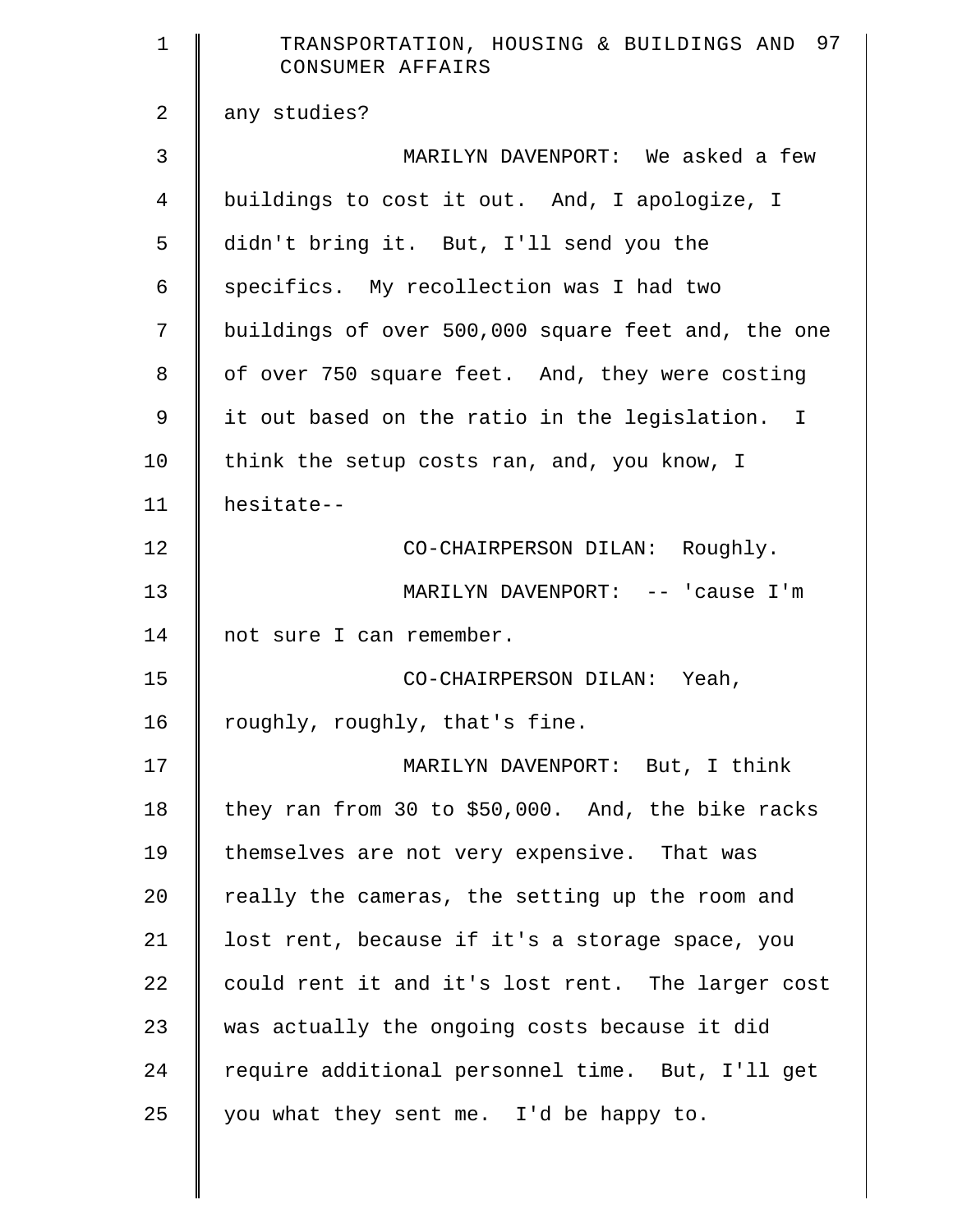| $\mathbf 1$ | TRANSPORTATION, HOUSING & BUILDINGS AND 98<br>CONSUMER AFFAIRS |
|-------------|----------------------------------------------------------------|
| 2           | CO-CHAIRPERSON DILAN: Appreciate                               |
| 3           | it.                                                            |
| 4           | ALICE LABREE: I'd like to comment                              |
| 5           | as a resident of a middle-income Mitchell Lama co-             |
| 6           | op. We, frankly, don't want to encourage any                   |
| 7           | other costs that we really don't need. It's hard               |
| 8           | enough to make our shareholders' maintenance.                  |
| 9           | Thank you.                                                     |
| 10          | CO-CHAIRPERSON DILAN: Thank you,                               |
| 11          | Mr. Chair.                                                     |
| 12          | CHAIRPERSON LIU: Thank you,                                    |
| 13          | Chairperson Dilan. John, you want to                           |
| 14          | JOHN DOYLE: I just wanted to                                   |
| 15          | address an issue that was raised by you, Chairman              |
| 16          | Liu, about the difference between the Building                 |
| 17          | Code and whether it can contemplate this type of               |
| 18          | legislation. We agree with you. The Building                   |
| 19          | Code is a code for safety and not for, as somebody             |
| 20          | else on the panel talked about it as, convenience.             |
| 21          | But, more to the point, we've had                              |
| 22          | the legislation, and I'm talking about 781 at the              |
| 23          | moment, reviewed by our attorneys. And, it's                   |
| 24          | their belief that it constitutes a partial taking.             |
| 25          | That, in fact, the City doesn't have the authority             |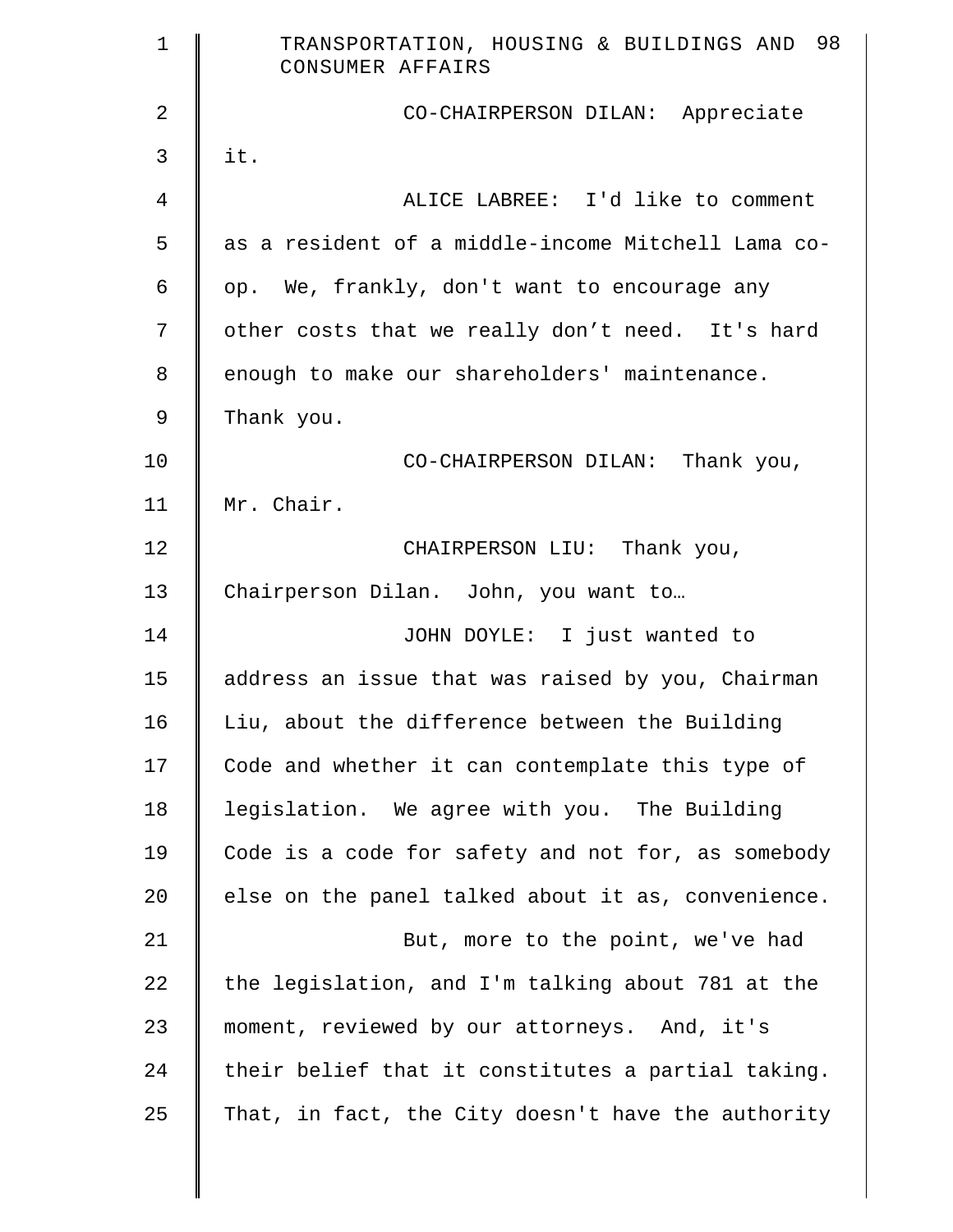| $\mathbf 1$ | TRANSPORTATION, HOUSING & BUILDINGS AND 99<br>CONSUMER AFFAIRS |
|-------------|----------------------------------------------------------------|
| 2           | to do this unless it can demonstrate that it's                 |
| 3           | necessary.                                                     |
| 4           | Now, we know that there's certain                              |
| 5           | number of people who are commuting by bicycle at               |
| 6           | the moment. And, I guess there's plans that hope               |
| 7           | that there will be many more beyond that. But,                 |
| 8           | the question is were they driving before? Were                 |
| 9           | they walking before? Or, were they taking mass                 |
| 10          | transit? Because, in order to justify it, in                   |
| 11          | order to have a need for this taking, you have to              |
| 12          | show empirically that those people were, in fact,              |
| 13          | leaving their cars to ride their bicycles. If                  |
| 14          | their carbon footprint is no greater before than               |
| 15          | it is now, then there seems to be no need.                     |
| 16          | Beyond that, you have to                                       |
| 17          | demonstrate that what you're doing is reasonable.              |
| 18          | And, it's government's burden to do this, not the              |
| 19          | landlord's burden to show that it's not true.<br>You           |
| 20          | have to demonstrate that it's reasonable.                      |
| 21          | Now, the City's testified earlier                              |
| 22          | that they've got a program here for municipal                  |
| 23          | workers to be able to bring bicycles to work, to               |
| 24          | commute by bicycle. But, notice that they                      |
| 25          | specified that they opened up 280 Broadway and                 |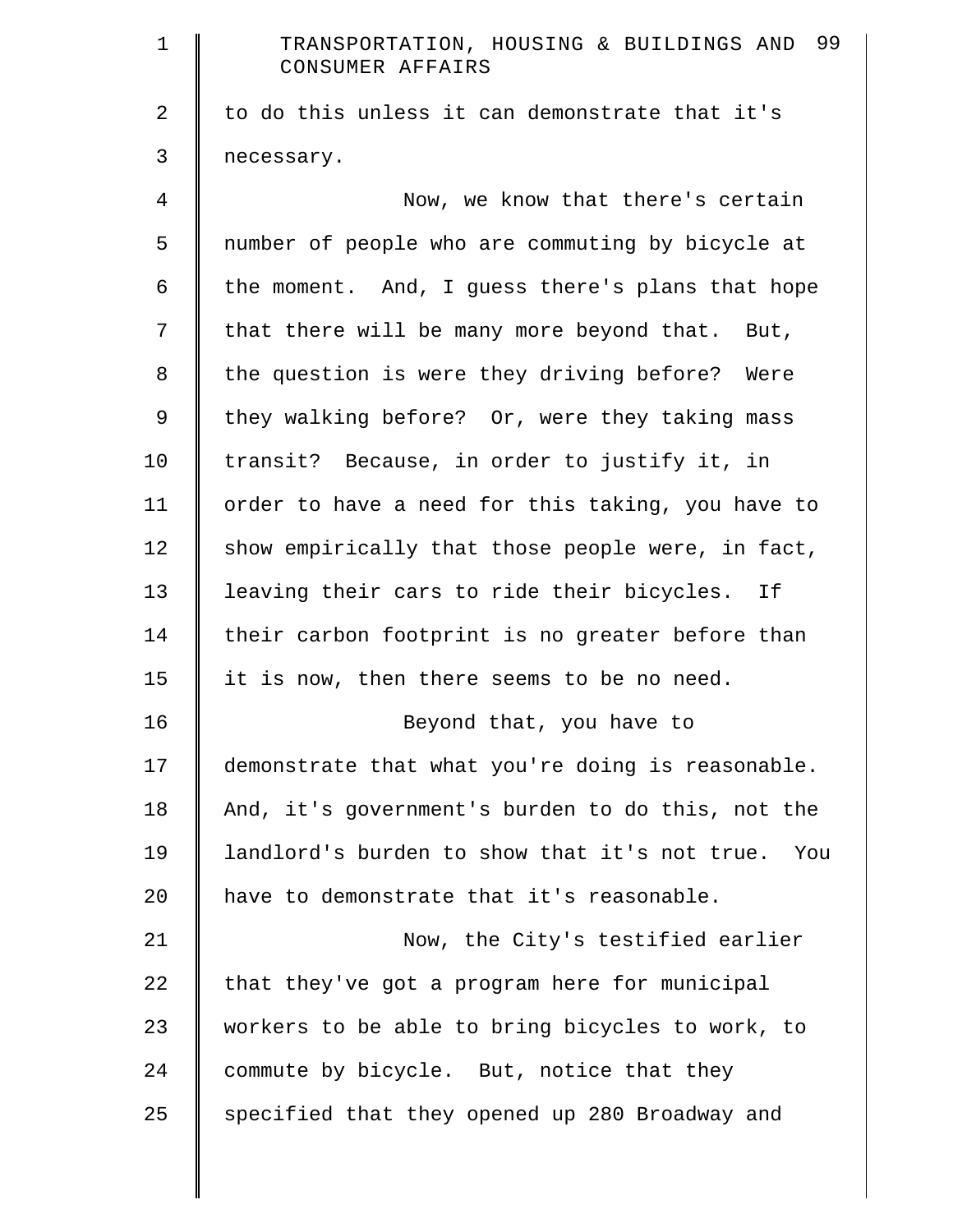| $\mathbf 1$    | TRANSPORTATION, HOUSING & BUILDINGS AND 100<br>CONSUMER AFFAIRS |
|----------------|-----------------------------------------------------------------|
| $\overline{a}$ | Worth Street, 40 Worth Street for that purpose.                 |
| 3              | And then, some outside parking over here by the                 |
| $\overline{4}$ | Municipal Building. But, I heard no mention of                  |
| 5              | opening up the Municipal Building. I heard no                   |
| 6              | mention of opening up City Hall. Now, they're not               |
| 7              | here to say why those buildings were not opened                 |
| $\,8\,$        | up. But, I would hypothesize that the reason they               |
| $\mathsf 9$    | weren't opened up is because it's not practical in              |
| 10             | those buildings. And, it's not necessary in those               |
| 11             | buildings, based on the number of people who are                |
| 12             | going to be commuting.                                          |
| 13             | Yet, this legislation would require                             |
| 14             | every single private property owner to open their               |
| 15             | buildings to some people, 'cause you list                       |
| 16             | occupants here, not just tenants, people have no                |
| 17             | standing whatsoever in terms of the lease between               |
| 18             | the tenant and the landlord.                                    |
| 19             | So, we believe it's a partial                                   |
| 20             | taking. We believe it's a bad idea.                             |
| 21             | CHAIRPERSON LIU: Well, that                                     |
| 22             | certainly changes things a little bit. We have                  |
| 23             | questions from Council Member Yassky.                           |
| 24             | COUNCIL MEMBER YASSKY: Thank you.                               |
| 25             | First of all, both, I guess, for the REBNY and the              |

║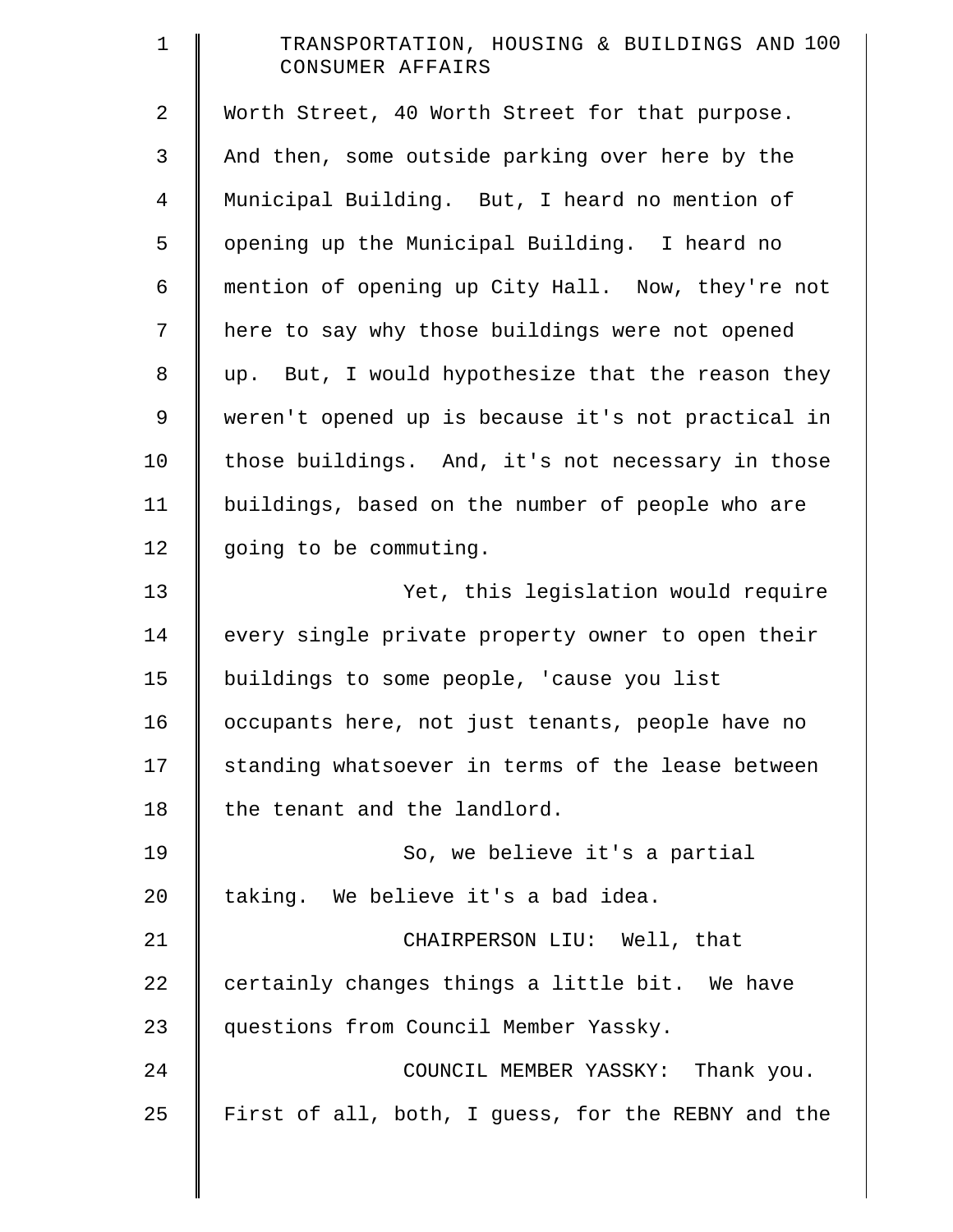| $\mathbf 1$ | TRANSPORTATION, HOUSING & BUILDINGS AND 101<br>CONSUMER AFFAIRS |
|-------------|-----------------------------------------------------------------|
| 2           | BOMA witness, I just want to make sure I'm clear                |
| 3           | on your position on the Administration proposal to              |
| 4           | change the Zoning Resolution for new buildings.                 |
| 5           | What's your position on that?                                   |
| 6           | MARILYN DAVENPORT: We support the                               |
| 7           | idea. But, the number of spaces has to be                       |
| 8           | reasonable. It has to reflect what we're seeing                 |
| 9           | as the demand across the City, which needs some                 |
| 10          | work.                                                           |
| 11          | COUNCIL MEMBER YASSKY: Okay.                                    |
| 12          | Thank you.                                                      |
| 13          | CHAIRPERSON LIU: Thank you,                                     |
| 14          | $Countcl--$                                                     |
| 15          | COUNCIL MEMBER YASSKY:<br>Yes,                                  |
| 16          | Mr., I'm sorry, Mr. Giustino?                                   |
| 17          | SYLVESTER GIUSTINO: In terms of                                 |
| 18          | new buildings, we're all for it, as well.                       |
| 19          | COUNCIL MEMBER YASSKY: You're all                               |
| 20          | for it. Okay.                                                   |
| 21          | SYLVESTER GIUSTINO: We just have                                |
| 22          | issue with the existing buildings.                              |
| 23          | COUNCIL MEMBER YASSKY: Okay.                                    |
| 24          | Thank you. And then, Ms. Davenport, you referred                |
| 25          | to, you said you'd heard from about 100 building,               |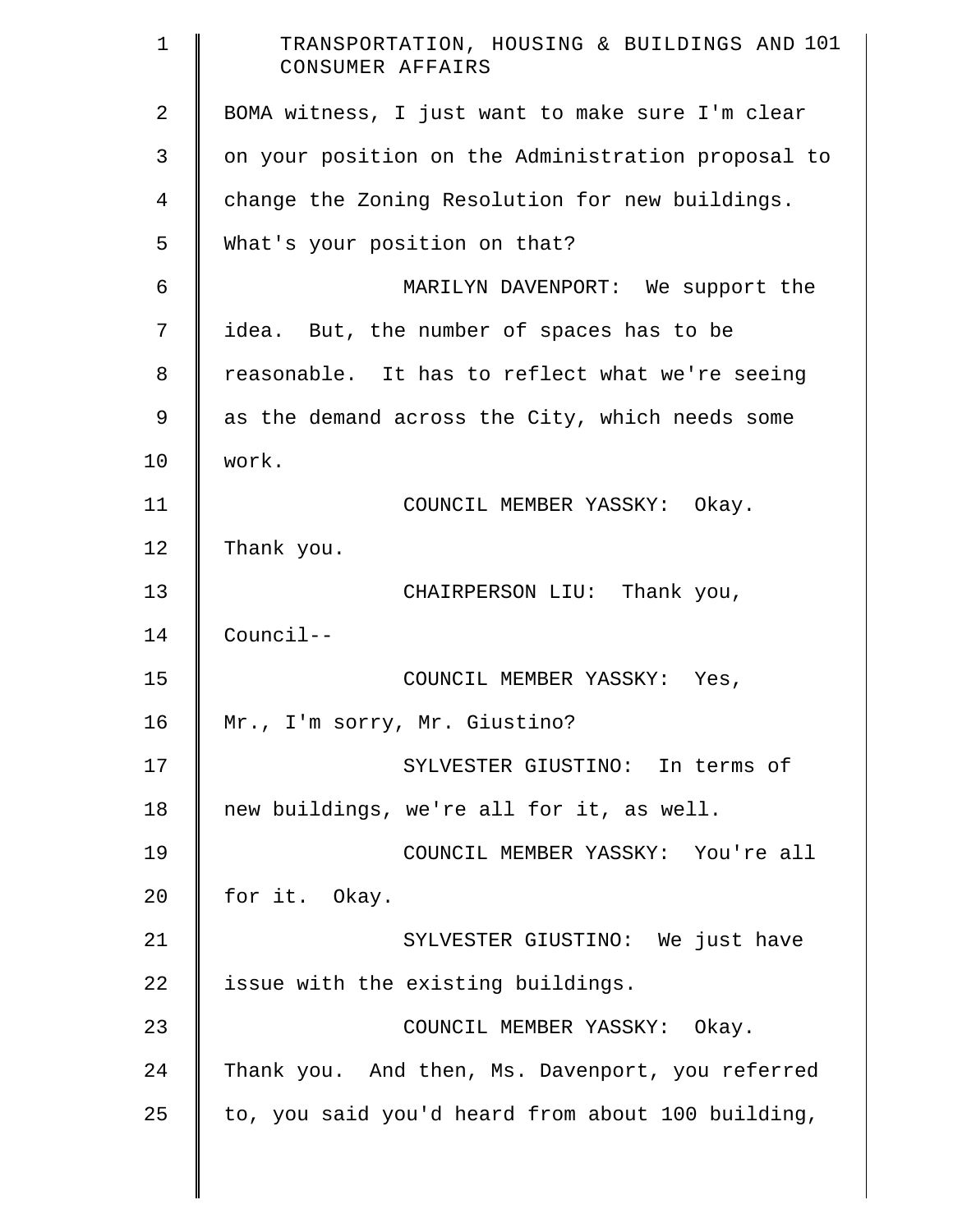| $\mathbf 1$ | TRANSPORTATION, HOUSING & BUILDINGS AND 102<br>CONSUMER AFFAIRS |
|-------------|-----------------------------------------------------------------|
| 2           | existing, now, that's on the new buildings. Turn                |
| 3           | to existing, you said, Ms. Davenport, you'd heard               |
| 4           | from about 100 owners or, I guess, owners                       |
| 5           | representing 100 buildings, that either provide or              |
| 6           | are planning to provide access. Did that I hear                 |
| 7           | that correctly?                                                 |
| 8           | MARILYN DAVENPORT: For storage.                                 |
| 9           | Yes, that's correct. It's over 100 that we know                 |
| 10          | of. And, we figure that's about 70 million square               |
| 11          | feet, just that we've heard from.                               |
| 12          | COUNCIL MEMBER YASSKY: I mean, how                              |
| 13          | many-- just for--                                               |
| 14          | MARILYN DAVENPORT: [Interposing]                                |
| 15          | About half of them--                                            |
| 16          | COUNCIL MEMBER YASSKY: -- my own                                |
| 17          | context.                                                        |
| 18          | MARILYN DAVENPORT: -- provide                                   |
| 19          | access and the other half provide some kind of                  |
| 20          | space. Or, in some instances, large employers,                  |
| 21          | such as Credit Suisse that was mentioned earlier,               |
| 22          | rent space.                                                     |
| 23          | COUNCIL MEMBER YASSKY: Are those                                |
| 24          | mostly ones that do it already? Or, they're                     |
| 25          | planning to?                                                    |

║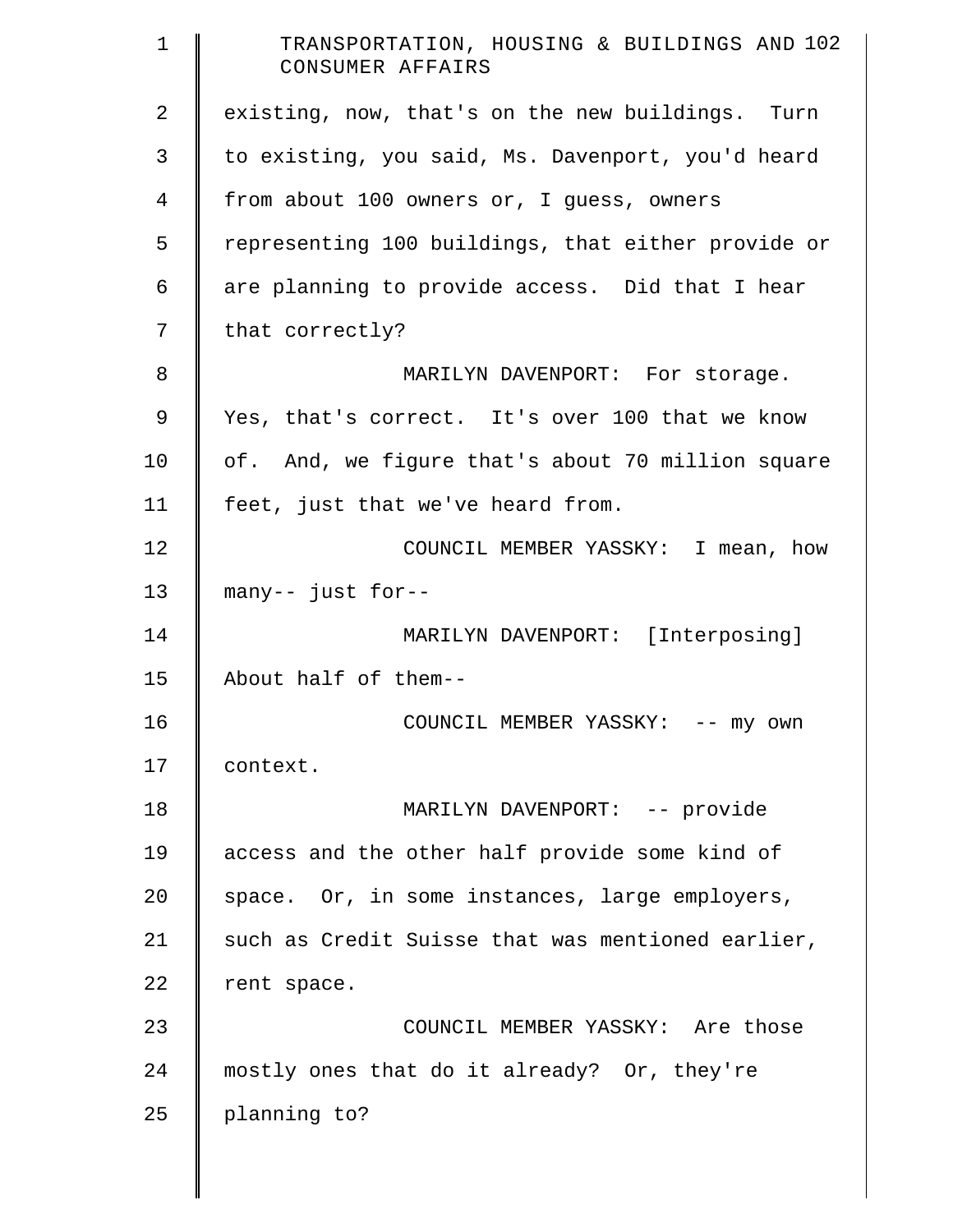| $\mathbf 1$    | TRANSPORTATION, HOUSING & BUILDINGS AND 103<br>CONSUMER AFFAIRS |
|----------------|-----------------------------------------------------------------|
| $\overline{a}$ | MARILYN DAVENPORT: Most already do                              |
| 3              | it.                                                             |
| 4              | COUNCIL MEMBER YASSKY: And, again,                              |
| 5              | just for my head for context, I mean how many                   |
| 6              | office buildings are there in Manhattan, or in the              |
| 7              | Central Bus. District? Are there a few thousand?                |
| 8              | Several thousand?                                               |
| 9              | MARILYN DAVENPORT: I don't know.                                |
| 10             | I think there's over 400 million square feet. We                |
| 11             | probably have-- we know we didn't get responses                 |
| 12             | from lots of buildings. In fact, I had to get on                |
| 13             | the phone to say it's not enough to do it. You                  |
| 14             | have to tell me, so I know. So, we didn't get                   |
| 15             | responses from everyone. But, we know of about 70               |
| 16             | million square feet.                                            |
| 17             | COUNCIL MEMBER YASSKY: Okay, 70                                 |
| 18             | million. And, it's--                                            |
| 19             | MARILYN DAVENPORT: [Interposing]                                |
| 20             | And, there's certainly over 400 million square                  |
| 21             | feet of office space in the City.                               |
| 22             | COUNCIL MEMBER YASSKY: Okay. And                                |
| 23             | then, Mr. Giustino, I just want to very briefly                 |
| 24             | make sure I understand the objection and these are              |
| 25             | overlap, I think, to some extent with                           |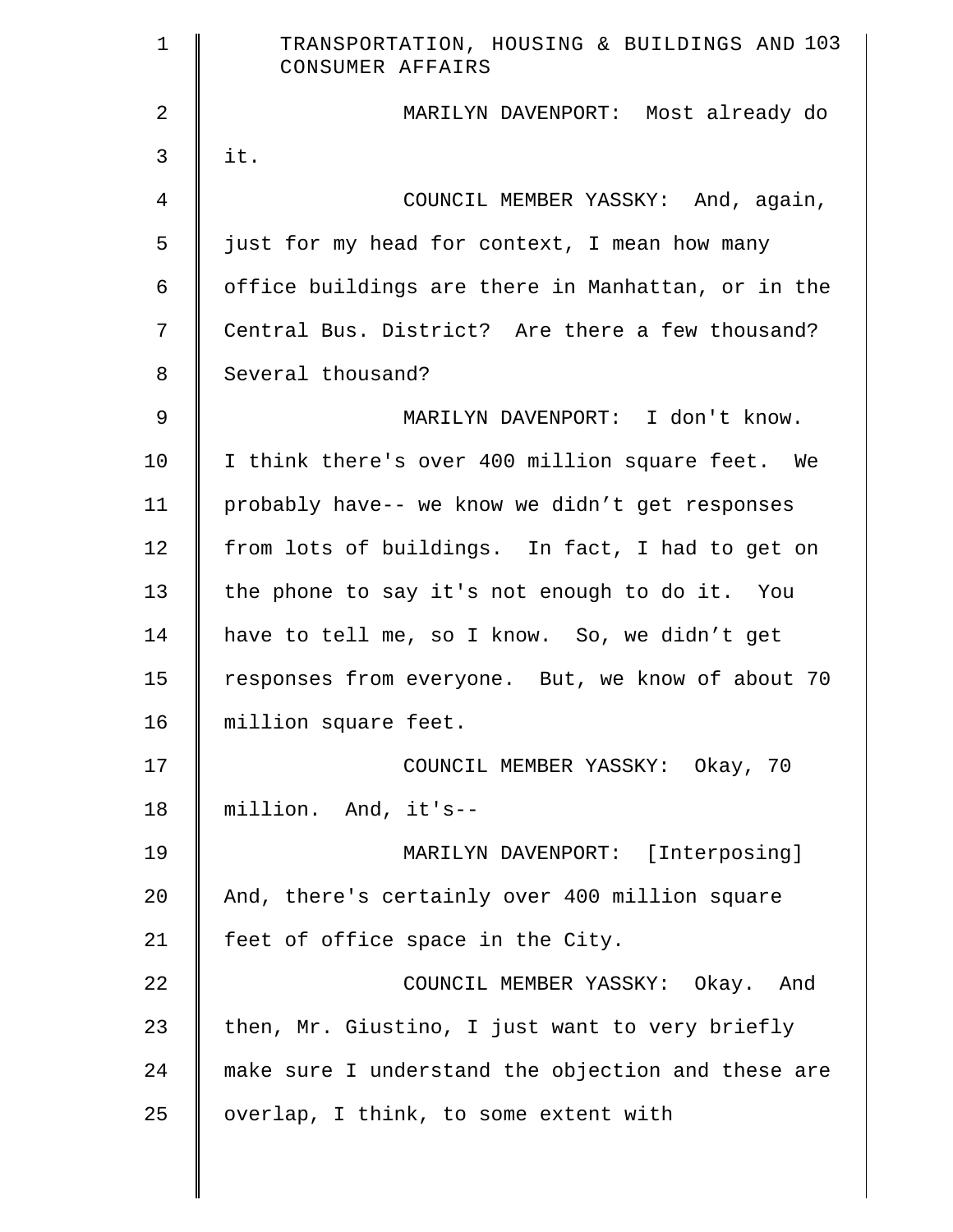| $\mathbf 1$    | TRANSPORTATION, HOUSING & BUILDINGS AND 104<br>CONSUMER AFFAIRS |
|----------------|-----------------------------------------------------------------|
| $\overline{2}$ | Ms. Davenport's concerns. I just, but they're                   |
| 3              | listed helpfully in your testimony. You list 12                 |
| 4              | concerns, just very briefly and some of them                    |
| 5              | really can be grouped together. One is how to                   |
| 6              | screen bicycles and bicyclists for terrorist                    |
| 7              | activity. How does that differ from other                       |
| 8              | entrants?                                                       |
| $\mathsf 9$    | SYLVESTER GIUSTINO: We're                                       |
| 10             | concerned about security access to the building.                |
| 11             | COUNCIL MEMBER YASSKY: Yeah, but,                               |
| 12             | I mean can you flesh that out? I'm not sure I                   |
| 13             | understand why that-- I mean, what's the                        |
| 14             | additional risk posed by a bicycle or bicyclist?                |
| 15             | MARILYN DAVENPORT: If I may?                                    |
| 16             | COUNCIL MEMBER YASSKY: Yeah.                                    |
| 17             | MARILYN DAVENPORT: The bicyclist,                               |
| 18             | most of the time, is coming in a different                      |
| 19             | entrance. You control your entrances.<br>In an                  |
| 20             | office building, if you notice, you have to go in,              |
| 21             | as a member of the public, you have to go in the                |
| 22             | front door. Well, you can't do that with a bike.                |
| 23             | So, you now have to provide another similar level               |
| 24             | of security at the back door.                                   |
| 25             | COUNCIL MEMBER YASSKY: Okay. That                               |
|                |                                                                 |
|                |                                                                 |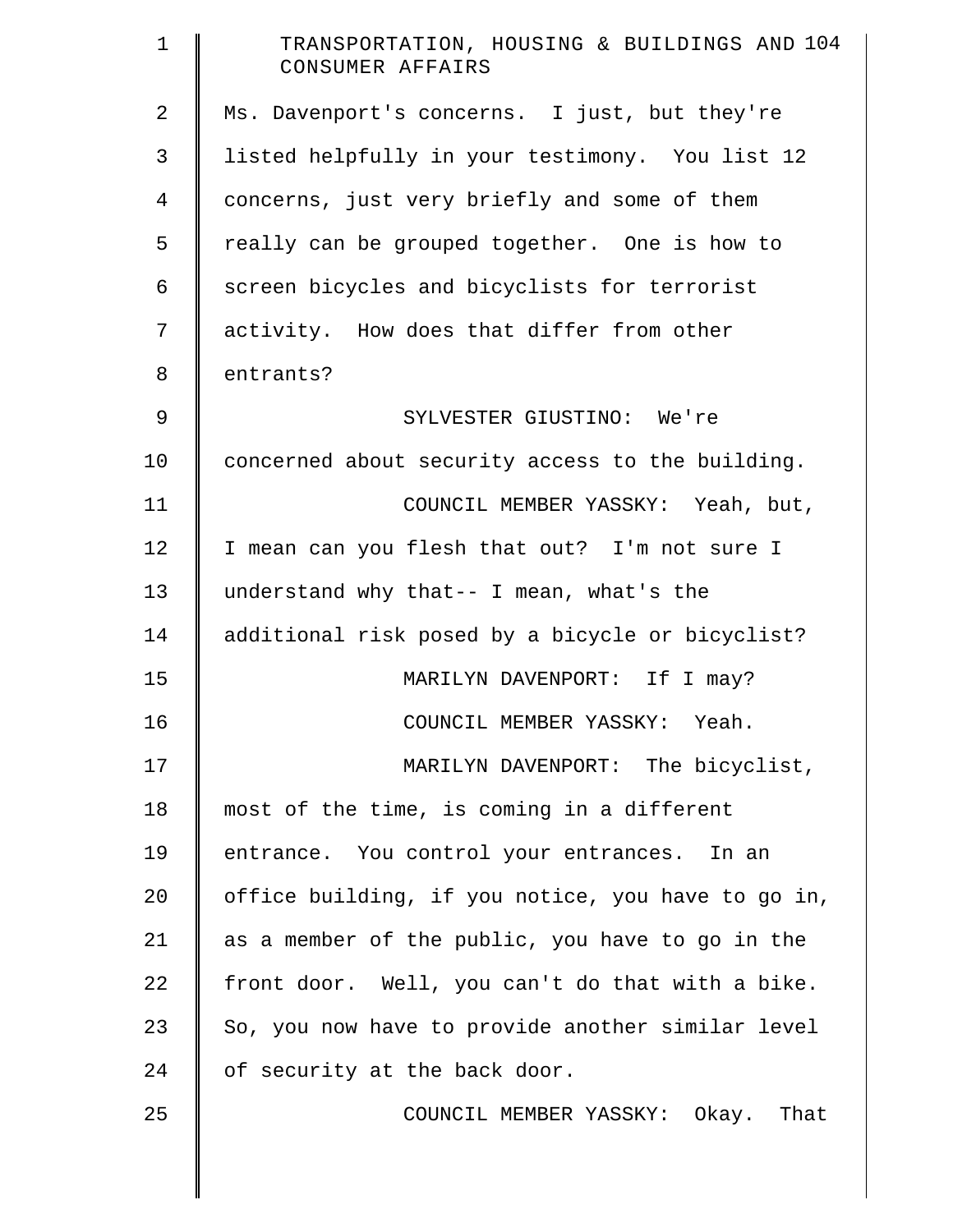| $\mathbf 1$    | TRANSPORTATION, HOUSING & BUILDINGS AND 105<br>CONSUMER AFFAIRS |
|----------------|-----------------------------------------------------------------|
| $\overline{a}$ | got to my questions about three, four, five and                 |
| 3              | six. And, why, you know, maybe there's no blanket               |
| 4              | answer. But, why cannot a bicycle go into through               |
| 5              | the front door?                                                 |
| 6              | SYLVESTER GIUSTINO: I can help you                              |
| 7              | out here. Basically, number one, security. And,                 |
| 8              | number two, damage to the building. You know,                   |
| $\mathsf 9$    | marble floors, interfering with other tenants and               |
| 10             | visitors. It can cause damage. It could be a                    |
| 11             | real problem to get people in and out of the                    |
| 12             | building safely and efficiently.                                |
| 13             | MARILYN DAVENPORT: Tenants have                                 |
| 14             | strong objections, as well, because, you know, you              |
| 15             | know how they rush in in the morning. And, you've               |
| 16             | got those revolving doors and you can't take them               |
| 17             | through the revolving doors--                                   |
| 18             | COUNCIL MEMBER YASSKY: Right.                                   |
| 19             | MARILYN DAVENPORT: -- obviously.                                |
| 20             | And, you have to take them through the handicap                 |
| 21             | accessible doors, which is not really a good idea.              |
| 22             | So, it just doesn't work to go in the front door.               |
| 23             | And then, you're going through marble or a                      |
| 24             | granite--                                                       |
| 25             | COUNCIL MEMBER YASSKY:                                          |
|                |                                                                 |
|                |                                                                 |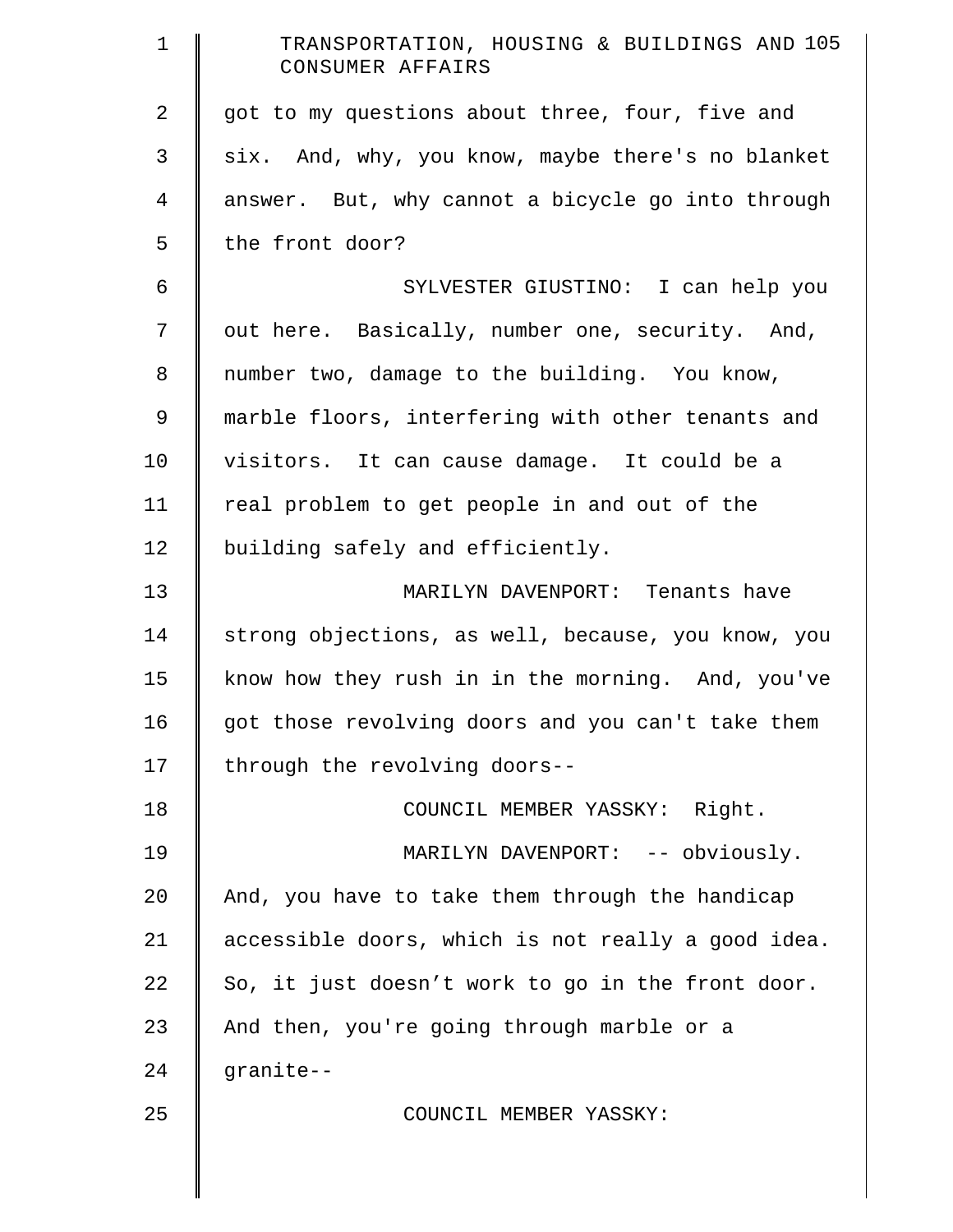| $\mathbf 1$    | TRANSPORTATION, HOUSING & BUILDINGS AND 106<br>CONSUMER AFFAIRS |
|----------------|-----------------------------------------------------------------|
| $\overline{a}$ | [Interposing] Yeah, I'm sorry. I don't want--                   |
| $\mathsf{3}$   | MARILYN DAVENPORT: -- lobby--                                   |
| 4              | COUNCIL MEMBER YASSKY: And, I                                   |
| 5              | don't want to take the Committee's time, 'cause I               |
| 6              | know there's more witnesses. I want to hear them.               |
| 7              | But, I really do want to understand this. Tell                  |
| 8              | me, you said-- I understand the revolving door.                 |
| 9              | You said well then, they have to go through the                 |
| 10             | accessible or the, you know, the open, the                      |
| 11             | conventional door. And, you said that's not a                   |
| 12             | good idea. Why is that not a good idea?                         |
| 13             | MARILYN DAVENPORT: Oh, I'm sorry.                               |
| 14             | I was just-- it is for accessibility. And, it--                 |
| 15             | COUNCIL MEMBER YASSKY: But, why                                 |
| 16             | can't a bicycle come through that door?                         |
| 17             | MARILYN DAVENPORT: It's going to                                |
| 18             | put them in the marble or granite lobby where it                |
| 19             | can do damage, where it's impeding the foot                     |
| 20             | traffic that could be very heavy. It's also                     |
| 21             | impeding any other traffic through that door.                   |
| 22             | It's a big piece--                                              |
| 23             | COUNCIL MEMBER YASSKY:                                          |
| 24             | [Interposing] Okay. So--                                        |
| 25             | MARILYN DAVENPORT: It's much                                    |
|                |                                                                 |
|                |                                                                 |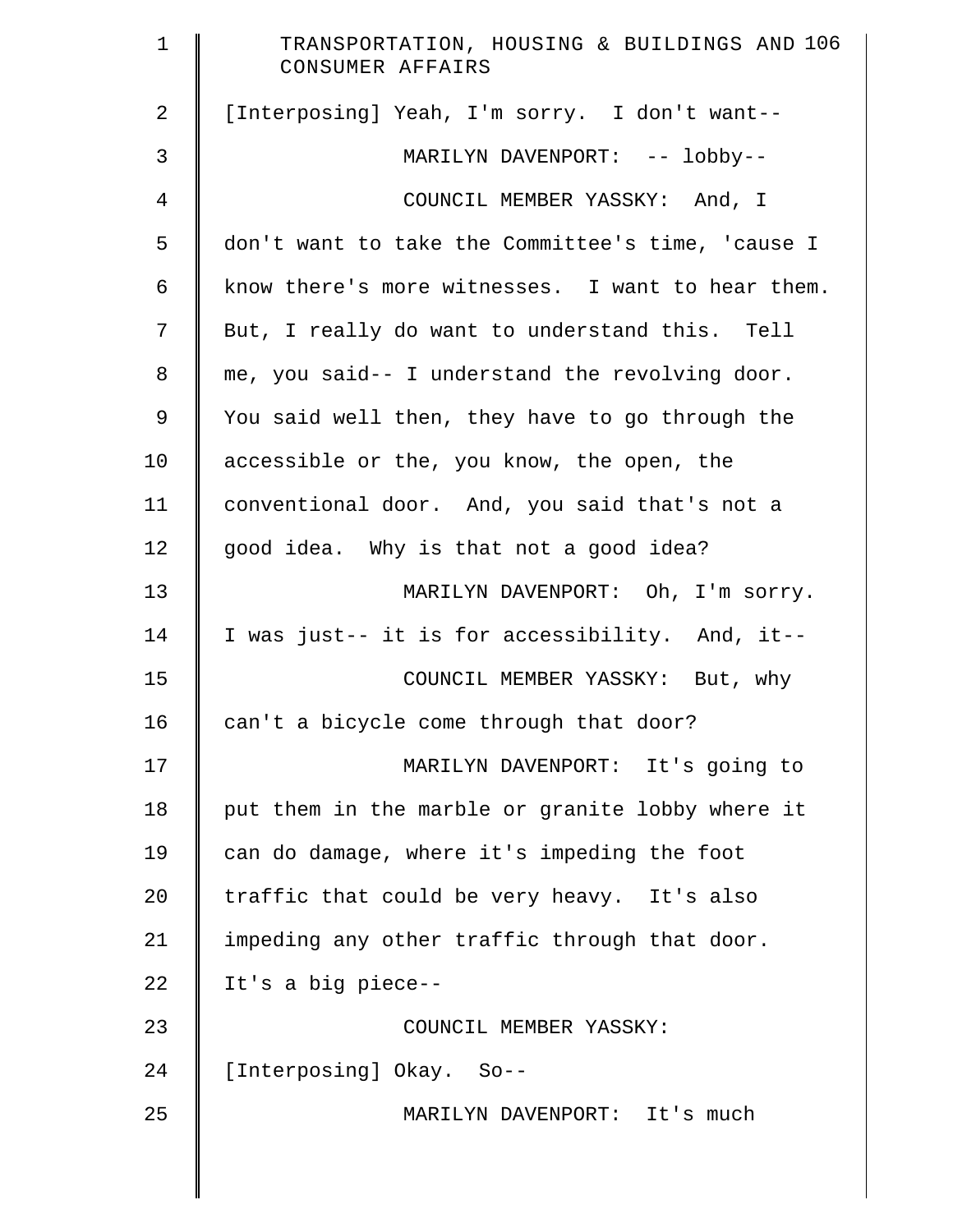| $\mathbf{1}$   | TRANSPORTATION, HOUSING & BUILDINGS AND 107<br>CONSUMER AFFAIRS |
|----------------|-----------------------------------------------------------------|
| $\overline{2}$ | bigger than a stroller, much bigger. A stroller                 |
| 3              | $coul$ d--                                                      |
| 4              | LYNETTE CHANG: [Off mic] folding                                |
| 5              | bike.                                                           |
| 6              | COUNCIL MEMBER YASSKY: Okay.                                    |
| 7              | MARILYN DAVENPORT: Folding bikes                                |
| 8              | are fine.                                                       |
| 9              | COUNCIL MEMBER YASSKY: [Crosstalk]                              |
| 10             | MARILYN DAVENPORT: We would                                     |
| 11             | encourage folding bikes.                                        |
| 12             | CO-CHAIRPERSON DILAN: Ma'am,                                    |
| 13             | you're out of order. You're out of order, ma'am.                |
| 14             | CHAIRPERSON LIU: All right.                                     |
| 15             | COUNCIL MEMBER YASSKY: Okay.                                    |
| 16             | CHAIRPERSON LIU: Any more                                       |
| 17             | questions, Council Member Yassky?                               |
| 18             | COUNCIL MEMBER YASSKY: Well, we                                 |
| 19             | want to move through this I guess. Okay. I just                 |
| 20             | would say, I mean, I think the, if I get it, the                |
| 21             | concerns-- let me just ask my last question this                |
| 22             | way. Most of your concerns have to do with the                  |
| 23             | specific manner and, Mr. Giustino, your testimony               |
| 24             | says the bill does not address the practical                    |
| 25             | details associated with bicycles in our buildings.              |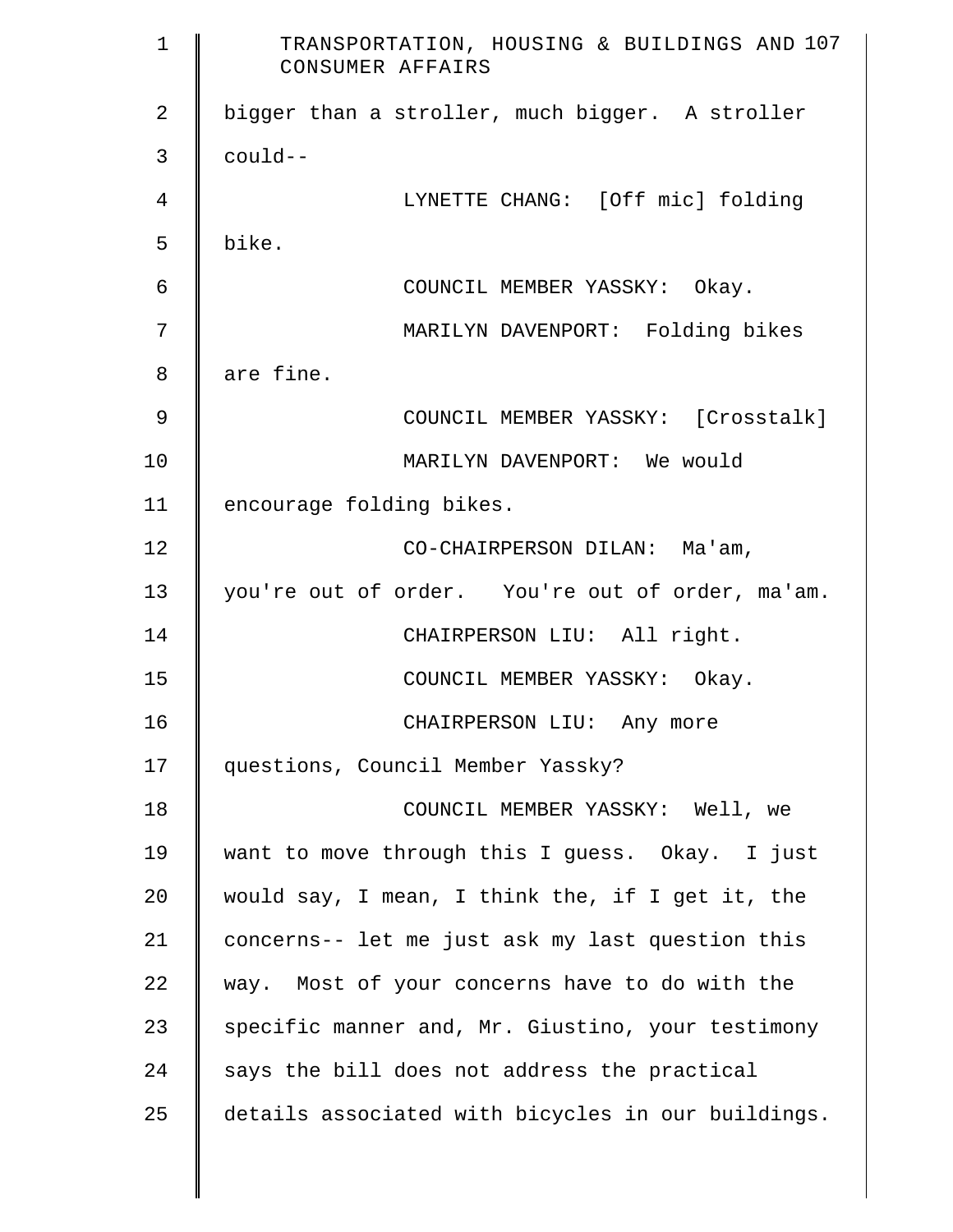| $\mathbf 1$    | TRANSPORTATION, HOUSING & BUILDINGS AND 108<br>CONSUMER AFFAIRS |
|----------------|-----------------------------------------------------------------|
| $\overline{2}$ | I would think it would be better for the Council                |
| 3              | to give building owners flexibility how to address              |
| $\overline{4}$ | these issues, rather than prescribe specifically,               |
| 5              | you know, front door, side door, freight elevator,              |
| 6              | passenger elevator, time of day, not time. Do you               |
| 7              | agree that it would be better to give building                  |
| 8              | owners flexibility? Or, do you think legislation                |
| $\overline{9}$ | would be better having specific requirements on                 |
| 10             | each of these issues?                                           |
| 11             | SYLVESTER GIUSTINO: Well, that's a                              |
| 12             | very good question. When we spoke to our members,               |
| 13             | their concerns was that the bill was far too broad              |
| 14             | and too speculative. So, we, you know, and in its               |
| 15             | current form, we have-- we're opposed to it.                    |
| 16             | COUNCIL MEMBER YASSKY: Right.                                   |
| 17             | SYLVESTER GIUSTINO: And, what--                                 |
| 18             | COUNCIL MEMBER YASSKY:                                          |
| 19             | [Interposing] But, if it specify, if it gave                    |
| 20             | specific answers to these questions, would that--               |
| 21             | SYLVESTER GIUSTINO: [Interposing]                               |
| 22             | Well, it depends on what specifications you're                  |
| 23             | spelling out here. And, if you came back to us                  |
| 24             | with a list of--                                                |
| 25             | COUNCIL MEMBER YASSKY:                                          |
|                |                                                                 |
|                |                                                                 |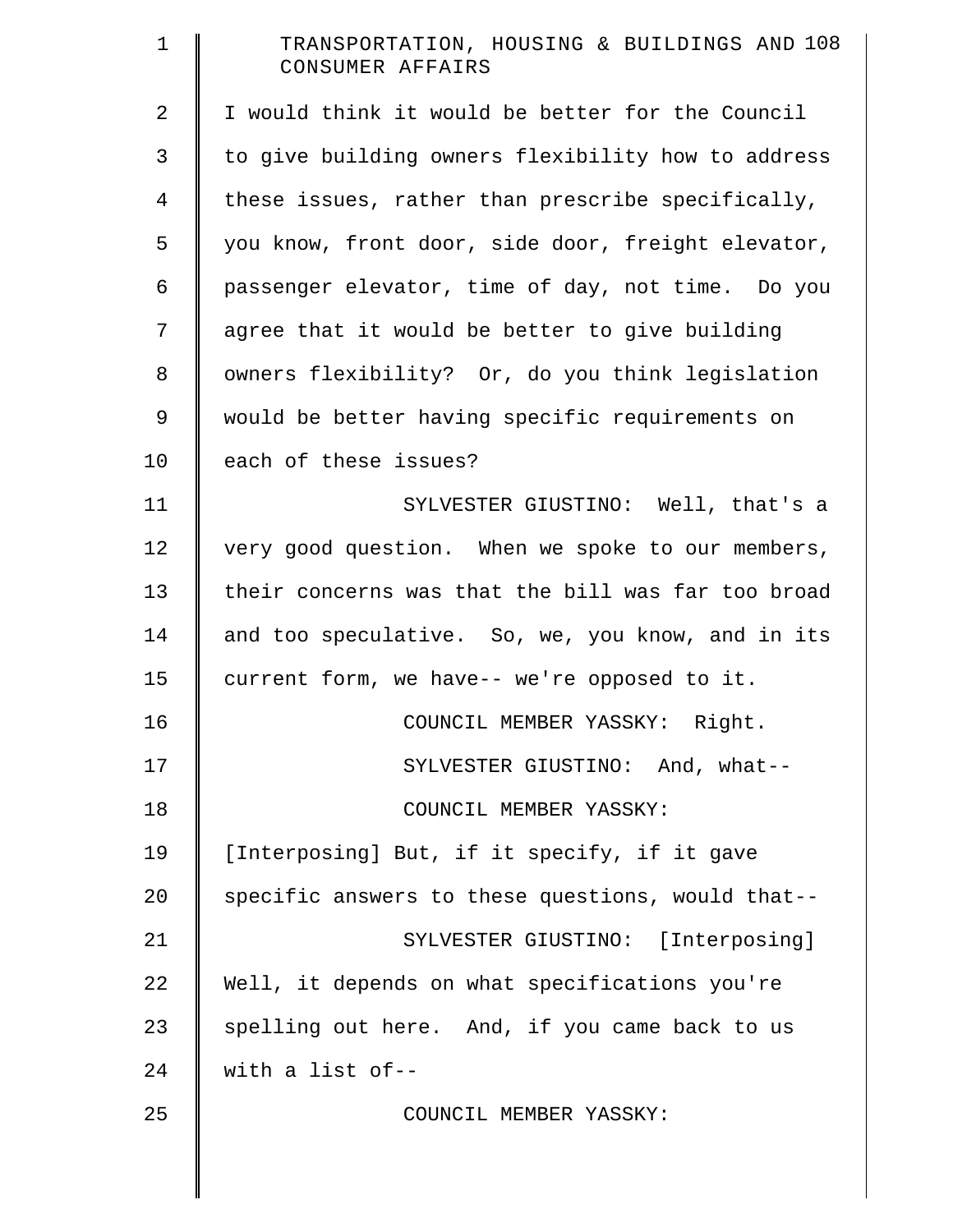| $\mathbf 1$ | TRANSPORTATION, HOUSING & BUILDINGS AND 109<br>CONSUMER AFFAIRS |
|-------------|-----------------------------------------------------------------|
| 2           | [Interposing] Well, I--                                         |
| 3           | SYLVESTER GIUSTINO: -- do's and                                 |
| 4           | don'ts, we would talk--                                         |
| 5           | COUNCIL MEMBER YASSKY:                                          |
| 6           | [Interposing] I don't want to interrupt. But, I                 |
| 7           | would just say I'd welcome your-- if you have                   |
| 8           | specific, and believe me, I think I very much want              |
| $\mathsf 9$ | this bill to work for--                                         |
| 10          | SYLVESTER GIUSTINO: Right.                                      |
| 11          | COUNCIL MEMBER YASSKY: -- the                                   |
| 12          | owners, the landlords--                                         |
| 13          | SYLVESTER GIUSTINO: Sure.                                       |
| 14          | COUNCIL MEMBER YASSKY: -- so, if                                |
| 15          | there are specific-- if there's language that you               |
| 16          | can propose that would address the issues of, you               |
| 17          | know, what entrance, where, what time of day, what              |
| 18          | elevator. If you can propose language on that, I                |
| 19          | would be eager to see it. So, please do.                        |
| 20          | SYLVESTER GIUSTINO: Great. We--                                 |
| 21          | COUNCIL MEMBER YASSKY: Okay.                                    |
| 22          | SYLVESTER GIUSTINO: -- will be in                               |
| 23          | contact, then.                                                  |
| 24          | COUNCIL MEMBER YASSKY: Thank you                                |
| 25          | so much. Thank you, Mr. Chair.                                  |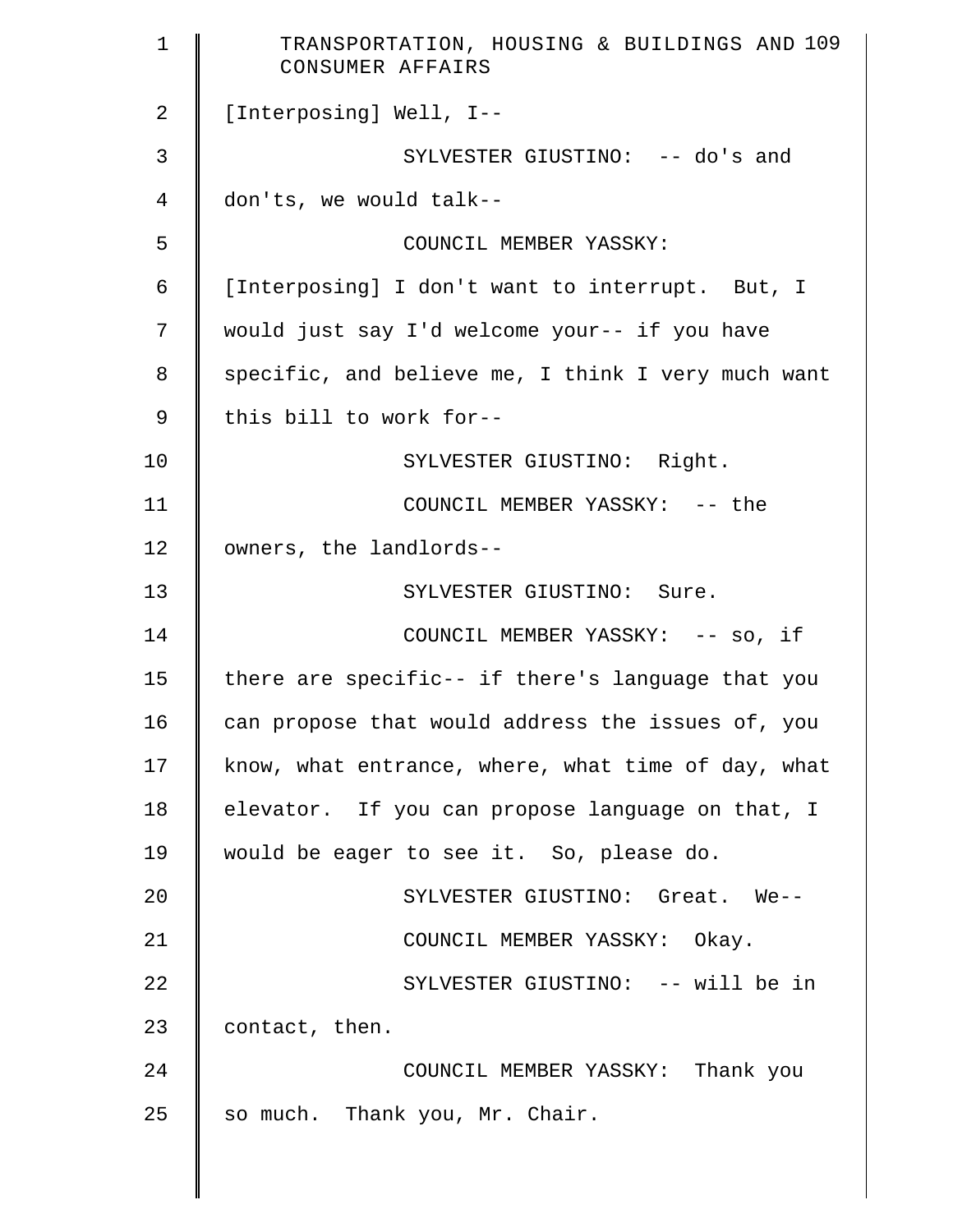| $\mathbf 1$    | TRANSPORTATION, HOUSING & BUILDINGS AND 110<br>CONSUMER AFFAIRS |
|----------------|-----------------------------------------------------------------|
| $\overline{a}$ | CHAIRPERSON LIU: Thank you,                                     |
| 3              | Council Member Yassky. We've been joined by                     |
| 4              | Council Member Gale Brewer of Manhattan. And, we                |
| 5              | have questions from Council Member Koppell.                     |
| 6              | COUNCIL MEMBER KOPPELL: Chairman,                               |
| 7              | I just would observe, if I may, first of all, with              |
| 8              | respect to the question of need or necessity, I                 |
| $\mathsf 9$    | don't know-- I'm almost having a feeling with this              |
| 10             | panel that this hearing is being held in the                    |
| 11             | 1950s, really. I know we don't have a problem in                |
| 12             | New York of air quality. I realize we don't have                |
| 13             | a problem with congestion. And, I know that we                  |
| 14             | don't have a problem with health. And so, dealing               |
| 15             | with those problems is completely unnecessary in                |
| 16             | the year 2008. I respect that. And, I certainly                 |
| 17             | think that you're going to get very far with that               |
| 18             | argument with a Court when you argue against                    |
| 19             | necessity. Let me just say that. I'd be happy to                |
| 20             | take the case.                                                  |
| 21             | The second thing I would say is                                 |
| 22             | that we now have to provide access for people with              |
| 23             | wheelchairs. They have all the same problems as                 |
| 24             | bicycles. And, yet, we have to do it because                    |
| 25             | otherwise we screen out a whole group of people                 |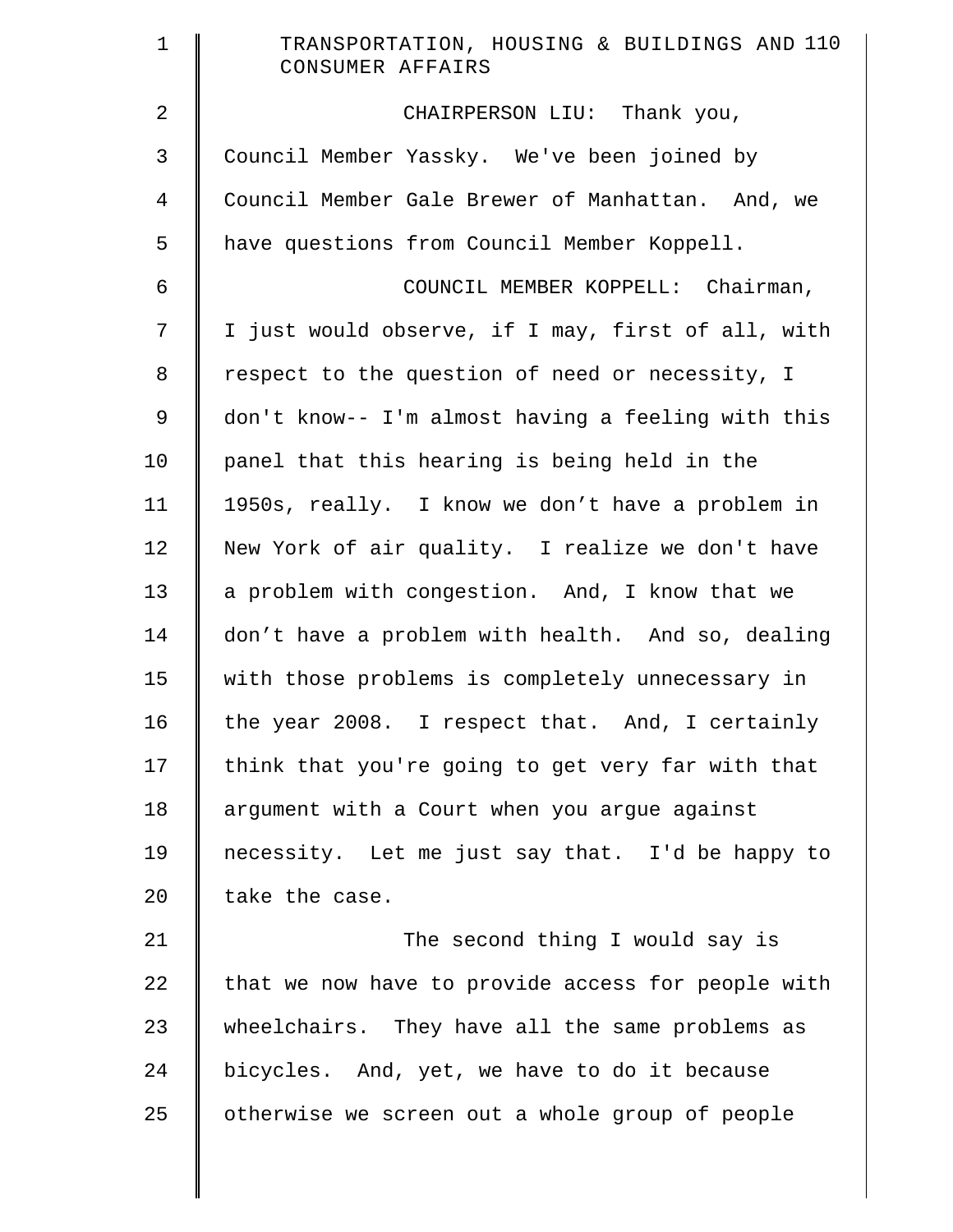| $\mathbf 1$ | TRANSPORTATION, HOUSING & BUILDINGS AND 111<br>CONSUMER AFFAIRS |
|-------------|-----------------------------------------------------------------|
| 2           | who have the right to mobility. And, I would                    |
| 3           | suggest the same with bicycles.                                 |
| 4           | Furthermore, you've got to be                                   |
| 5           | blind, I guess, handicapped or disabled in that                 |
| 6           | way not to know that in huge numbers of buildings               |
| 7           | today, people bring bicycles in and out the front               |
| 8           | door and through the lobby and in the passenger                 |
| 9           | elevators. It may not always be convenient. But,                |
| 10          | it's happening. And, you know, I just don't know                |
| 11          | where this is coming from. There can be                         |
| 12          | reasonable regulation. But, to say that you                     |
| 13          | shouldn't require it is beyond me.                              |
| 14          | And, with respect to parking                                    |
| 15          | garages that provide bicycle parking, I would love              |
| 16          | to get from you a list of the parking garages in                |
| 17          | Manhattan that provide parking spaces for                       |
| 18          | bicyclists. I suspect it's going to be a very                   |
| 19          | small list. If it's really a big list, maybe my                 |
| 20          | legislation isn't required.                                     |
| 21          | But, we got a new world,                                        |
| 22          | Mr. Chairman, that we're sort of kicking and                    |
| 23          | screaming-- being pulled, kicking and screaming,                |
| 24          | into. And, it's about time for the real estate                  |
| 25          | industry to understand that that is a new world.                |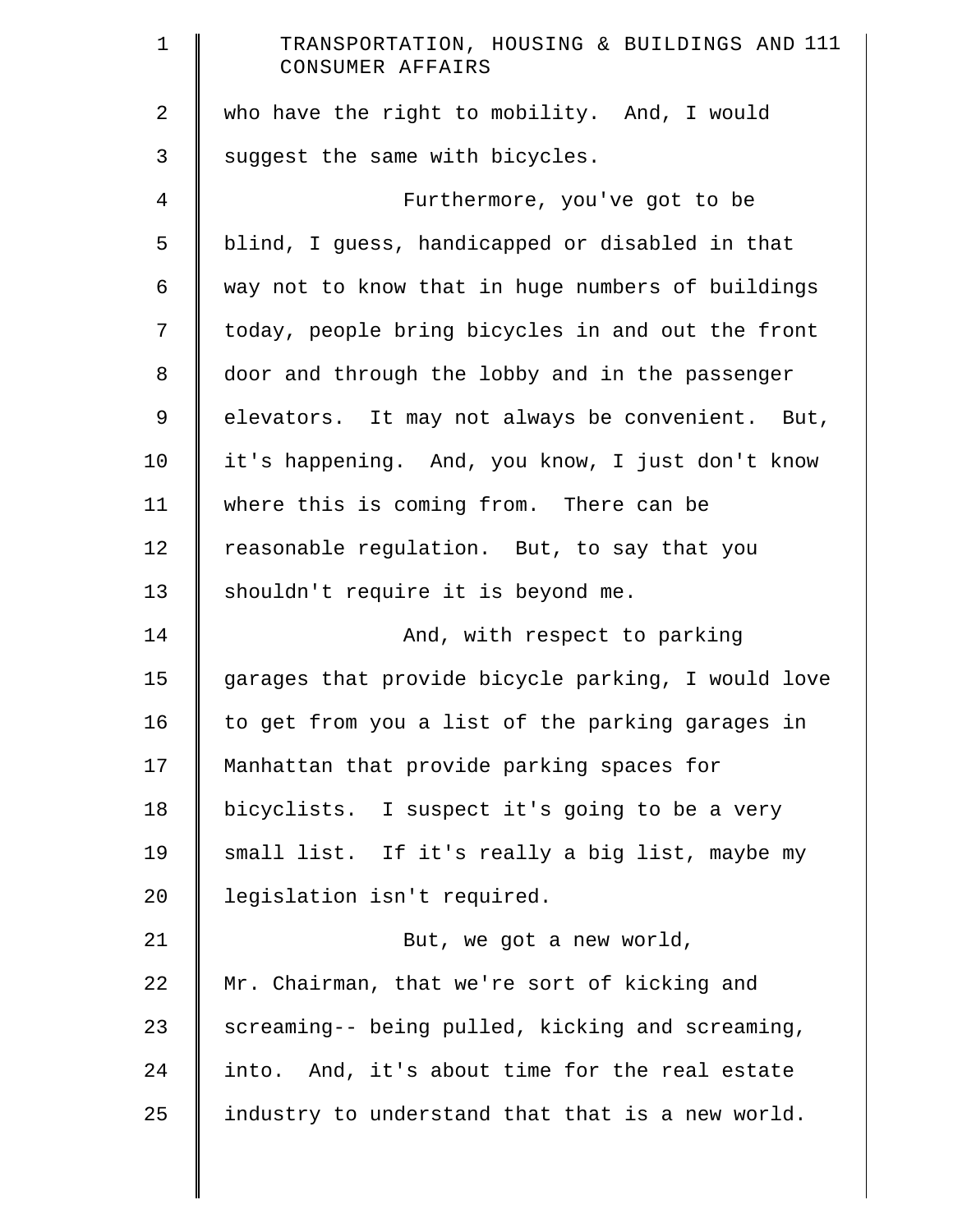| $\mathbf 1$    | TRANSPORTATION, HOUSING & BUILDINGS AND 112<br>CONSUMER AFFAIRS |
|----------------|-----------------------------------------------------------------|
| $\overline{2}$ | And, I, from comments that I've seen in some of                 |
| 3              | the testimony, a few people in your industry are                |
| 4              | beginning to understand that. Unfortunately,                    |
| 5              | while I wish the Chairman Dilan's injunction to do              |
| 6              | it voluntarily would, in fact, work, Mr. Chairman,              |
| 7              | I'm-- or, Mr. Chairmen, I'm very skeptical that                 |
| 8              | that approach is going to work.                                 |
| 9              | CHAIRPERSON LIU: Thank you,                                     |
| 10             | Council Member Koppell. We've been joined by                    |
| 11             | Council Member Letitia James of Brooklyn. And,                  |
| 12             | questions from Council Member Brewer.                           |
| 13             | COUNCIL MEMBER BREWER: Very                                     |
| 14             | quickly. I'm a huge supporter and I guess I would               |
| 15             | associate my remarks with Council Member Koppell.               |
| 16             | It's a little hard to understand this. In Europe,               |
| 17             | when I was there recently, there are lots of                    |
| 18             | comings and goings with bicycles. So, has anybody               |
| 19             | looked at what goes on in London, for instance, in              |
| 20             | the front door, very positive? These are tall                   |
| 21             | buildings, etcetera. Is that something that                     |
| 22             | anybody has looked at in Europe in terms of                     |
| 23             | Berlin, bicycles flying all over the place?                     |
| 24             | Exciting, fabulous, bustling, big cities,                       |
| 25             | exciting.                                                       |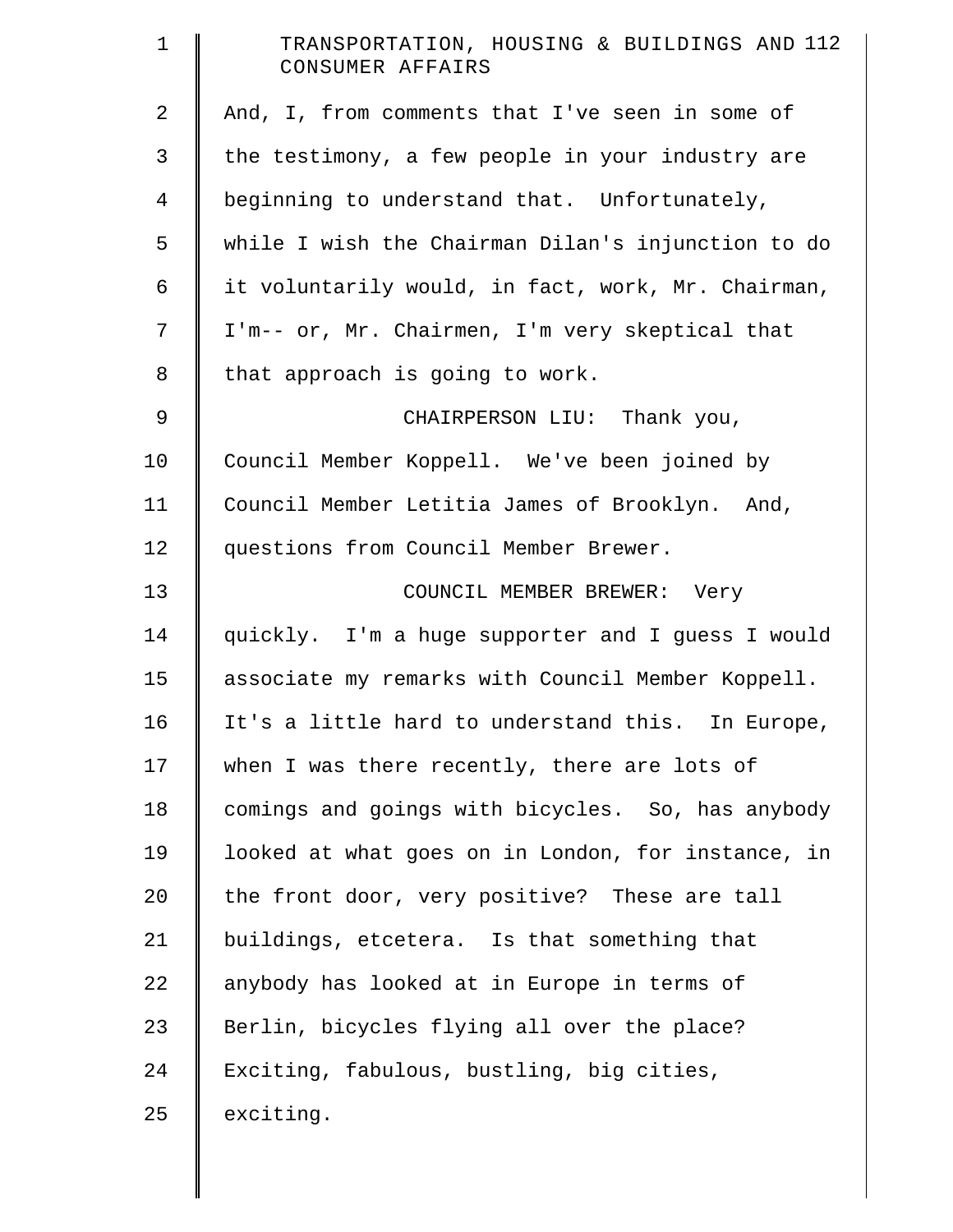| $\mathbf 1$    | TRANSPORTATION, HOUSING & BUILDINGS AND 113<br>CONSUMER AFFAIRS |
|----------------|-----------------------------------------------------------------|
| 2              | MARILYN DAVENPORT: I don't know                                 |
| 3              | their access issues. But, I do know that a number               |
| 4              | of our members have office buildings in London--                |
| 5              | COUNCIL MEMBER BREWER: They do?                                 |
| $\epsilon$     | MARILYN DAVENPORT: -- and in                                    |
| 7              | Berlin.                                                         |
| 8              | COUNCIL MEMBER BREWER: [Crosstalk]                              |
| $\mathfrak{g}$ | MARILYN DAVENPORT: I will                                       |
| 10             | certainly find out. But, I'd be willing to bet                  |
| 11             | they're not coming in the front door.                           |
| 12             | COUNCIL MEMBER BREWER: Okay. But,                               |
| 13             | they are coming in. And, there is security, just                |
| 14             | like there is here. I mean, when it rains, this                 |
| 15             | miraculous rug appears. We all have things to put               |
| 16             | the umbrella in. I'm just saying, if that's a                   |
| 17             | concern, then on the marble floor, you know, this               |
| 18             | is-- I'm trying to be nice.                                     |
| 19             | MARILYN DAVENPORT: [Interposing]                                |
| 20             | Let me--                                                        |
| 21             | COUNCIL MEMBER BREWER: But, I'm                                 |
| 22             | just, 'cause I like you guys. But, aye vey, you                 |
| 23             | know. I mean, we should all be on a bicycle.                    |
| 24             | MARILYN DAVENPORT: Let me go back                               |
| 25             | $\text{to}$ --                                                  |
|                |                                                                 |
|                |                                                                 |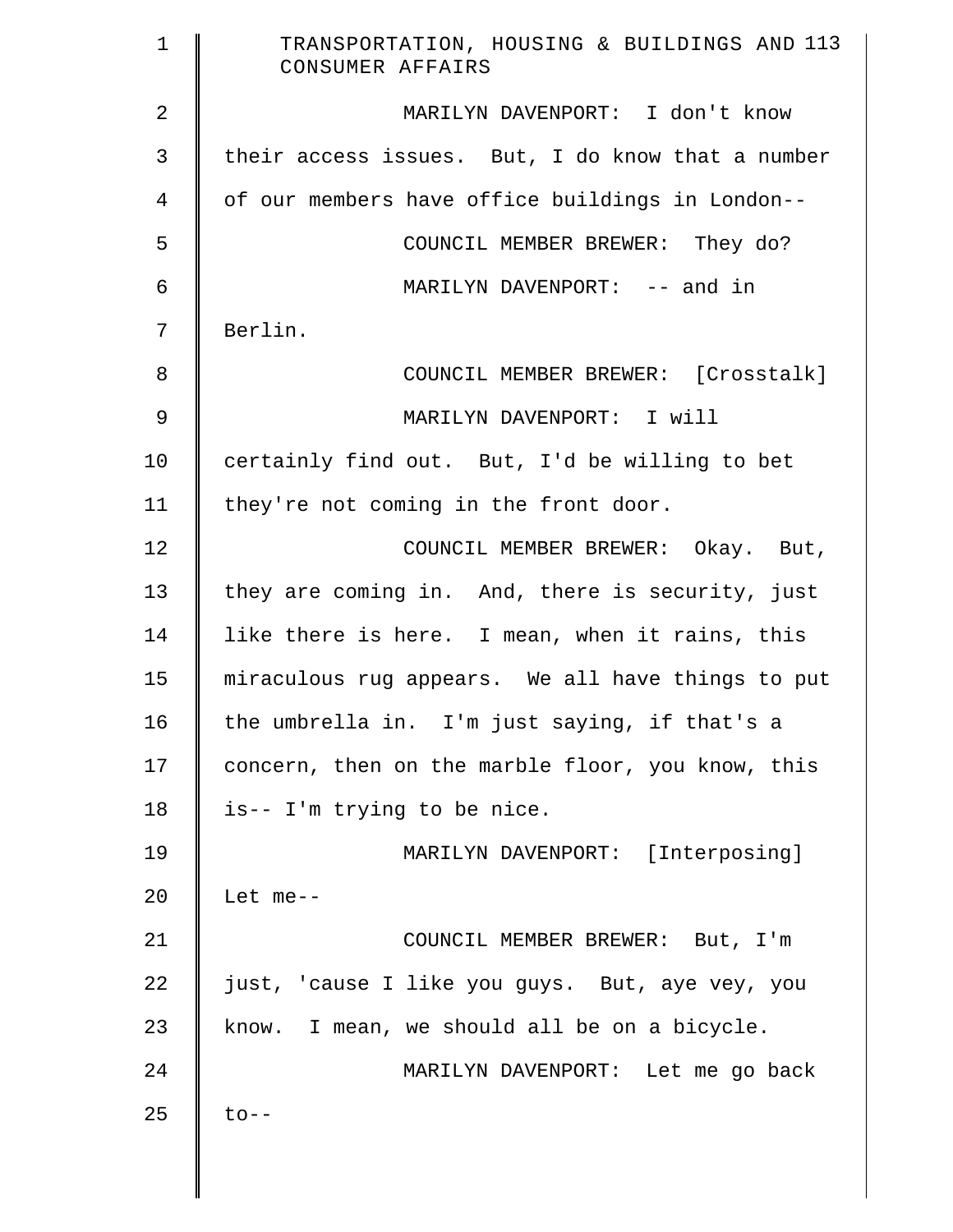| $\mathbf 1$ | TRANSPORTATION, HOUSING & BUILDINGS AND 114<br>CONSUMER AFFAIRS |
|-------------|-----------------------------------------------------------------|
| 2           | COUNCIL MEMBER BREWER: Or, the                                  |
| 3           | subway.                                                         |
| 4           | MARILYN DAVENPORT: -- the                                       |
| 5           | beginning of my testimony--                                     |
| 6           | COUNCIL MEMBER BREWER: Yes.                                     |
| 7           | MARILYN DAVENPORT: -- where we                                  |
| 8           | went to our members. And, I think we're seeing                  |
| 9           | more and more buildings allowing bikes in or                    |
| 10          | providing a space for them. And, I think that                   |
| 11          | it's working.                                                   |
| 12          | COUNCIL MEMBER BREWER: Yes.                                     |
| 13          | MARILYN DAVENPORT: It's the ones                                |
| 14          | where there are real issues. They could be                      |
| 15          | security issues. They could be safety issues.                   |
| 16          | There could be access issues. But, there are real               |
| 17          | issues so that we oppose making it mandatory, the               |
| 18          | access. That doesn't mean that we don't expect,                 |
| 19          | fully expect, that this is a growing movement and               |
| 20          | that more and more buildings will do it. I will                 |
| 21          | tell you there are quite a few buildings that                   |
| 22          | reported that they permit access. They had no                   |
| 23          | demand. I mean, there's--                                       |
| 24          | COUNCIL MEMBER BREWER:                                          |
| 25          | [Interposing] Yeah, I think--                                   |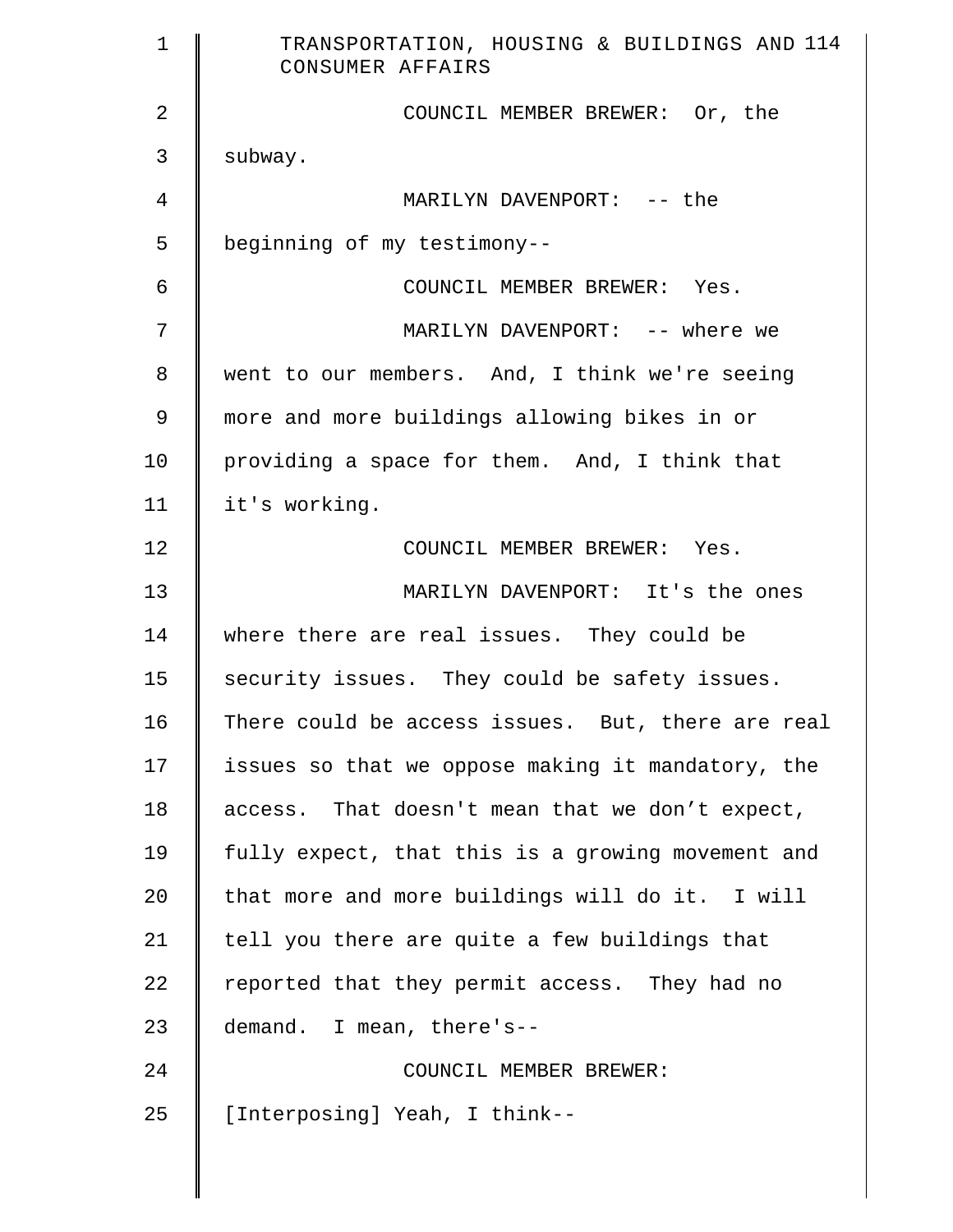| $\mathbf 1$ | TRANSPORTATION, HOUSING & BUILDINGS AND 115<br>CONSUMER AFFAIRS |
|-------------|-----------------------------------------------------------------|
| 2           | MARILYN DAVENPORT: There's a                                    |
| 3           | certain exaggeration of what the real demand is.                |
| 4           | COUNCIL MEMBER BREWER: No, I think                              |
| 5           | that's true. I think that that may change as time               |
| 6           | goes on. So, the idea would be to make it--                     |
| 7           | encourage it. It's like I do remember, a long                   |
| 8           | story, Mike O'Neil stating, you know, smoking is a              |
| 9           | bad thing in the restaurants. Everybody laughed.                |
| 10          | I do think it's the same thing with the bicycles.               |
| 11          | People are going to get used to it and it's going               |
| 12          | to become very mundane. But, I appreciate that.                 |
| 13          | I'm just saying it does seem to me that it's                    |
| 14          | something that you should actually advertise as                 |
| 15          | positive about your building.                                   |
| 16          | MARILYN DAVENPORT: Um, hm.                                      |
| 17          | COUNCIL MEMBER BREWER: Thank you.                               |
| 18          | CHAIRPERSON LIU: Thank you,                                     |
| 19          | Council Member Brewer. I want to thank the-- oh,                |
| 20          | John, I'm sorry. Did you want to add something?                 |
| 21          | JOHN DOYLE: I just wanted to point                              |
| 22          | out that Councilman Koppell indicated that he                   |
| 23          | thought we were in the '50s. It's actually the                  |
| 24          | 1700s that we're living in. It's called property                |
| 25          | rights. These are privately owned-- this is                     |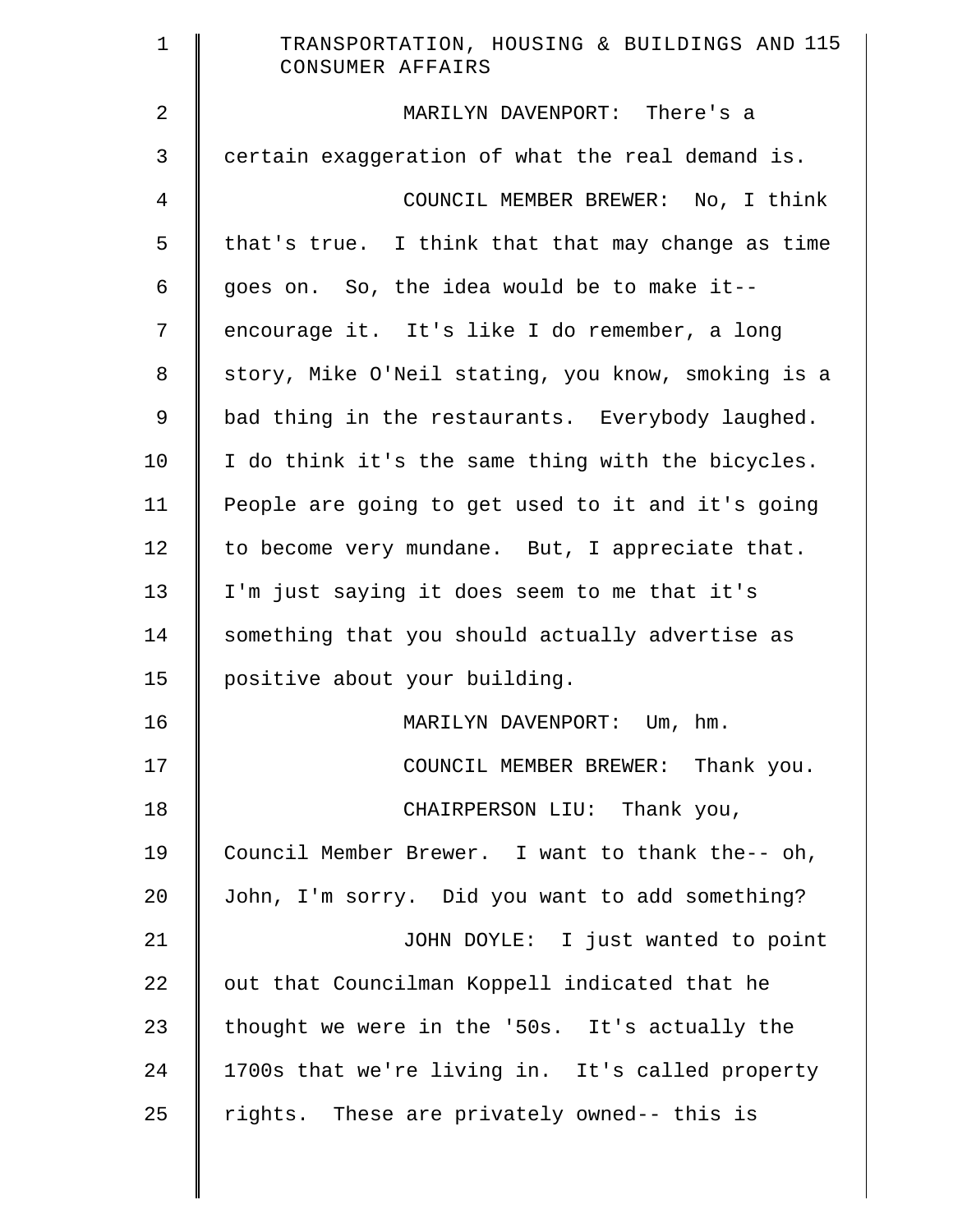| $\mathbf 1$ | TRANSPORTATION, HOUSING & BUILDINGS AND 116<br>CONSUMER AFFAIRS |
|-------------|-----------------------------------------------------------------|
| 2           | privately owned property. And, when government                  |
| 3           | decides that it's going to force private property               |
| 4           | owners to do something against their will, they                 |
| 5           | need-- it's a taking. And, this bill fails that                 |
| 6           | legislation.                                                    |
| 7           | And, Council Member Brewer, I do                                |
| $\,8\,$     | think that times are changing. But, these                       |
| 9           | commercial buildings that we're talking about, the              |
| 10          | principal relationship is between the building                  |
| 11          | owner and the tenant. And, when a tenant feels so               |
| 12          | strongly about wanting to have their employees to               |
| 13          | have access to the building, they sit down and                  |
| 14          | they work it out with the landlord. It's not                    |
| 15          | government's right to step in and universally                   |
| 16          | impose a condition on property owners that they                 |
| 17          | don't have a-- they're not a party to negotiating               |
| 18          | to have it imposed on them. It's just plain                     |
| 19          | wrong.                                                          |
| 20          | CHAIRPERSON LIU: Thank you. We                                  |
| 21          | have questions from Council Member James.                       |
| 22          | COUNCIL MEMBER JAMES: I also                                    |
| 23          | respect the comments that were just mentioned.                  |
| 24          | But, what peaked my interest was when you talk                  |
| 25          | about a taking. And, as most of you know, I've                  |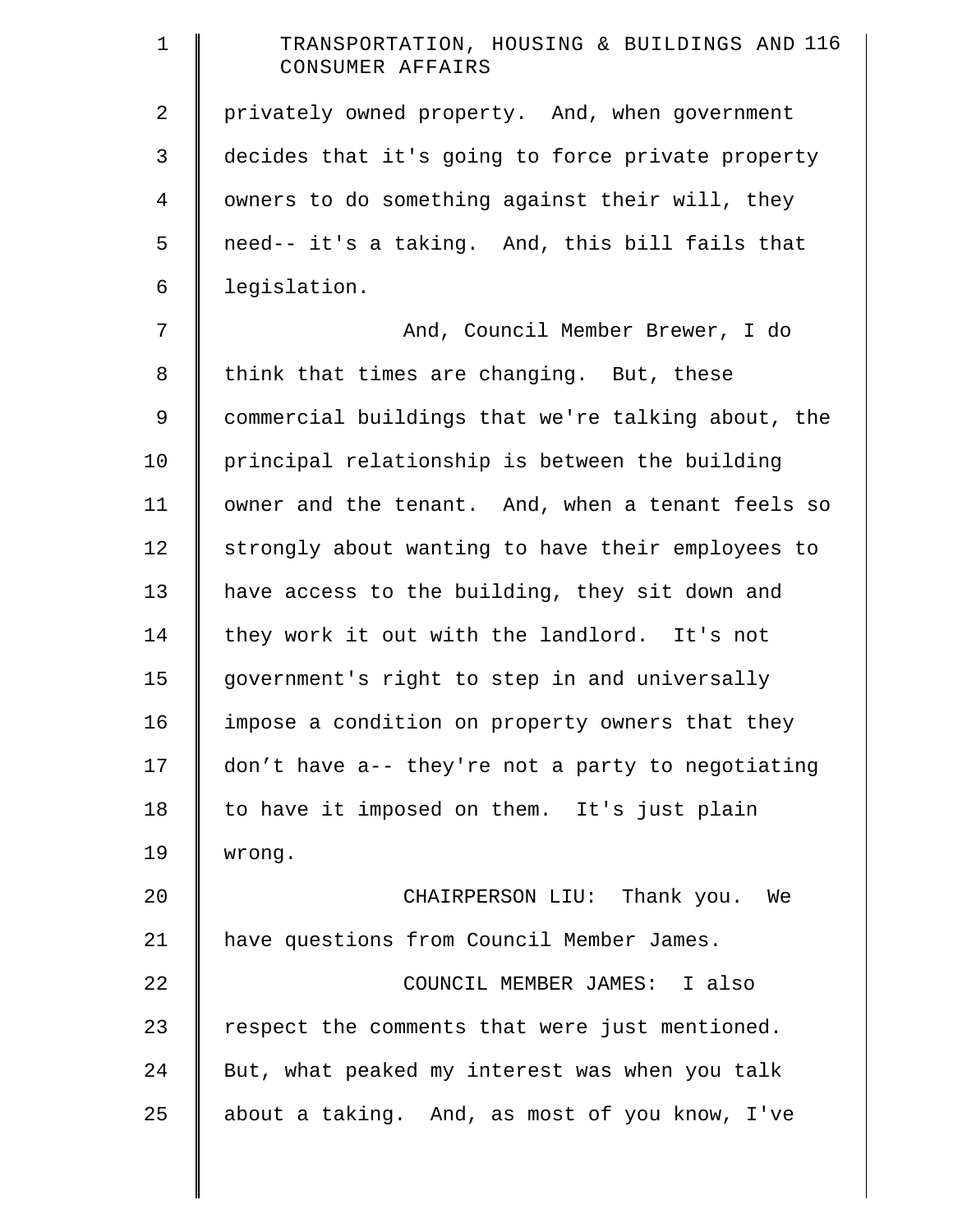| 1  | TRANSPORTATION, HOUSING & BUILDINGS AND 117<br>CONSUMER AFFAIRS |
|----|-----------------------------------------------------------------|
| 2  | been very vocal about the takings of property in                |
| 3  | my district for a project which hopefully is dead               |
| 4  | now. And, the reason why I oppose it because the                |
| 5  | taking of a project which does not inure to the                 |
| 6  | benefit of the public, to me, serves no-- does not              |
| 7  | serve the public interest.                                      |
| 8  | But, in this particular case, when                              |
| 9  | one takes space from a property owner for the                   |
| 10 | benefit of children who are suffering from asthma,              |
| 11 | children who are suffering in downtown Brooklyn,                |
| 12 | specifically in downtown Brooklyn, 'cause politics              |
| 13 | are all local, and a number of children who I had               |
| 14 | to visit in the hospital and one child, in                      |
| 15 | particular, who died, who had an asthma attack,                 |
| 16 | suffering from all of the cars and carbon from the              |
| 17 | BQE. I totally support all efforts to encourage                 |
| 18 | bicycle commuting, as long as it saves the life of              |
| 19 | children, particularly children of color. So, I                 |
| 20 | understand that, in your mind, this might be a                  |
| 21 | taking. But, when it's a taking for the interests               |
| 22 | of the public, then I say take. [Crosstalk]                     |
| 23 | JOHN DOYLE: [Interposing]                                       |
| 24 | Councilwoman, I would agree with you--                          |
| 25 | COUNCIL MEMBER JAMES: Thank you.                                |
|    |                                                                 |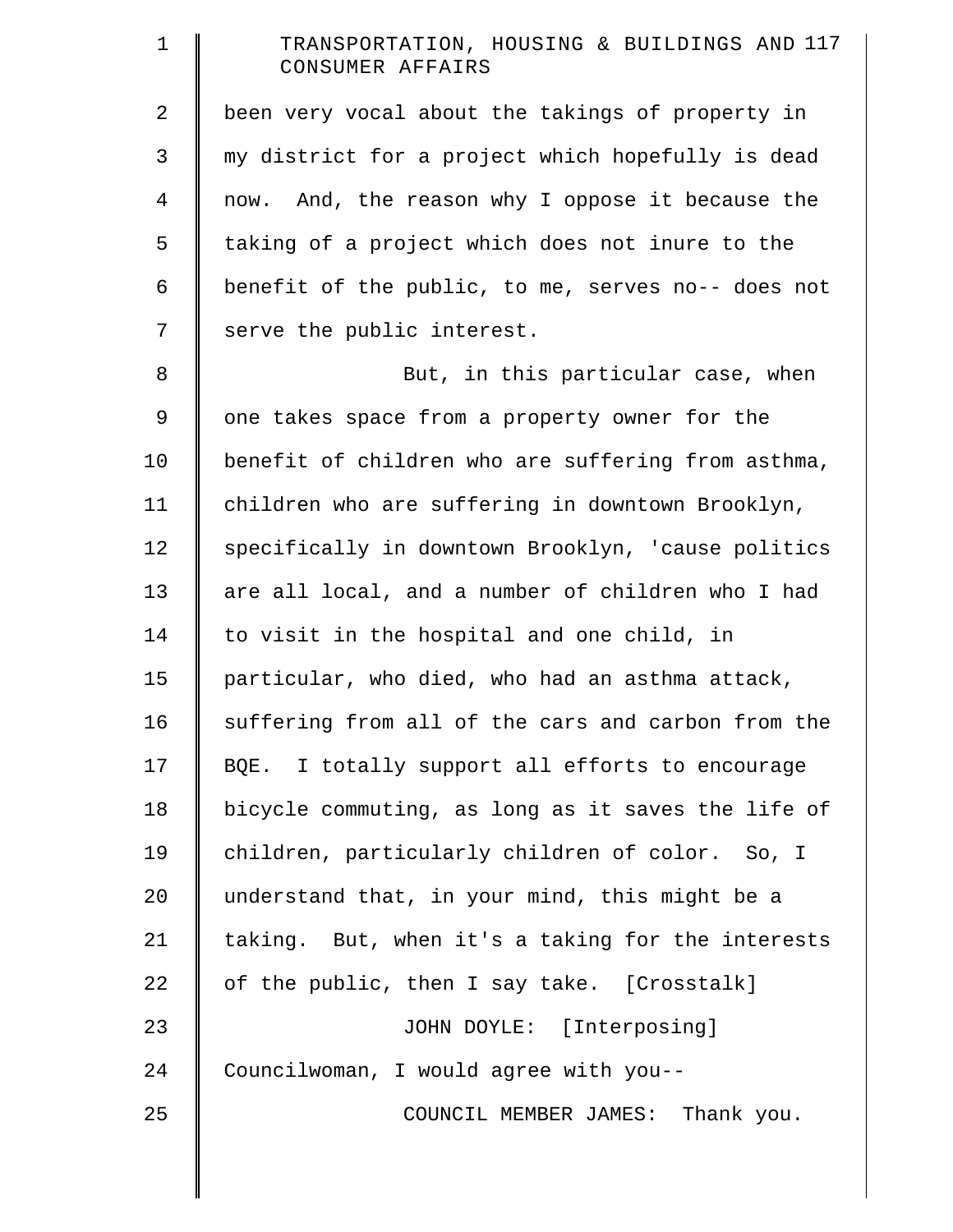| $\mathbf 1$    | TRANSPORTATION, HOUSING & BUILDINGS AND 118<br>CONSUMER AFFAIRS |
|----------------|-----------------------------------------------------------------|
| $\overline{a}$ | JOHN DOYLE: -- if, in fact, the                                 |
| 3              | Council had demonstrated that this was for the                  |
| 4              | interests of the public. But, there's been no                   |
| 5              | such proof offered. There's been no proof offered               |
| 6              | that the folks who are currently commuting by                   |
| 7              | bicycle, once upon a time came by car. They could               |
| 8              | have just as easily walked. They could have just                |
| 9              | as easily been using the subway train, which is                 |
| 10             | non-polluting and not contributing to the type of               |
| 11             | conditions you're talking to.                                   |
| 12             | What I'm trying to say is that this                             |
| 13             | is a taking. And, in order to execute the taking,               |
| 14             | government must demonstrate that it's necessary.                |
| 15             | They failed to do that because they have no data                |
| 16             | whatsoever to demonstrate that these folks have                 |
| 17             | left their cars to come by bicycle.                             |
| 18             | COUNCIL MEMBER JAMES: Let me just                               |
| 19             | say that in a Court of law, there such a thing as               |
| 20             | judicial notice. Let me just take a notice that,                |
| 21             | in fact, most of the individual-- there have been               |
| 22             | a number of studies that I have reviewed where a                |
| 23             | number of individuals, who now bike to work, are                |
| 24             | no longer taking their cars. And, as a result of                |
| 25             | that, it has reduced carbon emissions in the air                |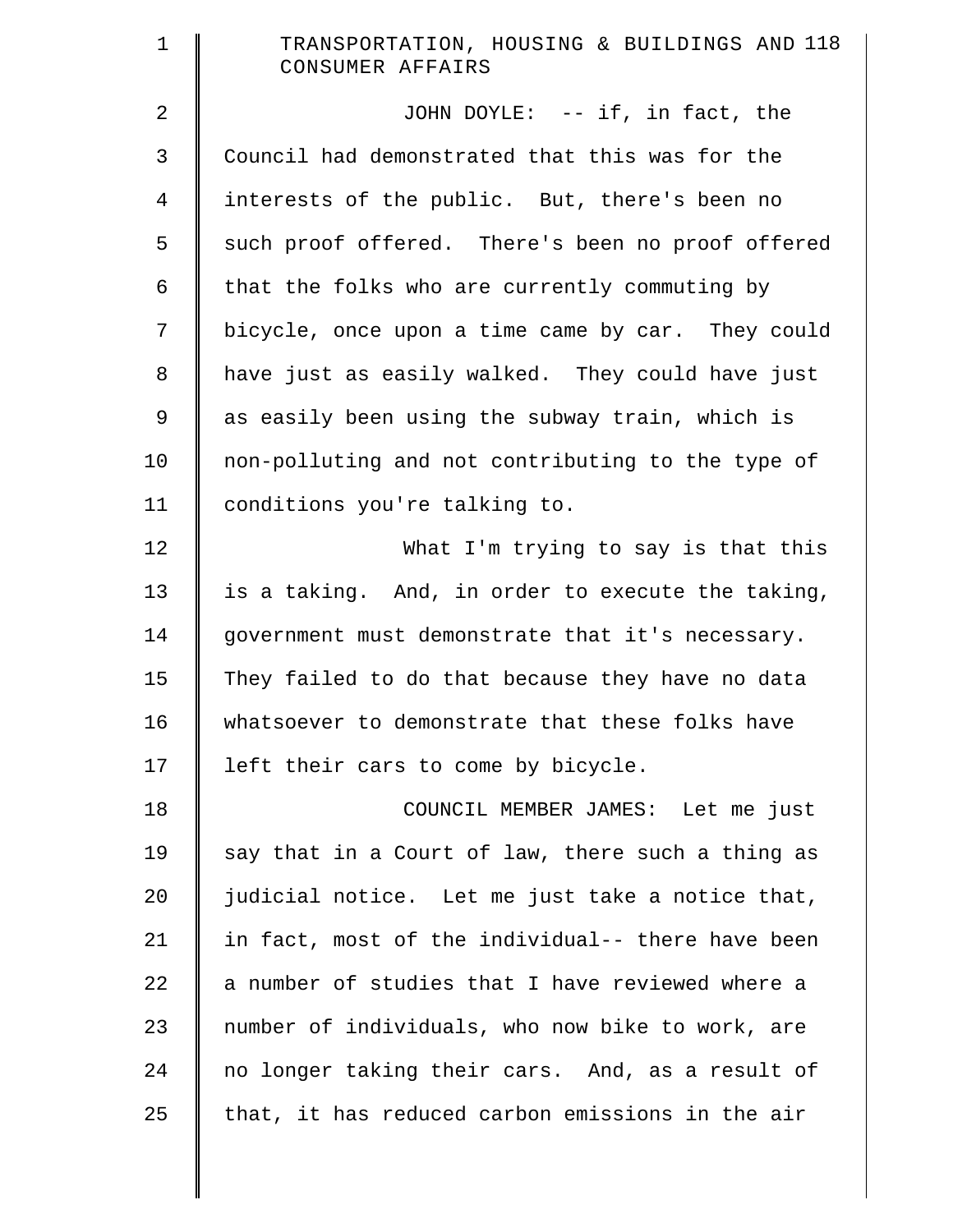| $\mathbf 1$    | TRANSPORTATION, HOUSING & BUILDINGS AND 119<br>CONSUMER AFFAIRS |
|----------------|-----------------------------------------------------------------|
| 2              | and have reduced congestion in the City of New                  |
| 3              | York and, particularly, in downtown Brooklyn.                   |
| $\overline{4}$ | And, anything to encourage that, I believe is in                |
| 5              | the best interests of society, the best interest                |
| 6              | of all of the children, again, who I represent,                 |
| 7              | who, unfortunately, are suffering from asthma.                  |
| 8              | But, I thank you and respect your                               |
| 9              | opinion. But, I vehemently disagree. Thank you.                 |
| 10             | CHAIRPERSON LIU: Thank you,                                     |
| 11             | Council Member James. I want to thank this panel                |
| 12             | for their efforts. Our next panel consists of                   |
| 13             | Paul White, Kyle Wiswall and Josh Nachowitz, to be              |
| 14             | followed by a panel consisting of Mark Madden of                |
| 15             | Cemusa, Lynette Chang of Folding Bicycle                        |
| 16             | Manufacturers and Bike Friday, David Rensberg                   |
| 17             | [phonetic] of Hazon and Janet Liff [phonetic] of                |
| 18             | J. Liff Company.                                                |
| 19             | Gentlemen, please proceed.                                      |
| 20             | PAUL WHITE: Thank you, Chairman.                                |
| 21             | Good morning. I'm Paul Steely White, Executive                  |
| 22             | Director of Transportation Alternatives.<br>I'm                 |
| 23             | speaking today in support of Introduction 871, a                |
| 24             | bill that would mandate reasonable provisions for               |
| 25             | bicycle access to existing commercial buildings.                |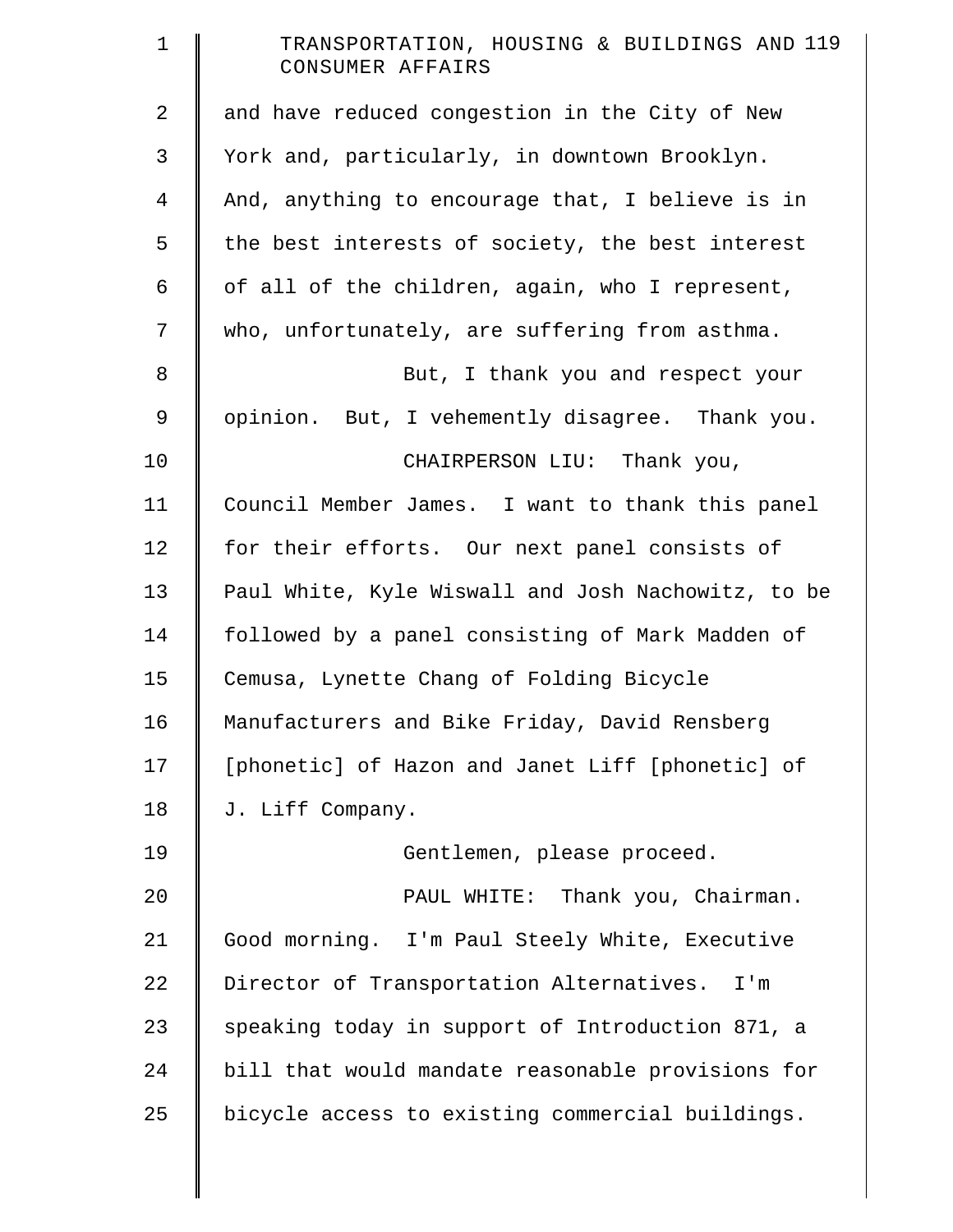| $\mathbf 1$    | TRANSPORTATION, HOUSING & BUILDINGS AND 120<br>CONSUMER AFFAIRS |
|----------------|-----------------------------------------------------------------|
| 2              | There are a number of                                           |
| 3              | straightforward reasons to support this bill.<br>The            |
| $\overline{4}$ | most obvious is that cycling is good for New York               |
| 5              | City's traffic, its environment and its citizens.               |
| 6              | And, the lack of secure bike parking is the number              |
| 7              | one deterrent for would-be cyclists, according to               |
| 8              | numerous Department of City Planning studies.                   |
| $\mathsf 9$    | Quite simply, people will not ride their bikes to               |
| 10             | work if they think it will be stolen, damaged,                  |
| 11             | vandalized or scratched when it's locked outside.               |
| 12             | This piece of legislation has the                               |
| 13             | potential to significantly increase the number of               |
| 14             | commuter cyclists in New York City by addressing                |
| 15             | the number one concern of would-be bike commuters.              |
| 16             | That's good for our traffic-clogged streets, our                |
| 17             | overcrowded buses and subways and our communities'              |
| 18             | health and quality of life.                                     |
| 19             | Transportation Alternatives,                                    |
| 20             | elected officials, some members of the real estate              |
| 21             | industry, growing all the time, everyday cyclists               |
| 22             | and scores of other advocacy groups have been                   |
| 23             | encouraging the passage of similar pieces of                    |
| 24             | legislation since 2004. And, this later iteration               |
| 25             | is by far the best to date, because it focuses                  |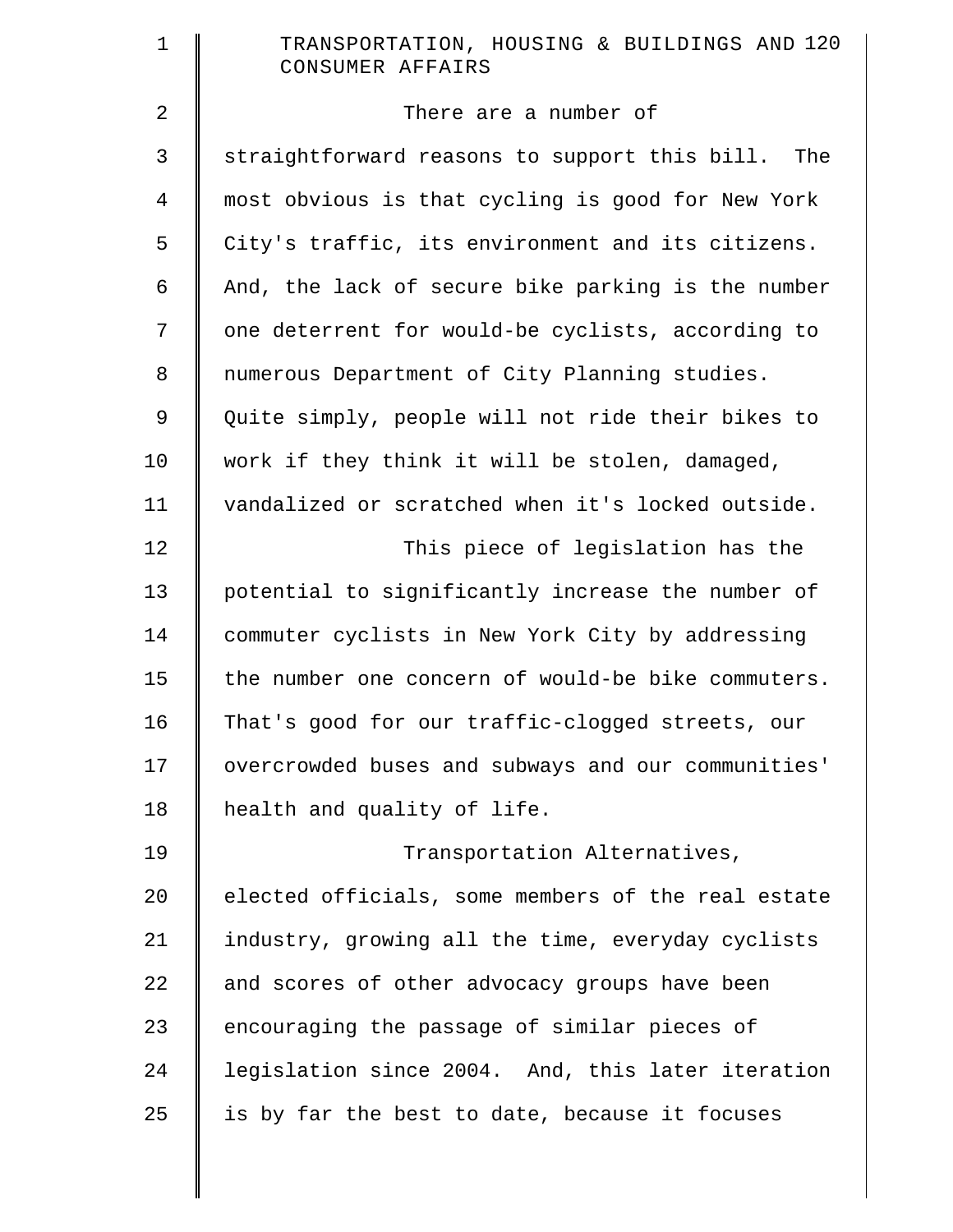| $\mathbf 1$    | TRANSPORTATION, HOUSING & BUILDINGS AND 121<br>CONSUMER AFFAIRS |
|----------------|-----------------------------------------------------------------|
| $\overline{a}$ | solely on bicycle access. This means that neither               |
| 3              | the building nor its tenants are required to                    |
| $\overline{4}$ | provide bicycle storage. Rather, it simply                      |
| 5              | establishes that if tenants wish to allow their                 |
| 6              | employees to bring their bikes into the office,                 |
| 7              | building owners cannot deny them. In other words,               |
| 8              | it allows tenants to choose how to use the space                |
| 9              | allotted to them, space they pay for and oversee                |
| 10             | in almost every other way.                                      |
| 11             | Practically speaking, bicycles are                              |
| 12             | not much different than strollers, food carts or                |
| 13             | delivery dollies. All of these are welcome in                   |
| 14             | office buildings. Can you imagine the fuss if                   |
| 15             | they weren't? So, why are bicycles a problem?                   |
| 16             | Some have mischaracterized this                                 |
| 17             | legislation as a bike parking bill, mandating                   |
| 18             | property owners or tenants to hand over or take                 |
| 19             | space. It's not. All it does is ensure that if a                |
| 20             | tenant chooses to allow bicycles into their space,              |
| 21             | the building management will work with them to                  |
| 22             | determine and appropriate strategy for                          |
| 23             | facilitating bicycle access and egress.                         |
| 24             | Others have claimed that in light                               |
| 25             | of the Department of City Planning zoning                       |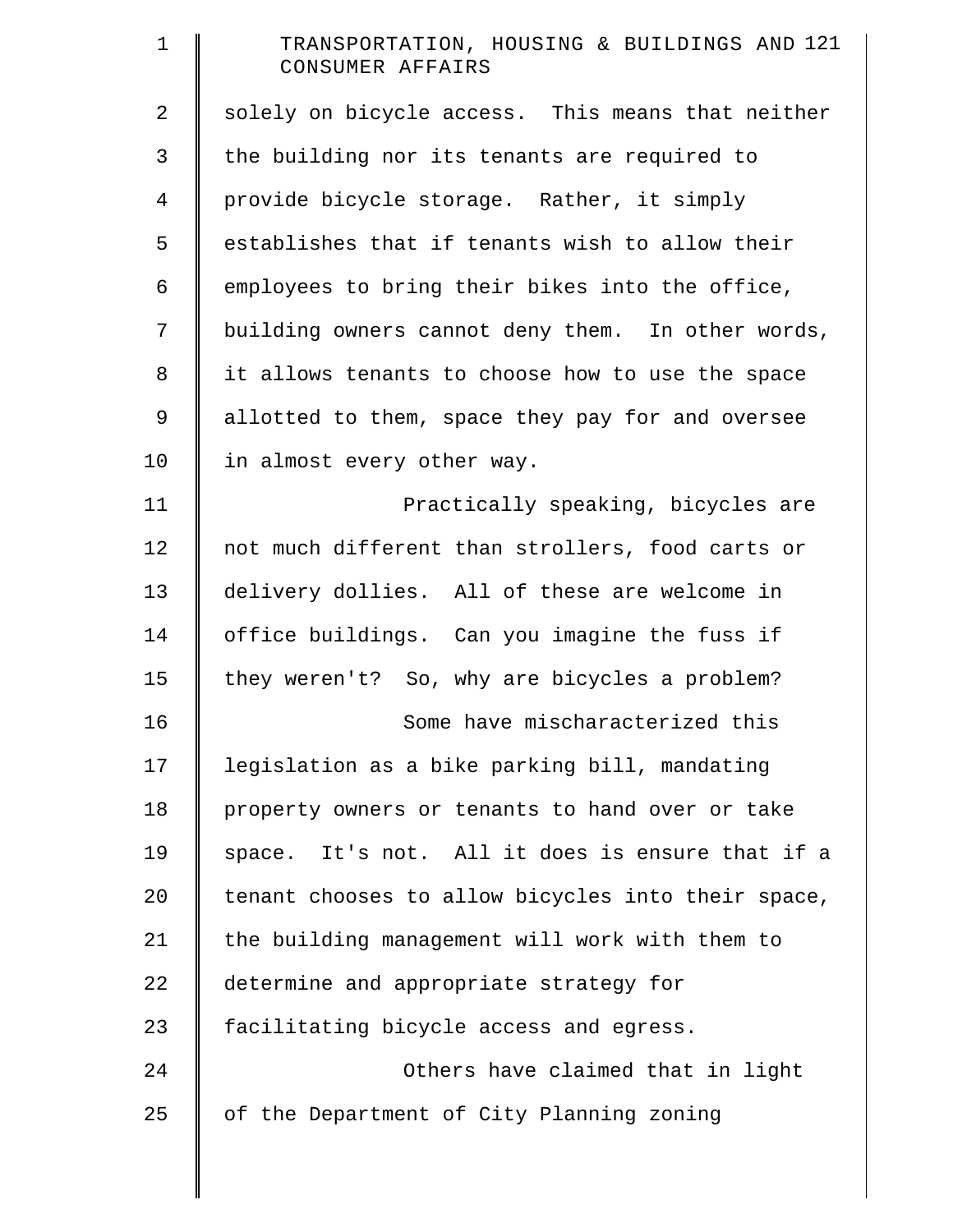| $\mathbf 1$    | TRANSPORTATION, HOUSING & BUILDINGS AND 122<br>CONSUMER AFFAIRS |
|----------------|-----------------------------------------------------------------|
| 2              | requirements, this legislation is redundant.                    |
| 3              | Nothing could be further from the truth.<br>The                 |
| $\overline{4}$ | Department of City Planning requirements in                     |
| 5              | question mandate bicycle storage in all new                     |
| 6              | commercial, residential and retail buildings, over              |
| 7              | an established size. Obviously, we're very                      |
| 8              | excited about this modification to the Zoning                   |
| 9              | Code, but it does little to change what's                       |
| 10             | happening in existing commercial buildings, which               |
| 11             | constitute, you know, the vast majority of                      |
| 12             | buildings in question.                                          |
| 13             | According to PlaNYC, by 2030, only                              |
| 14             | 15% of buildings will be subject to this new                    |
| 15             | zoning requirement and it's far less fine-tuned an              |
| 16             | approach than the one taken by Introduction 871.                |
| 17             | All commercial buildings are not the same. That's               |
| 18             | why this bill takes a more malleable stance.<br>It              |
| 19             | merely assures that each tenant, if they deem it                |
| $20 \,$        | desirable, can negotiate a suitable strategy                    |
| 21             | appropriate to their situation.                                 |
| 22             | To this end, we recommend that                                  |
| 23             | language specifying an appropriate process is                   |
| 24             | added to the bill. In addition, because this                    |
| 25             | bill's about access and not storage, we suggest                 |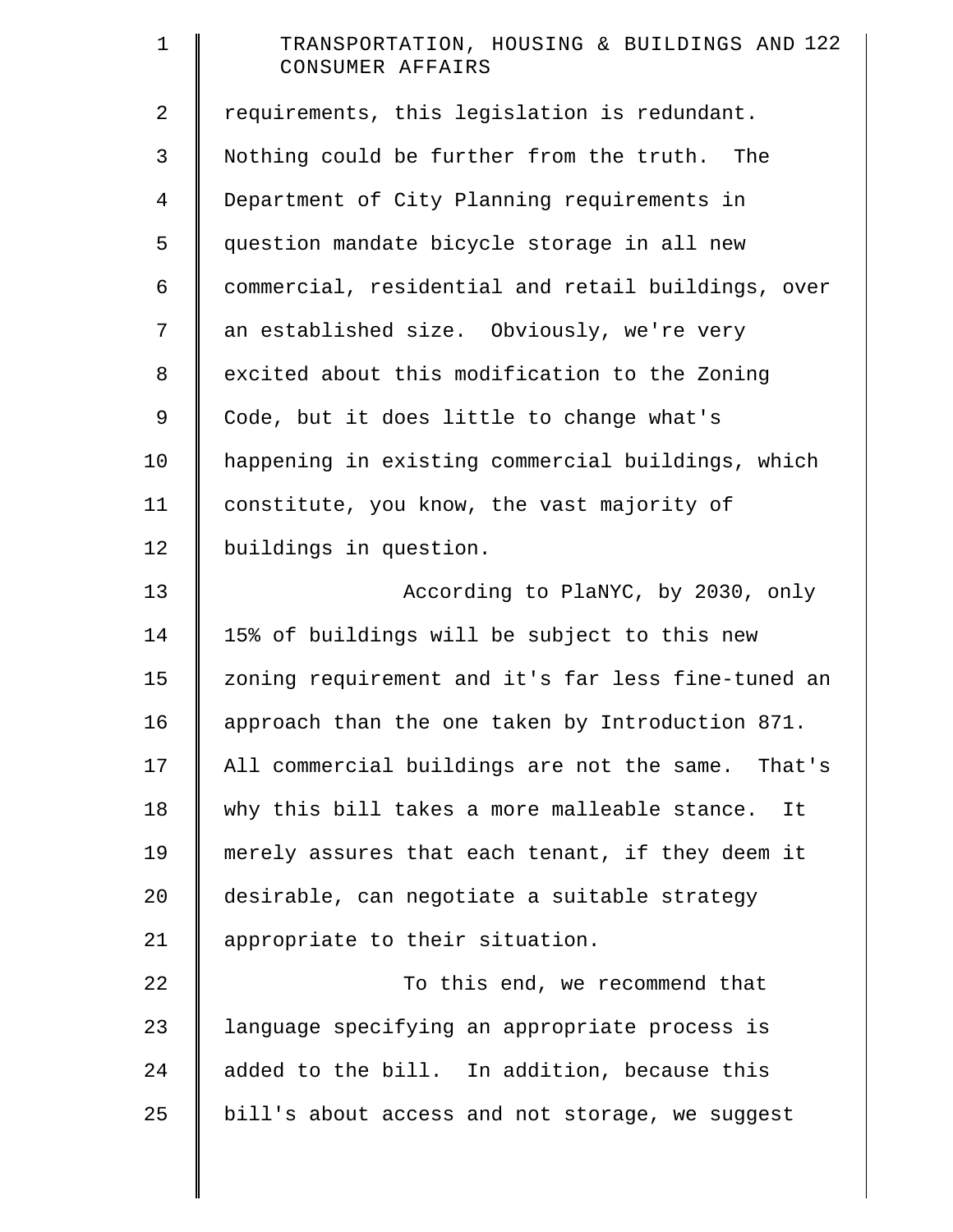| $\mathbf 1$ | TRANSPORTATION, HOUSING & BUILDINGS AND 123<br>CONSUMER AFFAIRS |
|-------------|-----------------------------------------------------------------|
| 2           | that the last sentence of Section 28-504.1 be                   |
| 3           | modified to more appropriately reflect the true                 |
| 4           | aims of the legislation.                                        |
| 5           | All that said, this is a long                                   |
| 6           | overdue common sense bill with real benefits to                 |
| 7           | New York City, New York businesses and all New                  |
| 8           | Yorkers.                                                        |
| $\mathsf 9$ | Finally, ladies and gentlemen, I'm                              |
| 10          | very happy to announce that I've recently become a              |
| 11          | father, as with Chairman Dilan; separate kids,                  |
| 12          | families. But, although my little Anna has yet to               |
| 13          | travel in her stroller, my wife, Zoe, and I have                |
| 14          | one picked out. It's metal; got wheels and only a               |
| 15          | few inches shorter than the bicycle I rode here                 |
| 16          | this morning. I'm absolutely confident that any                 |
| 17          | building would let me bring my stroller inside and              |
| 18          | urge you to pass this sensible legislation that                 |
| 19          | would help employees, tenants and building owners               |
| 20          | establish appropriate strategies so that people                 |
| 21          | could bring their bicycles into buildings.                      |
| 22          | Thank you.                                                      |
| 23          | CHAIRPERSON LIU: Thank you, Paul.                               |
| 24          | Just before you go, Kyle, I just want to note for               |
| 25          | the record that we have received written testimony              |
|             |                                                                 |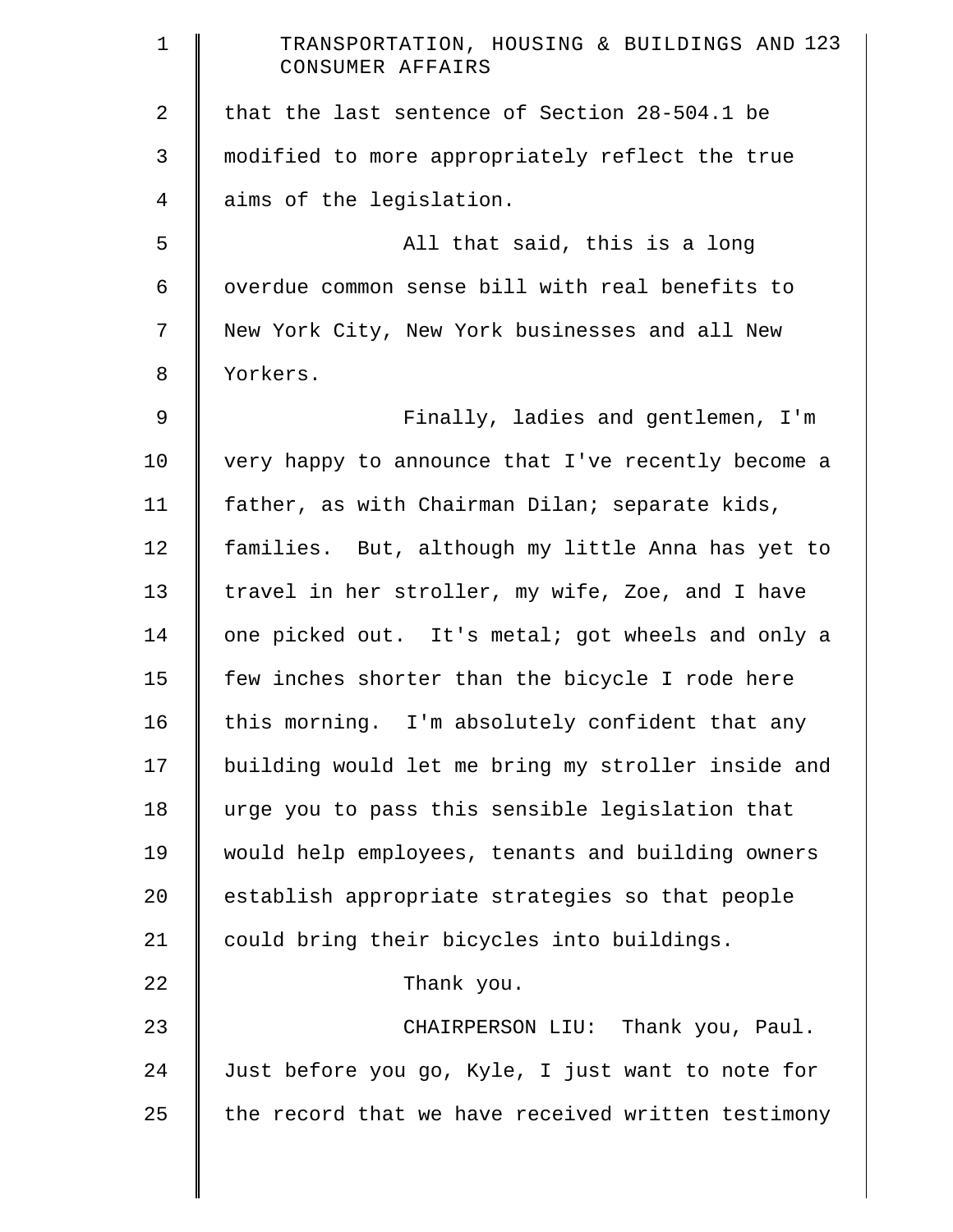| $\mathbf{1}$ | TRANSPORTATION, HOUSING & BUILDINGS AND 124<br>CONSUMER AFFAIRS |
|--------------|-----------------------------------------------------------------|
| 2            | that I'd like to just note for the record. We                   |
| 3            | have written testimony from Patrick Siconulphy                  |
| 4            | [phonetic], the Executive Director of the                       |
| 5            | Community Housing improvement Program, whose                    |
| 6            | testimony is in opposition to Intros 780, 871 and               |
| 7            | 38. And, we have testimony from three other                     |
| 8            | individuals, who are in support of the proposed                 |
| 9            | legislation. That would be testimony from Bonnie                |
| 10           | Campbell on behalf of Two Trees Management                      |
| 11           | Company, Joshua David on behalf of the Friends of               |
| 12           | the Highline and-- no, I'm sorry, not on behalf of              |
| 13           | them, although he is a co-founder of that                       |
| 14           | organization, and Christine Kern, a general                     |
| 15           | manager at Mansuedo [phonetic] Ventures.                        |
| 16           | I apologize, but to get everybody's                             |
| 17           | testimony in in time before we have to adjourn                  |
| 18           | this meeting by 4 p.m., we are going to have to                 |
| 19           | use the clock. Paul, thanks for pretty much                     |
| 20           | sticking to it. By that, I'd ask everybody from                 |
| 21           | this point forward to abide by the three-minute                 |
| 22           | limit so we can get everybody's testimony in on a               |
| 23           | timely basis. Thank you.                                        |
| 24           | With that, please proceed, Kyle.                                |
| 25           | KYLE WISWALL: Thank you very much.                              |
|              |                                                                 |
|              |                                                                 |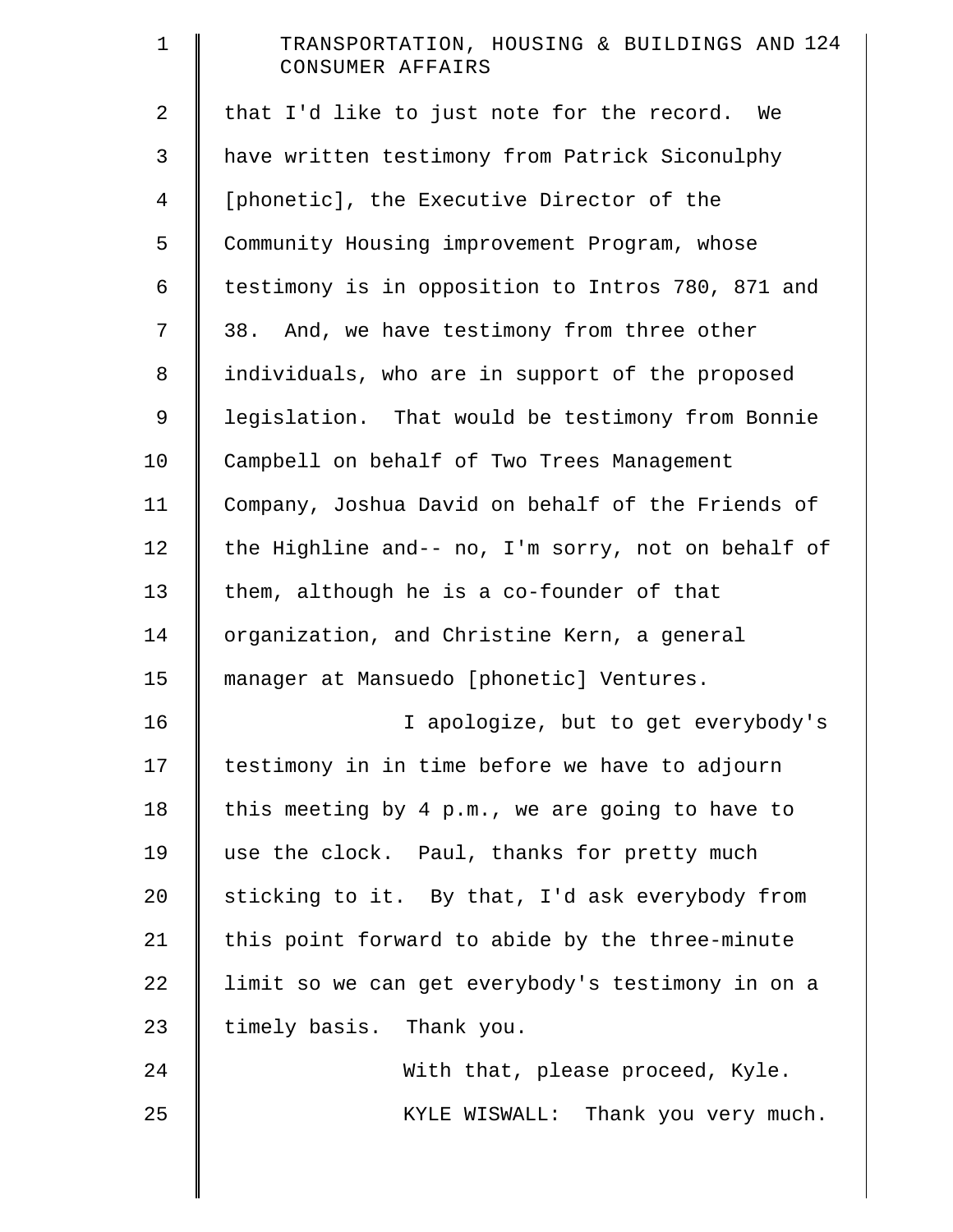| $\mathbf 1$ | TRANSPORTATION, HOUSING & BUILDINGS AND 125<br>CONSUMER AFFAIRS |
|-------------|-----------------------------------------------------------------|
| 2           | That testimony you just got sounds like three to                |
| 3           | one. Good afternoon. My name is Kyle Wiswall.                   |
| 4           | I'm the general counsel of Tri-State                            |
| 5           | Transportation Campaign. Tri-State's a regional                 |
| 6           | policy watchdog organization working for a more                 |
| 7           | environmentally sound and equitable transportation              |
| 8           | network.                                                        |
| 9           | I'm here today to voice our strong                              |
| 10          | support, specifically for Intro 871. The New York               |
| 11          | City Department of Transportation recently                      |
| 12          | reported a 35% rise in bicycle commuting in the                 |
| 13          | City of New York in the past year. This explosion               |
| 14          | of bike use has been supported and encouraged by                |
| 15          | laudable investment by the City in bike                         |
| 16          | facilities. And, the increase comes at a time                   |
| 17          | when the City realizes the utility of reducing                  |
| 18          | emissions to improve our often poor air quality                 |
| 19          | and in encouraging healthy habits of its                        |
| 20          | residents. Cycling achieves both of these ends                  |
| 21          | with little cost.                                               |
| 22          | There is, however, one piece                                    |
| 23          | missing from any would-be bike commuters. And,                  |
| 24          | that's a safe storage space at the commuter's                   |
| 25          | destination. A 2007 Department of City Planning                 |

║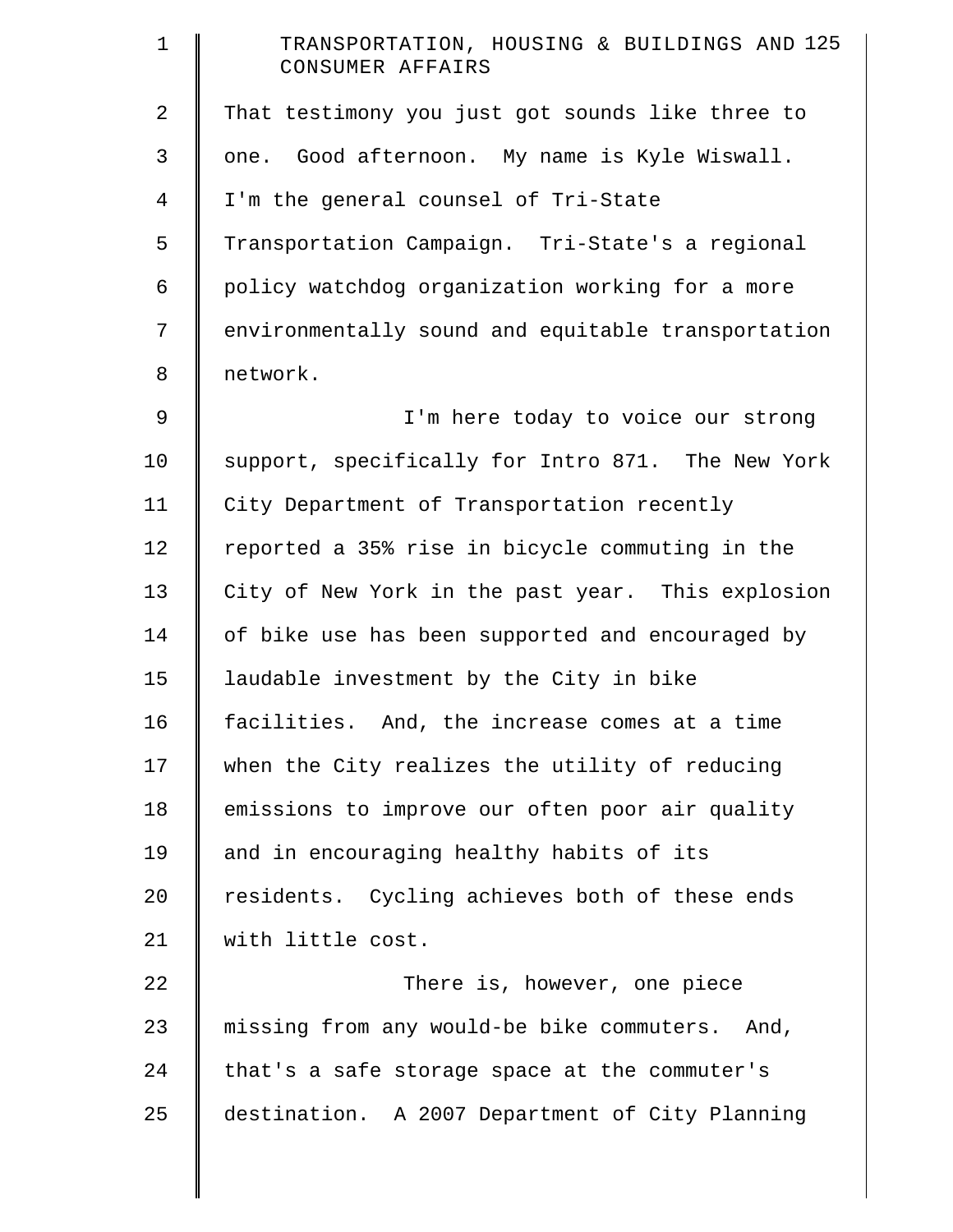| $\mathbf 1$ | TRANSPORTATION, HOUSING & BUILDINGS AND 126<br>CONSUMER AFFAIRS |
|-------------|-----------------------------------------------------------------|
| 2           | survey of cyclists in the City found that over 50%              |
| 3           | of respondents, who would like to commute by                    |
| 4           | bicycle, but do not, cited the lack of bicycle                  |
| 5           | storage at their destination as the reason, making              |
| 6           | it the number one reason keeping people from                    |
| 7           | riding their bicycles to work.                                  |
| 8           | You only need to look at the                                    |
| 9           | statistics of bicycle theft; some 70,000, I                     |
| 10          | believe, a year are stolen in the City; to                      |
| 11          | understand why that is the case and why we need                 |
| 12          | safe parking for bikes.                                         |
| 13          | Intro 871 provides the missing link                             |
| 14          | by requiring building owners and managers to allow              |
| 15          | bicycles in the buildings where storage is                      |
| 16          | reasonably available. It looks to the future, as                |
| 17          | well, mandating bicycle storage in new                          |
| 18          | construction, both commercial and residential,                  |
| 19          | complementing the proposed zoning change.<br>The                |
| 20          | residential requirements would be especially                    |
| 21          | beneficial to residents of public and affordable                |
| 22          | housing where car ownership rates are low and                   |
| 23          | space is at a premium.                                          |
| 24          | The measure allows the building                                 |
| 25          | owners or manager maximum flexibility, which I                  |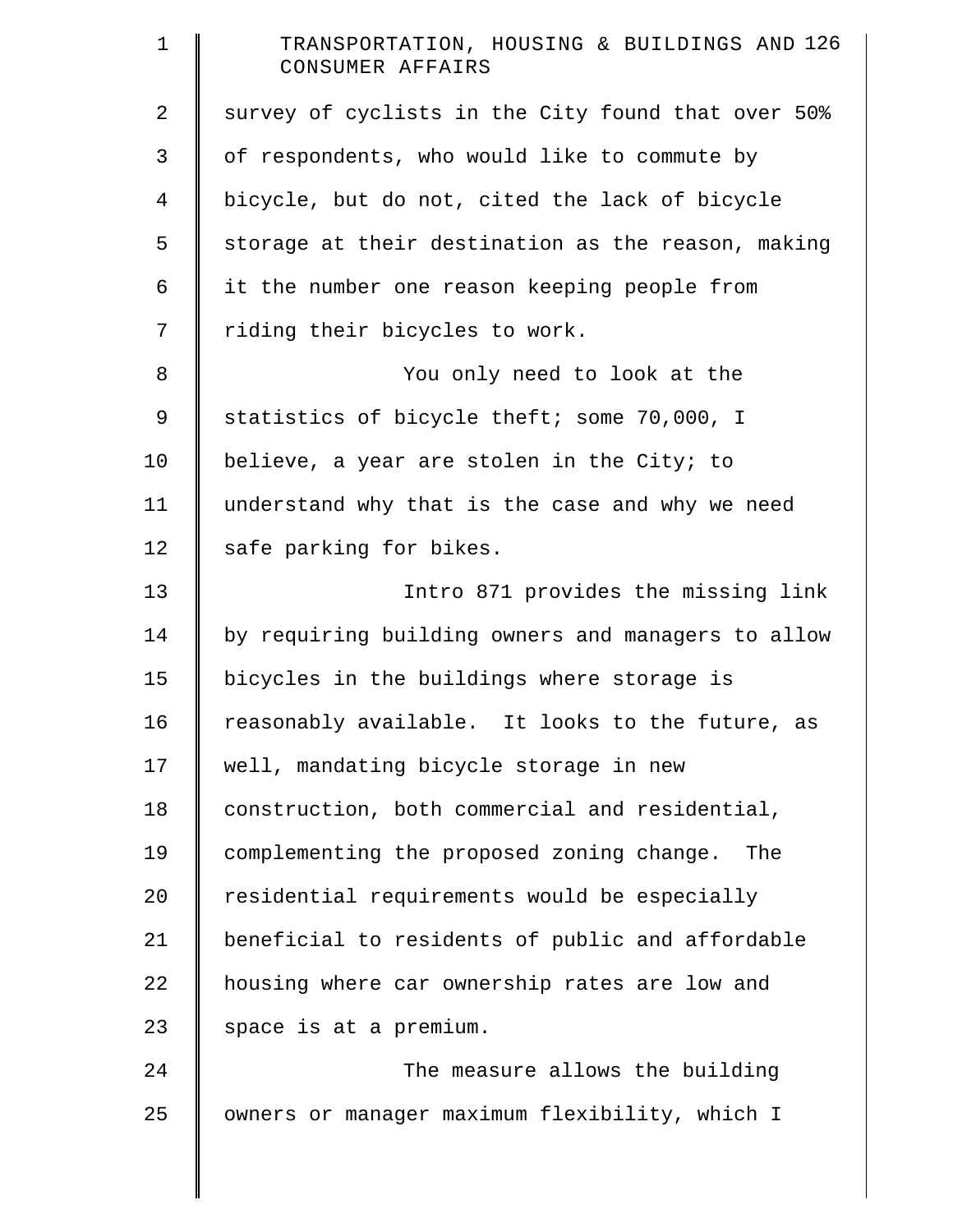| $\mathbf 1$ | TRANSPORTATION, HOUSING & BUILDINGS AND 127<br>CONSUMER AFFAIRS |
|-------------|-----------------------------------------------------------------|
| 2           | think is something they'd appreciate, to determine              |
| 3           | the method and location of bike access, avoiding                |
| 4           | the unreasonable burden of mandating a one-size-                |
| 5           | fits-all parameter. Common sensically, where a                  |
| 6           | building can accommodate bikes, it should do so.                |
| 7           | You may hear opponents of this bill                             |
| $\,8\,$     | today citing liability concerns. However, they                  |
| 9           | offer no evidence of this. And, a search could                  |
| 10          | not find any directly supportive case law to                    |
| 11          | support this allegation. It seems to be a shaky                 |
| 12          | legal scare tactic.                                             |
| 13          | And, if I may address the issue of                              |
| 14          | takings for a moment. At its most basic level, a                |
| 15          | taking requires that something is actually taken.               |
| 16          | Since this bill only asks for access where it's                 |
| 17          | reasonably available, there's nothing being taken               |
| 18          | from these buildings. This is space that is                     |
| 19          | available and can be used.                                      |
| 20          | To sum up, Tri-State strongly urges                             |
| 21          | the Council to pass Intro 871. It's an easy, but                |
| 22          | fundamental step towards a greener, cleaner and                 |
| 23          | healthier New York City. Thank you very much.                   |
| 24          | JOSH NACHOWITZ: Good afternoon,                                 |
| 25          | Chairman Liu and Chairman Dilan. My name is Josh                |

║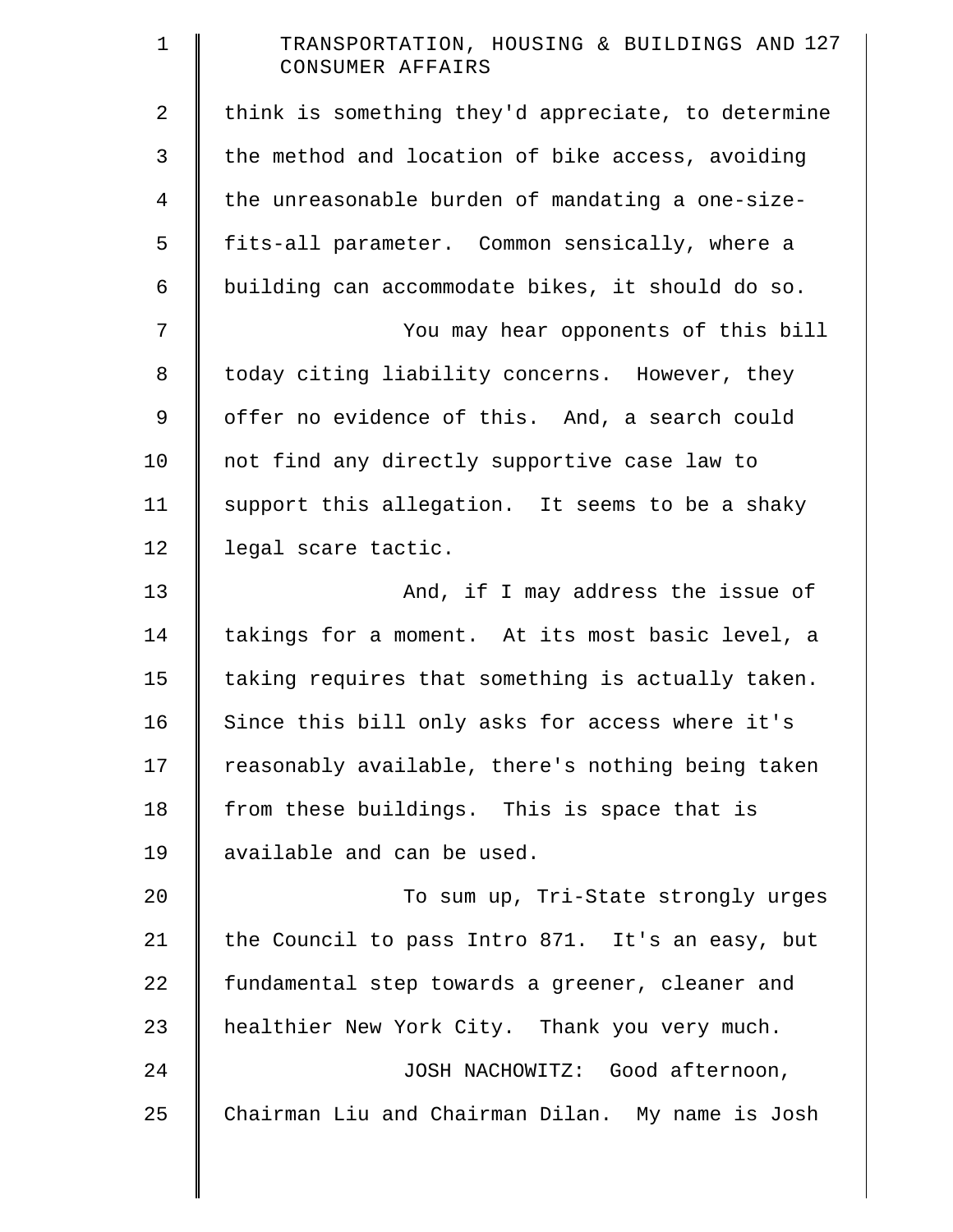| $\mathbf 1$    | TRANSPORTATION, HOUSING & BUILDINGS AND 128<br>CONSUMER AFFAIRS |
|----------------|-----------------------------------------------------------------|
| $\overline{2}$ | Nachowitz. And, I'm the State Policy Director for               |
| 3              | the New York League of Conservation Voters. I'm                 |
| $\overline{4}$ | here today to testify in support of Intro Number                |
| 5              | 871.                                                            |
| 6              | This legislation is a simple and                                |
| 7              | common sense solution that will go a long way                   |
| 8              | towards making our City greener and more livable                |
| 9              | with little economic impact. Encouraging the use                |
| 10             | of bikes as an alternative form of transportation               |
| 11             | has long been a goal of the League of Conservation              |
| 12             | Voters. Bike commuting both reduces the emissions               |
| 13             | of harmful exhaust gases and helps to relieve                   |
| 14             | pressure on our already overtaxed mass transit                  |
| 15             | system.                                                         |
| 16             | As an environmental group, LCV has                              |
| 17             | long been committed to supporting forms of                      |
| 18             | alternative transportation. We all know that our                |
| 19             | streets are overcrowded; that our transit system                |
| 20             | is tremendously overburdened to the point of being              |
| 21             | near capacity. And, I think it's incumbent on all               |
| 22             | of us to look for means of getting around the City              |
| 23             | and encouraging commuting that is less-- has less               |
| 24             | environmental impact than using cars.                           |
| 25             | Unfortunately, New York City's                                  |
|                |                                                                 |
|                |                                                                 |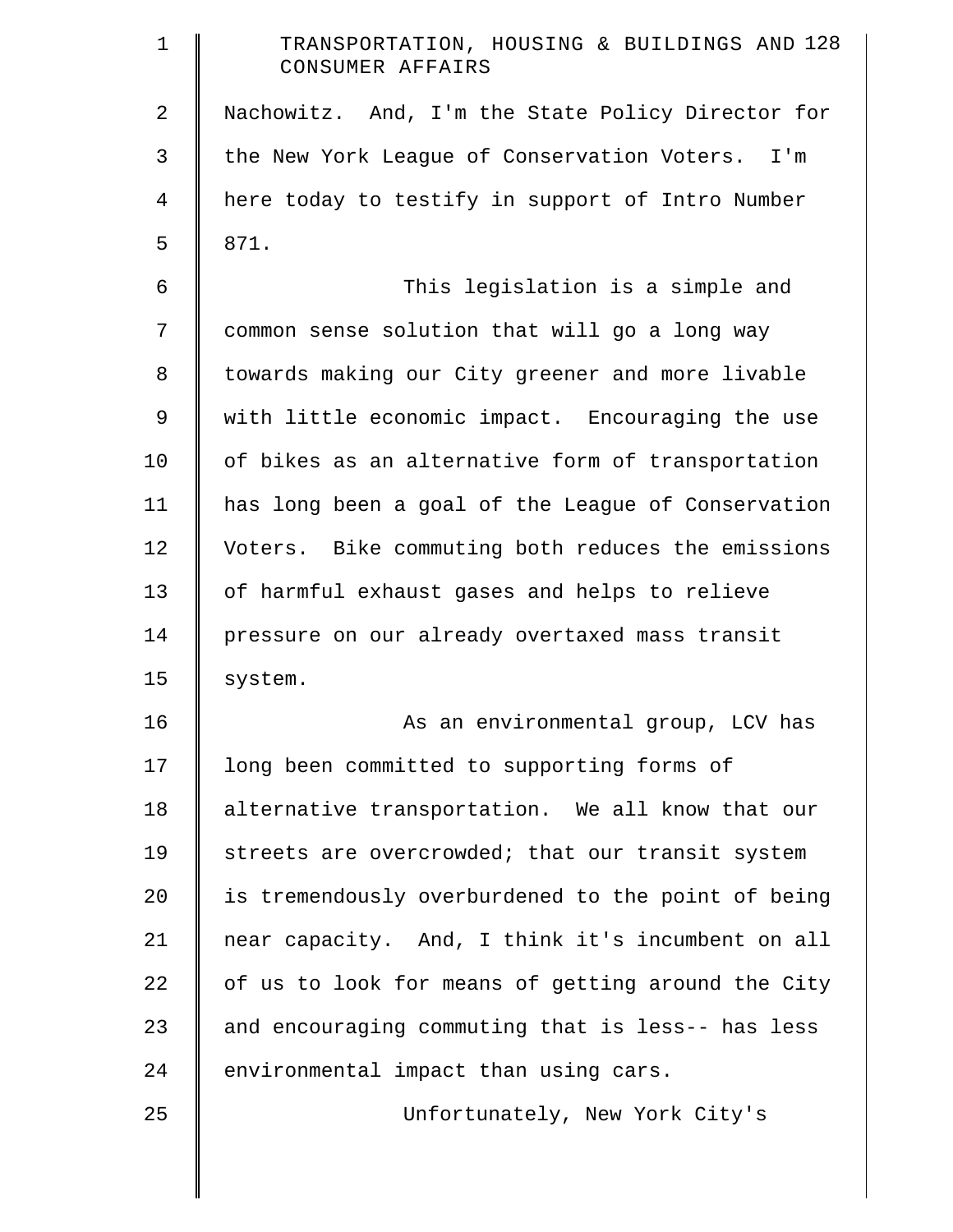| $\mathbf 1$    | TRANSPORTATION, HOUSING & BUILDINGS AND 129<br>CONSUMER AFFAIRS |
|----------------|-----------------------------------------------------------------|
| $\overline{2}$ | built environment is not nearly as friendly                     |
| 3              | towards bikes as it could be. New York City lags                |
| 4              | far behind other North American and European                    |
| 5              | cities in the movement to encourage new forms of                |
| 6              | transportation. Intro Number 871 is one step that               |
| 7              | the City Council can take to help rectify the                   |
| 8              | situation.                                                      |
| 9              | As with any form of transportation,                             |
| 10             | the bicycle needs some sort of destination                      |
| 11             | terminal. After a biker has ridden to work, he or               |
| 12             | she must have somewhere to conveniently park the                |
| 13             | bike. This is a simple problem that Intro 871                   |
| 14             | seeks to address. The legislation would not                     |
| 15             | create overly onerous requirements for building                 |
| 16             | owners and would give building managers the                     |
| 17             | flexibility to develop solutions that best fit                  |
| 18             | their properties.                                               |
| 19             | This bill is the first important                                |
| 20             | step towards creating a Citywide infrastructure to              |
| 21             | support new and pollution-free forms of                         |
| 22             | transportation. We urge you to swiftly adopt this               |
| 23             | important legislation and look forward to                       |
| 24             | continuing to work with the Council on this and                 |
| 25             | other important efforts to make the City greener                |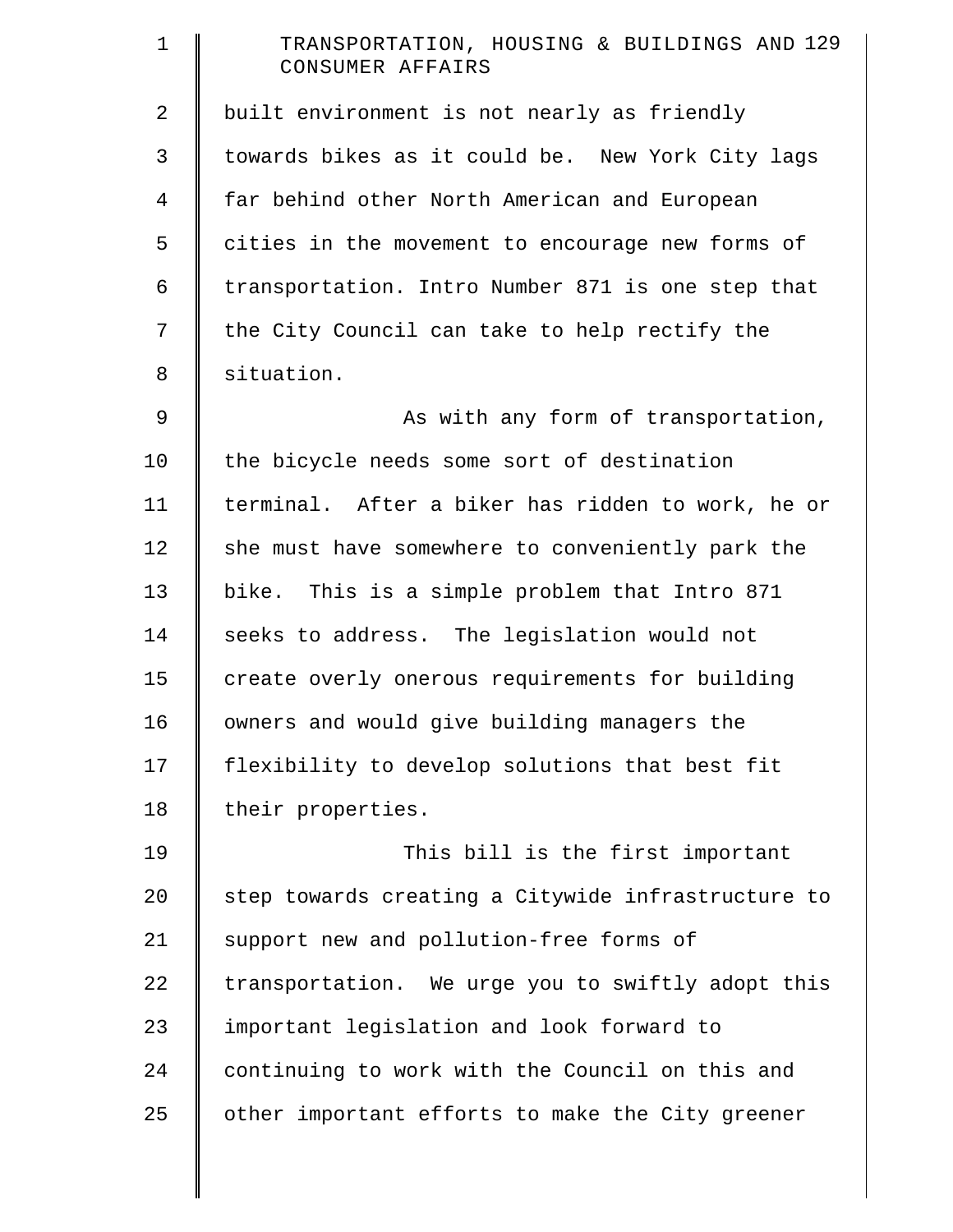| $\mathbf 1$    | TRANSPORTATION, HOUSING & BUILDINGS AND 130<br>CONSUMER AFFAIRS |
|----------------|-----------------------------------------------------------------|
| $\overline{a}$ | and cleaner. Thank you.                                         |
| 3              | CO-CHAIRPERSON DILAN: Okay. I'm                                 |
| $\overline{4}$ | going to start off with a few brief questions.                  |
| 5              | And then, I'll open it to, I'm sure that other                  |
| 6              | members of the Committee may have something to                  |
| 7              | add. But, I'll start with Mr. White. First of                   |
| 8              | all, congratulations on your newborn. I know you                |
| 9              | must be overjoyed, as am I.                                     |
| 10             | But, I want to start with the                                   |
| 11             | statement in your testimony where you say that                  |
| 12             | storage is not required in the legislation. The                 |
| 13             | legislation that I read does require 871 to                     |
| 14             | provide a building-- a bike owner storage of that               |
| 15             | space. It's in the first page, third paragraph.                 |
| 16             | It'd be 28-504.3, where it clearly, you know, asks              |
| 17             | a building owner to provide storage. Are you                    |
| 18             | saying that you guys--                                          |
| 19             | PAUL WHITE: Could you read that,                                |
| 20             | just for                                                        |
| 21             | CO-CHAIRPERSON DILAN: Sure. Any                                 |
| 22             | commercial building whose main use or dominant                  |
| 23             | occupancy is as a retail space or whose                         |
| 24             | construction began after the effective date of                  |
| 25             | this article, shall provide bicycle storage within              |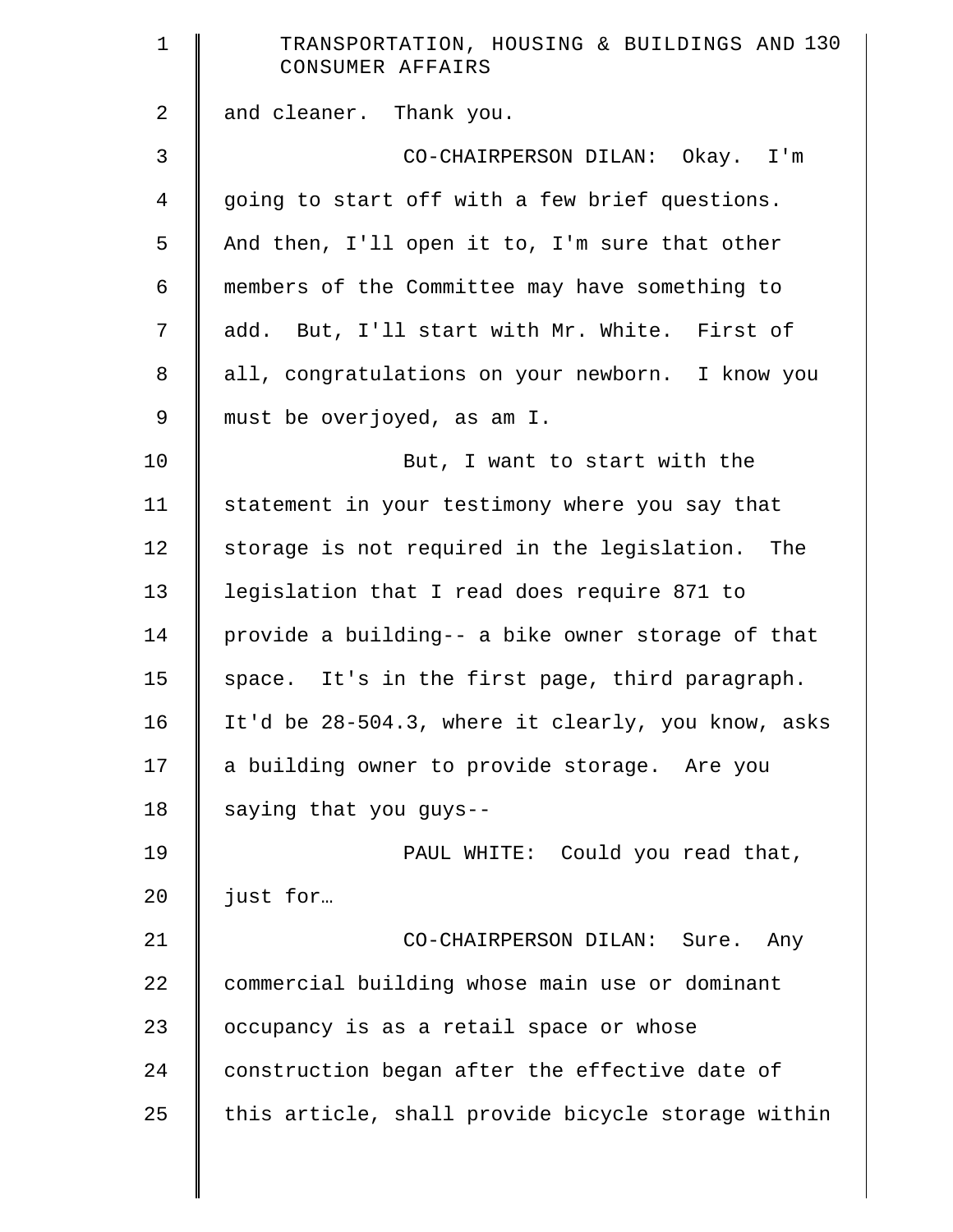| $\mathbf 1$    | TRANSPORTATION, HOUSING & BUILDINGS AND 131<br>CONSUMER AFFAIRS |
|----------------|-----------------------------------------------------------------|
| $\overline{2}$ | such building for tenants, subtenants, all persons              |
| 3              | in the employ of such tenants for-- and then, it                |
| $\overline{4}$ | goes into the formula after that. But, it clearly               |
| 5              | says it. So, are you saying that you guys are                   |
| 6              | taking that off the table at this time?                         |
| 7              | PAUL WHITE: Well, you know, we                                  |
| 8              | might encourage that. You know, it's not our                    |
| 9              | power to do so. But, our interpretation of the                  |
| 10             | bill is that the only real mandate is for access.               |
| 11             | And, that really, what's trying to be fixed here                |
| 12             | is the situation where tenants are already setting              |
| 13             | aside lawful storage space within their own space.              |
| 14             | And, the issue is just their building not working               |
| 15             | with them to enable access to that space.                       |
| 16             | CO-CHAIRPERSON DILAN: Okay. So,                                 |
| 17             | let's assume we get past that point and after the               |
| 18             | storage issue is dealt with and we deal with the                |
| 19             | access issue, where do you propose they keep the                |
| 20             | bikes once the bikes are in the building?                       |
| 21             | PAUL WHITE: Well, the legislation,                              |
| 22             | as it is, or as we hope it is, would only really                |
| 23             | kick in in those instances where storage has                    |
| 24             | already been identified by tenants or perhaps by a              |
| 25             | progressive building. But, again, the last link                 |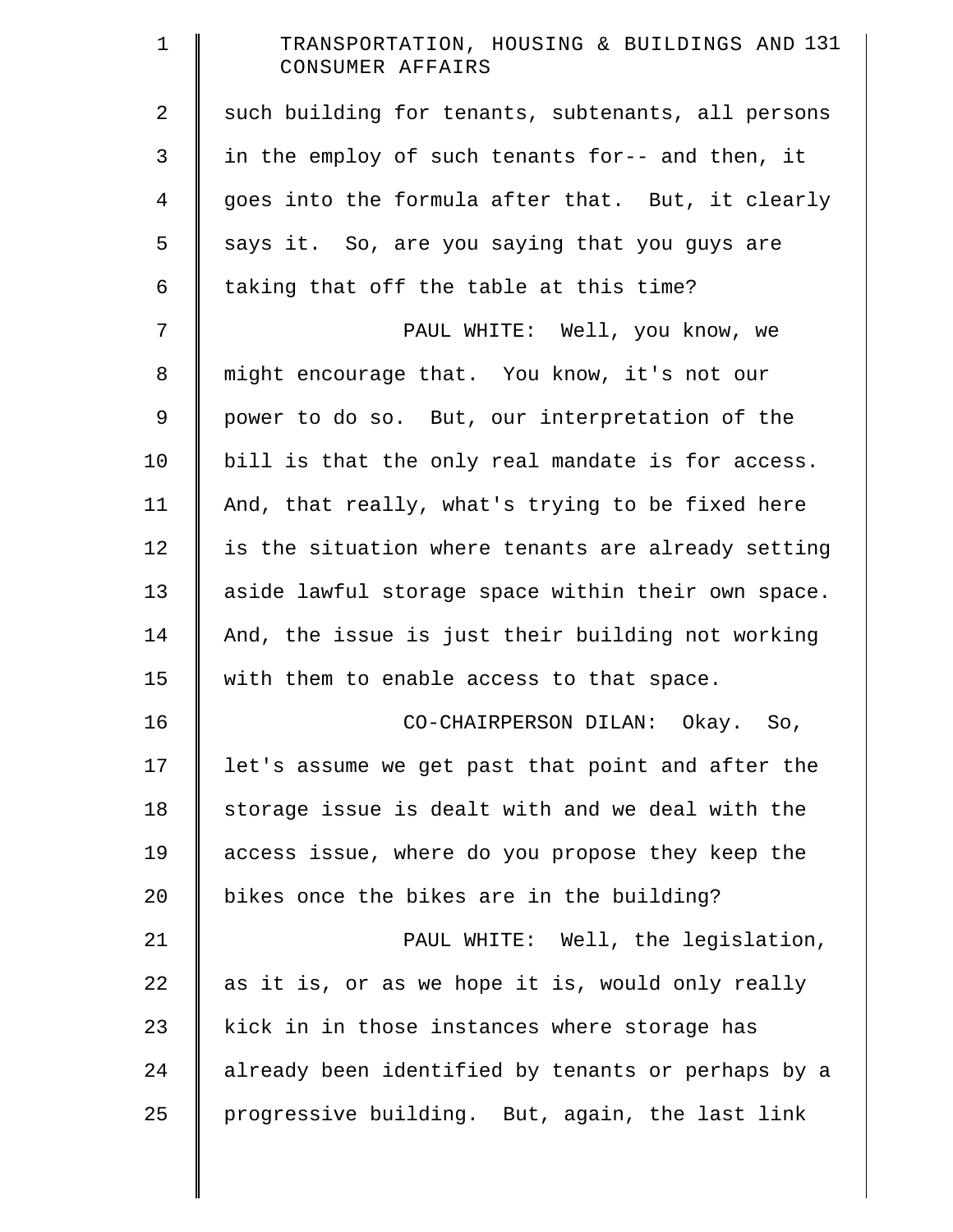| $\mathbf 1$    | TRANSPORTATION, HOUSING & BUILDINGS AND 132<br>CONSUMER AFFAIRS |
|----------------|-----------------------------------------------------------------|
| $\overline{a}$ | being the access to that space.                                 |
| 3              | So, there may be, just to answer                                |
| $\overline{4}$ | your question another way, buildings where there                |
| 5              | isn't a tenant that's setting aside storage space;              |
| $\epsilon$     | there isn't a building owner/manager who's setting              |
| 7              | it aside. So, in those cases, this legislation                  |
| $\,8\,$        | would not really pertain to those cases.                        |
| 9              | CO-CHAIRPERSON DILAN: Okay.                                     |
| 10             | Honestly, I think if I were a supporter of this                 |
| 11             | bill, from my perspective, that would give a                    |
| 12             | building owner a big loophole out, from my                      |
| 13             | perspective. But, that's just me. I could see                   |
| 14             | this as a building owner and just sit back and say              |
| 15             | this is unreasonable. We don't have space to                    |
| 16             | store it. And, their version of what's                          |
| 17             | unreasonable as to what is reasonable may be-- it               |
| 18             | vary from building to building.                                 |
| 19             | PAUL WHITE: To be sure that would                               |
| 20             | happen. We're confident that this bill would                    |
| 21             | nevertheless represent a huge improvement because               |
| 22             | we do know of several occasions where, again,                   |
| 23             | tenants are providing the space. It's the access                |
| 24             | that they need. So, we're confident that if this                |
| 25             | bill were to pass as an access bill, it would                   |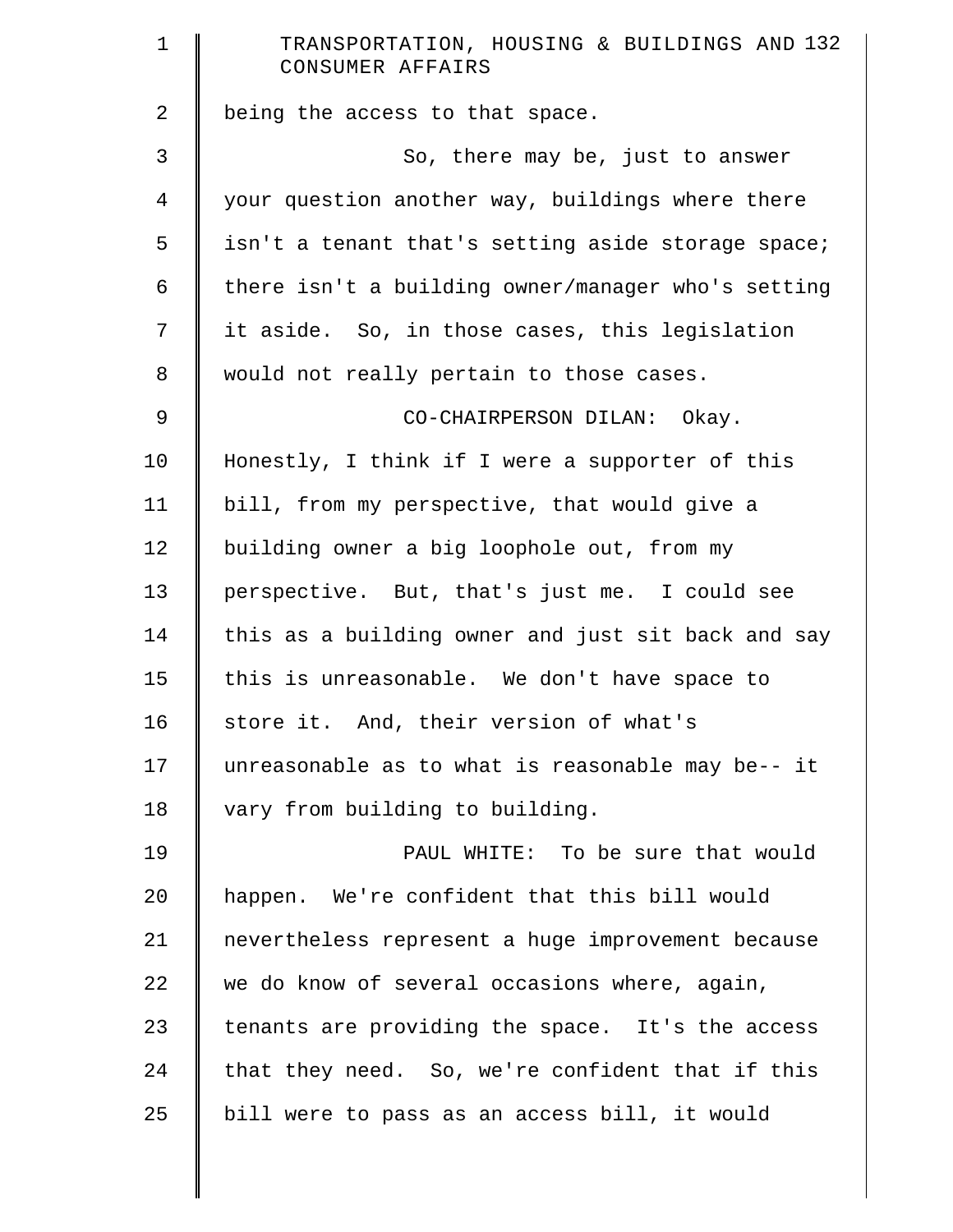| $\mathbf 1$    | TRANSPORTATION, HOUSING & BUILDINGS AND 133<br>CONSUMER AFFAIRS |
|----------------|-----------------------------------------------------------------|
| $\overline{2}$ | unlock lots of space that tenants are very happy                |
| 3              | to set aside themselves without any input or                    |
| 4              | coverage from owners.                                           |
| 5              | And, also, if I may just take a                                 |
| 6              | brief moment to address and earlier question                    |
| 7              | regarding the cost to buildings of complying with               |
| 8              | this legislation, there's a lot of estimates                    |
| 9              | flying around; tens of thousands of dollars in                  |
| 10             | security camera networks and--                                  |
| 11             | CO-CHAIRPERSON DILAN:                                           |
| 12             | [Interposing] Thirty thousand seemed high to me.                |
| 13             | [Crosstalk]                                                     |
| 14             | PAUL WHITE: -- and terrorist                                    |
| 15             | screening, you know, I would encourage everyone to              |
| 16             | look at the scores of buildings, marble adorned                 |
| 17             | and not, that are already doing this and ask them               |
| 18             | how much it cost to enable bicycle access.                      |
| 19             | CO-CHAIRPERSON DILAN: Well, I                                   |
| 20             | would think the cost is a factor. It's not a                    |
| 21             | major factor. But, it is a factor. And, that's                  |
| 22             | just my opinion. But, I think any, you know, any                |
| 23             | good legislator would want to know the impact of                |
| 24             | what the cost is and whether it be a million                    |
| 25             | dollars or it be \$40. I think it's just good to                |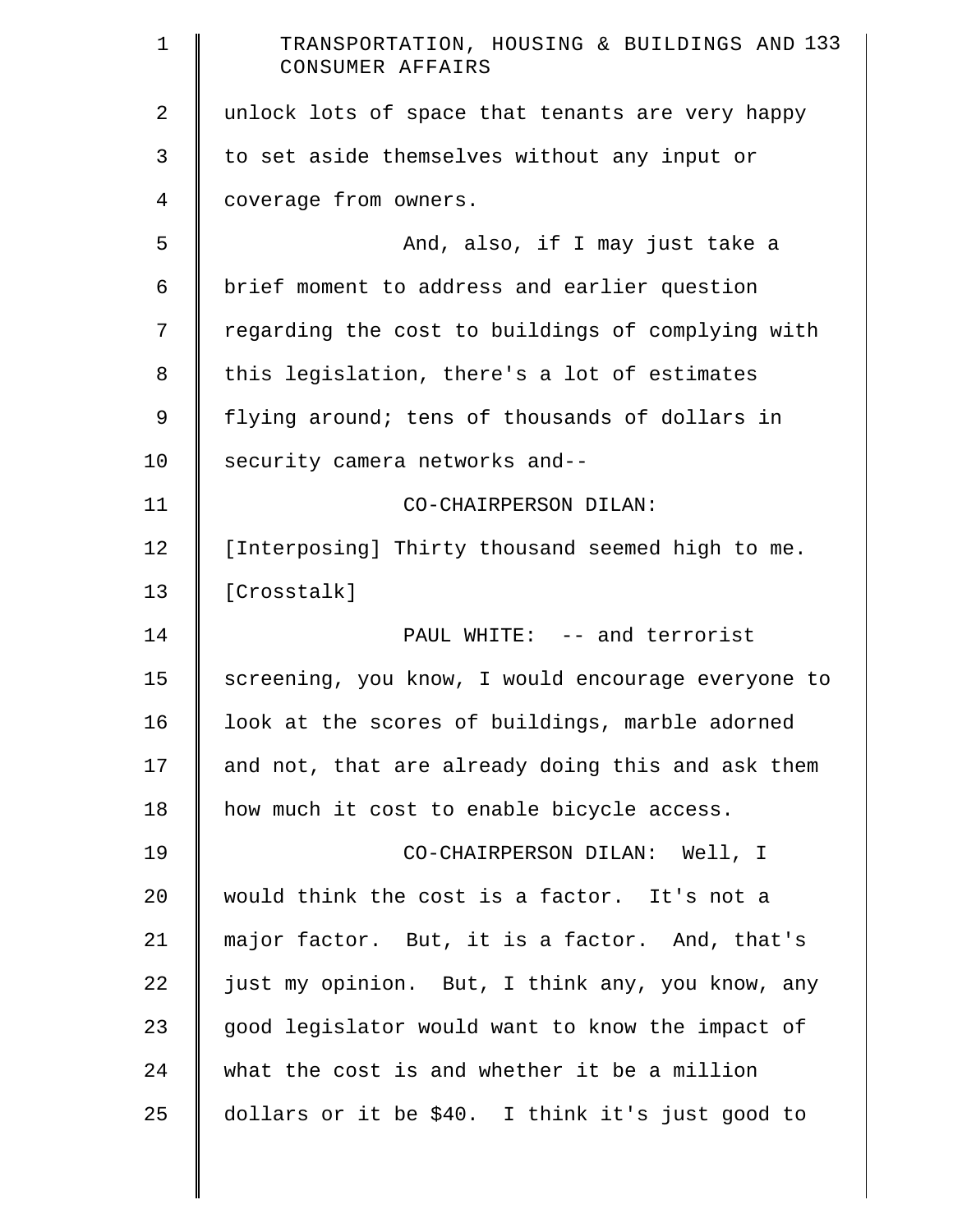| $\mathbf 1$    | TRANSPORTATION, HOUSING & BUILDINGS AND 134<br>CONSUMER AFFAIRS |
|----------------|-----------------------------------------------------------------|
| $\overline{2}$ | know before you pass a bill what the cost is on                 |
| 3              | the private sector of passing that legislation.                 |
| $\overline{4}$ | Okay. And, my next question was--                               |
| 5              | I guess I may have to get back to it. I lost my                 |
| 6              | train of thought. Overall, though, I'd say that                 |
| 7              | right now, I'm opposed to these bills. You know,                |
| $8\,$          | do I want to get to a place where, you know, the                |
| $\mathsf 9$    | City does promote what you're trying to seek? I'd               |
| 10             | say yes. I'd say I don't argue with the                         |
| 11             | environmental impacts of what you're trying to do.              |
| 12             | I don't argue [off mic] of what you're trying to                |
| 13             | do. But, just as a citizen, I believe that the                  |
| 14             | incentive approach that was taken with the                      |
| 15             | Department of City Planning may encourage more                  |
| 16             | owners to do it on their own. I think a                         |
| 17             | legislative approach to this will cause the owners              |
| 18             | to do exactly what they did here today. I think                 |
| 19             | eventually we can work to get to this problem-- to              |
| 20             | solve this problem. But, I don't think we're                    |
| 21             | there yet. And, I continue to look forward to                   |
| 22             | talking about it.                                               |
| 23             | I may come back and follow up.                                  |
| 24             | I'll get my thoughts together. But, Council                     |
| 25             | Member Yassky.                                                  |

║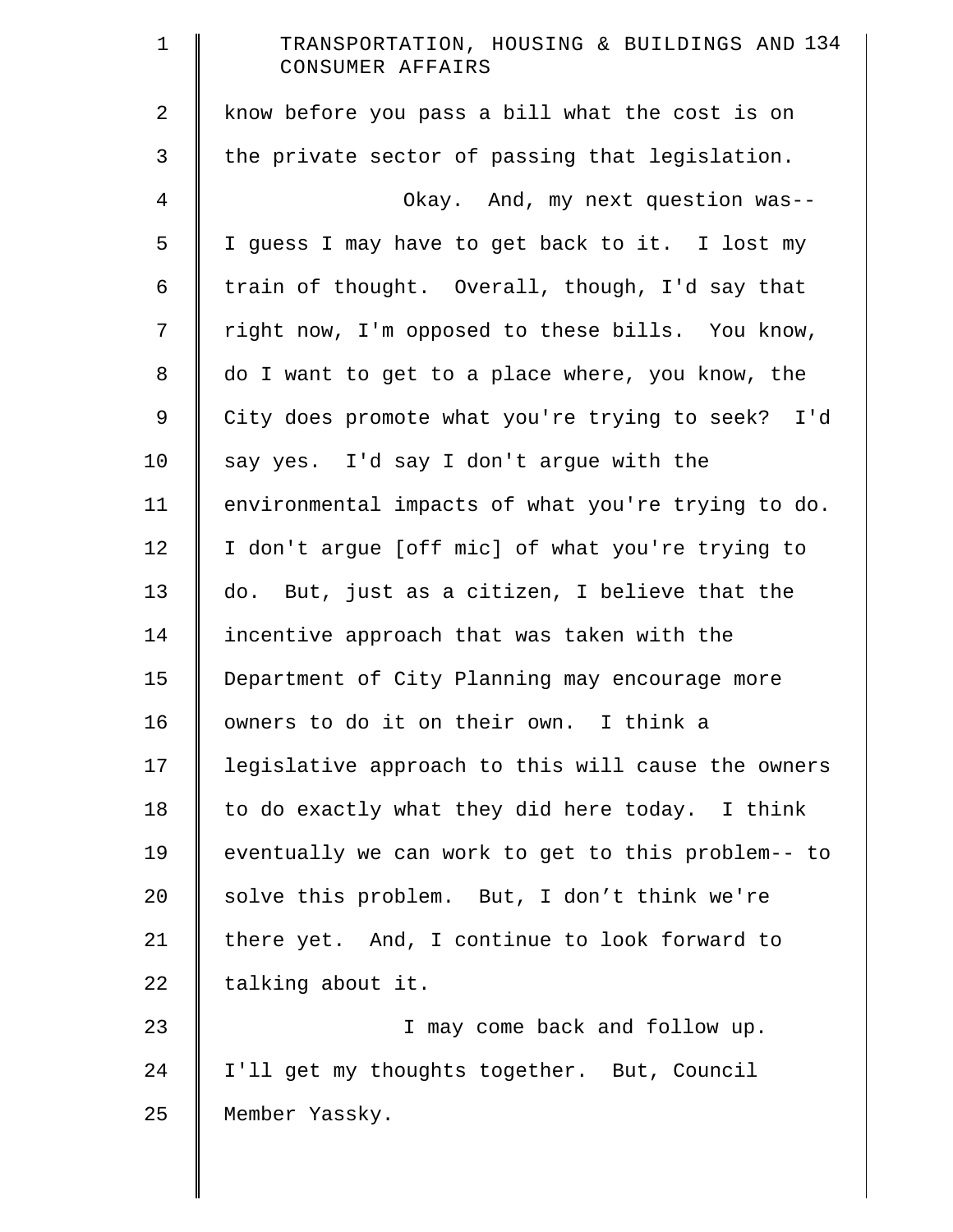| $\mathbf 1$    | TRANSPORTATION, HOUSING & BUILDINGS AND 135<br>CONSUMER AFFAIRS |
|----------------|-----------------------------------------------------------------|
| $\overline{2}$ | COUNCIL MEMBER YASSKY: Okay.                                    |
| 3              | Yeah, just very quickly, 'cause, as you know,                   |
| $\overline{4}$ | Mr. Chair, there's the Ravitch Commission folks                 |
| 5              | are downstairs briefing the Council on their plan.              |
| 6              | I'm actually going to excuse myself after my                    |
| 7              | questions to go hear that briefing. But, just on                |
| $\,8\,$        | the two issues that you raised, there are two                   |
| 9              | sections in the bill that, one of which you read,               |
| 10             | that do require storage of bicycles. But, that                  |
| 11             | those apply only to new buildings, buildings built              |
| 12             | after, you know, this is passed, assuming it is to              |
| 13             | be passed.                                                      |
| 14             | The Department of City Planning has                             |
| 15             | already begun a land use process to change the                  |
| 16             | Zoning Resolution that will-- in order to require               |
| 17             | that new buildings provide bicycle storage. So,                 |
| 18             | this was simply meant to kind of go together with               |
| 19             | the change in the Zoning Resolution that is now                 |
| 20             | moving through its process. As Commissioner                     |
| 21             | Sadik-Khan pointed out, that's probably not a                   |
| 22             | smart way to do it because if you have an                       |
| 23             | Administrative Code or Building Code on one hand                |
| 24             | and you've got Zoning Resolution on the other                   |
| 25             | hand, they could conflict. So, better to have it                |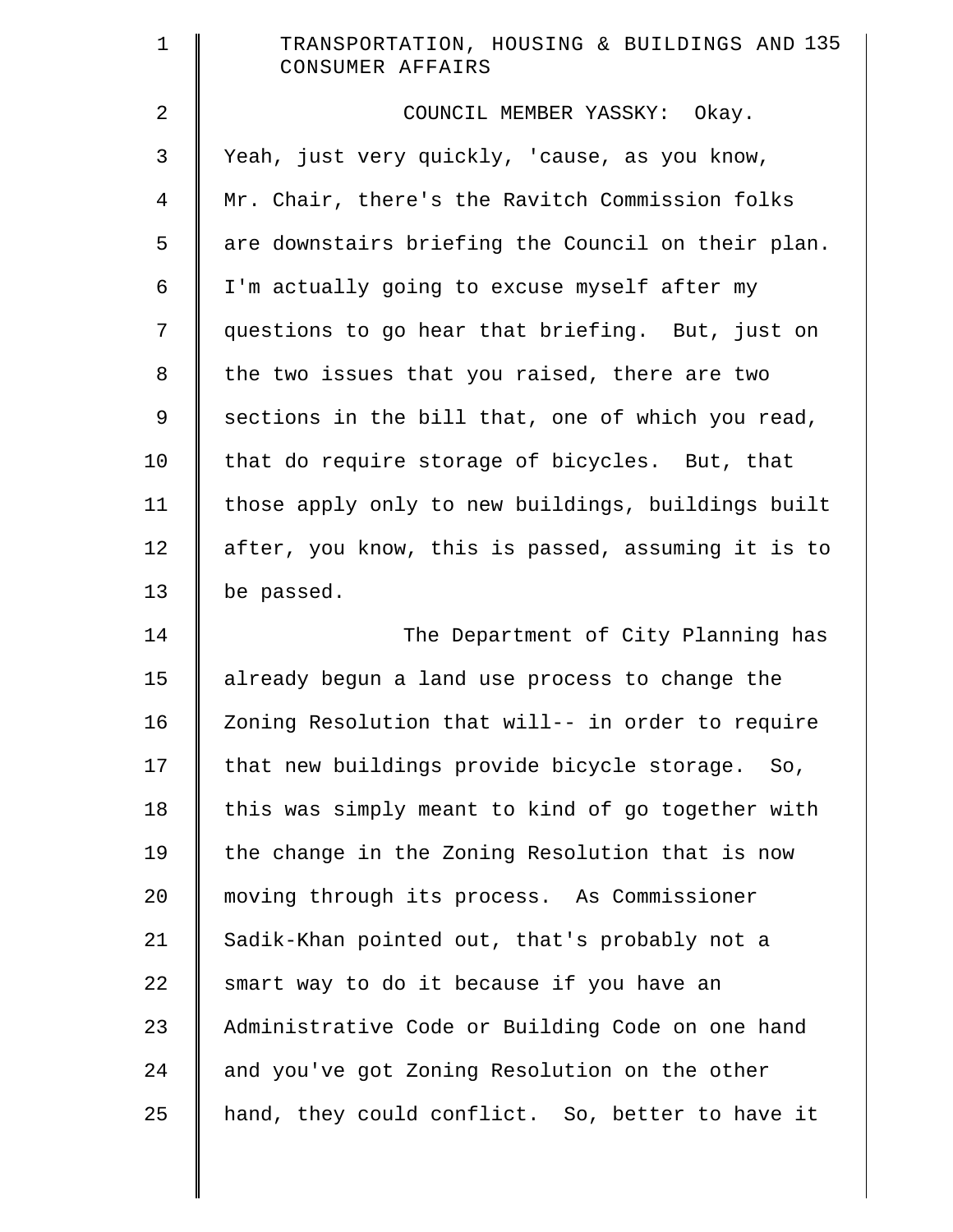| $\mathbf 1$    | TRANSPORTATION, HOUSING & BUILDINGS AND 136<br>CONSUMER AFFAIRS |
|----------------|-----------------------------------------------------------------|
| 2              | be only in one place and the Zoning Resolution                  |
| 3              | sounds like the right place. So, it's my, you                   |
| $\overline{4}$ | know, would be my recommendation, as sponsor, to                |
| 5              | eliminate the provisions for storage in new                     |
| 6              | buildings, because they're going to be covered by               |
| 7              | the Zoning Code. That makes perfect sense to me.                |
| 8              | And then, you know, I thought I had                             |
| $\mathsf 9$    | two also, but, it's apparently contagious. And, I               |
| 10             | don't have a newborn. So, really there's--                      |
| 11             | CO-CHAIRPERSON DILAN:                                           |
| 12             | [Interposing] I'm glad to see I'm not alone.                    |
| 13             | COUNCIL MEMBER YASSKY: Quite                                    |
| 14             | honestly, there's just no excuse on that front. I               |
| 15             | just want to thank the witnesses for their                      |
| 16             | testimony and for all the work they've done                     |
| 17             | getting this issue on the agenda. And, I look                   |
| 18             | forward to continuing to work with them to see                  |
| 19             | widespread bicycle access. Thank you.                           |
| 20             | CO-CHAIRPERSON DILAN: I remember                                |
| 21             | where I was going. It's not more of a question,                 |
| 22             | but it may incur a response. So, I'll allow a                   |
| 23             | response. On the liability side, you know, I                    |
| 24             | don't think liability is a major factor. But, it                |
| 25             | is a factor. I know that some individuals who                   |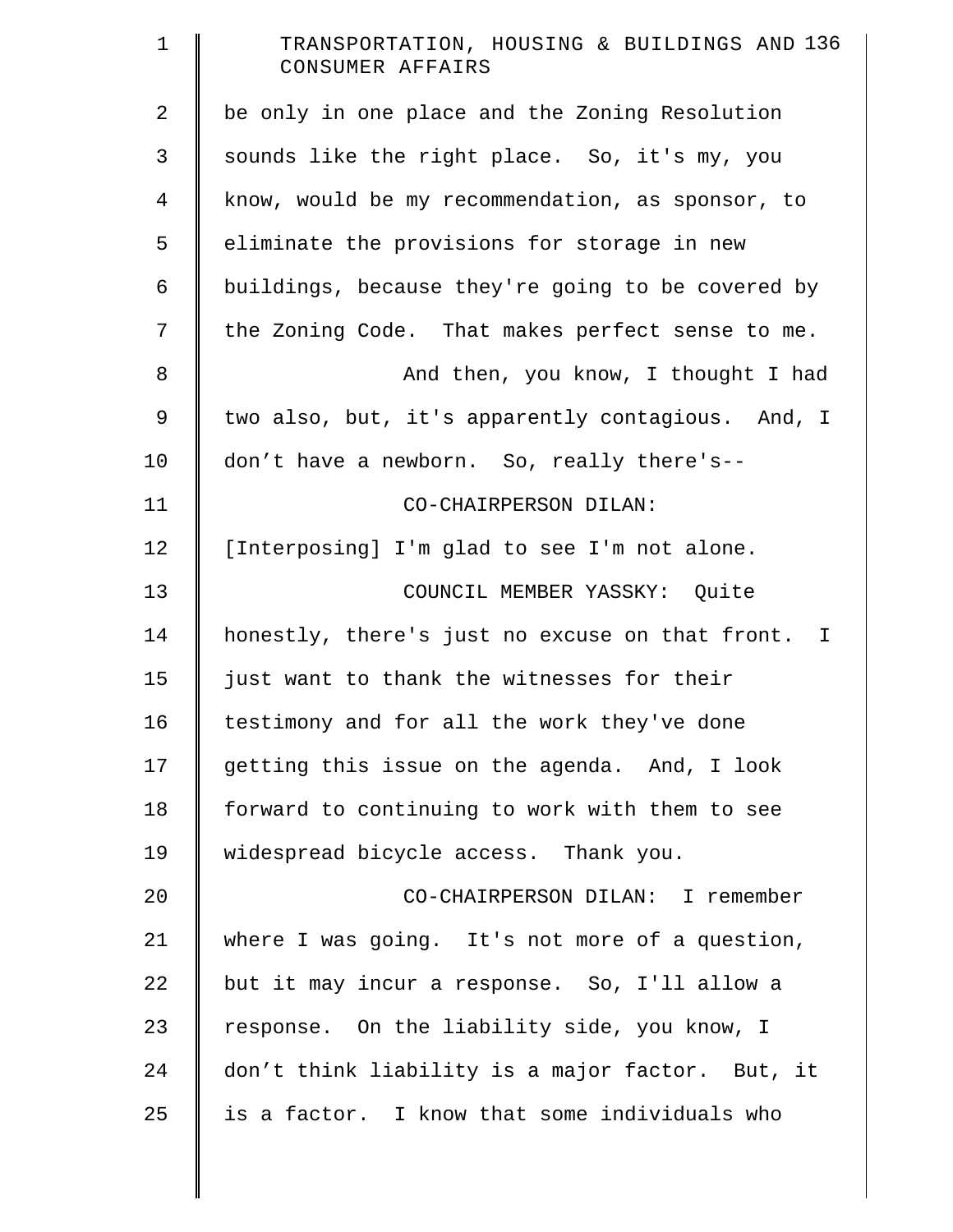| $\mathbf 1$    | TRANSPORTATION, HOUSING & BUILDINGS AND 137<br>CONSUMER AFFAIRS |
|----------------|-----------------------------------------------------------------|
| $\overline{a}$ | ride bikes tend to, you know, not in all cases,                 |
| 3              | but in some cases, ride some pretty expensive                   |
| 4              | bikes. And, if those bills are provided-- well, I               |
| 5              | guess the key here is storage. If storage is                    |
| 6              | provided for those expensive bikes and God forbid               |
| 7              | something were to happen to one of these bikes                  |
| 8              | while it's in the custody of a building owner,                  |
| 9              | there are liability issues. And, somebody's going               |
| 10             | to want to make sure that their asset was                       |
| 11             | protected so that the owners have to be concerned               |
| 12             | about these types of liability issues.                          |
| 13             | I don't think that bikes are going-                             |
| 14             | - they may incur some minor damage to a building                |
| 15             | in an elevator, on a marble floor. Is that                      |
| 16             | possible? Yes. But, I don't think you're talking                |
| 17             | about, you know, major liability damages.                       |
| 18             | There'll be some. But, I don't think that-- I                   |
| 19             | think most of the liability side will be actions                |
| 20             | that bike owners take against a building owner                  |
| 21             | should something happen to a bike while that bike               |
| 22             | is in the possession of the building owner. So,                 |
| 23             | that's just my perspective there. You can respond               |
| 24             | if you like.                                                    |
| 25             |                                                                 |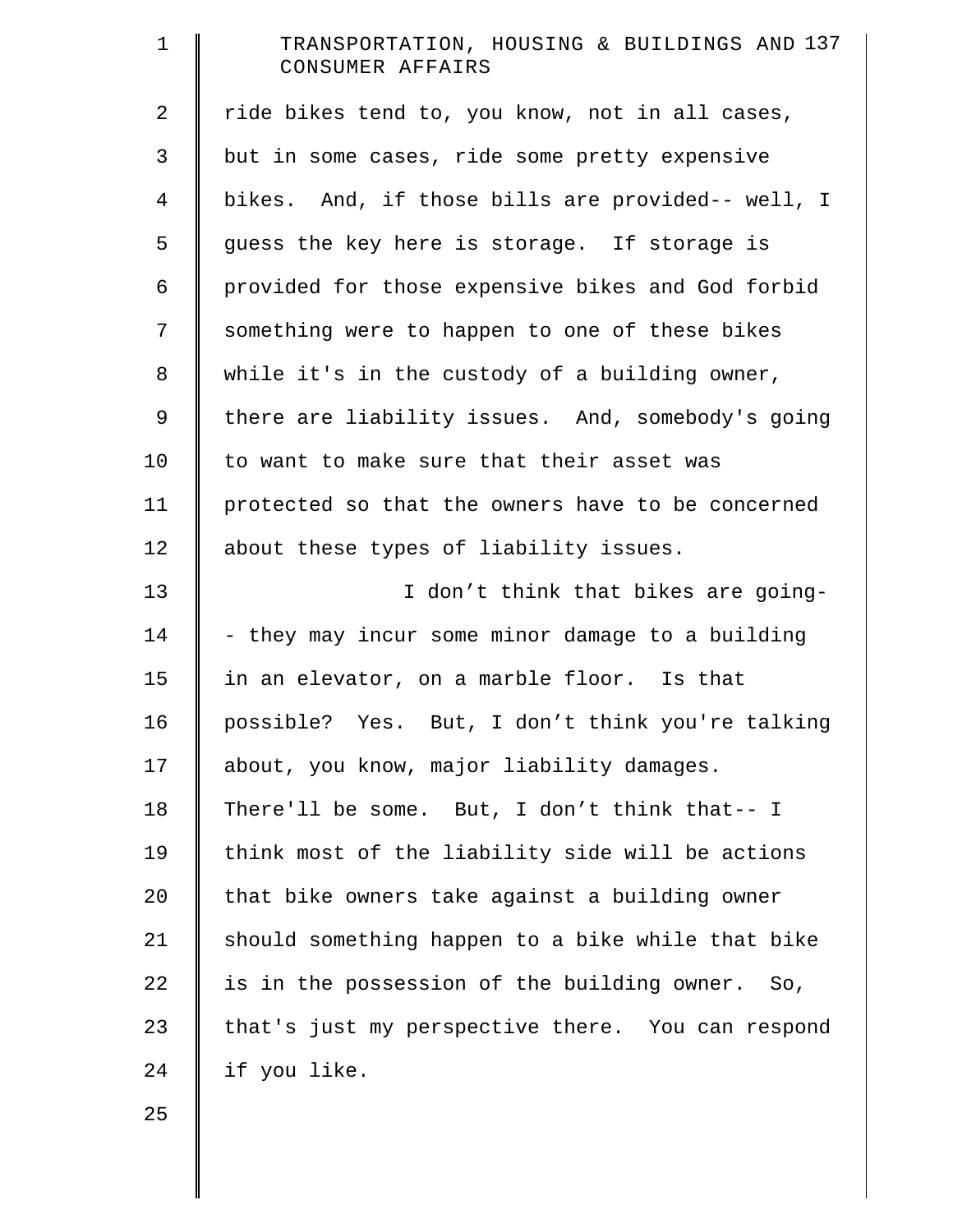| $\mathbf 1$    | TRANSPORTATION, HOUSING & BUILDINGS AND 138<br>CONSUMER AFFAIRS |
|----------------|-----------------------------------------------------------------|
| $\overline{2}$ | KYLE WISWALL: I'd have two                                      |
| 3              | responses to that. The first being that the, as                 |
| $\overline{4}$ | Council Member Yassky pointed out, there are two                |
| 5              | sections to this bill. And, the first part is                   |
| 6              | just about access. And, really what you're                      |
| 7              | talking about there is an employer that's willing               |
| 8              | to put aside space. So, that bike will never                    |
| 9              | really be in the possession of the building                     |
| 10             | manager. It will be in the possession of the                    |
| 11             | tenant the whole time. So, I don't think you're                 |
| 12             | going to run into that liability issue under that               |
| 13             | part of the bill.                                               |
| 14             | Second, I think most of the                                     |
| 15             | liability issues, and this isn't to say that                    |
| 16             | nobody will ever sue, but I don't think you could               |
| 17             | ever say that about anything. Most of the                       |
| 18             | liability issues can be mitigated as long as the                |
| 19             | measures taken with the storage are reasonable.                 |
| 20             | If, you know, the appropriate anchored structure                |
| 21             | to lock to is provided, then, you know, there's                 |
| 22             | not going to be a very strong liability argument.               |
| 23             | If the owner is not taking reasonable measures and              |
| 24             | it simply, you know, they think it's okay that the              |
| 25             | bikes be tossed in a corner of an open space,                   |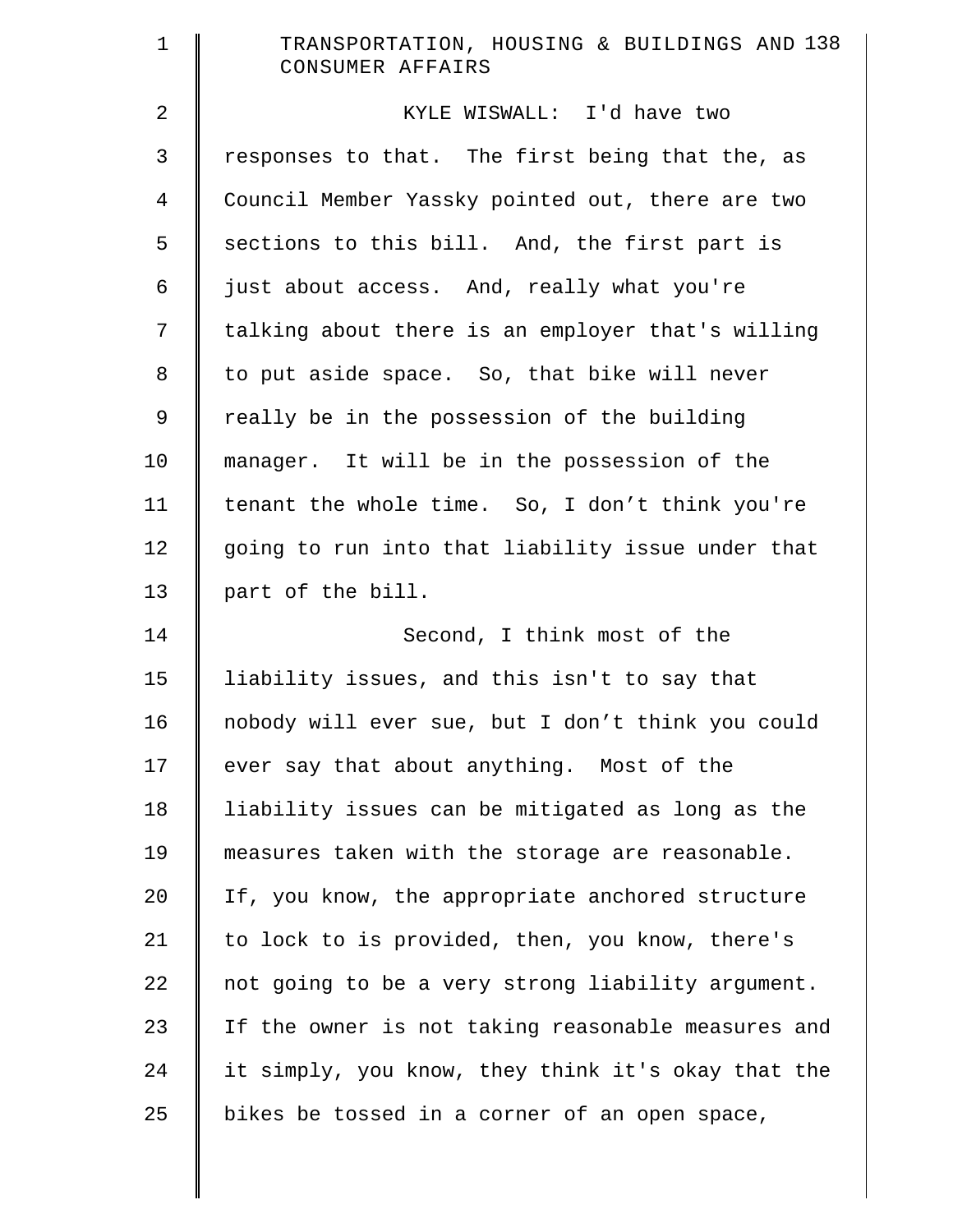| $\mathbf 1$    | TRANSPORTATION, HOUSING & BUILDINGS AND 139<br>CONSUMER AFFAIRS |
|----------------|-----------------------------------------------------------------|
| 2              | obviously, that's not something that would be                   |
| 3              | considerable reasonable; probably not something                 |
| $\overline{4}$ | that the tenants would go along to. Again, in the               |
| 5              | second part of this bill really talking about the               |
| 6              | zoning. Then, you know, that would be an issue.                 |
| 7              | And, I think an appropriate one.                                |
| $\,8\,$        | But, I don't foresee liability any                              |
| $\mathsf 9$    | more of an issue than it already is in a normal                 |
| 10             | office building. I don't see this adding any                    |
| 11             | extra layer or really any extra cost.                           |
| 12             | CO-CHAIRPERSON DILAN: If it does,                               |
| 13             | I don't think it's a major amount of money. But,                |
| 14             | I do believe it's there in some way. But, I don't               |
| 15             | think it's a major amount. Council Member Mendez,               |
| 16             | do you have anything? Oh, she's gone. Okay.                     |
| 17             | Gentlemen, I want to thank you for your time and                |
| 18             | your testimony today.                                           |
| 19             | KYLE WISWALL: Thank you.                                        |
| 20             | CO-CHAIRPERSON DILAN: Thank you.                                |
| 21             | Okay. Before I call the next panel, I want to                   |
| 22             | just acknowledge that the Local Development                     |
| 23             | Corporation of the West Bronx has submitted                     |
| 24             | testimony for the record in favor of Intro 871,                 |
| 25             | which is on today's Transportations Committee                   |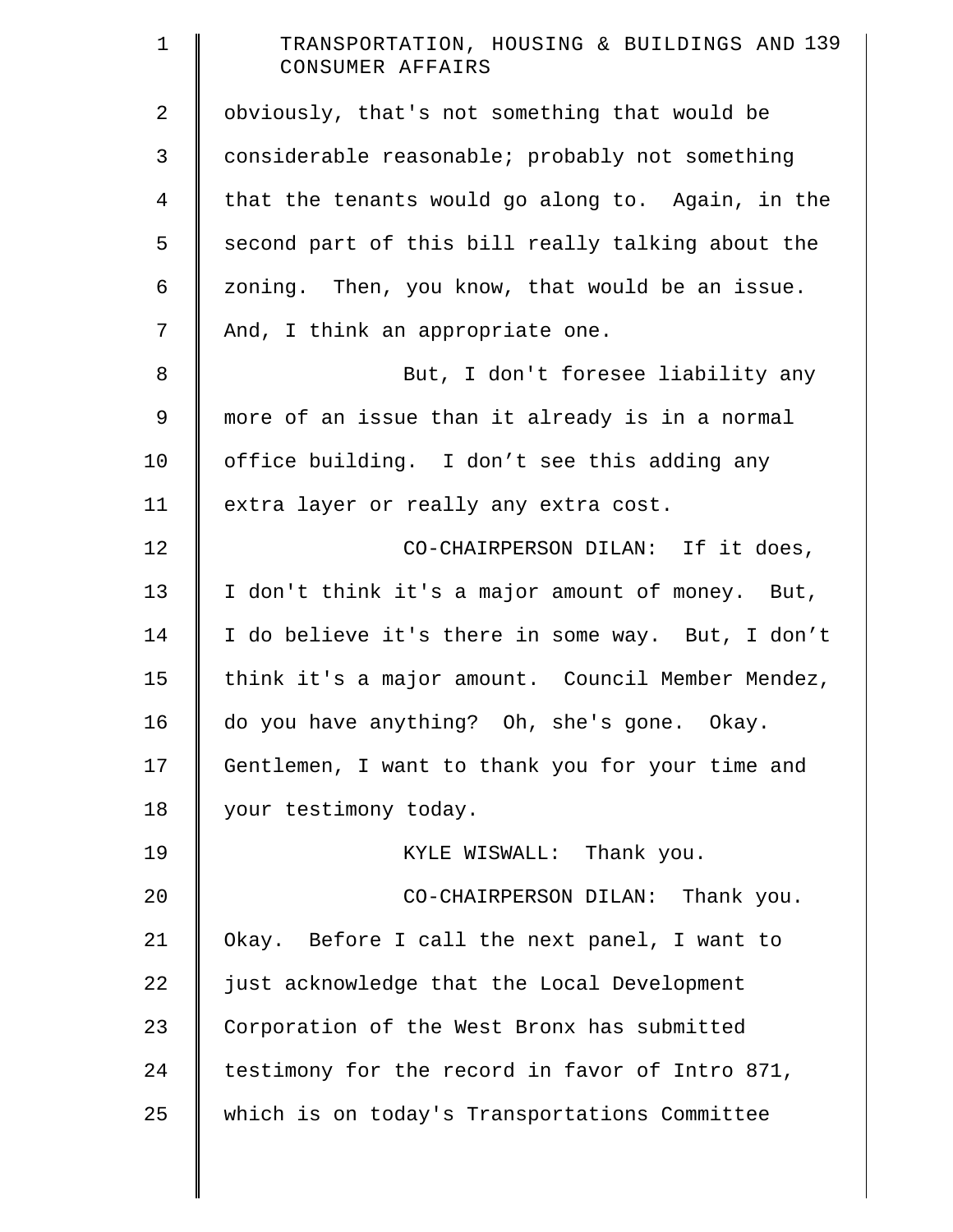| $\mathbf 1$    | TRANSPORTATION, HOUSING & BUILDINGS AND 140<br>CONSUMER AFFAIRS |
|----------------|-----------------------------------------------------------------|
| $\overline{2}$ | agenda. That would be submitted for the record.                 |
| 3              | Next, we have Mr. Mark Madden, Miss Lynette Chang               |
| $\overline{4}$ | and David Rensberg. That's the next panel.                      |
| 5              | [Pause] Okay. As well as, I want to add Janet                   |
| 6              | Liff. Okay. You can begin in any order. If you                  |
| 7              | have written testimony you want to submit for the               |
| 8              | record, please give it to the Sergeant at Arms.                 |
| $\mathsf 9$    | JANET LIFF: Can you hear me?                                    |
| 10             | Okay.                                                           |
| 11             | CO-CHAIRPERSON DILAN: Yep, mic's                                |
| 12             | on.                                                             |
| 13             | JANET LIFF: Hi. I'm Janet Liff.                                 |
| 14             | I'm a commercial real estate broker. I've been                  |
| 15             | for 17 years. I am a member of REBNY. And, I                    |
| 16             | want to say I support 871, the access bill.                     |
| 17             | Just on a practical level, I want                               |
| 18             | to testify I use the freight elevator regularly.                |
| 19             | And, they are rarely busy. I use them to find the               |
| 20             | super, to go up and down to preview and show                    |
| 21             | space. I do not remember running into a move. If                |
| 22             | there is a move, or if they are busy loading or                 |
| 23             | unloading for a renovation, it takes about five                 |
| 24             | minutes to unload the freight. The three or four                |
| 25             | of us who are waiting to go up, go up. Congestion               |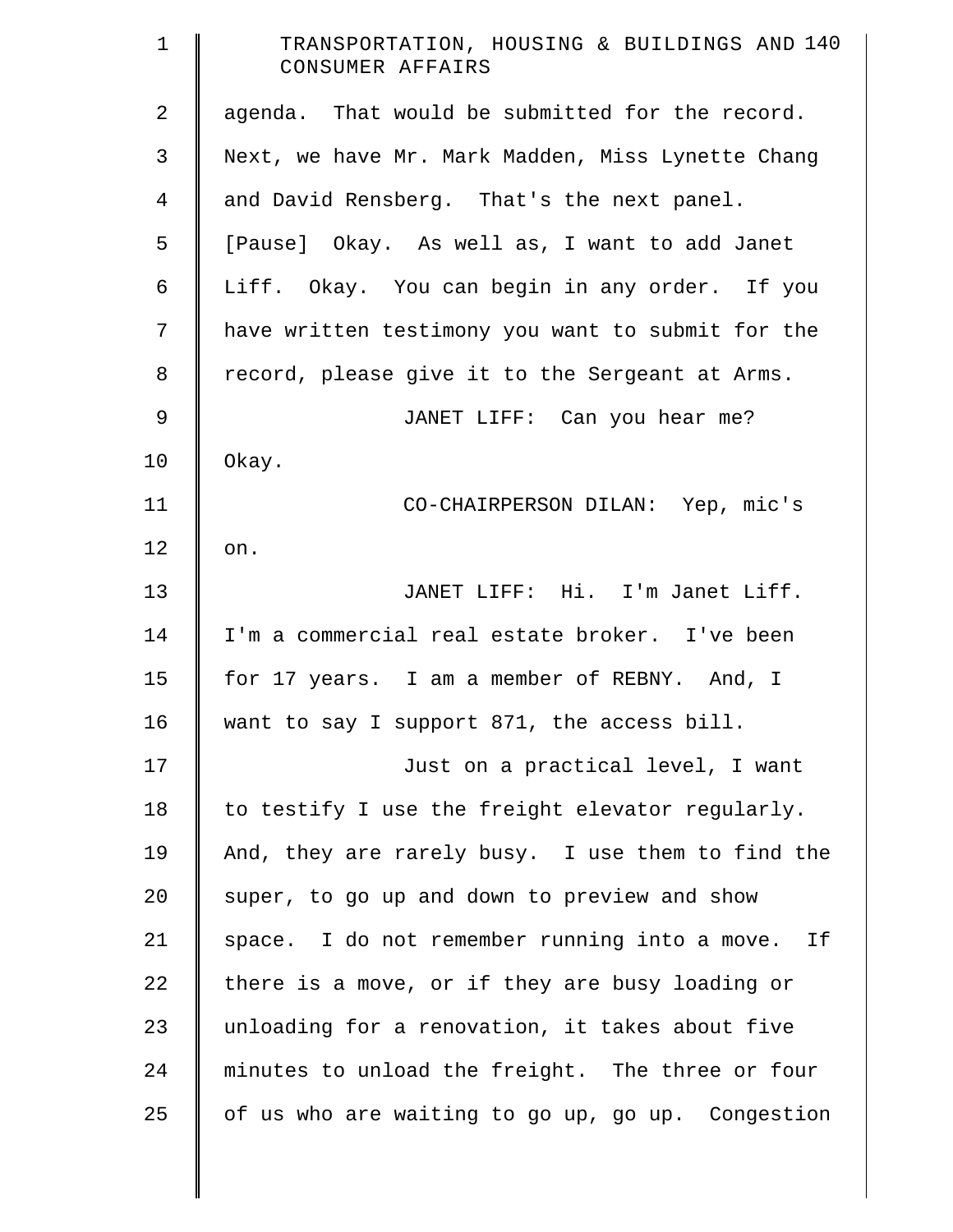| $\mathbf 1$    | TRANSPORTATION, HOUSING & BUILDINGS AND 141<br>CONSUMER AFFAIRS |
|----------------|-----------------------------------------------------------------|
| $\overline{2}$ | is not an issue.                                                |
| 3              | And, I just want to point out that                              |
| $\overline{4}$ | most of the commercial buildings in Manhattan were              |
| 5              | originally built for storage and manufacturing, as              |
| 6              | dairy or printing or publishing or clothing or                  |
| 7              | textiles. And, that it is gone or dwindling. So,                |
| $\,8\,$        | the freight elevators are very underutilized and                |
| 9              | more or less, you know, they're not going to be                 |
| 10             | eliminated from use. But, they're a very                        |
| 11             | underutilized asset in most of these buildings.                 |
| 12             | I also, and to recognize what the                               |
| 13             | revenue people said, it is happening. But, where                |
| 14             | building owners are cooperating, but most of them               |
| 15             | are not coming forward because they will not break              |
| 16             | ranks. Do you realize, other than the revenue                   |
| 17             | people who spoke against the bill, there are no--               |
| 18             | I haven't seen any other real estate people come                |
| 19             | here and say that they are for it.                              |
| 20             | My examples, there is a Class A                                 |
| 21             | office building, which recently leased a large                  |
| 22             | piece of space to a very traditional firm at over               |
| 23             | \$100 a square foot. The lease provides for                     |
| 24             | bicycle access through the freight. It occurred                 |
| 25             | because half a dozen of the firm members cycle to               |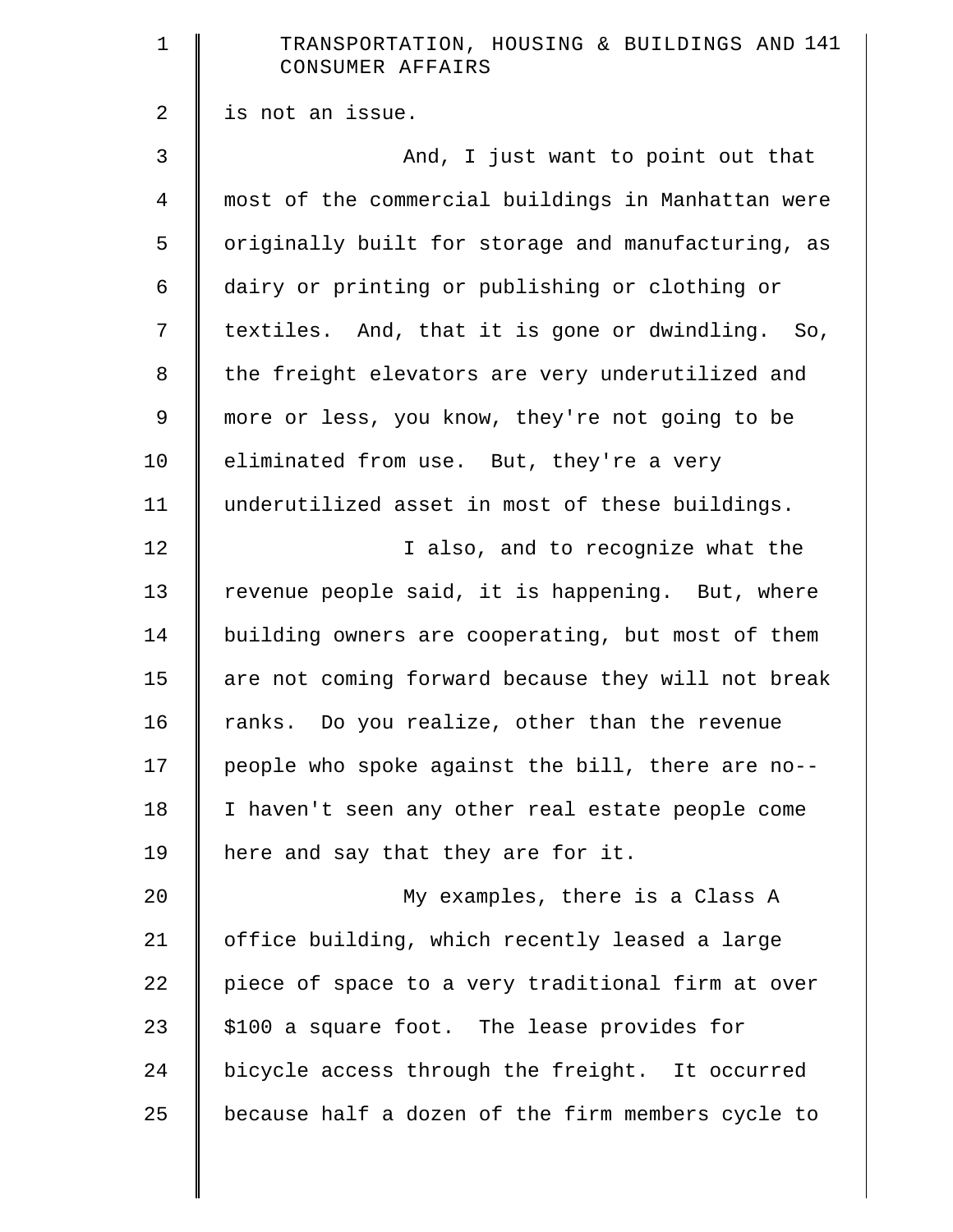| $\mathbf 1$ | TRANSPORTATION, HOUSING & BUILDINGS AND 142<br>CONSUMER AFFAIRS |
|-------------|-----------------------------------------------------------------|
| 2           | work. Not only is the landlord here, but a tenant               |
| 3           | won't let me quote him for fear of outing the                   |
| 4           | landlord and getting in trouble, because they                   |
| 5           | regard the access as a privilege.                               |
| $\epsilon$  | There's a major landlord, who's one                             |
| 7           | of the, I also want to be careful, 'cause I don't               |
| $8\,$       | want you to be able to identify him. But, who is                |
| 9           | one of the larger building owners in this City,                 |
| 10          | who's working on providing bike access; has access              |
| 11          | going in two of his building and is investigating               |
| 12          | the balance. We tried very hard to get him here                 |
| 13          | and he would not come forward. I would say most                 |
| 14          | of SoHo and most of Midtown South allows bike                   |
| 15          | access through the freight elevators.                           |
| 16          | And, I worked for TA and called                                 |
| 17          | these people to say come on. I want you to come                 |
| 18          | out. Would you talk? They will not cooperation                  |
| 19          | because they don't want to put a pressure on the                |
| 20          | other owners. And, I just think that's says                     |
| 21          | something about the acceptance and just the                     |
| 22          | perception of cyclists that they don't want to say              |
| 23          | bike access is just not that difficult.                         |
| 24          | MARK MADDEN: Good afternoon. My                                 |
| 25          | name is Mark Madden. I'm the Director of Business               |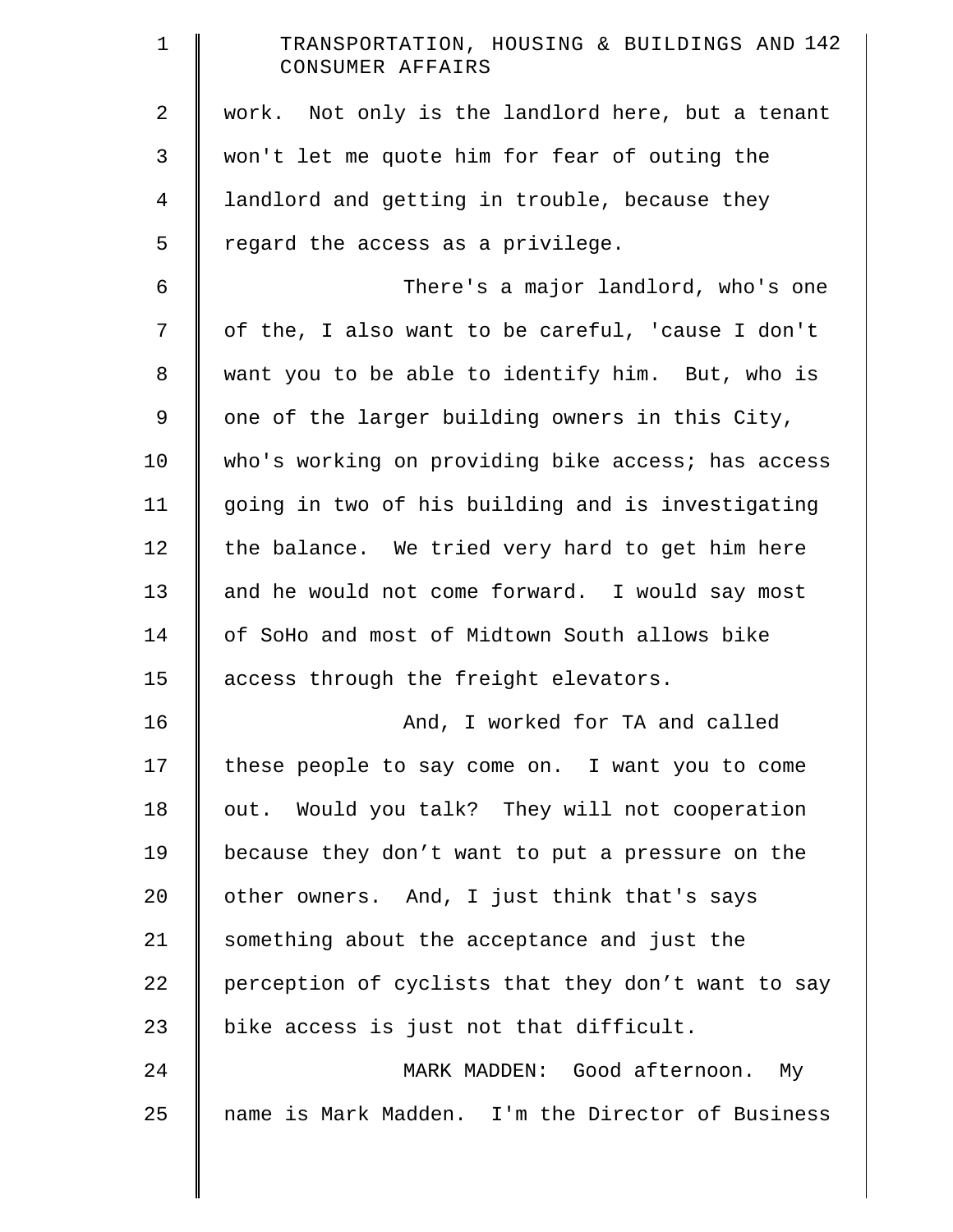| $\mathbf 1$    | TRANSPORTATION, HOUSING & BUILDINGS AND 143<br>CONSUMER AFFAIRS |
|----------------|-----------------------------------------------------------------|
| 2              | Development for Cemusa, a global leader in the                  |
| 3              | outdoor street furniture industry. Cemusa's the                 |
| $\overline{4}$ | partner on the coordinated street furniture                     |
| 5              | franchise and is responsible for designing,                     |
| 6              | installing and maintaining the City's network of                |
| 7              | 3,300 bus shelters, 330 newsstands and the 20                   |
| 8              | automatic public toilets. Internationally, we                   |
| 9              | have over 160,000 structures in over 160 cities,                |
| 10             | such as Madrid, Barcelona, Miami, Rio de Janeiro                |
| 11             | and Milan.                                                      |
| 12             | Cemusa has a long history of                                    |
| 13             | supporting green sustainable policies and                       |
| 14             | practices as a company. Our commitment to                       |
| 15             | sustainable products and services has led us to                 |
| 16             | develop a bicycle sharing system, that has been                 |
| 17             | successfully implemented in cities around the                   |
| 18             | world. As a pioneer in green concepts, Cemusa                   |
| 19             | launched its first bicycle sharing program of five              |
| 20             | stations and 100 bicycles in Pamplona, Spain,                   |
| 21             | which you may know as the running of the bulls.                 |
| 22             | Further, we subsequently implemented programs in                |
| 23             | Rome, Italy with 19 stations and 200 bicycles.<br>In            |
| 24             | San Sebastian, Spain with five stations and 100                 |
| 25             | bicycles.                                                       |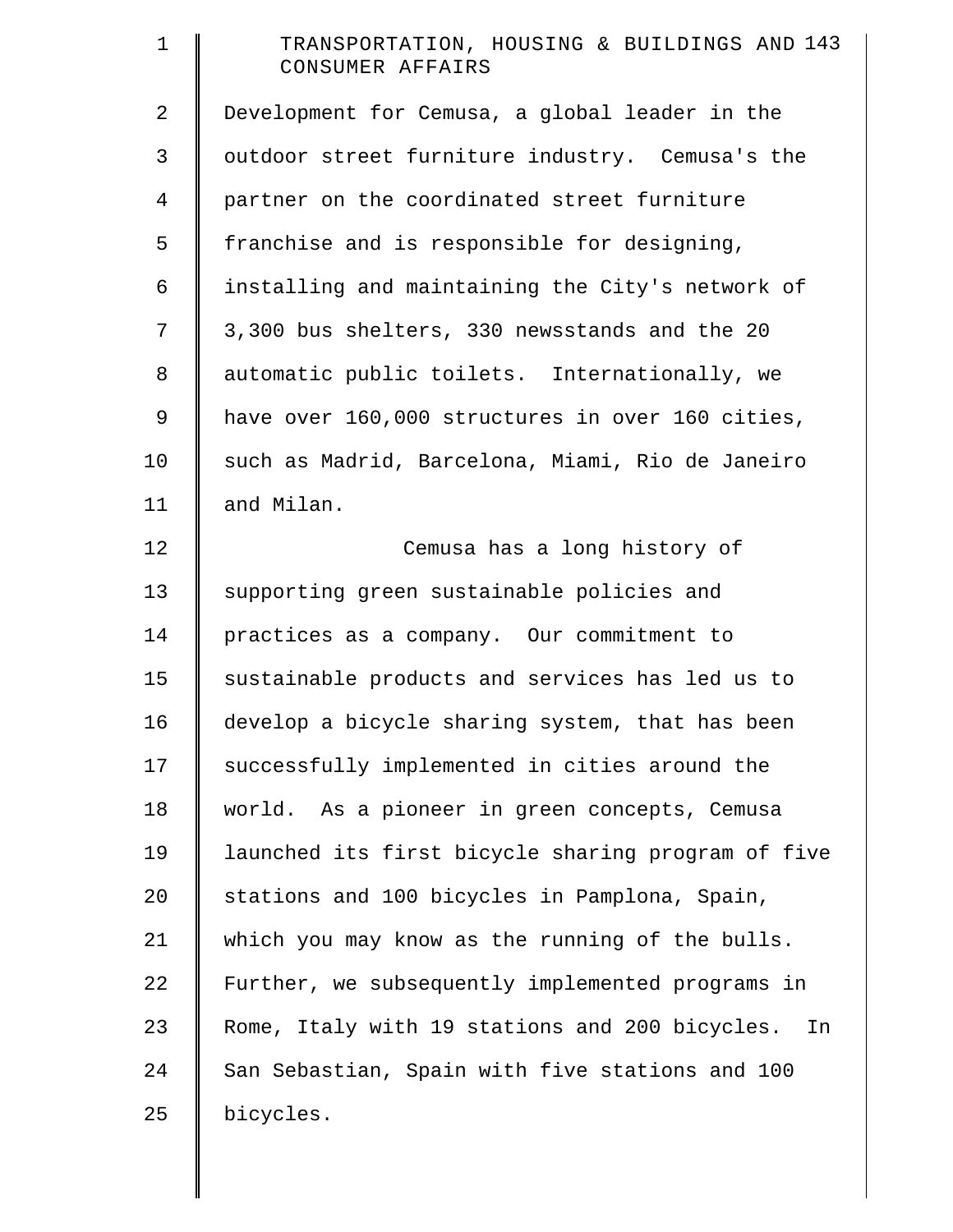| $\mathbf 1$ | TRANSPORTATION, HOUSING & BUILDINGS AND 144<br>CONSUMER AFFAIRS |
|-------------|-----------------------------------------------------------------|
| 2           | Our bike program allows citizens,                               |
| 3           | commuters and tourists to rent a bike at a self-                |
| 4           | service parking station and return them to another              |
| 5           | location. The bike share computer system assists                |
| 6           | our maintenance team to monitor bicycle                         |
| 7           | replenishment or reduction at stations. These                   |
| 8           | bike sharing programs have many benefits,                       |
| $\mathsf 9$ | including providing an additional form and                      |
| 10          | environmental-friendly public transportation                    |
| 11          | option, reducing traffic congestion, as well as                 |
| 12          | noise and air pollution, promoting sustainable                  |
| 13          | energy use, offering a wise use of Metro to urban               |
| 14          | space and providing convenient, flexible and low-               |
| 15          | cost transportation option.                                     |
| 16          | We look forward to continuing                                   |
| 17          | partnering with the City of New York and the City               |
| 18          | Council on bicycle concepts. My contact                         |
| 19          | information is in my testimony if you should have               |
| 20          | any further questions regarding my remarks.                     |
| 21          | Thank you very much for your time                               |
| 22          | and your attention.                                             |
| 23          | CO-CHAIRPERSON DILAN: Thank you.                                |
| 24          | LYNETTE CHANG: Well, hello. I                                   |
| 25          | hope can understand my Australian accent. I,                    |
|             |                                                                 |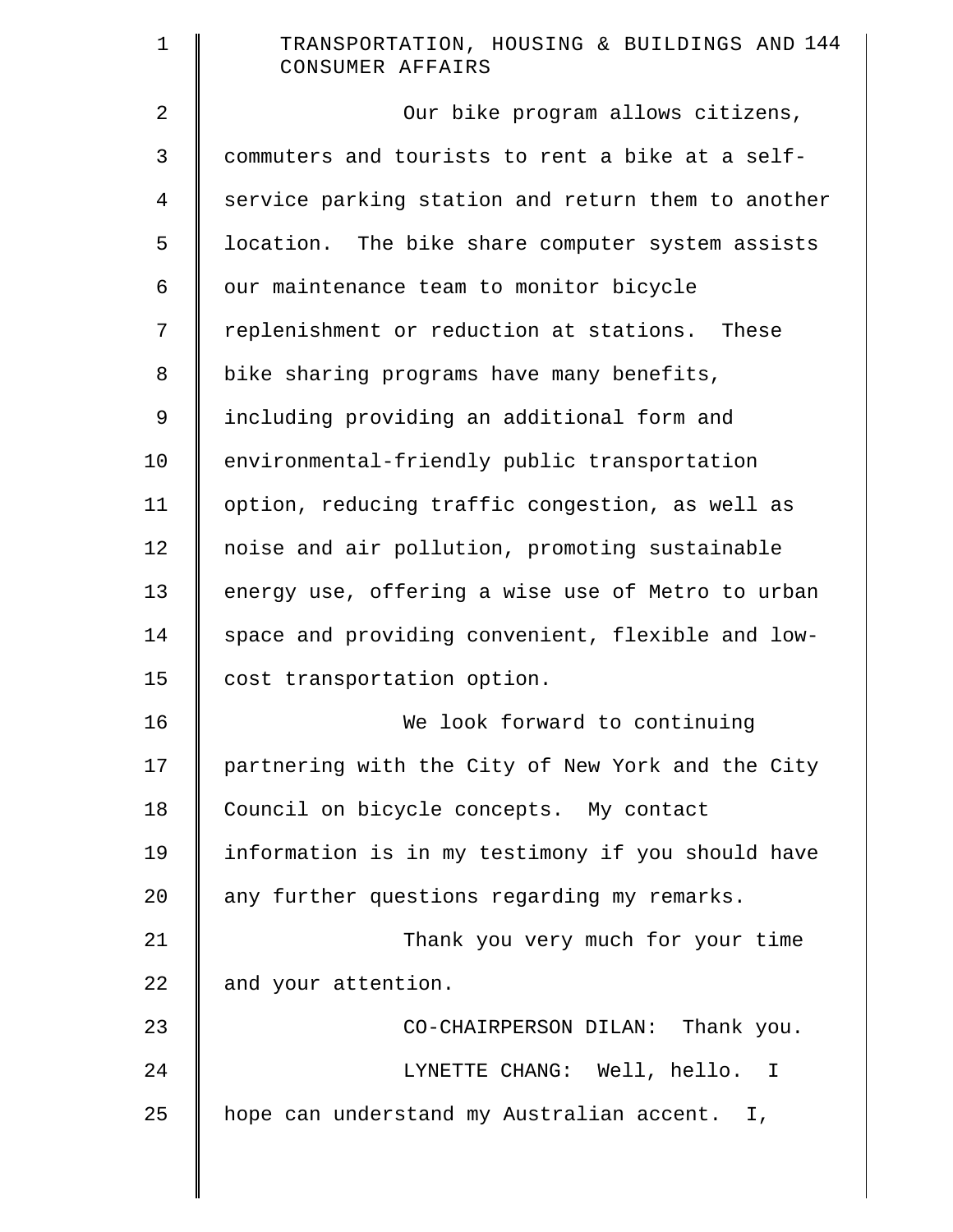| $\mathbf 1$    | TRANSPORTATION, HOUSING & BUILDINGS AND 145<br>CONSUMER AFFAIRS |
|----------------|-----------------------------------------------------------------|
| $\overline{2}$ | firstly, want to quickly apologize to the room for              |
| 3              | my earlier interjections; probably the first time               |
| 4              | I've ever been to a hearing.                                    |
| 5              | CO-CHAIRPERSON DILAN: That's fine.                              |
| 6              | LYNETTE CHANG: And, I feel                                      |
| 7              | privileged to be here.                                          |
| 8              | CO-CHAIRPERSON DILAN: That's fine.                              |
| 9              | Thank you. You do have to just state your name                  |
| 10             | for the record. And then, you can go into your                  |
| 11             | testimony.                                                      |
| 12             | LYNETTE CHANG: Thank you very                                   |
| 13             | much. My name is Lynette Chang. I work for a                    |
| 14             | folding bike manufacturer and I represent folding               |
| 15             | bike companies. But, first and foremostly, I'm a                |
| 16             | bicycle commuter and traveler of 15 years. And, I               |
| 17             | haven't owned a car for 15 years.                               |
| 18             | And, I'm certainly absolutely not                               |
| 19             | here to sell anyone a folding bike. But, I just                 |
| 20             | want to point out that in listening to all this,                |
| 21             | there seems to me an absolutely no-brainer                      |
| 22             | solution that would be a zero cost to landlords.                |
| 23             | And, that is, in fact, if people were able to                   |
| 24             | bring folding bikes into buildings.                             |
| 25             | Now, last year, I actually did an                               |
|                |                                                                 |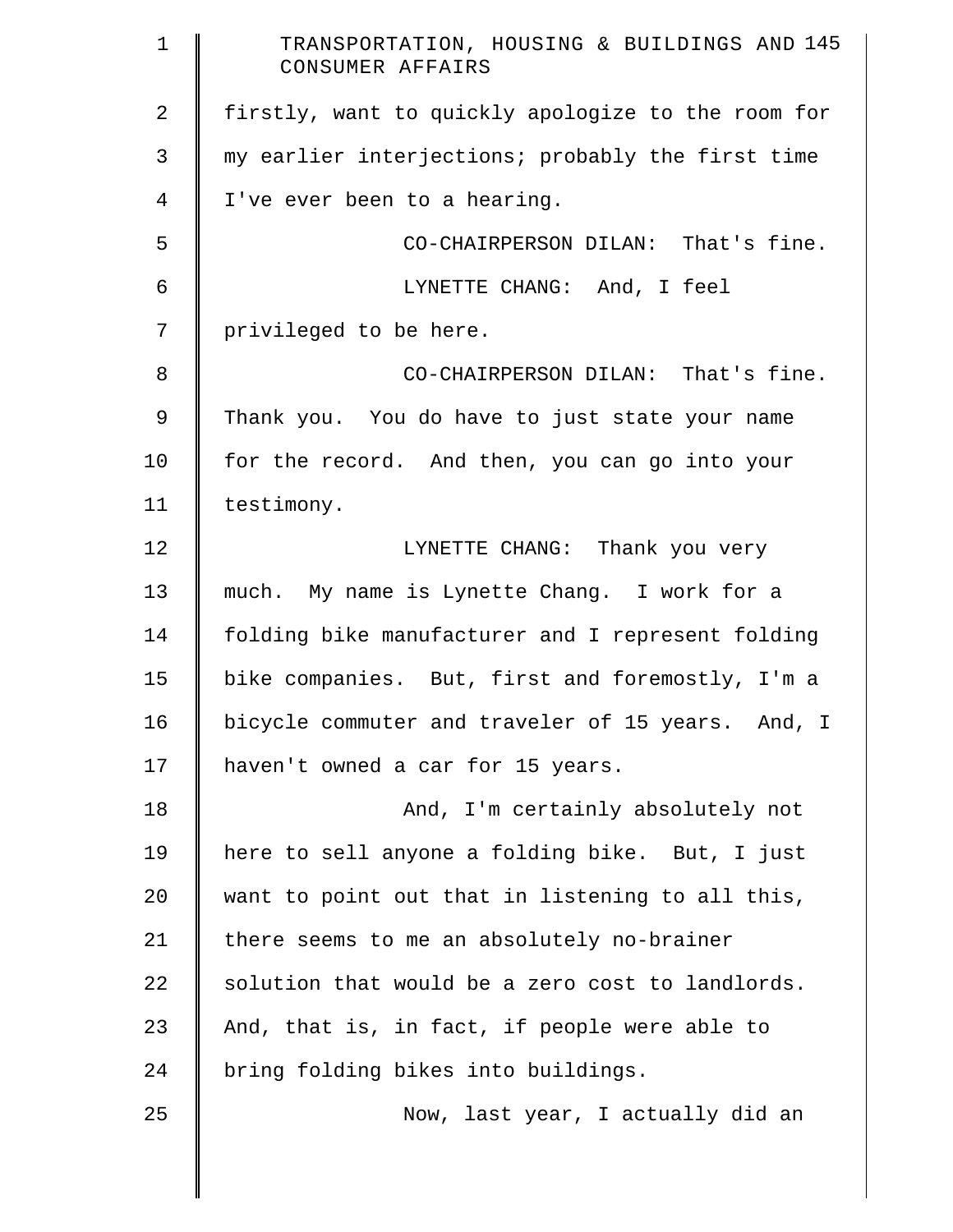| $\mathbf 1$    | TRANSPORTATION, HOUSING & BUILDINGS AND 146<br>CONSUMER AFFAIRS |
|----------------|-----------------------------------------------------------------|
| $\overline{2}$ | experiment in New York. I took my folding bike to               |
| 3              | 11 different office buildings,                                  |
| $\overline{4}$ | PricewaterhouseCooper, the library, GM building,                |
| 5              | to see how if I could get in through the guards.                |
| 6              | And, the bike was covered completely in a bag. I                |
| 7              | got into nine of 11 buildings. If I'd actually,                 |
| 8              | you know, if I'd actually not said anything, I                  |
| 9              | would have gotten into the other two.                           |
| 10             | And, I guess my point is that, at                               |
| 11             | the moment, there is no rule that says you can let              |
| 12             | folding bikes in to a building. Amtrak has                      |
| 13             | allowed folding bikes on trains at all times now                |
| 14             | and some airlines. So, I support measure 871, is                |
| 15             | the access. But, and, I'd be very happy if we'd                 |
| 16             | say access and then, if you've got a folding bike,              |
| 17             | because then no one has to provide anything at any              |
| 18             | cost. The cost is borne by the commuter. Thank                  |
| 19             | you very much.                                                  |
| 20             | CO-CHAIRPERSON DILAN: Thank you.                                |
| 21             | DAVID RENSBERG: My name is David                                |
| 22             | Rensberg. And, I'm in support of 871. I'm the                   |
| 23             | Bike Ride Coordinator for Hazon, a New York-based               |
| 24             | not-for-profit. We are the largest dedicated                    |
| 25             | environmental organization for the American Jewish              |
|                |                                                                 |

║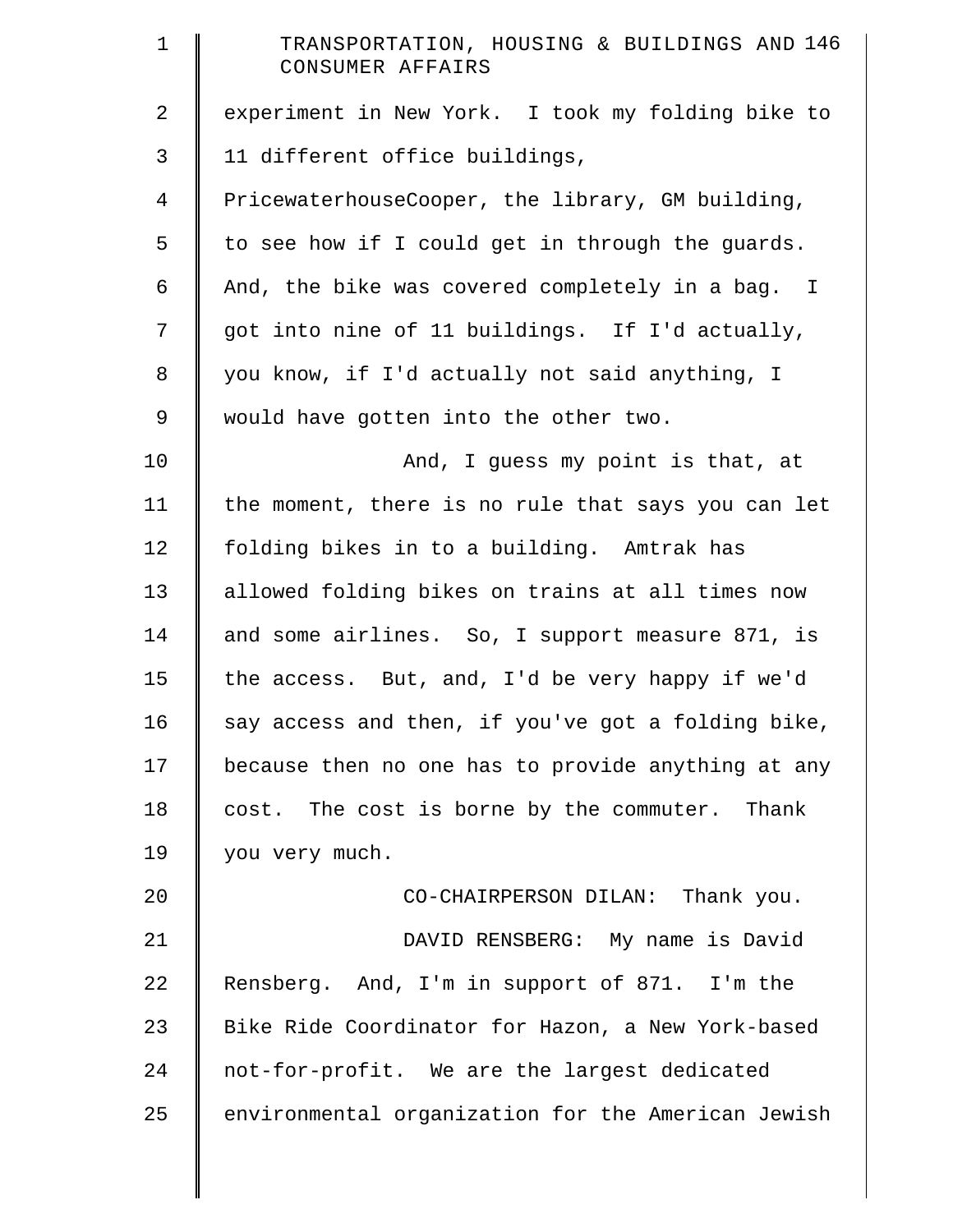| $\mathbf 1$    | TRANSPORTATION, HOUSING & BUILDINGS AND 147<br>CONSUMER AFFAIRS |
|----------------|-----------------------------------------------------------------|
| 2              | Community. One of our main program areas that I                 |
| 3              | work in is the Environmental Outdoor Adventure,                 |
| $\overline{4}$ | particular bike rides, which raise funds for                    |
| 5              | innovative environmental projects in the U.S. and               |
| 6              | Israel. Since 2000, we've raised over \$2.5                     |
| 7              | million for Jewish environmental projects and                   |
| 8              | organizations in the U.S., Canada and Israel.                   |
| $\mathsf 9$    | I tell you this as a backdrop to                                |
| 10             | our strong support of these measures. In fall                   |
| 11             | 2007, we moved into a shared office space with the              |
| 12             | American Jewish World Service, led by Manhattan                 |
| 13             | Borough President, former Manhattan Borough                     |
| 14             | President Ruth Messinger. At our initiative, they               |
| 15             | installed a bike storage area and a shower room on              |
| 16             | our floor, which has been a great success. Not                  |
| 17             | only did many of our staff members start to                     |
| 18             | commute by bike, but, so did employees of AJWS and              |
| 19             | other organizations that share our space.                       |
| 20             | Personally, despite being an avid                               |
| 21             | cyclist, I had rarely biked to work during my                   |
| 22             | three years working in New York City. I think the               |
| 23             | subway strike was the one major exception. With                 |
| 24             | this new bike-friendly system in place, this past               |
| 25             | summer, I began commuting to the office almost                  |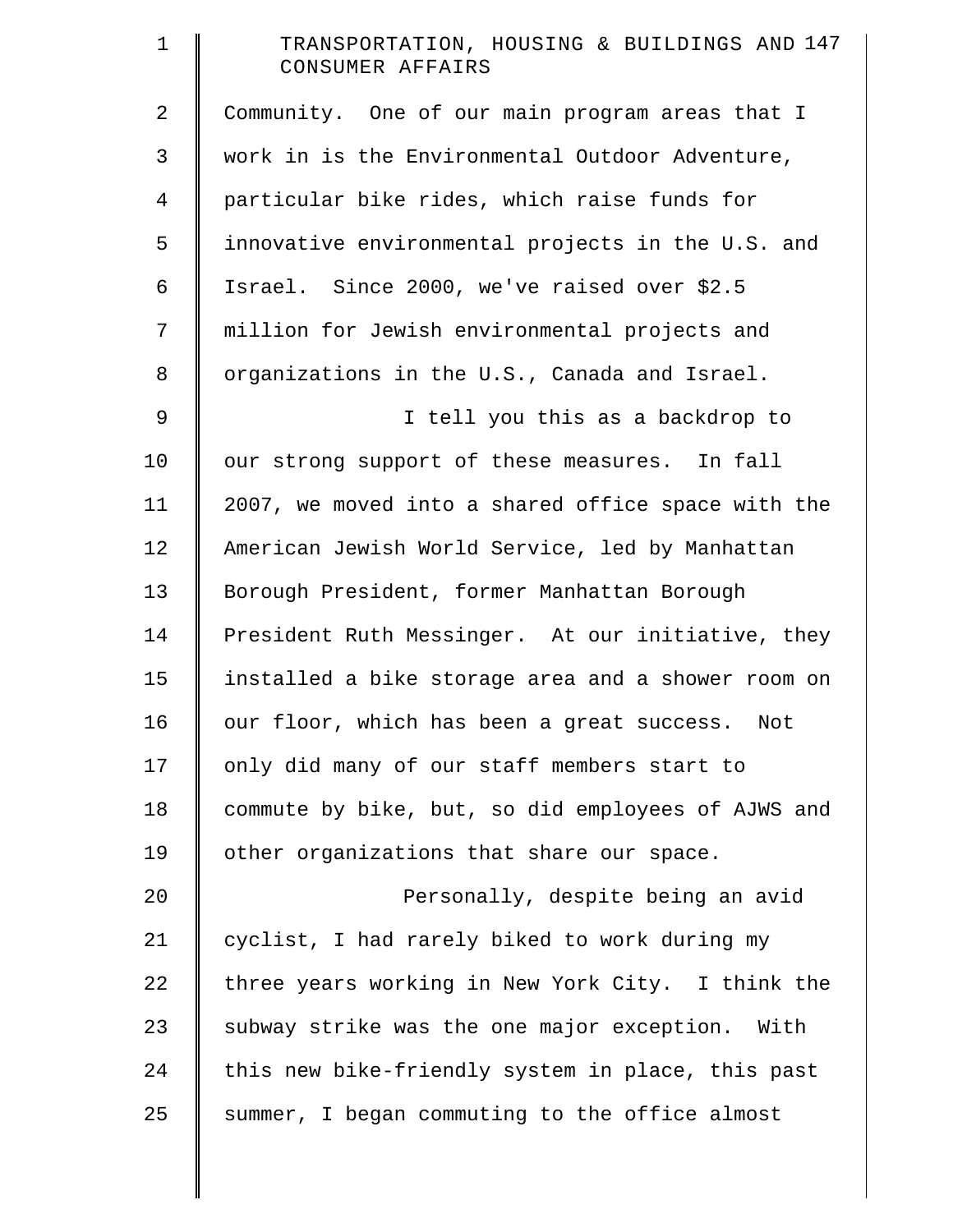| $\mathbf 1$    | TRANSPORTATION, HOUSING & BUILDINGS AND 148<br>CONSUMER AFFAIRS |
|----------------|-----------------------------------------------------------------|
| $\overline{2}$ | daily. Since our members know that we have                      |
| 3              | facilities for cyclists, we have had various                    |
| 4              | volunteers bike to evening meetings at our                      |
| 5              | offices, as well; sometimes as far away as New                  |
| 6              | Jersey.                                                         |
| 7              | The Jewish community has always                                 |
| 8              | championed social justice causes. Because the                   |
| 9              | transportation sector uses more fossil fuels than               |
| 10             | any other sector in the U.S., it has a huge impact              |
| 11             | on global climate change, threatening our                       |
| 12             | environment and the health and safety of all                    |
| 13             | inhabitants. Jewish tradition not reflects on our               |
| 14             | past, but also helps us look at the present and                 |
| 15             | towards the future, which is why Hazon feels that               |
| 16             | this legislation will be good for New York                      |
| 17             | businesses and individuals. Thank you.                          |
| 18             | CO-CHAIRPERSON DILAN: Thank you.                                |
| 19             | And, I want to thank you all for your testimony                 |
| 20             | here today. Thank you. I have no [pause]. Okay.                 |
| 21             | Next, we'll have Sabrina Lau [phonetic], Chalom                 |
| 22             | Brady [phonetic], and Christine Berthet. And, if                |
| 23             | I've said any of the names incorrectly, if you                  |
| 24             | could please correct me when you come up to                     |
| 25             | testify. Okay. And, we'll begin in any order the                |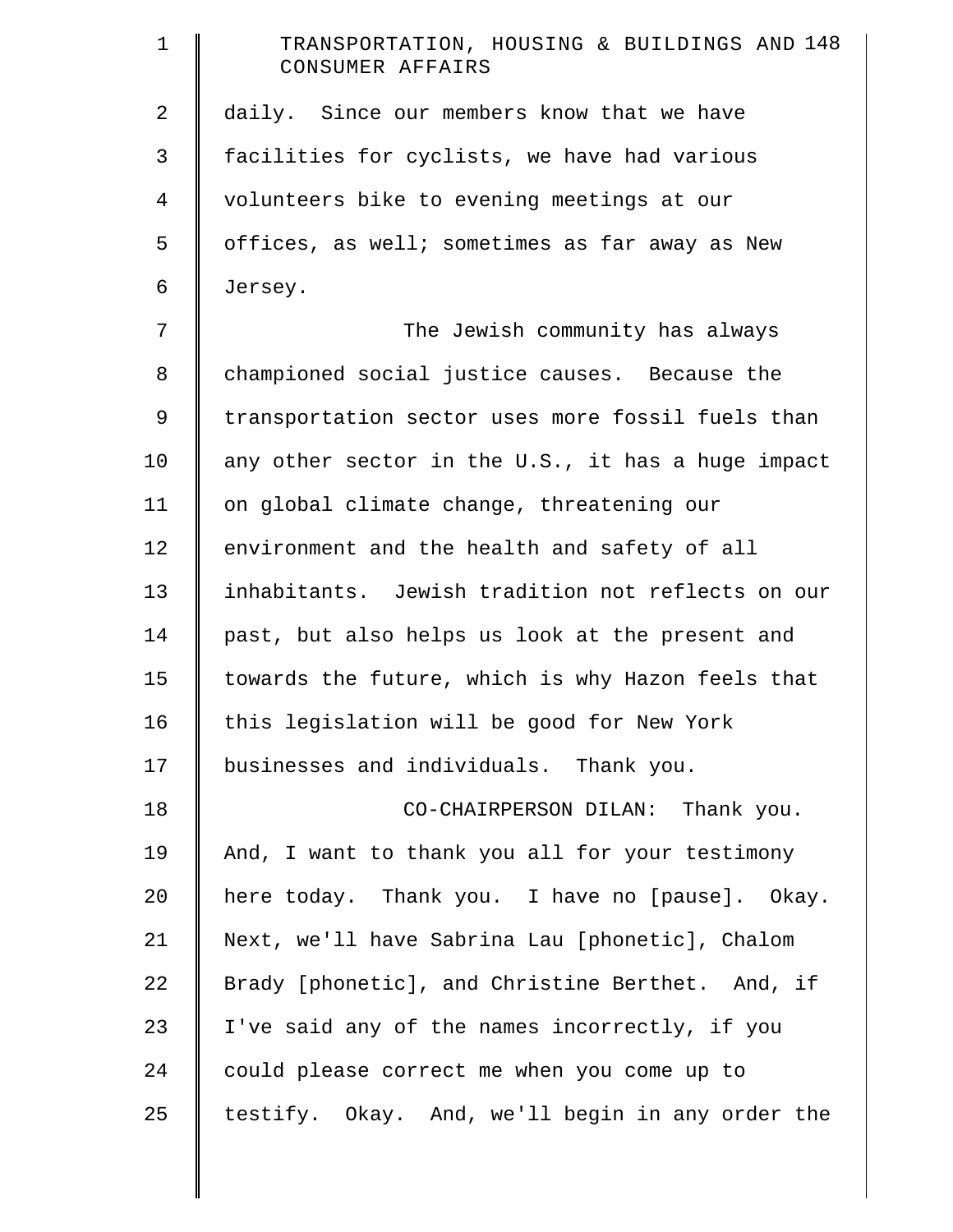| $\mathbf 1$    | TRANSPORTATION, HOUSING & BUILDINGS AND 149<br>CONSUMER AFFAIRS |
|----------------|-----------------------------------------------------------------|
| $\overline{a}$ | panel likes.                                                    |
| 3              | SABRINA LAU: Can you hear me?                                   |
| 4              | CO-CHAIRPERSON DILAN: Yep.                                      |
| 5              | SABRINA LAU: All right. Council                                 |
| 6              | Members, thank you for inviting me to testify                   |
| 7              | about this important initiative to improve bicycle              |
| 8              | access. My name is Sabrina Lau. And, I cycle                    |
| $\mathsf 9$    | daily to my job as an Urban Planner at an office                |
| 10             | at Broadway and Houston, which also didn't want to              |
| 11             | be named, despite our efforts for this.                         |
| 12             | When I was hired, the first                                     |
| 13             | question I asked was not about my 401(K) or my                  |
| 14             | healthcare plan, but does this building have                    |
| 15             | secure bicycle parking. As an avid cyclist in                   |
| 16             | Berlin and Toronto, I was well aware of New York                |
| 17             | City's record on bicycle theft and also well                    |
| 18             | acquainted with the convenience of having a safe,               |
| 19             | dry place to store your bicycle. The answer was a               |
| 20             | sympathetic negative. However, other cyclists at                |
| 21             | the office had recently started a petition to                   |
| 22             | lobby the building's owner for a change in bicycle              |
| 23             | policy.                                                         |
| 24             | Currently, bicycles are banned from                             |
| 25             | entering the building. However, strollers and                   |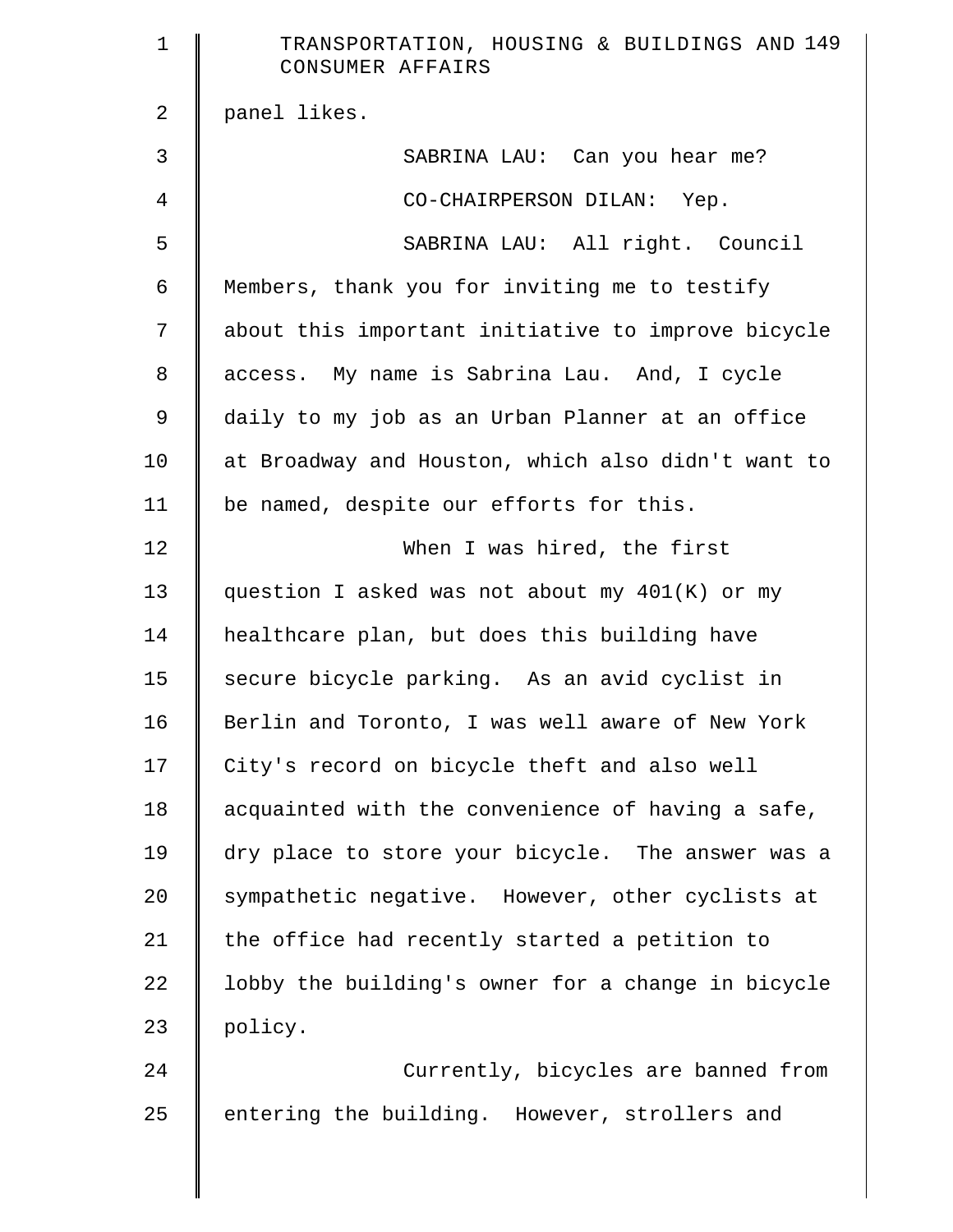| $\mathbf 1$    | TRANSPORTATION, HOUSING & BUILDINGS AND 150<br>CONSUMER AFFAIRS |
|----------------|-----------------------------------------------------------------|
| $\overline{a}$ | dogs are freely permitted. The explanation was                  |
| 3              | that bicycles would cause damage to the elevators               |
| $\overline{4}$ | and hallways and could not even been brought                    |
| 5              | upstairs in the freight elevator for storage in                 |
| 6              | individual offices.                                             |
| 7              | My colleagues and I knocked on                                  |
| 8              | every door of our eight-story building and asked                |
| 9              | the tenant if they would be interested in signing               |
| 10             | a petition to allow bicycle access; access only,                |
| 11             | not storage. The response was overwhelming.                     |
| 12             | People were knocking over their chairs in their                 |
| 13             | rush to grab our letter and give it to their                    |
| 14             | company head. We heard stories of bike theft and                |
| 15             | vandalism, offers of help and testimonials,                     |
| 16             | stories of potential bicycle commuters that cited               |
| 17             | storage as their major limiting factor and stories              |
| 18             | of potential leaseholders for our building that                 |
| 19             | had backed out at the lack of bicycle storage at                |
| 20             | the building.                                                   |
| 21             | The enthusiasm and emotion we                                   |
| 22             | encountered was infectious. And, we eventually                  |
| 23             | submitted a letter outlining the sound business                 |
| 24             | and environmental rationale for providing secure                |
| 25             | bicycle parking. In the entire building, we found               |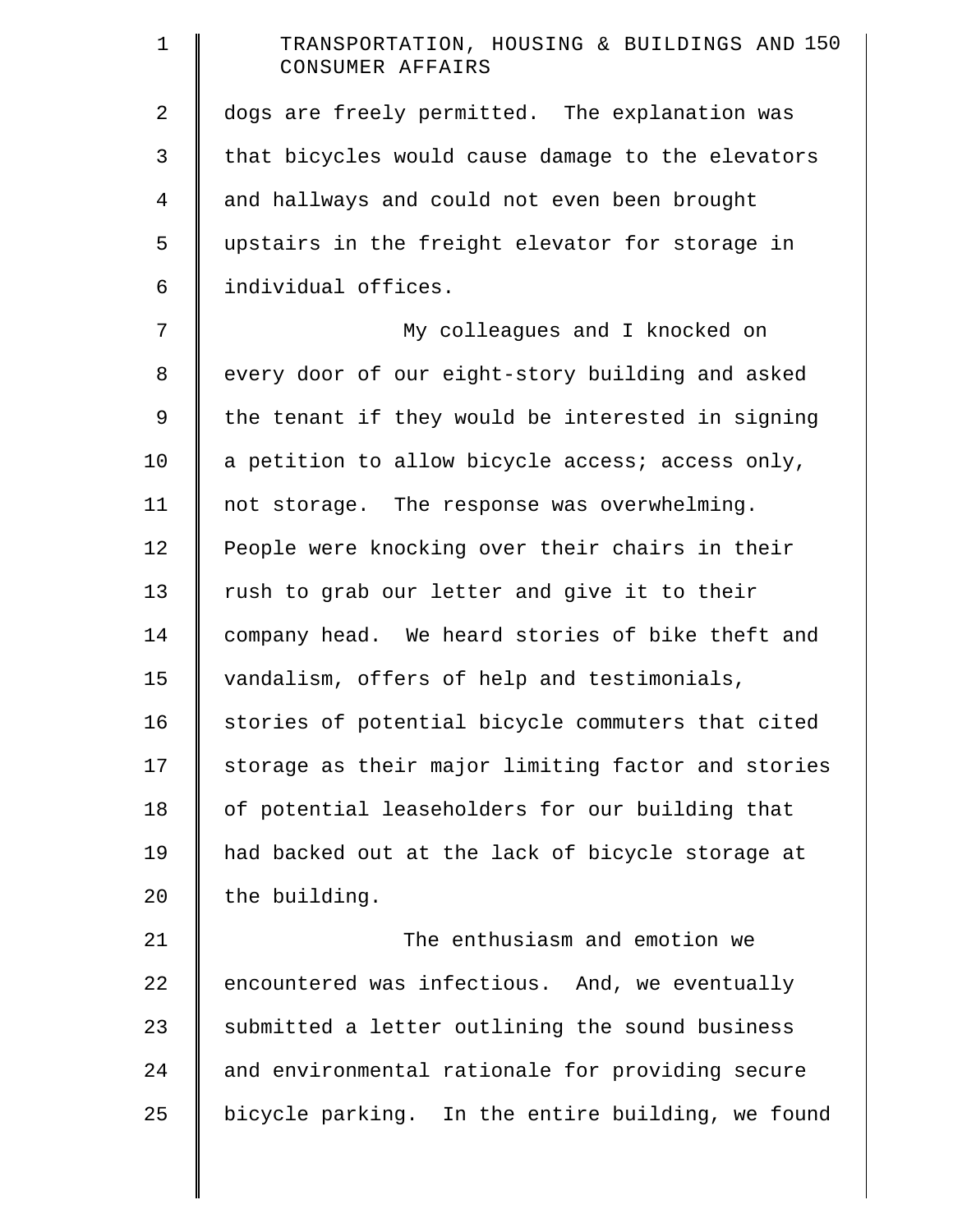| $\mathbf 1$    | TRANSPORTATION, HOUSING & BUILDINGS AND 151<br>CONSUMER AFFAIRS |
|----------------|-----------------------------------------------------------------|
| 2              | only one dissenter and the letter was signed by 41              |
| 3              | tenants and all the major ground floor retailer                 |
| $\overline{4}$ | anchors.                                                        |
| 5              | In January of this year, we                                     |
| 6              | received a response stating that in the best                    |
| 7              | interests of the physicality of the building and                |
| 8              | the continued safety of the tenancy, they would                 |
| $\mathsf 9$    | remain committed to the prohibition of bicycles.                |
| 10             | Allowing the bicycles onto the property would have              |
| 11             | negative impacts on their insurance.                            |
| 12             | We continued to propose new                                     |
| 13             | solutions or compromises to address individual                  |
| 14             | building concerns. We spoke to them about their                 |
| 15             | misinformation on their insurance rates. We                     |
| 16             | provided examples of other buildings in New York                |
| 17             | City that were providing bicycle access and                     |
| 18             | storage and showed them letters written by Janette              |
| 19             | Sadik-Khan and the President of REBNY. In all                   |
| 20             | cases, we were told we will never allow bicycles                |
| 21             | inside our building, unless required to by law.                 |
| 22             | And, that is why I'm here today.                                |
| 23             | Council Members, commuter cycling should not                    |
| 24             | continue to be viewed as a marginal renegade                    |
| 25             | activity. As we have all heard today, it's the                  |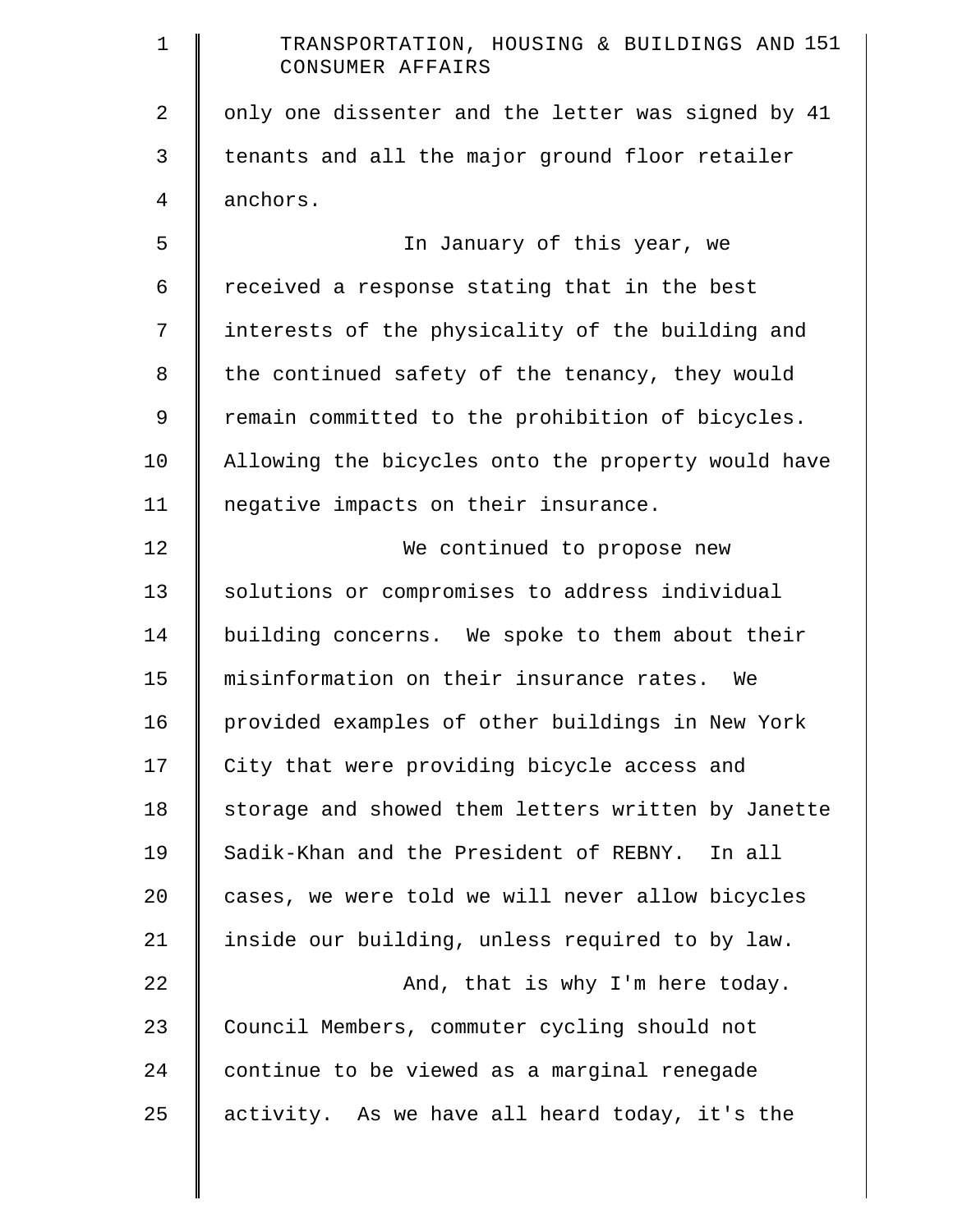| $\mathbf 1$    | TRANSPORTATION, HOUSING & BUILDINGS AND 152<br>CONSUMER AFFAIRS |
|----------------|-----------------------------------------------------------------|
| 2              | most convenient, healthy and environmentally                    |
| 3              | friendly way to travel around the City. At a time               |
| $\overline{4}$ | when our roads are horribly congested and our                   |
| 5              | transit system is overburdened and under-funded,                |
| 6              | commuter cycling must become a viable option to a               |
| 7              | much greater portion of the population. Such                    |
| 8              | regressive policies as the one my building has                  |
| 9              | must be changed. And, my struggles with my                      |
| 10             | building owner show that voluntary compliance will              |
| 11             | not be sufficient. Thank you.                                   |
| 12             | CHALOM BRODY: My name is Chalom                                 |
| 13             | Brody [phonetic]. And, I am here to represent the               |
| 14             | Brooklyn Committee of Transportation Alternatives,              |
| 15             | which is a group of volunteers that tries to                    |
| 16             | advocate for bicycling in Brooklyn.                             |
| 17             | I would like to bring up a few                                  |
| 18             | issues that were addressed to the Council earlier               |
| 19             | today. Because one of the members of the panel                  |
| 20             | said that she felt that bicycle access should be                |
| 21             | given to buildings based on a voluntary basis.                  |
| 22             | But, we have had this voluntary basis. Buildings                |
| 23             | have not been denied the right to provide bicycle               |
| 24             | access, parking and a very few buildings today                  |
| 25             | have actually provided that access.                             |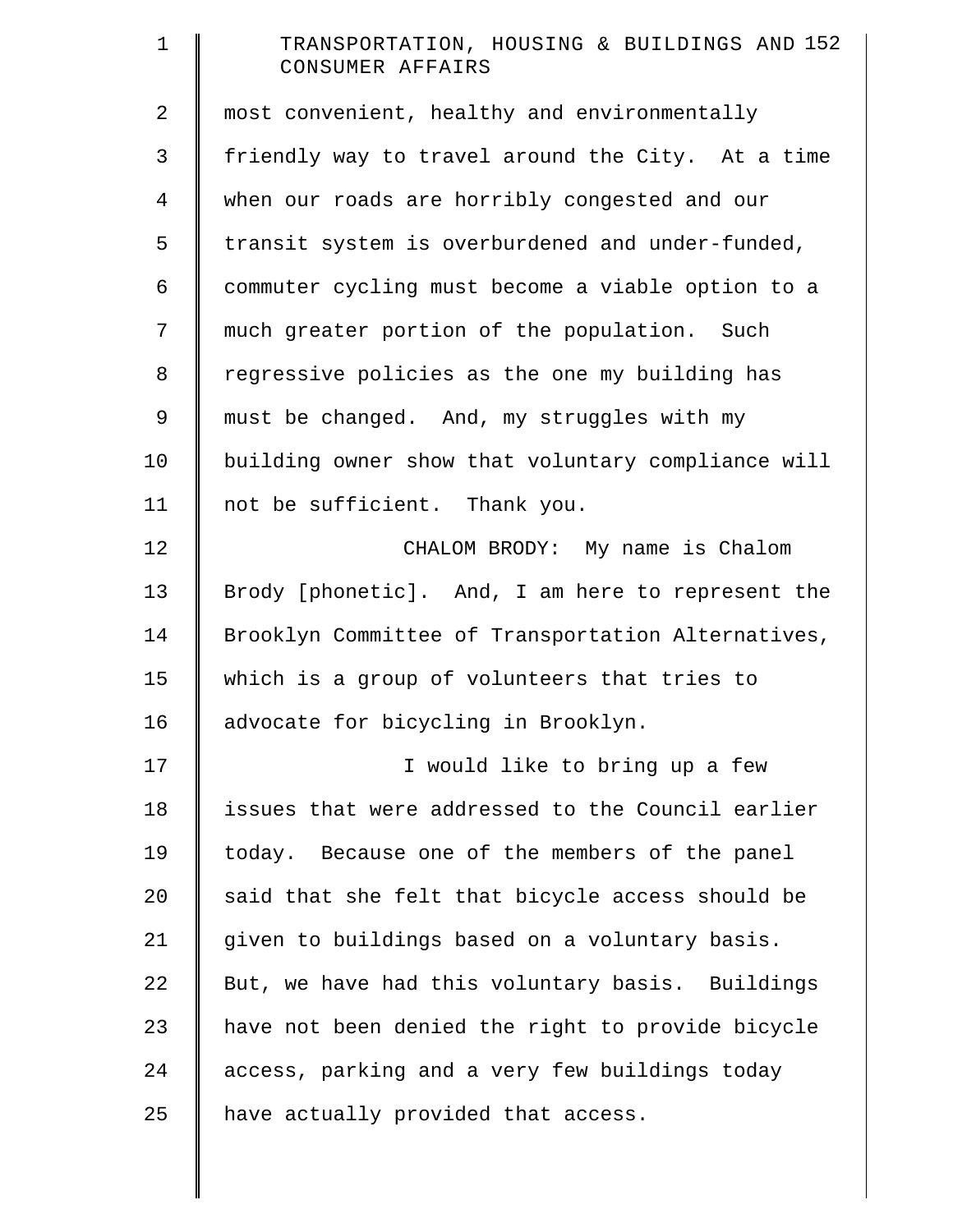| ᅩ |  |                  |  | TRANSPORTATION, HOUSING & BUILDINGS AND 153 |  |
|---|--|------------------|--|---------------------------------------------|--|
|   |  | CONSUMER AFFAIRS |  |                                             |  |

2 **Additionally, it was brought the** 3 issue of that they wouldn't be able to use the 4 front door. They would have to go through the 5 | freight elevator in the back. But, I don't  $6$  understand why, in residential buildings, where 7 | there is no freight elevator, the front could be 8 used and where there is a freight elevator, it 9 would be used in that case in commercial cases.

10 | Additionally, there was a question 11 asked before of how to contact the DOT to fix up  $12$  the bike lanes that are in place now. And, the 13 DOT Commissioner stated that we could contact the 14 special person that's in charge of biking for the 15 DOT. And, I've looked high and low and there's no 16 way to contact that person, who is Josh Benson. 17 | But, the only way to get in touch with them is to 18 | go straight to the DOT Borough Commissioner. But, 19 | there's actually no way to contact them in case 20 | there's a trouble.

21 | In fact, I was at the meeting, the 22 community meeting in Williamsburg last week, where 23 there is a problem. And, the only way that the 24 DOT does any community outreach is to go to the  $25$  Community Board. I think there should be a way to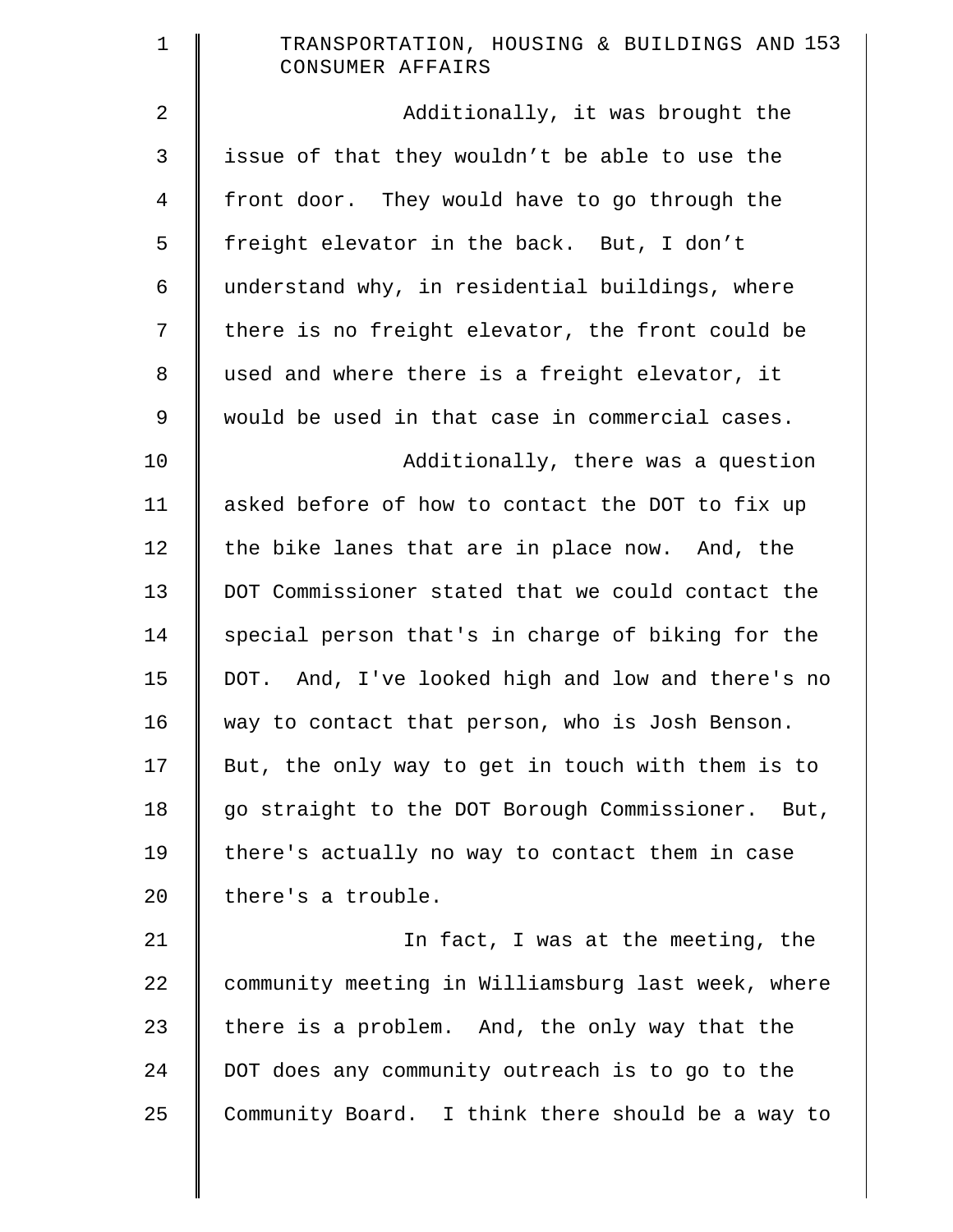| $\mathbf 1$    | TRANSPORTATION, HOUSING & BUILDINGS AND 154<br>CONSUMER AFFAIRS |
|----------------|-----------------------------------------------------------------|
| 2              | contact the DOT about problems in bike routes, as               |
| 3              | well.                                                           |
| $\overline{4}$ | Now, about getting into the parking                             |
| 5              | the bikes in the building; I love my bike. I use                |
| 6              | my bike to get around many places. But, for the                 |
| 7              | most part, I'm only able to use it for                          |
| 8              | recreational purposes, like going to the grocery                |
| 9              | or going on a trip. But, taking my bike to work                 |
| 10             | has not been a possibility. I need to take the                  |
| 11             | train every day. I commute all the way from                     |
| 12             | Brooklyn. And, my only option is pretty much the                |
| 13             | train or a car. And, because I don't own a car, I               |
| 14             | end up having to take the train. I'd love to be                 |
| 15             | able to bike to work. And, therefore, support                   |
| 16             | Intro 871.                                                      |
| 17             | CO-CHAIRPERSON DILAN: Thank you.                                |
| 18             | CHRISTINE BERTHET: My name is                                   |
| 19             | Christine Berthet. I'm the co-founder of                        |
| 20             | CHEKPEDS, a pedestrian safety group on the                      |
| 21             | Westside.                                                       |
| 22             | First, to respond to a point,                                   |
| 23             | access is critical and the real estate will do it               |
| 24             | voluntarily. I have not seen the real estate do                 |
| 25             | anything voluntarily whatsoever. You know, it                   |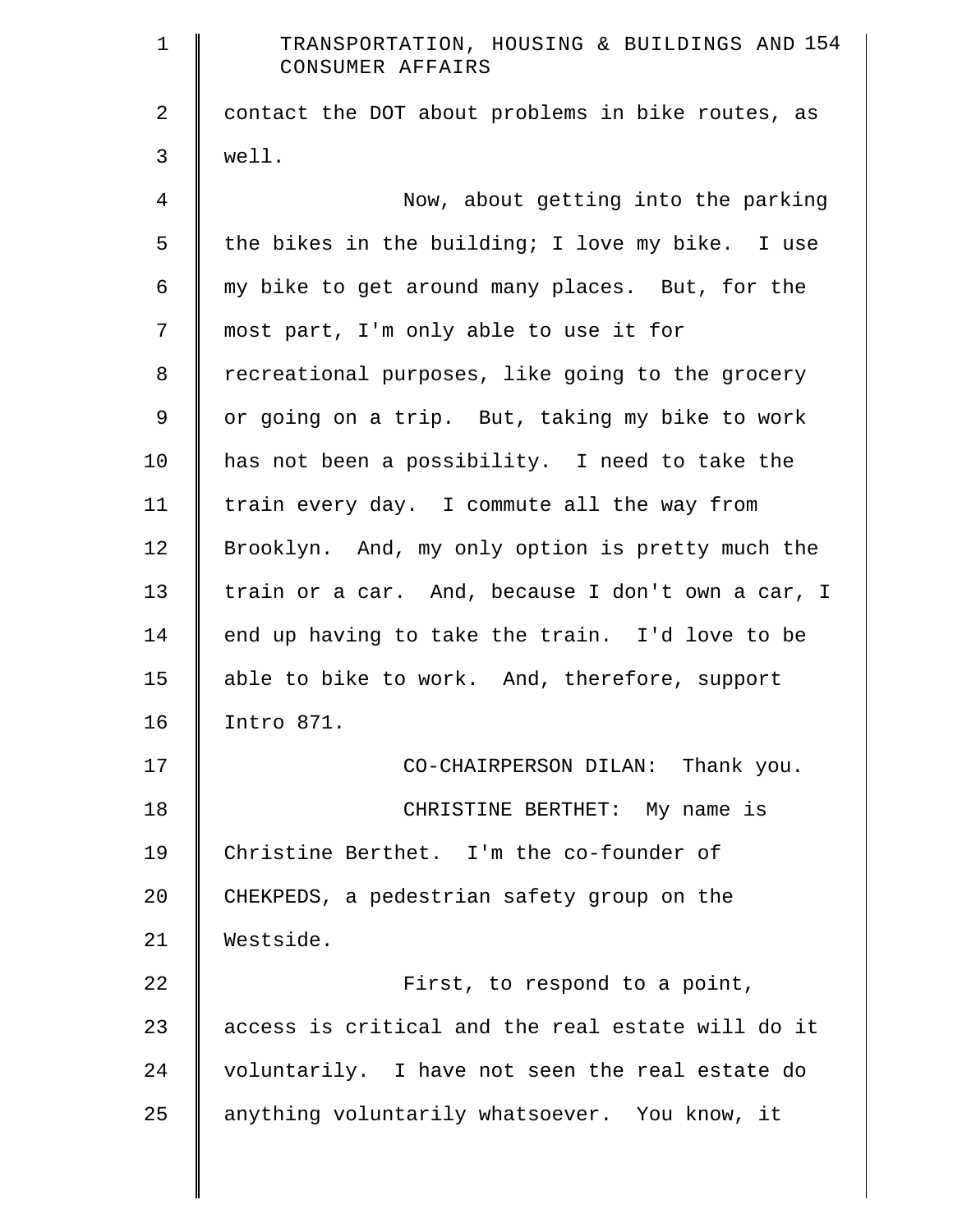| $\mathbf 1$    | TRANSPORTATION, HOUSING & BUILDINGS AND 155<br>CONSUMER AFFAIRS |
|----------------|-----------------------------------------------------------------|
| $\overline{a}$ | started with a fire regulation. I mean, they                    |
| 3              | never providef fire escape until they were forced               |
| $\overline{4}$ | to. Access to handicap people, they didn't do                   |
| 5              | that unless they were forced to. So, the real                   |
| 6              | estate group is not that kind of people that                    |
| 7              | generally provide common good solutions unless                  |
| 8              | they are forced to. And, I'm asking you to think                |
| 9              | about what should be done so that these people                  |
| 10             | comply and help the public, not just their own                  |
| 11             | interest, which is what they are paid for.                      |
| 12             | As far as, I'm supporting all those                             |
| 13             | bills. The question was asked by Chairman Liu                   |
| 14             | whether this bill was helping on safety. And, I                 |
| 15             | would articulate that for pedestrian, it's much                 |
| 16             | more helpful and safe to have bike parked in the                |
| 17             | street or in buildings, rather on sidewalk. It is               |
| 18             | a well documented fact that parking on sidewalk                 |
| 19             | encourages driving and biking on sidewalk. So,                  |
| 20             | there is a safety component in those bills which                |
| 21             | is we're rather have the bikes safely tucked in in              |
| 22             | buildings rather than biking on sidewalk.                       |
| 23             | Second, curbside parking; I didn't                              |
| 24             | hear anyone here argue that-- curbside parking is               |
| 25             | defined as a motorized engine only. And, it                     |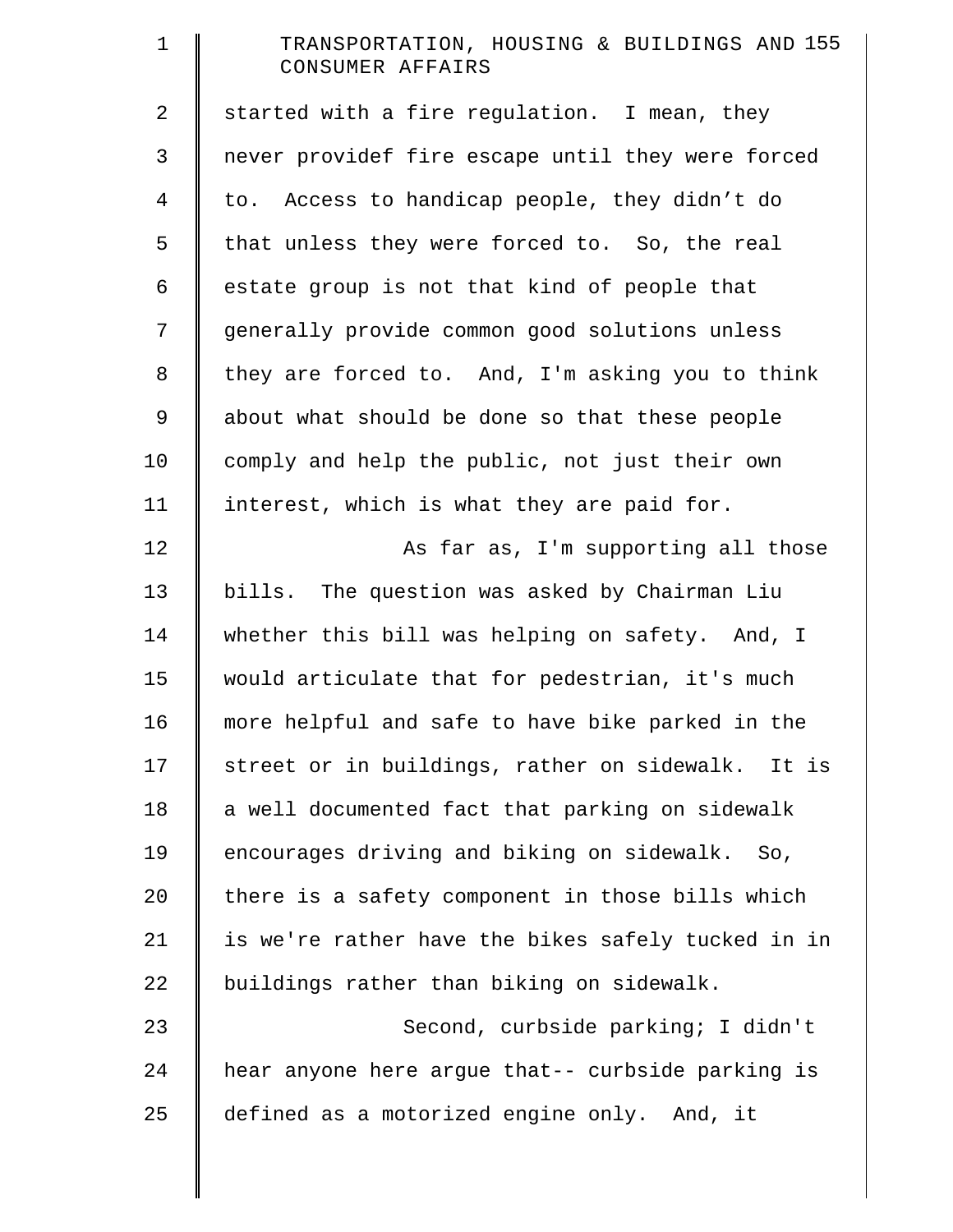| $\mathbf 1$    | TRANSPORTATION, HOUSING & BUILDINGS AND 156<br>CONSUMER AFFAIRS |
|----------------|-----------------------------------------------------------------|
| 2              | should be changed to say that it's not only                     |
| 3              | motorized, but also bike. When you have those ped               |
| $\overline{4}$ | cabs, which are now parking on the sidewalk                     |
| 5              | because, you know, they cannot park in the bike                 |
| 6              | lane, in the parking lane, because they are not                 |
| 7              | defined as a vehicle, is a very large concern.                  |
| 8              | And then, number fourth, we need to                             |
| 9              | have all the parking lot and specially the small                |
| 10             | ones that's for the parking in parking lot-- all                |
| 11             | the small ones should be required to provide                    |
| 12             | parking for bikes up to ten cars, because the                   |
| 13             | importance is the proximity. And, all the small                 |
| 14             | parking have a lot of proximity and it's going to               |
| 15             | make it much more acceptable and much more                      |
| 16             | convenient if you have a lot of parking very close              |
| 17             | by.                                                             |
| 18             | And, finally, you know, it should                               |
| 19             | be also asked of all existing parking, at their                 |
| 20             | renewal at the DCA. Whenever they renew, they                   |
| 21             | should be, you know, have to comply with a new                  |
| 22             | law. And, it should be fairly easy to do so.                    |
| 23             | And, finally, I'm Chair also of the                             |
| 24             | Board of Community Board 4. And on the subject of               |
| 25             | consultation with the Community Board, I can tell               |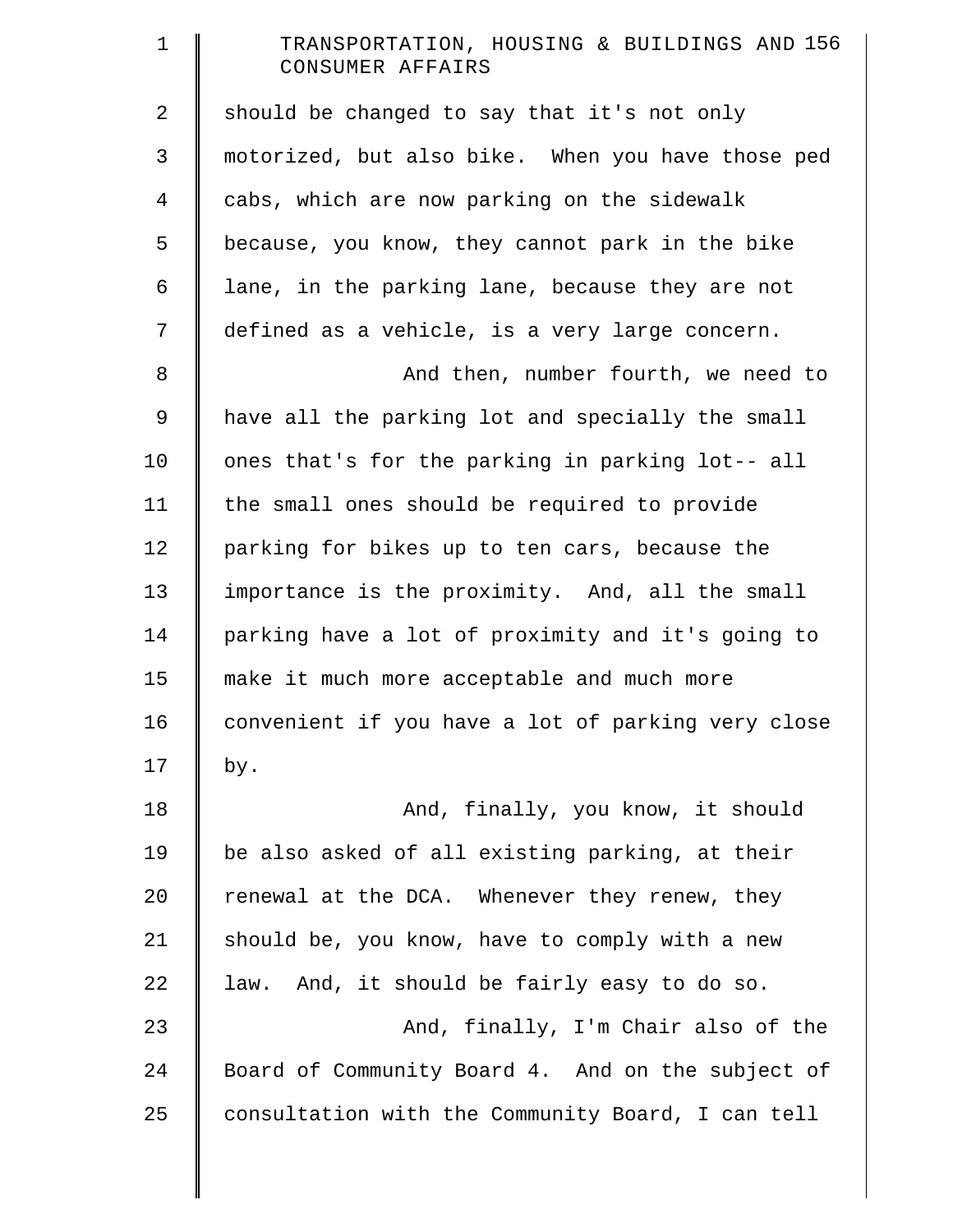| $\mathbf 1$    | TRANSPORTATION, HOUSING & BUILDINGS AND 157<br>CONSUMER AFFAIRS |
|----------------|-----------------------------------------------------------------|
| $\overline{2}$ | you that we have had three examples of bike lane                |
| 3              | in our Community Board. The first one was done in               |
| 4              | a very poor way. But, since then, the DOT has                   |
| 5              | done an enormous effort in outreach and we have                 |
| 6              | been able to really negotiate with them and obtain              |
| 7              | what we wanted.                                                 |
| 8              | BETH WINTERS: Okay. Good                                        |
| 9              | afternoon. My name is Beth Winters. I am the                    |
| 10             | Head of Building Services for the Corporate Real                |
| 11             | Estate and Services Division of Credit Suisse.                  |
| 12             | Credit Suisse created s bike                                    |
| 13             | storage room in 2004 in the lobby of One Madison                |
| 14             | Avenue, adjacent to the Madison Avenue entrance of              |
| 15             | the building. The room is accessible simply by                  |
| 16             | walking through the front door. Employees show                  |
| 17             | their building access ID cards and their bike                   |
| 18             | storage tag to gain access through the turnstile                |
| 19             | gate. The bike room can accommodate up to 85                    |
| 20             | bikes. About 35 people use it every day. Usage                  |
| 21             | is steadily growing. And, approximately 15 people               |
| 22             | sign up on average. Bikers have access to showers               |
| 23             | in our gym for a nominal fee.                                   |
| 24             | The bike room, which was formerly                               |
| 25             | used to store art, is a clean, well lit space that              |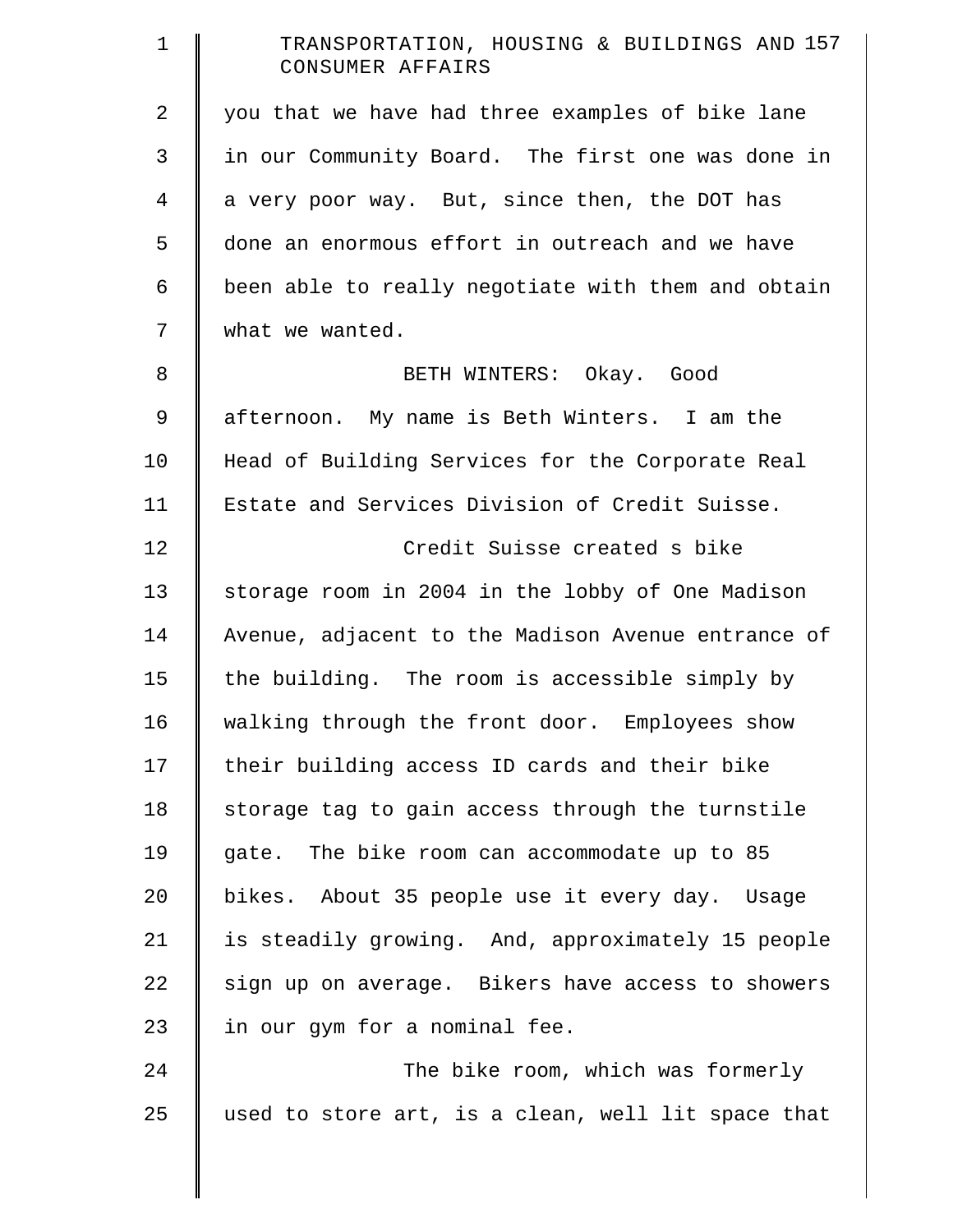| TRANSPORTATION, HOUSING & BUILDINGS AND 158<br>CONSUMER AFFAIRS |
|-----------------------------------------------------------------|
| is simple to maintain. Our bike room supports                   |
| Credit Suisse's broader commitment to                           |
| sustainability, which is reflected in being the                 |
| world's leading financier of, and advisor on,                   |
| renewable energy projects, including solar, wind                |
| and bi-fuels, carbon neutrality in Switzerland,                 |
| additional green tools and facilities such as an                |
| ice-cooling air conditioning system at 11 Madison               |
| Avenue, which consumes 30% less energy than                     |
| regular cooling systems and the Credit Suisse-                  |
| owned facility in North Carolina that has obtained              |
| a LEED certification.                                           |
| We are taking no position on this                               |
| bill. Whether bike access and bike rooms will be                |
| mandatory in the City is for you to decide. Many                |
| office buildings have less space and fewer                      |
| resources than Credit Suisse.                                   |
| However, as you consider this                                   |
| legislation, we want to extend an open invitation               |
| for Council Members and staff to come by and take               |
| a look at our facility. It's something we are                   |
| proud of at Credit Suisse. And, if it can further               |
| the common good, so much the better.                            |
| I want to just also take a minute                               |
|                                                                 |
|                                                                 |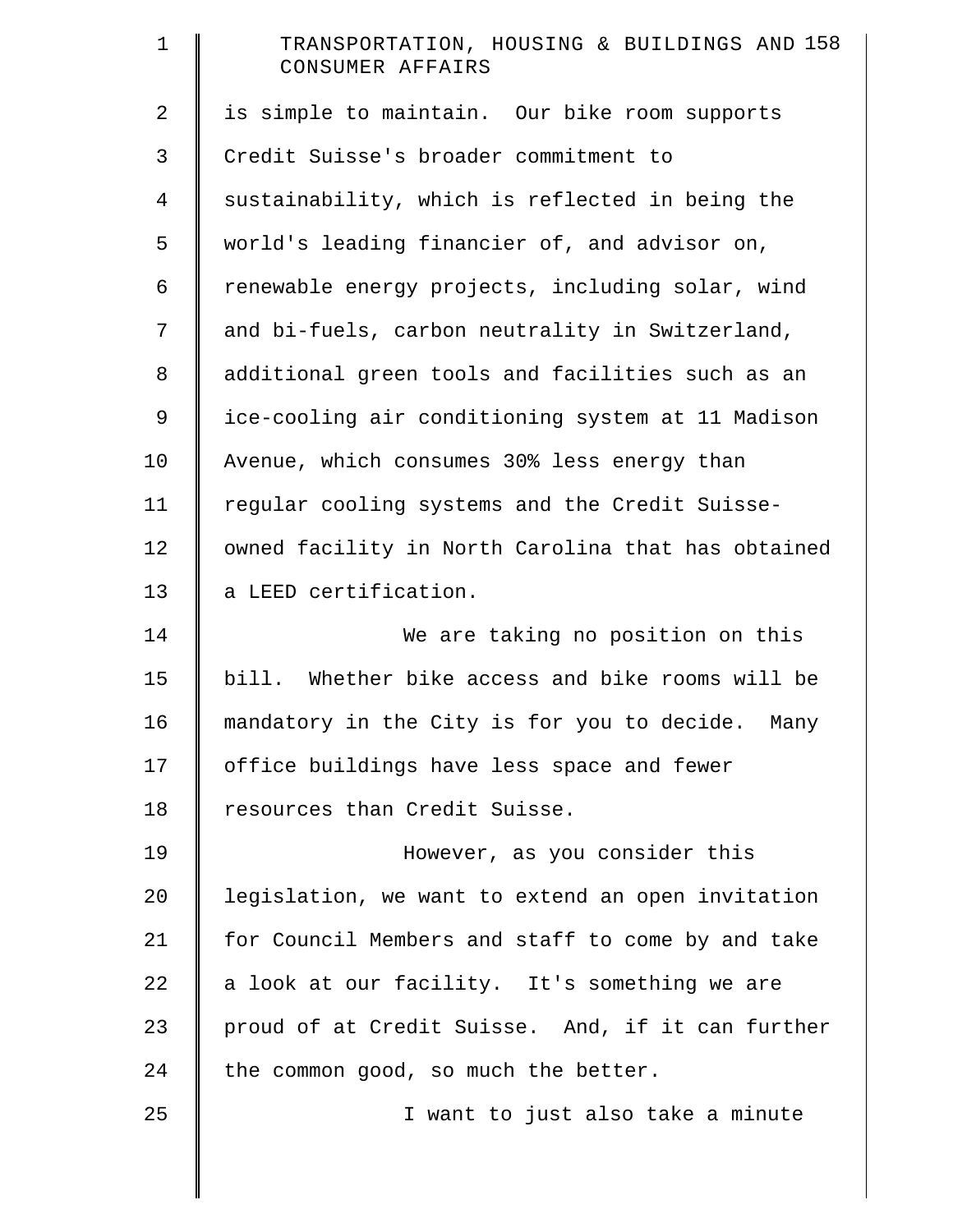| $\mathbf 1$ | TRANSPORTATION, HOUSING & BUILDINGS AND 159<br>CONSUMER AFFAIRS |
|-------------|-----------------------------------------------------------------|
| 2           | to explain the additional handouts. We                          |
| 3           | photocopied a floor plan showing our lobby and the              |
| 4           | front door. I will be honest with you, we got                   |
| 5           | lucky. We had space that was available. And, we                 |
| 6           | simply used it. The loss of income for a rental                 |
| 7           | for that space is something that somebody might                 |
| $\,8\,$     | want to add up. However, the cost of creating                   |
| 9           | that room was very minimal. We use existing                     |
| 10          | security staff to check the people that are coming              |
| 11          | through our entrance.                                           |
| 12          | And, the additional handouts I                                  |
| 13          | thought would be useful for this Council to see.                |
| 14          | We do require every employee, before they can get               |
| 15          | a bike tag, to fill out this liability. And, it                 |
| 16          | is a Credit Suisse space, not the building                      |
| 17          | management. I hope that helps. And, thank you                   |
| 18          | for your time.                                                  |
| 19          | CO-CHAIRPERSON DILAN: Yeah, I have                              |
| 20          | no questions for the panel. I just want to say                  |
| 21          | that Credit Suisse should be commended for an                   |
| 22          | initiative--                                                    |
| 23          | BETH WINTERS: Thank you.                                        |
| 24          | CO-CHAIRPERSON DILAN: -- that                                   |
| 25          | they've taken on their own--                                    |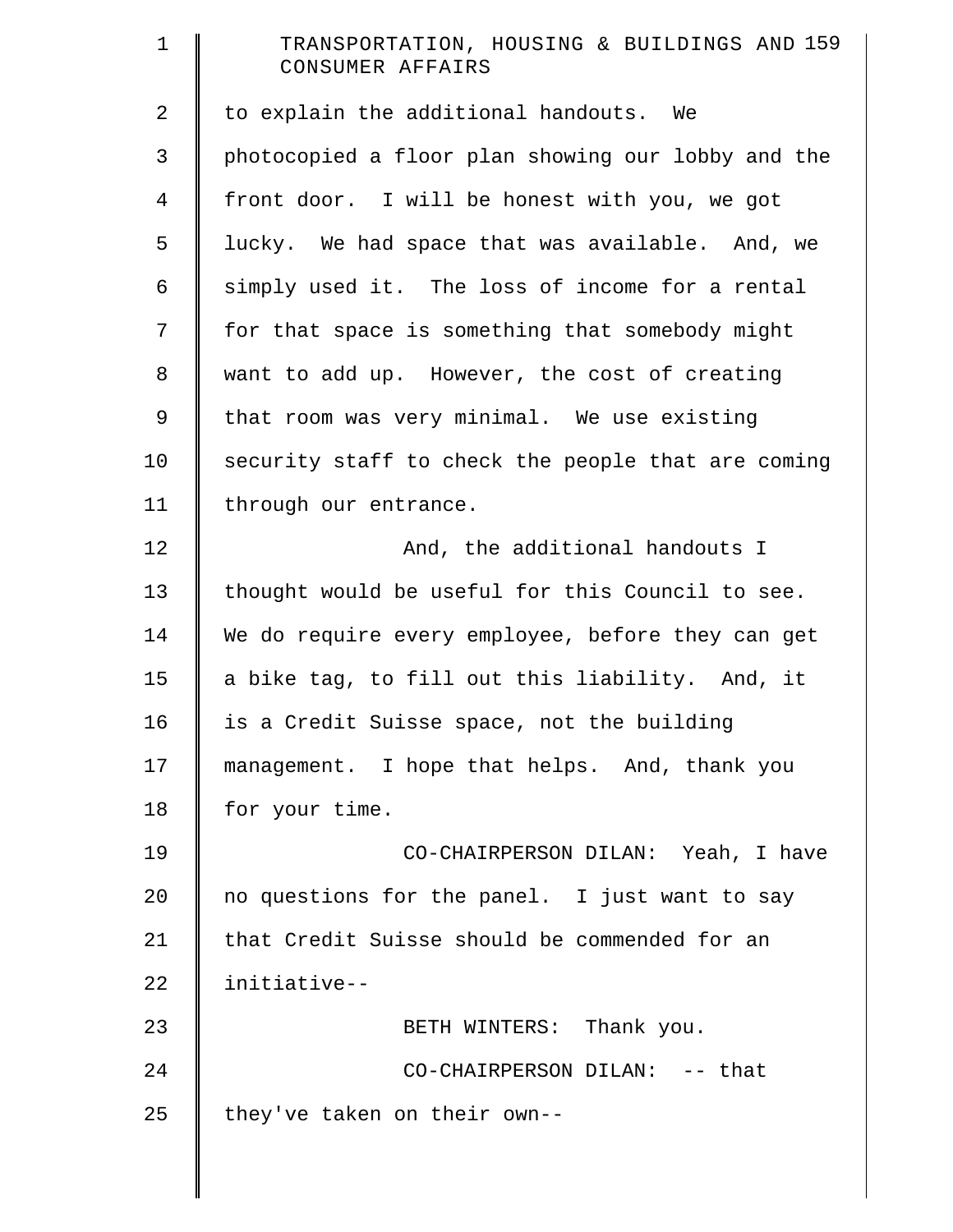| $\mathbf 1$    | TRANSPORTATION, HOUSING & BUILDINGS AND 160<br>CONSUMER AFFAIRS |
|----------------|-----------------------------------------------------------------|
| $\overline{2}$ | BETH WINTERS: Thank you.                                        |
| 3              | CO-CHAIRPERSON DILAN: -- to                                     |
| 4              | provide access. Thank you all. Okay. The last                   |
| 5              | and final panel will consist of Mr. Christopher                 |
| 6              | Goud, or Good. Please correct me on the                         |
| 7              | pronunciation; Alex Herzan [phonetic], Adam Mansky              |
| 8              | [phonetic] and Jillian Smith. This is the final                 |
| 9              | panel.                                                          |
| 10             | FEMALE VOICE: Do you have written                               |
| 11             | testimony?                                                      |
| 12             | CHRISTOPHER GOOD: My name is                                    |
| 13             | Christopher Good.                                               |
| 14             | CO-CHAIRPERSON DILAN: Okay. I                                   |
| 15             | have Christopher Good and?                                      |
| 16             | ADAM MANSKY: Adam Mansky.                                       |
| 17             | CO-CHAIRPERSON DILAN: Adam                                      |
| 18             | [pause]. So, Alex Herzan? Signed up, but didn't                 |
| 19             | appear. Jillian Smith? Okay. You can proceed in                 |
| 20             | any order, any order, gentlemen.                                |
| 21             | CHRISTOPHER GOOD: I'm a building                                |
| 22             | owner. My name is Christopher Good. I own a                     |
| 23             | building at 176 Grant Street, right by the Grant                |
| 24             | Street bike lane in a very congested part of the                |
| 25             | neighborhood. My building's about 40,000 square                 |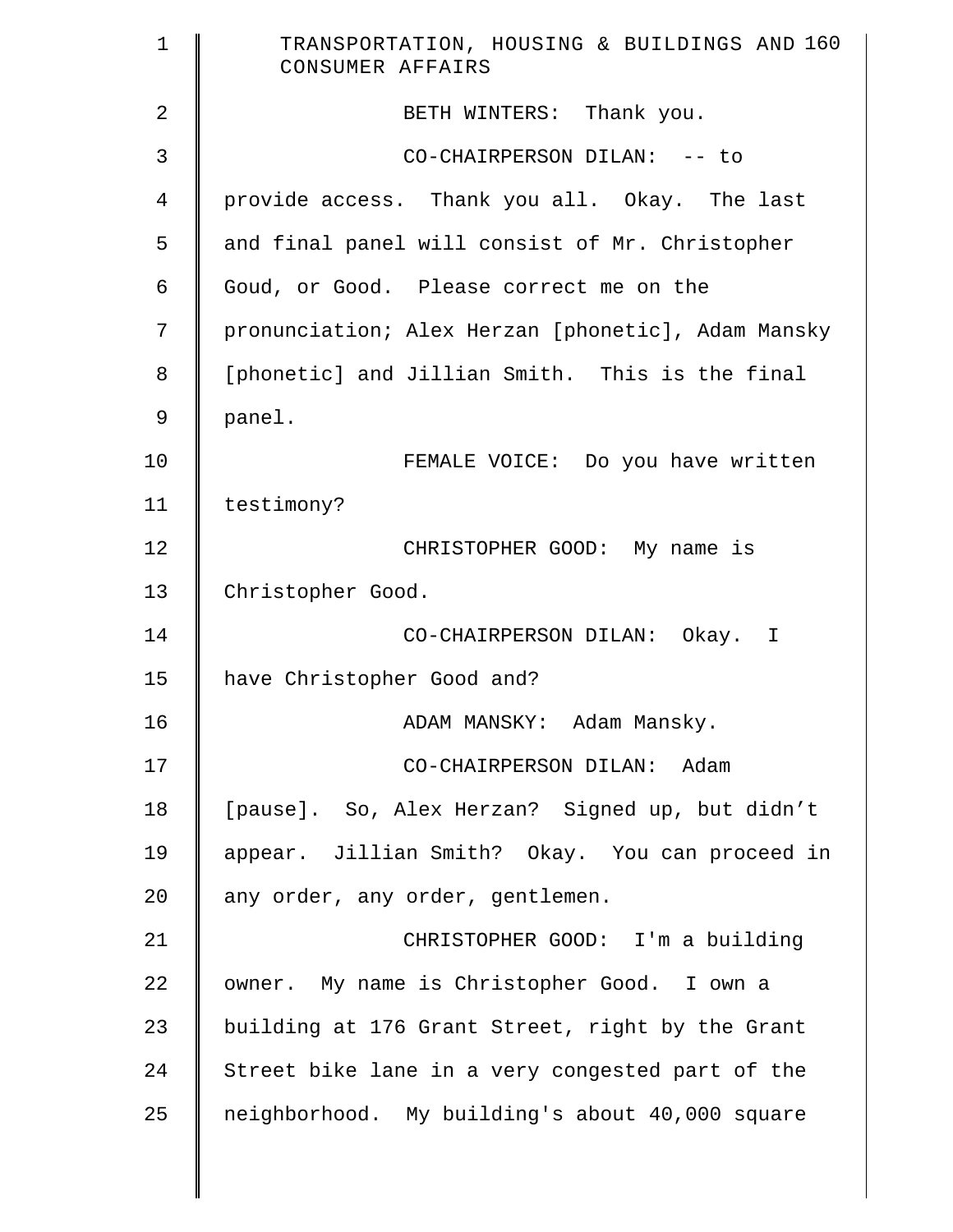| $\mathbf 1$    | TRANSPORTATION, HOUSING & BUILDINGS AND 161<br>CONSUMER AFFAIRS |
|----------------|-----------------------------------------------------------------|
| $\overline{2}$ | feet. It's a good-sized building. It has very                   |
| 3              | limited access. It's all commercial. There's one                |
| $\overline{4}$ | door in. There's one elevator. There's no                       |
| 5              | freight elevator. Anybody's welcome to bring a                  |
| 6              | bike into that building. It is easy. It's not a                 |
| 7              | problem. It's just like a stroller.                             |
| 8              | I have not had any trouble with                                 |
| 9              | anything with bicycles in terms of damaging the                 |
| 10             | building or any of that like. I do not have                     |
| 11             | storage in the building, however. Everybody                     |
| 12             | stores their bikes in their own rental spaces.                  |
| 13             | And, that's not an issue.                                       |
| 14             | That's about it that I have to say.                             |
| 15             | I'm very in support of this bill. The only other                |
| 16             | thing I'd like to bring up is about the bike lane               |
| 17             | on Grant Street. I think if your constituents are               |
| 18             | complaining about that bike lane, it would be an                |
| 19             | important question to ask how they get to their                 |
| 20             | businesses. Most of them, you'll probably find,                 |
| 21             | commute by car. Us, who live in the neighborhood                |
| 22             | and work in the neighborhood and travel in the                  |
| 23             | neighborhood, are fine with bike lanes. It's                    |
| 24             | great.                                                          |
| 25             | CO-CHAIRPERSON DILAN:<br>Мy                                     |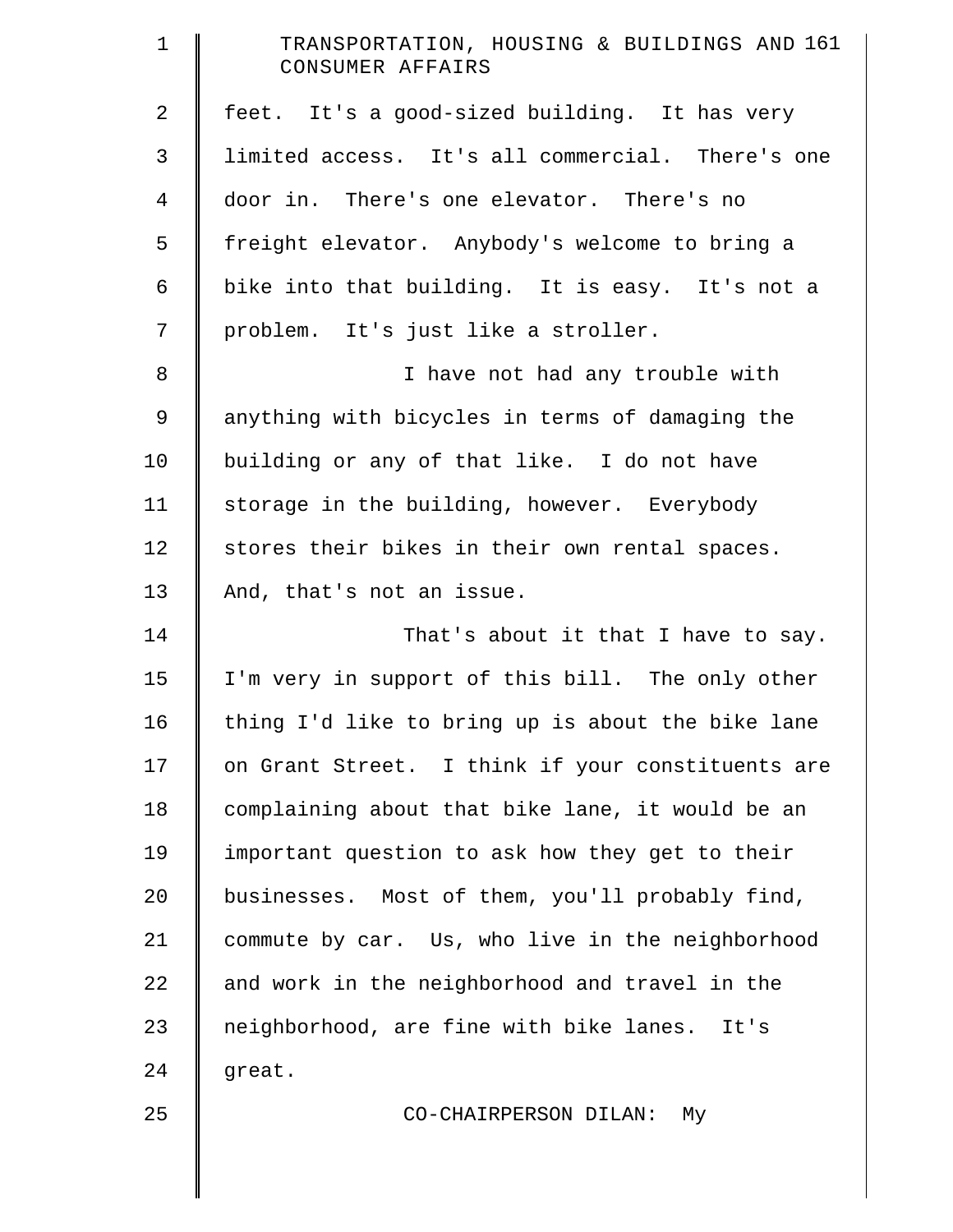| $\mathbf 1$    | TRANSPORTATION, HOUSING & BUILDINGS AND 162<br>CONSUMER AFFAIRS |
|----------------|-----------------------------------------------------------------|
| $\overline{a}$ | constituents complain about the summons they get                |
| 3              | for riding their bikes on the sidewalks, which is-              |
| 4              |                                                                 |
| 5              | CHRISTOPHER GOOD: Right.                                        |
| 6              | CO-CHAIRPERSON DILAN: -- the bill                               |
| 7              | that one of the proponents of this bill had                     |
| 8              | introduced. And, I was laughing the whole time.                 |
| 9              | But, that's their biggest problem with bicycles is              |
| 10             | that the police department.                                     |
| 11             | CHRISTOPHER GOOD: I mean, the one,                              |
| 12             | well, one problem with parking in the neighborhood              |
| 13             | is the amount of police parking. But, that's a                  |
| 14             | whole separate issue, I would think.                            |
| 15             | ADAM MANSKY: Great. So, as the                                  |
| 16             | very last speaker, I'm going to edit my comments                |
| 17             | as much as I can. So, my name is Adam Mansky.                   |
| 18             | And, I'd like to thank you for letting me speak                 |
| 19             | today. I'm Senior Director at a New York City-                  |
| 20             | based nonprofit. But, today, I'm here speaking                  |
| 21             | solely in my personal capacity to speak on behalf               |
| 22             | of the proposed legislation that would require                  |
| 23             | commercial buildings to permit tenants to bring                 |
| 24             | bicycles onto their premises.                                   |
| 25             | I'm a lifelong New York City                                    |
|                |                                                                 |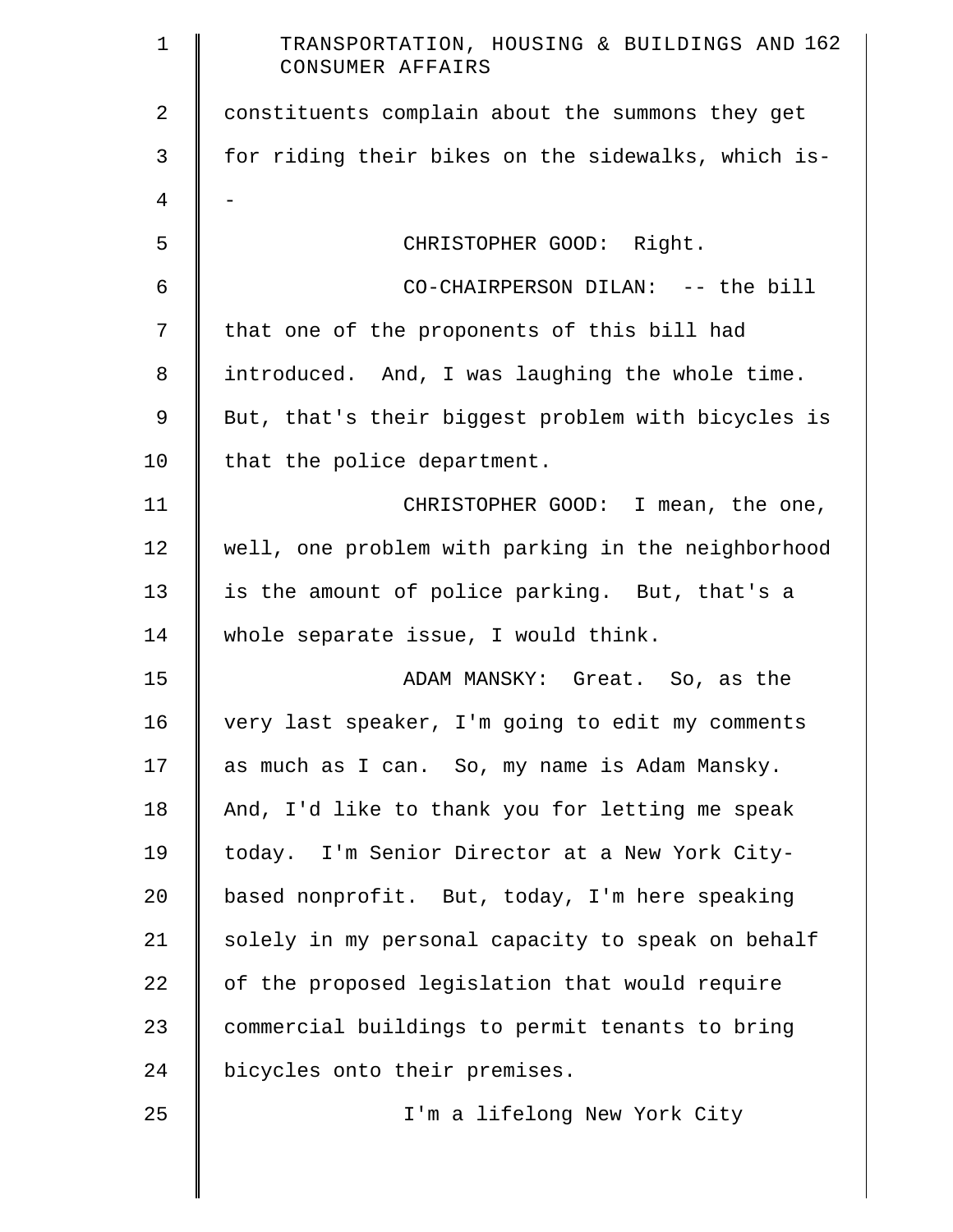| $\mathbf 1$    | TRANSPORTATION, HOUSING & BUILDINGS AND 163<br>CONSUMER AFFAIRS |
|----------------|-----------------------------------------------------------------|
| $\overline{2}$ | resident. And, I grew up in Manhattan when the                  |
| 3              | notion of biking in the streets was, let's face                 |
| $\overline{4}$ | it, kind of for crazies. I now live in Brooklyn.                |
| 5              | And, I work at my nonprofit's headquarters in the               |
| 6              | Garment District. And, about a year and a half                  |
| 7              | ago, after a visit to the bike-friendly city of                 |
| $8\,$          | Berlin, where I saw all sorts of people using                   |
| $\mathsf 9$    | their bikes to get around, I was inspired to try                |
| 10             | to biking to work for the first time ever.                      |
| 11             | That first commute was absolutely                               |
| 12             | terrific. And, if you've ever traveled the City                 |
| 13             | by bike, especially for commuting, you know how                 |
| 14             | exhilarating it makes the beginning and end of                  |
| 15             | each day. I enjoy that experience so much that                  |
| 16             | I've become a regular biker commuter, traveling                 |
| 17             | the seven or eight miles between home and office                |
| 18             | each way, several times or more a week, through                 |
| 19             | heat and cold, although maybe not as frequently in              |
| 20             | 20 degree weather.                                              |
| 21             | While I'm at it, and I know this                                |
| 22             | was a discussion earlier, I want to give a plug                 |
| 23             | the Mayor, the Department of Transportation and                 |
| 24             | the advocacy of Transportation Alternatives for                 |
| 25             | the bike lanes they've created, which really is                 |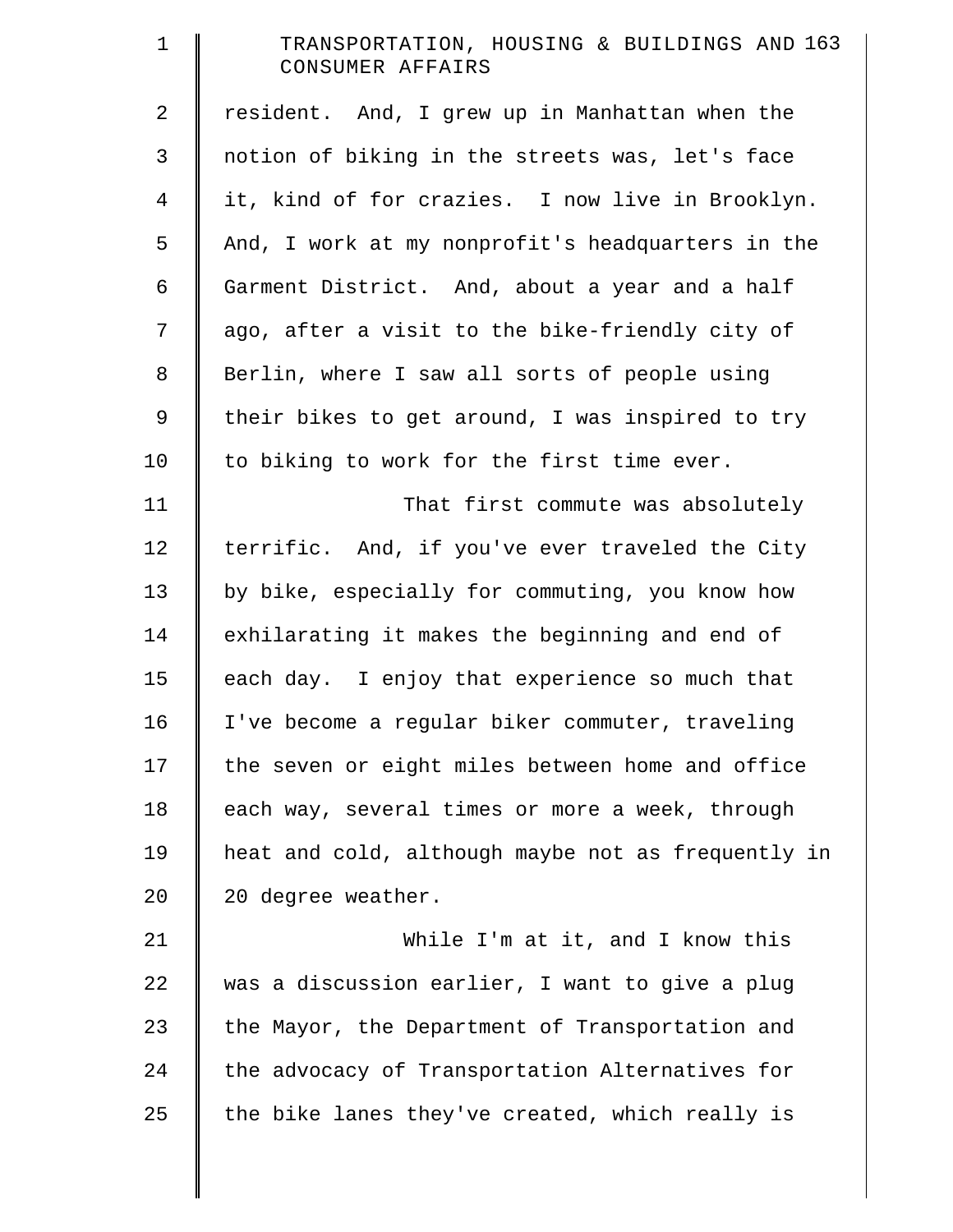| $\mathbf 1$    | TRANSPORTATION, HOUSING & BUILDINGS AND 164<br>CONSUMER AFFAIRS |
|----------------|-----------------------------------------------------------------|
| $\overline{2}$ | transforming-- or, which are transforming this                  |
| 3              | City and make it indisputably safer for commuters.              |
| $\overline{4}$ | And, I'll add that I also stop at many small                    |
| 5              | businesses on my way home now, when I'm on my bike              |
| 6              | to shop; something I wouldn't do when I was taking              |
| 7              | the subway or traveling by car.                                 |
| $\,8\,$        | In my case, I have to give special                              |
| 9              | credit to my building's owner and manager. They                 |
| 10             | are green conscious and they let tenants bring                  |
| 11             | bikes into the building to park it in the tenant's              |
| 12             | own space. We can use the freight elevator. But,                |
| 13             | when needed, we can also use the passenger                      |
| 14             | elevators. And, recently, they did decide to do                 |
| 15             | something even better. They installed a bike rack               |
| 16             | in the corner of a busy freight entrance lobby.                 |
| 17             | And now, I can chain my bike up downstairs and                  |
| 18             | know that it's safe and sound.                                  |
| 19             | It would be great if all, or many,                              |
| 20             | buildings had such forward-thinking management.                 |
| 21             | Unfortunately, I think we're here today because                 |
| 22             | that isn't the case. As you know, very, very few                |
| 23             | buildings let their tenants bring bicycles onto                 |
| 24             | premises. It's because my building allows me to                 |
| 25             | bring my bicycle onto the premises that I've                    |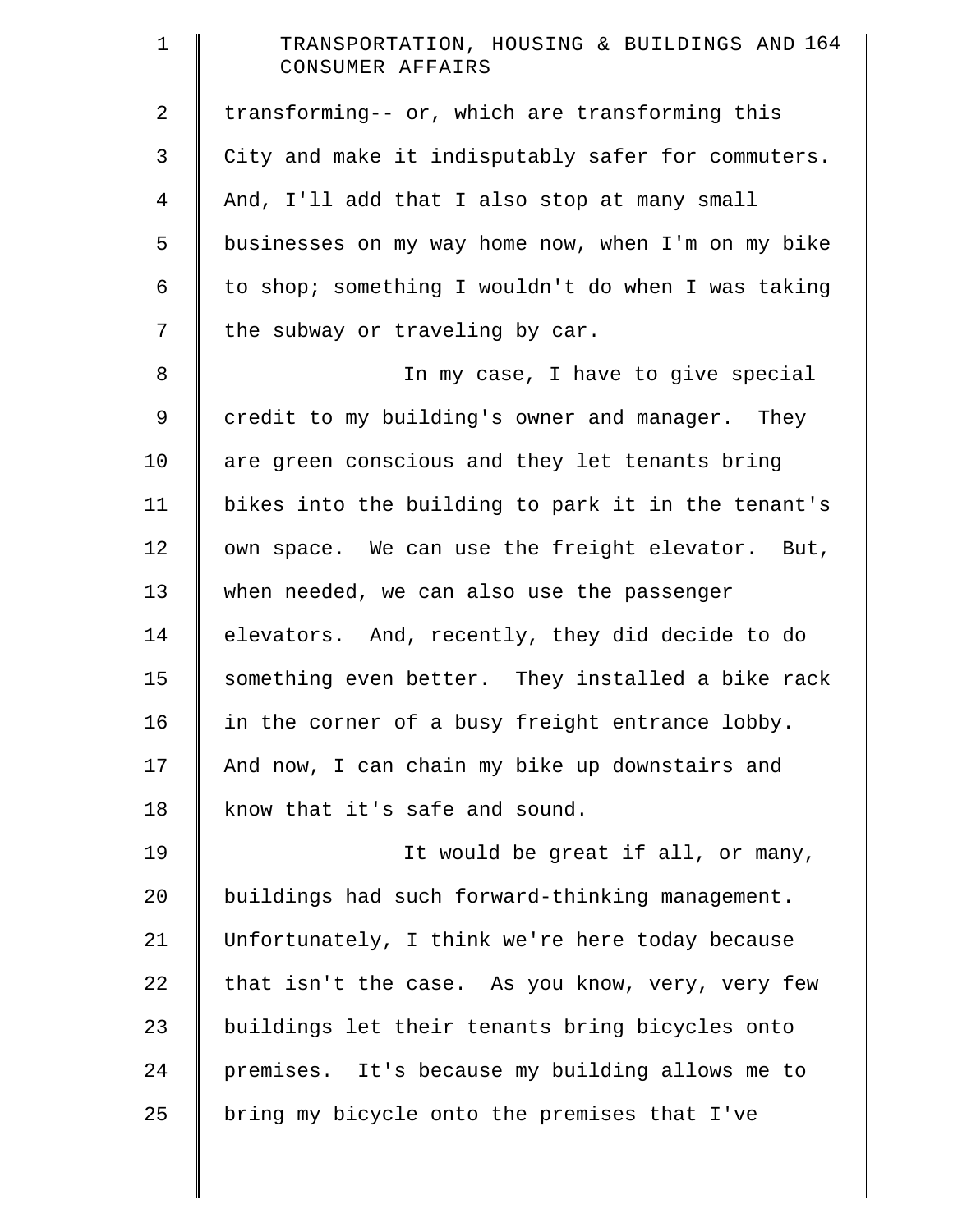| $\mathbf 1$    | TRANSPORTATION, HOUSING & BUILDINGS AND 165<br>CONSUMER AFFAIRS |
|----------------|-----------------------------------------------------------------|
| 2              | become a regular biker commuter. And, obviously,                |
| 3              | by being a bike commuter, I've reduced my                       |
| $\overline{4}$ | footprint, my carbon footprint, increased my                    |
| 5              | health and so forth.                                            |
| 6              | But, I just want to be clear. My                                |
| 7              | bike is not fancy or expensive by any means. But,               |
| 8              | there is no way that I would have continued                     |
| 9              | commuting if I had to lock my bicycle outside.                  |
| 10             | Honestly. And, here's why. A few weeks after I                  |
| 11             | began bike commuting, I was so excited about it                 |
| 12             | that I told a friend. Just let me finish this                   |
| 13             | paragraph. My friend had just gotten a brand new                |
| 14             | shiny and rather expensive bicycle. And, I think                |
| 15             | I was so compelling or maybe maniacal about                     |
| 16             | commuting that I convinced her to take her new                  |
| 17             | bike on its very first ride to her office in                    |
| 18             | Midtown. She rode to work and showed up at her                  |
| 19             | office. The facilities manager refused to let her               |
| 20             | bring her bike into the building. And, she locked               |
| 21             | it up outside. Needless to say, that was the last               |
| 22             | time she ever saw her shiny bike. And, it was                   |
| 23             | stolen that day. And, of course, that was also                  |
| 24             | her last bike commute.                                          |
| 25             | So, this kind of legislation can                                |
|                |                                                                 |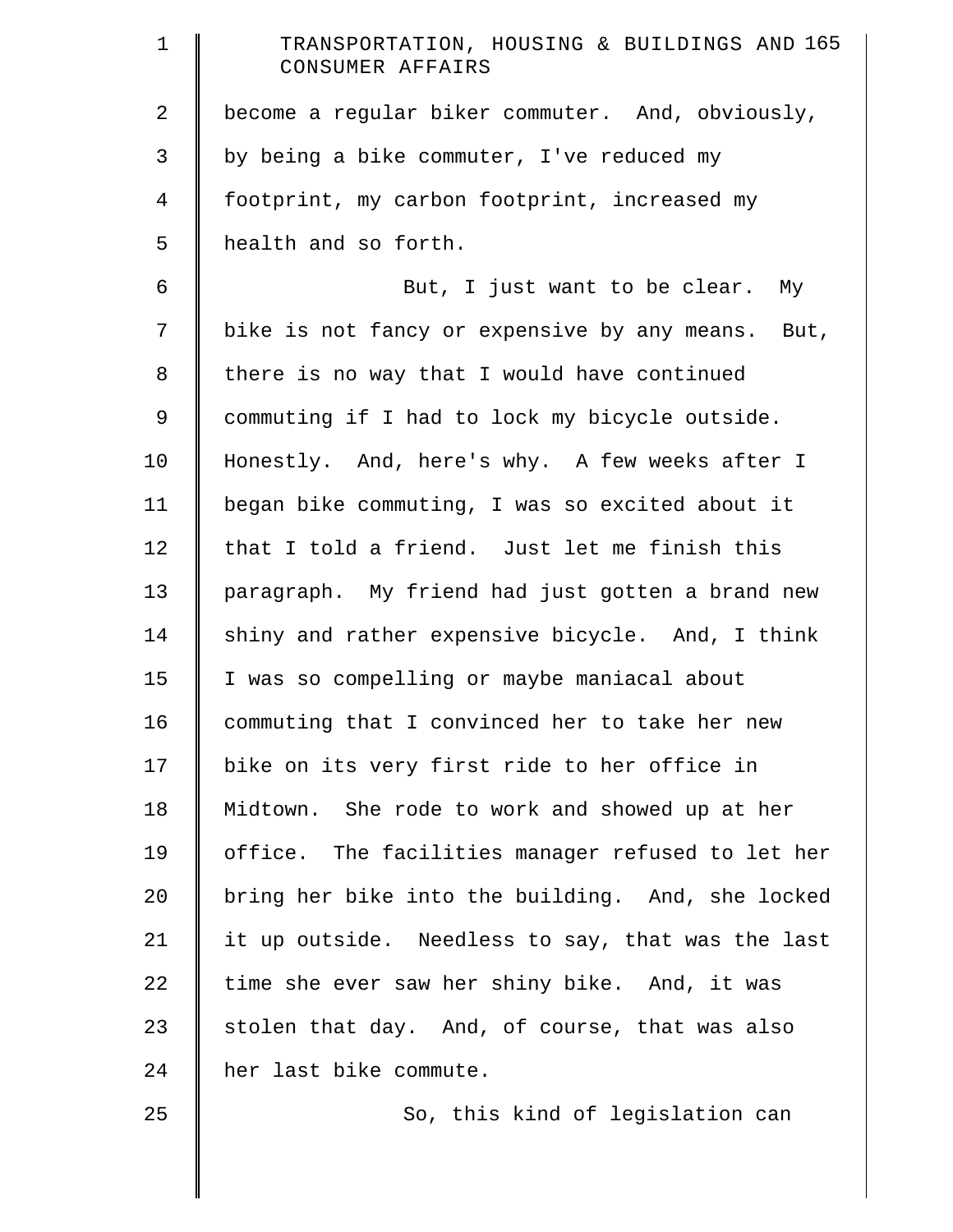| $\mathbf{1}$   | TRANSPORTATION, HOUSING & BUILDINGS AND 166<br>CONSUMER AFFAIRS |
|----------------|-----------------------------------------------------------------|
| $\overline{2}$ | make a difference. And, that's all I want to say.               |
| 3              | I want to thank you guys for giving me the time.                |
| 4              | CO-CHAIRPERSON DILAN: Okay. I                                   |
| 5              | want to thank you, also, for coming in and                      |
| 6              | testifying. And, at this point, this will                       |
| 7              | conclude this hearing. Do we have any more                      |
| 8              | statements for the record? They've all been                     |
| $\mathsf 9$    | entered. Okay. At this time, Intro Numbers 38,                  |
| 10             | which is under the jurisdiction of the Housing and              |
| 11             | Buildings Committee, Intro 780 and 871, which are               |
| 12             | in the Transportation Committee, will be laid                   |
| 13             | aside. And, that will conclude this hearing.                    |
|                |                                                                 |

14